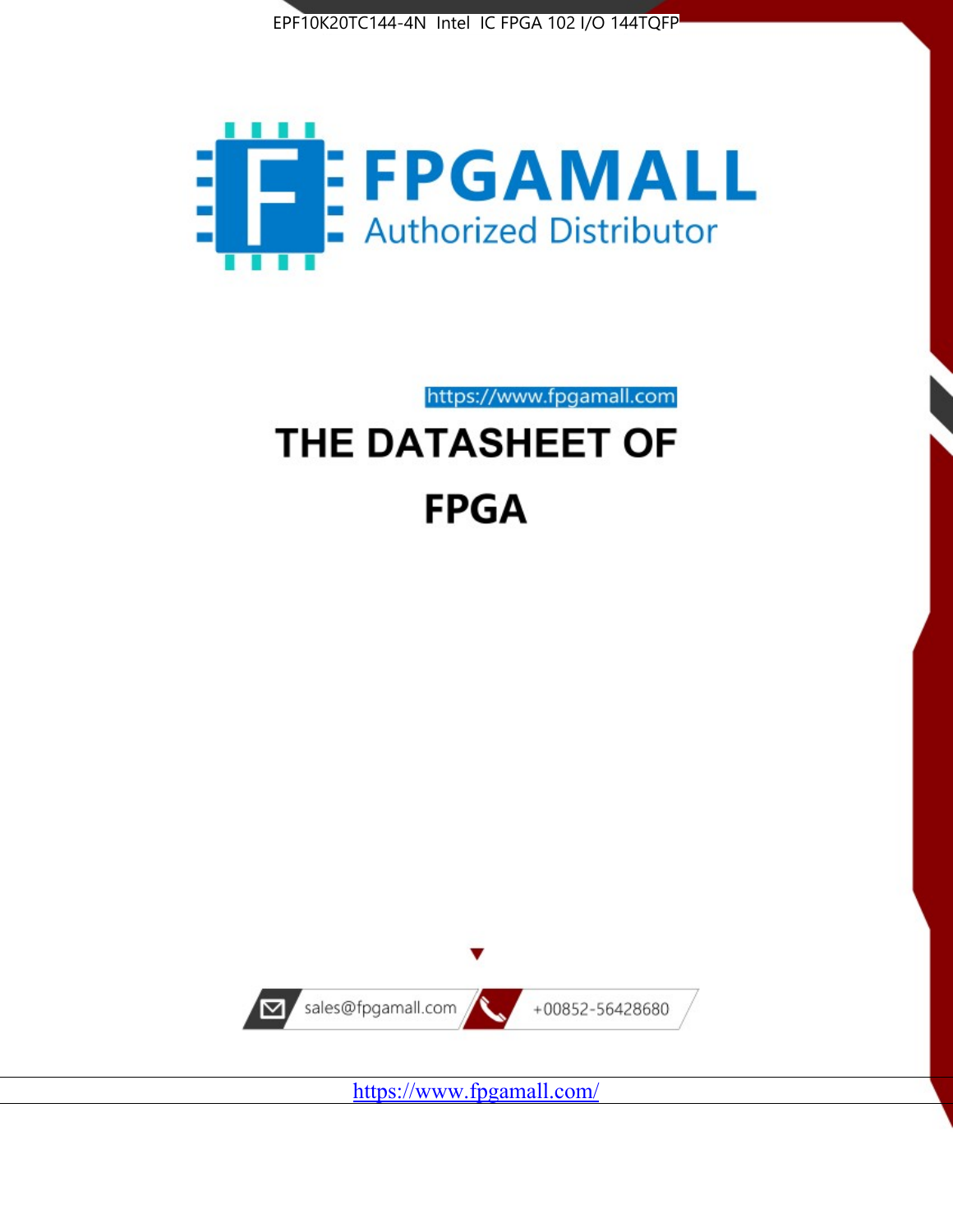#### EPF10K20TC144-4N Intel IC FPGA 102 I/O 144TQFP





## **FLEX 10K**

### **Embedded Programmable Logic Device Family**

#### **January 2003, ver. 4.2 Data Sheet**

**Features...** ■ The industry's first embedded programmable logic device (PLD) family, providing System-on-a-Programmable-Chip (SOPC) integration

- Embedded array for implementing megafunctions, such as efficient memory and specialized logic functions
- Logic array for general logic functions
- High density
	- 10,000 to 250,000 typical gates (see Tables 1 and 2)
	- Up to 40,960 RAM bits; 2,048 bits per embedded array block (EAB), all of which can be used without reducing logic capacity
- System-level features
	- $MultiVolt<sup>TM</sup> I/O interface support$
	- 5.0-V tolerant input pins in FLEX® 10KA devices
	- Low power consumption (typical specification less than 0.5 mA in standby mode for most devices)
	- FLEX 10K and FLEX 10KA devices support peripheral component interconnect Special Interest Group (PCI SIG) *PCI Local Bus Specification, Revision 2.2*
	- FLEX 10KA devices include pull-up clamping diode, selectable on a pin-by-pin basis for 3.3-V PCI compliance
	- Select FLEX 10KA devices support 5.0-V PCI buses with eight or fewer loads
	- Built-in Joint Test Action Group (JTAG) boundary-scan test (BST) circuitry compliant with IEEE Std. 1149.1-1990, available without consuming any device logic

#### *Table 1. FLEX 10K Device Features*

| <b>Feature</b>                    | <b>EPF10K10</b><br>EPF10K10A | <b>EPF10K20</b> | <b>EPF10K30</b><br><b>EPF10K30A</b> | <b>EPF10K40</b> | <b>EPF10K50</b><br><b>EPF10K50V</b> |
|-----------------------------------|------------------------------|-----------------|-------------------------------------|-----------------|-------------------------------------|
| Typical gates (logic and RAM) (1) | 10,000                       | 20,000          | 30,000                              | 40,000          | 50,000                              |
| Maximum system gates              | 31,000                       | 63,000          | 69,000                              | 93,000          | 116,000                             |
| Logic elements (LEs)              | 576                          | 1,152           | 1,728                               | 2,304           | 2,880                               |
| Logic array blocks (LABs)         | 72                           | 144             | 216                                 | 288             | 360                                 |
| Embedded array blocks (EABs)      | 3                            | 6               | 6                                   | 8               | 10                                  |
| <b>Total RAM bits</b>             | 6.144                        | 12,288          | 12,288                              | 16,384          | 20,480                              |
| Maximum user I/O pins             | 150                          | 189             | 246                                 | 189             | 310                                 |

#### **Altera Corporation 1**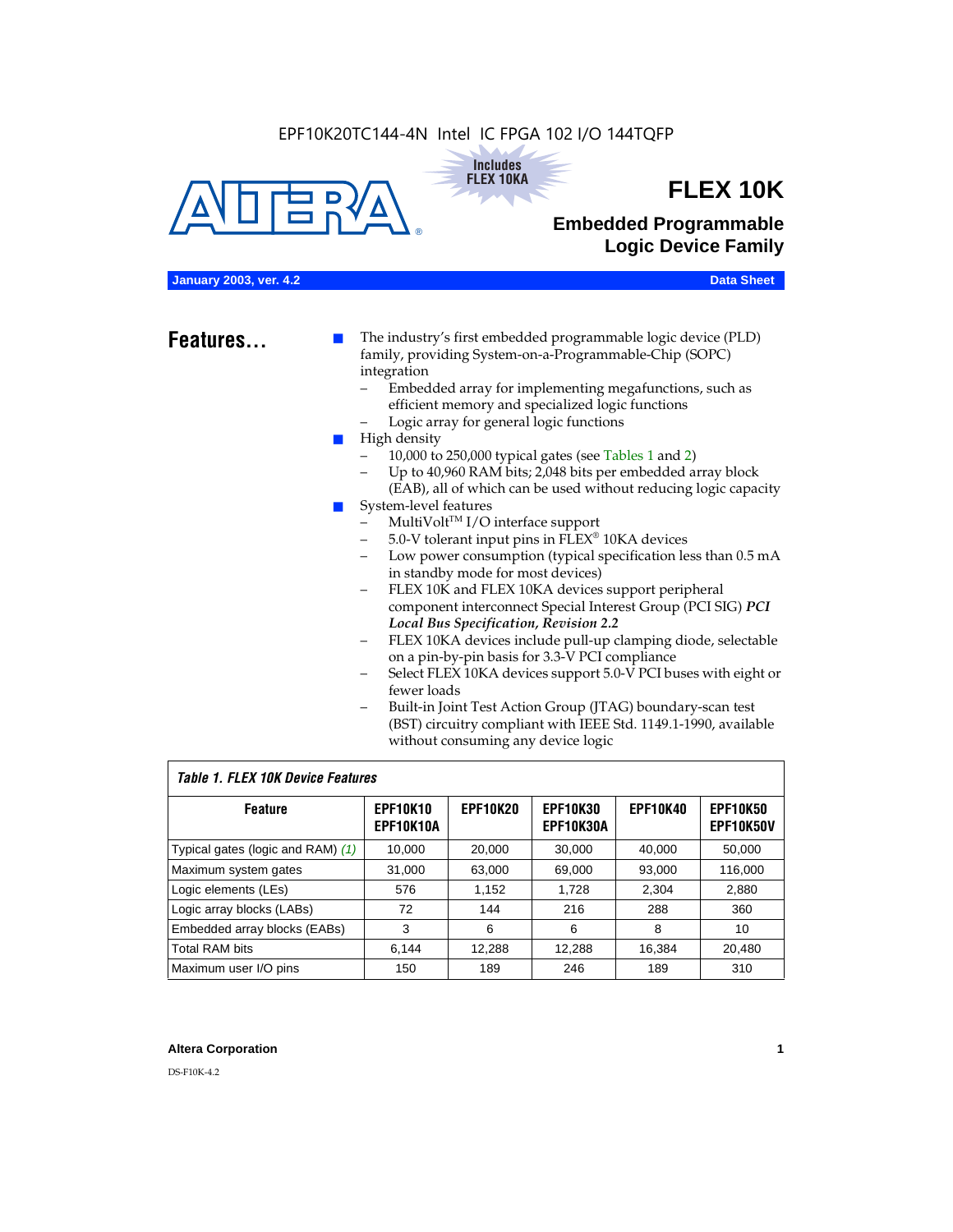| Table 2. FLEX 10K Device Features    |                 |                                |                   |                   |  |
|--------------------------------------|-----------------|--------------------------------|-------------------|-------------------|--|
| <b>Feature</b>                       | <b>EPF10K70</b> | <b>EPF10K100</b><br>EPF10K100A | <b>EPF10K130V</b> | <b>EPF10K250A</b> |  |
| Typical gates (logic and<br>RAM) (1) | 70.000          | 100.000                        | 130.000           | 250,000           |  |
| Maximum system gates                 | 118,000         | 158,000                        | 211,000           | 310,000           |  |
| <b>LEs</b>                           | 3.744           | 4,992                          | 6,656             | 12,160            |  |
| LABs                                 | 468             | 624                            | 832               | 1,520             |  |
| EABs                                 | 9               | 12                             | 16                | 20                |  |
| <b>Total RAM bits</b>                | 18,432          | 24,576                         | 32,768            | 40,960            |  |
| Maximum user I/O pins                | 358             | 406                            | 470               | 470               |  |

#### *Note to tables:*

(1) The embedded IEEE Std. 1149.1 JTAG circuitry adds up to 31,250 gates in addition to the listed typical or maximum system gates.

### **...and More Features**

- Devices are fabricated on advanced processes and operate with a 3.3-V or 5.0-V supply voltage (see Table 3
- In-circuit reconfigurability (ICR) via external configuration device, intelligent controller, or JTAG port
- $ClockLock^{TM}$  and  $ClockBoost^{TM}$  options for reduced clock delay/skew and clock multiplication
- Built-in low-skew clock distribution trees
- 100% functional testing of all devices; test vectors or scan chains are not required

| Table 3. Supply Voltages for FLEX 10K & FLEX 10KA Devices |               |  |  |  |
|-----------------------------------------------------------|---------------|--|--|--|
| 5.0-V Devices                                             | 3.3-V Devices |  |  |  |
| EPF10K10                                                  | EPF10K10A     |  |  |  |
| EPF10K20                                                  | EPF10K30A     |  |  |  |
| EPF10K30                                                  | EPF10K50V     |  |  |  |
| EPF10K40                                                  | EPF10K100A    |  |  |  |
| EPF10K50                                                  | EPF10K130V    |  |  |  |
| EPF10K70                                                  | EPF10K250A    |  |  |  |
| EPF10K100                                                 |               |  |  |  |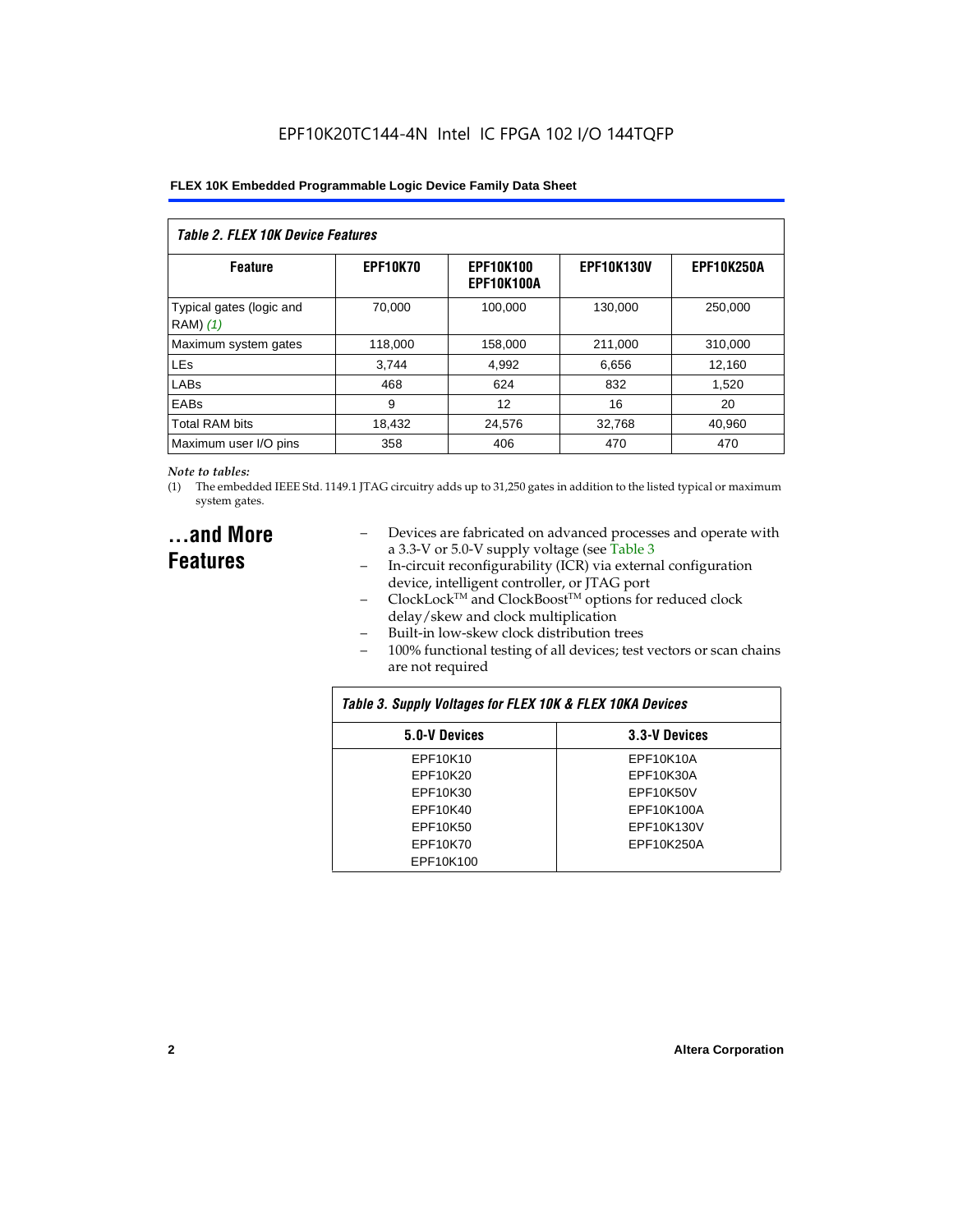- Flexible interconnect
	- FastTrack® Interconnect continuous routing structure for fast, predictable interconnect delays
	- Dedicated carry chain that implements arithmetic functions such as fast adders, counters, and comparators (automatically used by software tools and megafunctions)
	- Dedicated cascade chain that implements high-speed, high-fan-in logic functions (automatically used by software tools and megafunctions)
	- Tri-state emulation that implements internal tri-state buses
	- Up to six global clock signals and four global clear signals
- Powerful I/O pins
	- Individual tri-state output enable control for each pin
	- Open-drain option on each I/O pin
	- Programmable output slew-rate control to reduce switching noise
	- FLEX 10KA devices support hot-socketing
- Peripheral register for fast setup and clock-to-output delay
- Flexible package options
	- Available in a variety of packages with 84 to 600 pins (see Tables 4 and 5)
	- Pin-compatibility with other FLEX 10K devices in the same package
	- FineLine BGA<sup>TM</sup> packages maximize board space efficiency
- Software design support and automatic place-and-route provided by Altera development systems for Windows-based PCs and Sun SPARCstation, HP 9000 Series 700/800 workstations
- Additional design entry and simulation support provided by EDIF 2 0 0 and 3 0 0 netlist files, library of parameterized modules (LPM), DesignWare components, Verilog HDL, VHDL, and other interfaces to popular EDA tools from manufacturers such as Cadence, Exemplar Logic, Mentor Graphics, OrCAD, Synopsys, Synplicity, VeriBest, and Viewlogic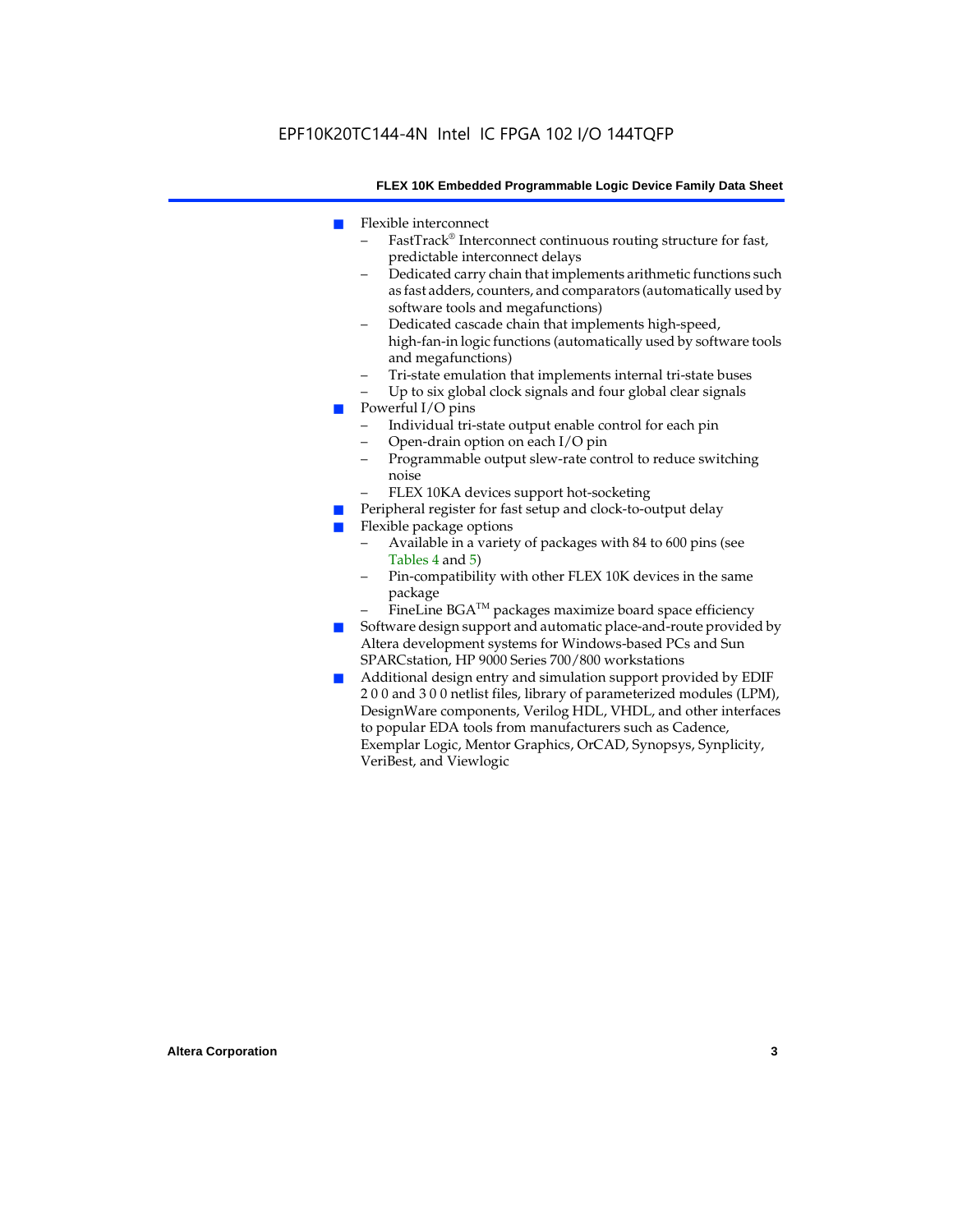### EPF10K20TC144-4N Intel IC FPGA 102 I/O 144TQFP

#### **FLEX 10K Embedded Programmable Logic Device Family Data Sheet**

| <b>Device</b> | 84-Pin<br><b>PLCC</b> | $100-Pin$<br><b>TQFP</b> | 144-Pin TQFP | 208-Pin<br><b>PQFP</b><br><b>ROFP</b> | <b>240-Pin</b><br><b>PQFP</b><br><b>RQFP</b> |
|---------------|-----------------------|--------------------------|--------------|---------------------------------------|----------------------------------------------|
| EPF10K10      | 59                    |                          | 102          | 134                                   |                                              |
| EPF10K10A     |                       | 66                       | 102          | 134                                   |                                              |
| EPF10K20      |                       |                          | 102          | 147                                   | 189                                          |
| EPF10K30      |                       |                          |              | 147                                   | 189                                          |
| EPF10K30A     |                       |                          | 102          | 147                                   | 189                                          |
| EPF10K40      |                       |                          |              | 147                                   | 189                                          |
| EPF10K50      |                       |                          |              |                                       | 189                                          |
| EPF10K50V     |                       |                          |              |                                       | 189                                          |
| EPF10K70      |                       |                          |              |                                       | 189                                          |
| EPF10K100     |                       |                          |              |                                       |                                              |
| EPF10K100A    |                       |                          |              |                                       | 189                                          |
| EPF10K130V    |                       |                          |              |                                       |                                              |
| EPF10K250A    |                       |                          |              |                                       |                                              |

| Table 5. FLEX 10K Package Options & I/O Pin Count (Continued)<br>Note $(1)$ |                       |                       |                                |                       |                                |                |                       |
|-----------------------------------------------------------------------------|-----------------------|-----------------------|--------------------------------|-----------------------|--------------------------------|----------------|-----------------------|
| <b>Device</b>                                                               | 503-Pin<br><b>PGA</b> | 599-Pin<br><b>PGA</b> | 256-Pin<br><b>FineLine BGA</b> | 356-Pin<br><b>BGA</b> | 484-Pin<br><b>FineLine BGA</b> | 600-Pin<br>BGA | 403-Pin<br><b>PGA</b> |
| EPF10K10                                                                    |                       |                       |                                |                       |                                |                |                       |
| EPF10K10A                                                                   |                       |                       | 150                            |                       | 150 $(2)$                      |                |                       |
| EPF10K20                                                                    |                       |                       |                                |                       |                                |                |                       |
| EPF10K30                                                                    |                       |                       |                                | 246                   |                                |                |                       |
| EPF10K30A                                                                   |                       |                       | 191                            | 246                   | 246                            |                |                       |
| EPF10K40                                                                    |                       |                       |                                |                       |                                |                |                       |
| EPF10K50                                                                    |                       |                       |                                | 274                   |                                |                | 310                   |
| EPF10K50V                                                                   |                       |                       |                                | 274                   |                                |                |                       |
| EPF10K70                                                                    | 358                   |                       |                                |                       |                                |                |                       |
| EPF10K100                                                                   | 406                   |                       |                                |                       |                                |                |                       |
| EPF10K100A                                                                  |                       |                       |                                | 274                   | 369                            | 406            |                       |
| EPF10K130V                                                                  |                       | 470                   |                                |                       |                                | 470            |                       |
| EPF10K250A                                                                  |                       | 470                   |                                |                       |                                | 470            |                       |

 $\mathbf{r}$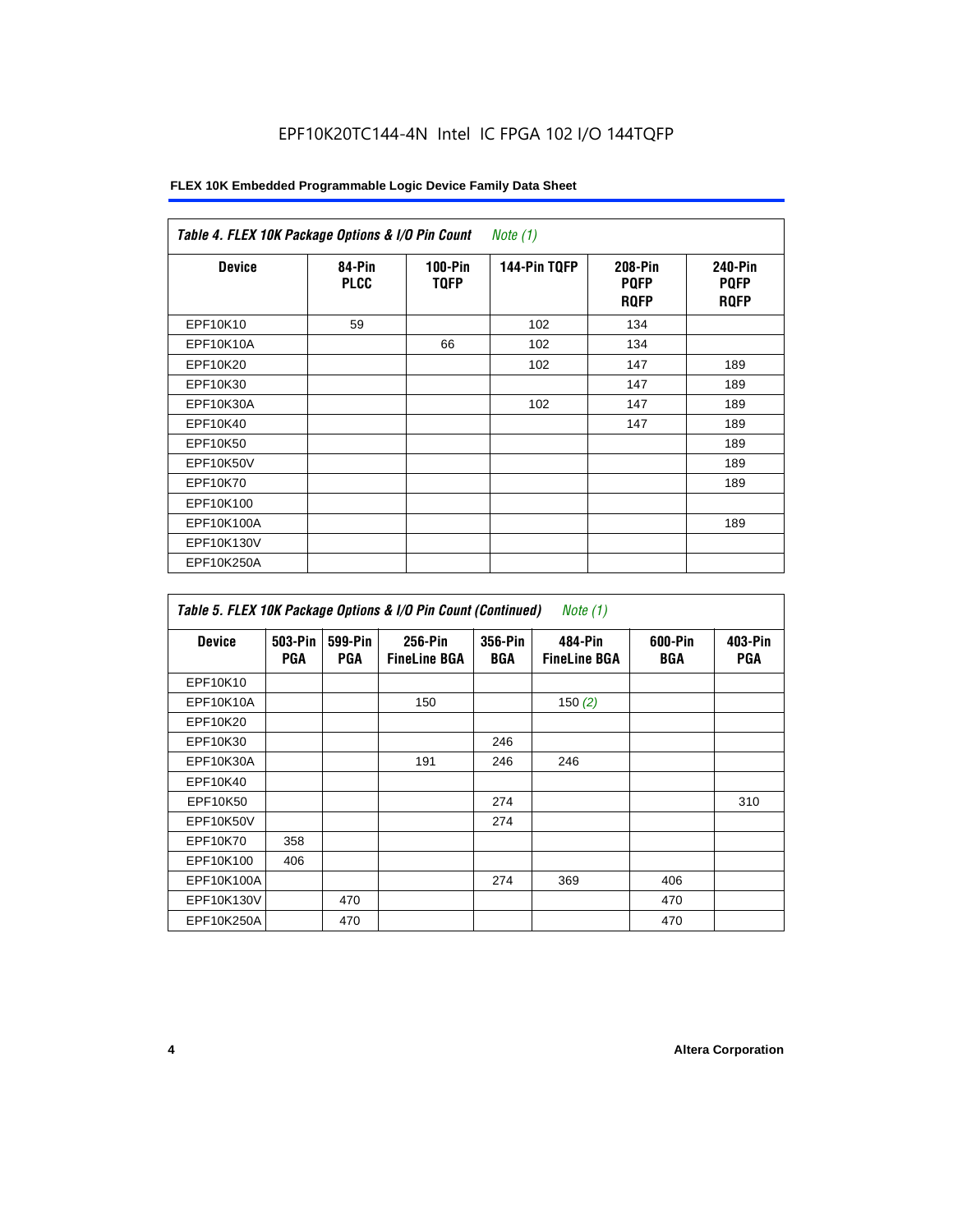### *Notes to tables:*

- FLEX 10K and FLEX 10KA device package types include plastic J-lead chip carrier (PLCC), thin quad flat pack (TQFP), plastic quad flat pack (PQFP), power quad flat pack (RQFP), ball-grid array (BGA), pin-grid array (PGA), and FineLine BGA™ packages.
- (2) This option is supported with a 256-pin FineLine BGA package. By using SameFrame pin migration, all FineLine BGA packages are pin compatible. For example, a board can be designed to support both 256-pin and 484-pin FineLine BGA packages. The Altera software automatically avoids conflicting pins when future migration is set.

### **General Description**

Altera's FLEX 10K devices are the industry's first embedded PLDs. Based on reconfigurable CMOS SRAM elements, the Flexible Logic Element MatriX (FLEX) architecture incorporates all features necessary to implement common gate array megafunctions. With up to 250,000 gates, the FLEX 10K family provides the density, speed, and features to integrate entire systems, including multiple 32-bit buses, into a single device.

FLEX 10K devices are reconfigurable, which allows 100% testing prior to shipment. As a result, the designer is not required to generate test vectors for fault coverage purposes. Additionally, the designer does not need to manage inventories of different ASIC designs; FLEX 10K devices can be configured on the board for the specific functionality required.

Table 6 shows FLEX 10K performance for some common designs. All performance values were obtained with Synopsys DesignWare or LPM functions. No special design technique was required to implement the applications; the designer simply inferred or instantiated a function in a Verilog HDL, VHDL, Altera Hardware Description Language (AHDL), or schematic design file.

| TADIE D. FLEA TUN & FLEA TUNA FEITUITUAILLE   |                                                |             |                   |                   |                   |                   |            |
|-----------------------------------------------|------------------------------------------------|-------------|-------------------|-------------------|-------------------|-------------------|------------|
| <b>Application</b>                            | <b>Performance</b><br><b>Resources</b><br>Used |             |                   |                   |                   | <b>Units</b>      |            |
|                                               | <b>LEs</b>                                     | <b>EABs</b> | -1 Speed<br>Grade | -2 Speed<br>Grade | -3 Speed<br>Grade | -4 Speed<br>Grade |            |
| 16-bit loadable<br>counter $(1)$              | 16                                             | 0           | 204               | 166               | 125               | 95                | <b>MHz</b> |
| 16-bit accumulator (1)                        | 16                                             | $\Omega$    | 204               | 166               | 125               | 95                | <b>MHz</b> |
| 16-to-1 multiplexer $(2)$                     | 10                                             | $\Omega$    | 4.2               | 5.8               | 6.0               | 7.0               | ns         |
| $256 \times 8$ RAM read<br>cycle speed $(3)$  | $\Omega$                                       | 1           | 172               | 145               | 108               | 84                | <b>MHz</b> |
| 256 $\times$ 8 RAM write<br>cycle speed $(3)$ | 0                                              | 1           | 106               | 89                | 68                | 63                | <b>MHz</b> |

*Table 6. FLEX 10K & FLEX 10KA Performance*

#### *Notes:*

(1) The speed grade of this application is limited because of clock high and low specifications.

(2) This application uses combinatorial inputs and outputs.

(3) This application uses registered inputs and outputs.

#### **Altera Corporation 5**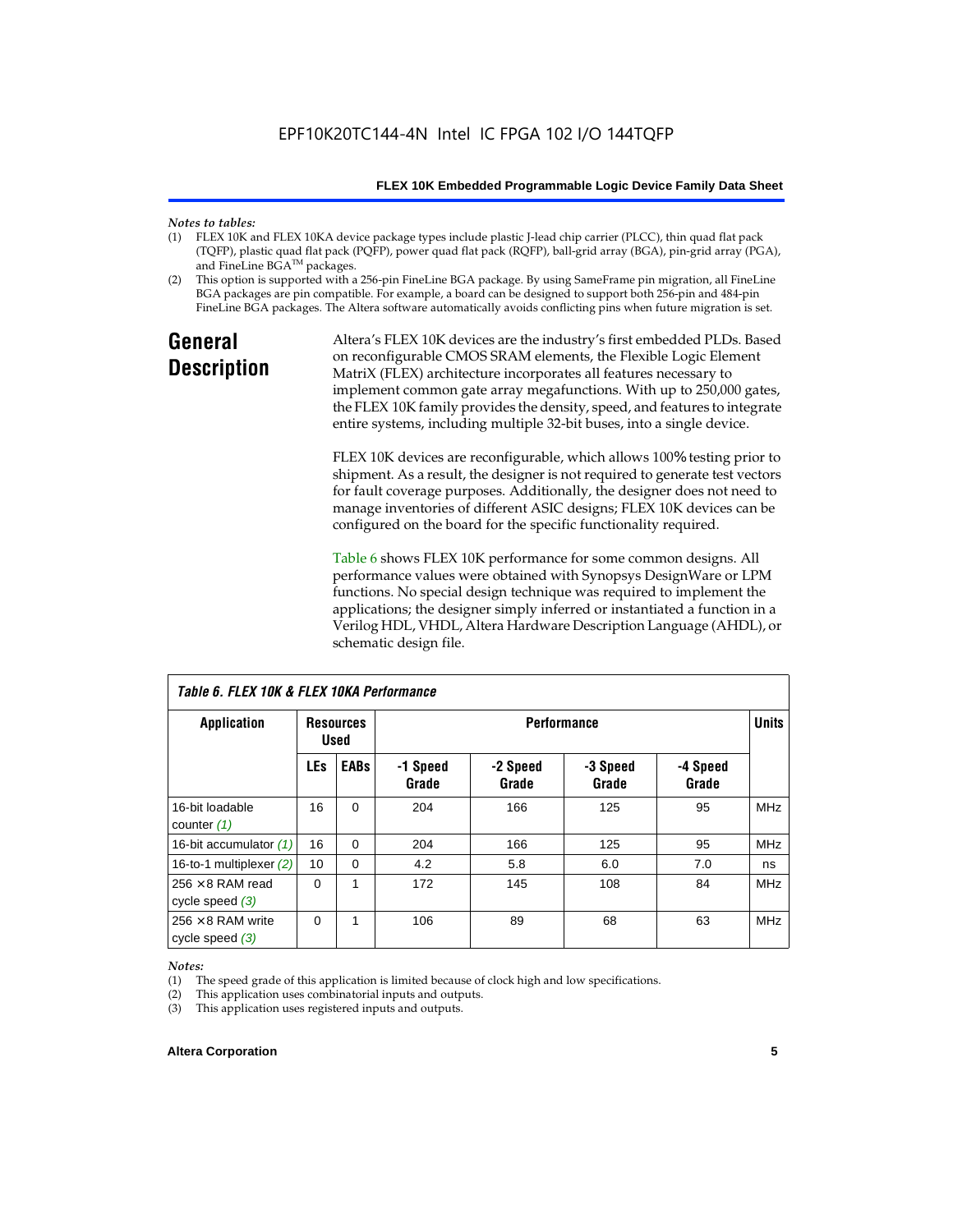The FLEX 10K architecture is similar to that of embedded gate arrays, the fastest-growing segment of the gate array market. As with standard gate arrays, embedded gate arrays implement general logic in a conventional "sea-of-gates" architecture. In addition, embedded gate arrays have dedicated die areas for implementing large, specialized functions. By embedding functions in silicon, embedded gate arrays provide reduced die area and increased speed compared to standard gate arrays. However, embedded megafunctions typically cannot be customized, limiting the designer's options. In contrast, FLEX 10K devices are programmable, providing the designer with full control over embedded megafunctions and general logic while facilitating iterative design changes during debugging.

Each FLEX 10K device contains an embedded array and a logic array. The embedded array is used to implement a variety of memory functions or complex logic functions, such as digital signal processing (DSP), microcontroller, wide-data-path manipulation, and data-transformation functions. The logic array performs the same function as the sea-of-gates in the gate array: it is used to implement general logic, such as counters, adders, state machines, and multiplexers. The combination of embedded and logic arrays provides the high performance and high density of embedded gate arrays, enabling designers to implement an entire system on a single device.

FLEX 10K devices are configured at system power-up with data stored in an Altera serial configuration device or provided by a system controller. Altera offers the EPC1, EPC2, EPC16, and EPC1441 configuration devices, which configure FLEX 10K devices via a serial data stream. Configuration data can also be downloaded from system RAM or from Altera's BitBlaster<sup>™</sup> serial download cable or ByteBlasterMV<sup>™</sup> parallel port download cable. After a FLEX 10K device has been configured, it can be reconfigured in-circuit by resetting the device and loading new data. Because reconfiguration requires less than 320 ms, real-time changes can be made during system operation.

FLEX 10K devices contain an optimized interface that permits microprocessors to configure FLEX 10K devices serially or in parallel, and synchronously or asynchronously. The interface also enables microprocessors to treat a FLEX 10K device as memory and configure the device by writing to a virtual memory location, making it very easy for the designer to reconfigure the device.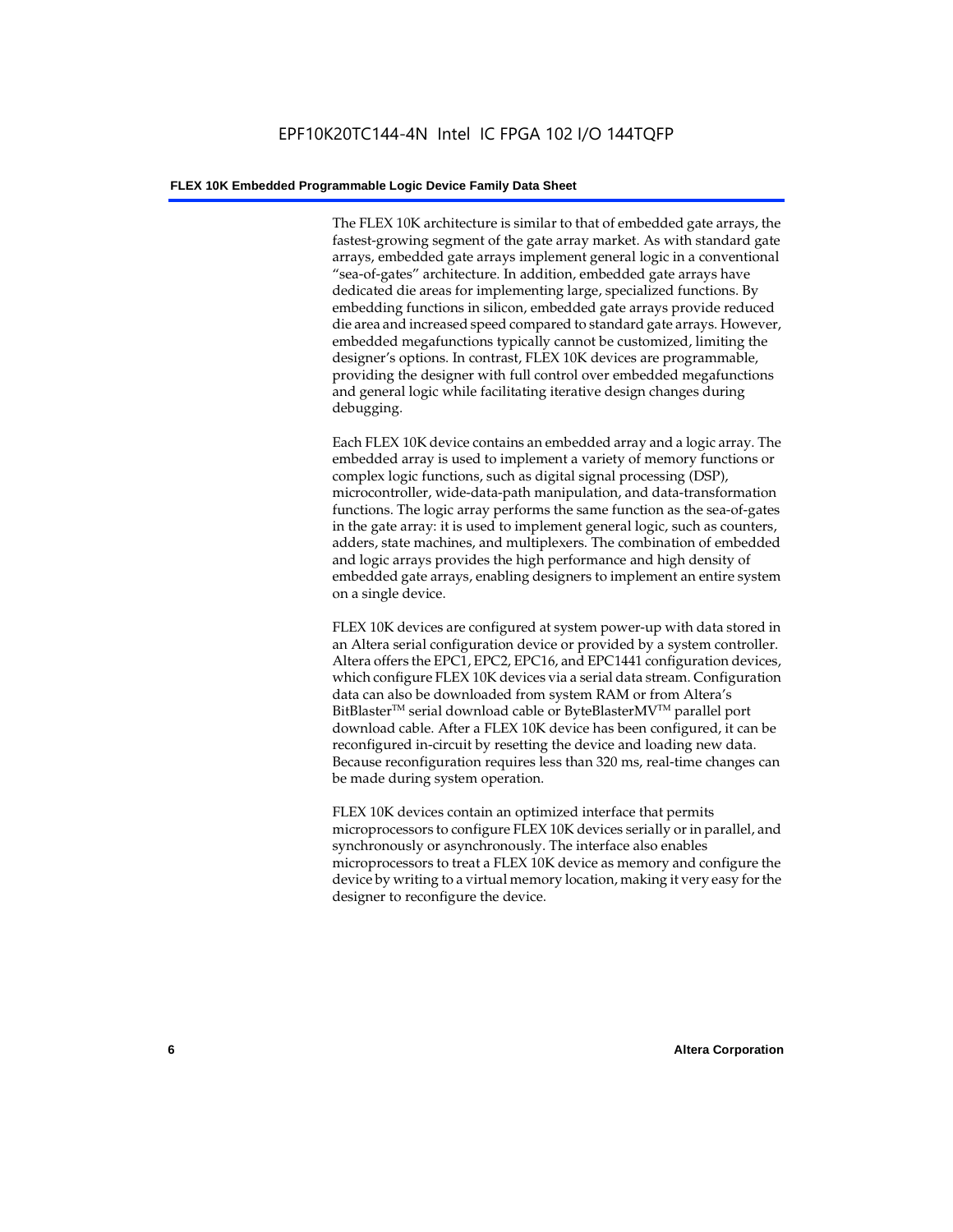For more information, see the following documents:

- *Configuration Devices for APEX & FLEX Devices Data Sheet*
- $BitBlaster$  Serial Download Cable Data Sheet
- *ByteBlasterMV Parallel Port Download Cable Data Sheet*
- *Application Note 116 (Configuring APEX 20K, FLEX 10K & FLEX 6000 Devices)*

FLEX 10K devices are supported by Altera development systems; single, integrated packages that offer schematic, text (including AHDL), and waveform design entry, compilation and logic synthesis, full simulation and worst-case timing analysis, and device configuration. The Altera software provides EDIF 2 0 0 and 3 0 0, LPM, VHDL, Verilog HDL, and other interfaces for additional design entry and simulation support from other industry-standard PC- and UNIX workstation-based EDA tools.

The Altera software works easily with common gate array EDA tools for synthesis and simulation. For example, the Altera software can generate Verilog HDL files for simulation with tools such as Cadence Verilog-XL. Additionally, the Altera software contains EDA libraries that use devicespecific features such as carry chains which are used for fast counter and arithmetic functions. For instance, the Synopsys Design Compiler library supplied with the Altera development systems include DesignWare functions that are optimized for the FLEX 10K architecture.

The Altera development systems run on Windows-based PCs and Sun SPARCstation, and HP 9000 Series 700/800 workstations.



f See the *MAX+PLUS II Programmable Logic Development System & Software Data Sheet* for more information.

### **Functional Description**

Each FLEX 10K device contains an embedded array to implement memory and specialized logic functions, and a logic array to implement general logic.

The embedded array consists of a series of EABs. When implementing memory functions, each EAB provides 2,048 bits, which can be used to create RAM, ROM, dual-port RAM, or first-in first-out (FIFO) functions. When implementing logic, each EAB can contribute 100 to 600 gates towards complex logic functions, such as multipliers, microcontrollers, state machines, and DSP functions. EABs can be used independently, or multiple EABs can be combined to implement larger functions.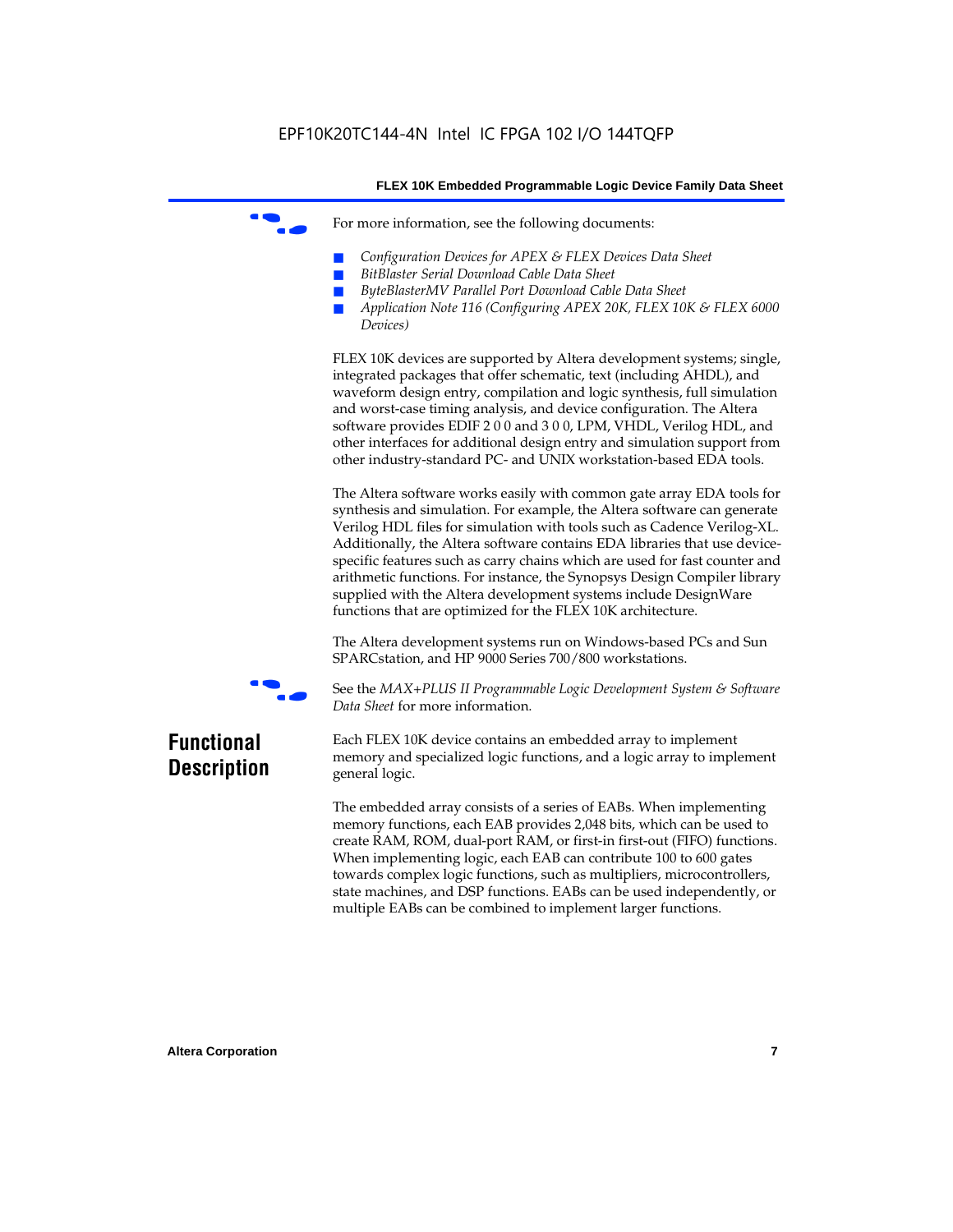The logic array consists of logic array blocks (LABs). Each LAB contains eight LEs and a local interconnect. An LE consists of a 4-input look-up table (LUT), a programmable flipflop, and dedicated signal paths for carry and cascade functions. The eight LEs can be used to create medium-sized blocks of logic—8-bit counters, address decoders, or state machines—or combined across LABs to create larger logic blocks. Each LAB represents about 96 usable gates of logic.

Signal interconnections within FLEX 10K devices and to and from device pins are provided by the FastTrack Interconnect, a series of fast, continuous row and column channels that run the entire length and width of the device.

Each I/O pin is fed by an I/O element (IOE) located at the end of each row and column of the FastTrack Interconnect. Each IOE contains a bidirectional I/O buffer and a flipflop that can be used as either an output or input register to feed input, output, or bidirectional signals. When used with a dedicated clock pin, these registers provide exceptional performance. As inputs, they provide setup times as low as 1.6 ns and hold times of 0 ns; as outputs, these registers provide clock-to-output times as low as 5.3 ns. IOEs provide a variety of features, such as JTAG BST support, slew-rate control, tri-state buffers, and open-drain outputs.

Figure 1 shows a block diagram of the FLEX 10K architecture. Each group of LEs is combined into an LAB; LABs are arranged into rows and columns. Each row also contains a single EAB. The LABs and EABs are interconnected by the FastTrack Interconnect. IOEs are located at the end of each row and column of the FastTrack Interconnect.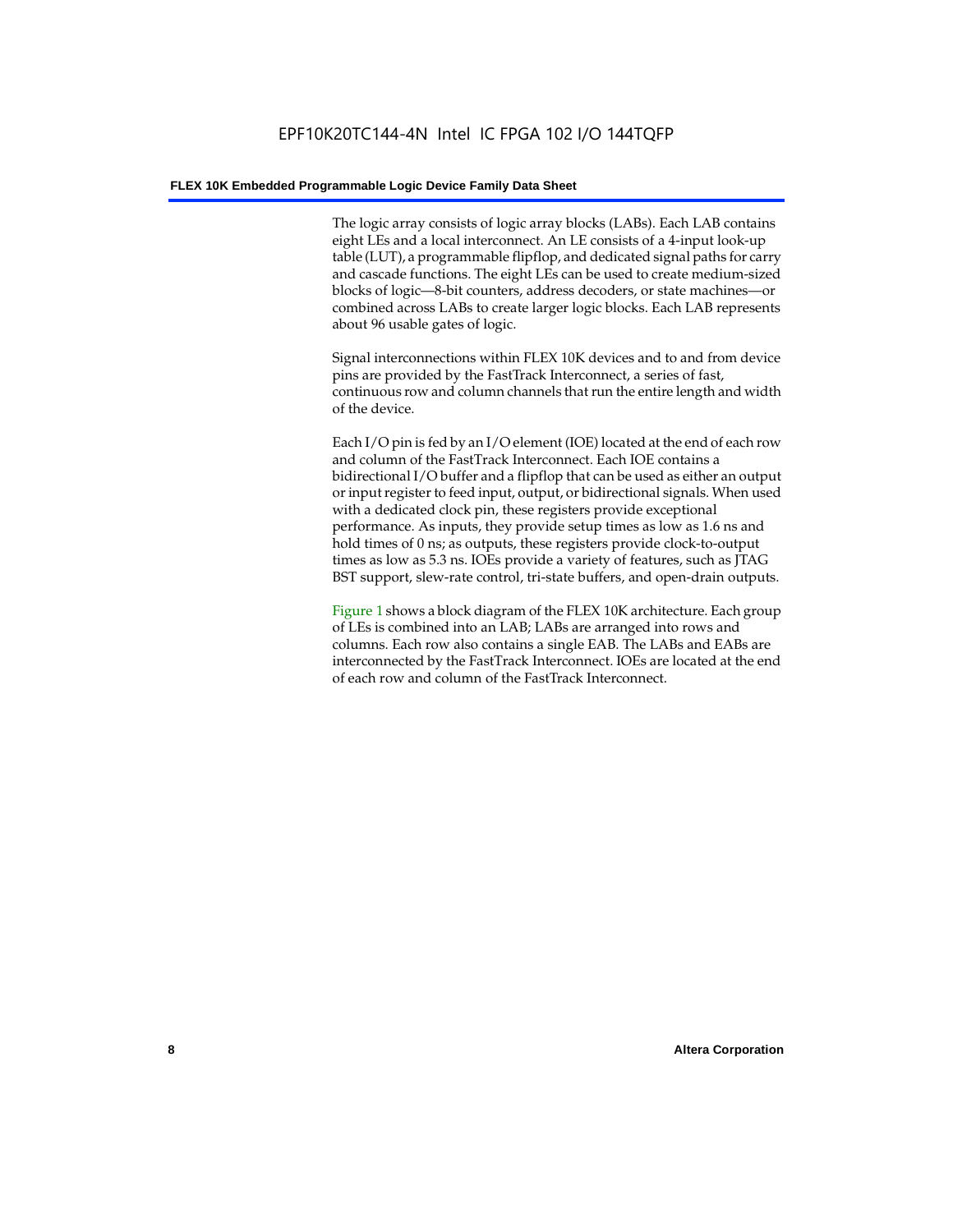

#### *Figure 1. FLEX 10K Device Block Diagram*

FLEX 10K devices provide six dedicated inputs that drive the flipflops' control inputs to ensure the efficient distribution of high-speed, low-skew (less than 1.5 ns) control signals. These signals use dedicated routing channels that provide shorter delays and lower skews than the FastTrack Interconnect. Four of the dedicated inputs drive four global signals. These four global signals can also be driven by internal logic, providing an ideal solution for a clock divider or an internally generated asynchronous clear signal that clears many registers in the device.

#### **Embedded Array Block**

The EAB is a flexible block of RAM with registers on the input and output ports, and is used to implement common gate array megafunctions. The EAB is also suitable for functions such as multipliers, vector scalars, and error correction circuits, because it is large and flexible. These functions can be combined in applications such as digital filters and microcontrollers.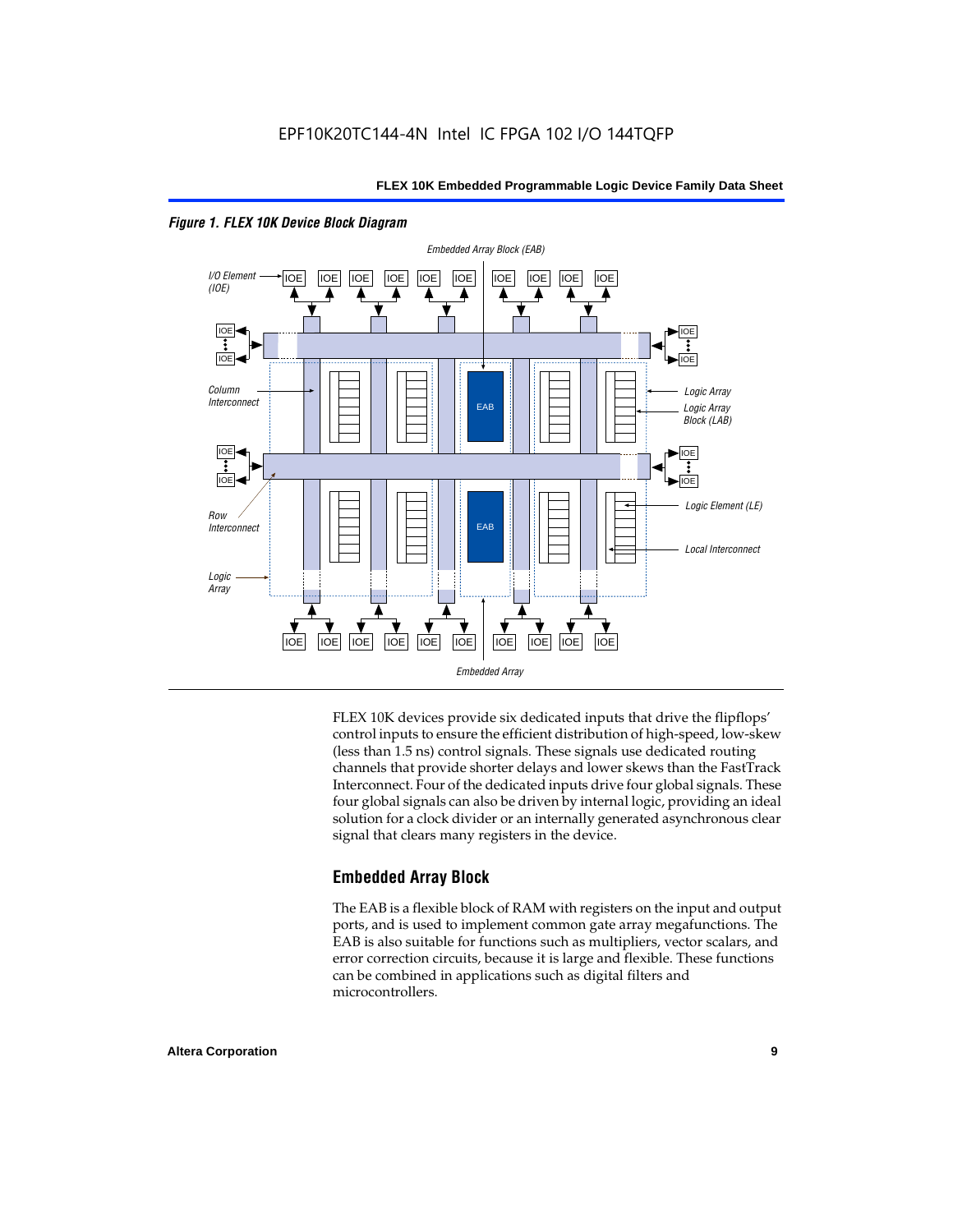Logic functions are implemented by programming the EAB with a readonly pattern during configuration, creating a large LUT. With LUTs, combinatorial functions are implemented by looking up the results, rather than by computing them. This implementation of combinatorial functions can be faster than using algorithms implemented in general logic, a performance advantage that is further enhanced by the fast access times of EABs. The large capacity of EABs enables designers to implement complex functions in one logic level without the routing delays associated with linked LEs or field-programmable gate array (FPGA) RAM blocks. For example, a single EAB can implement a  $4 \times 4$  multiplier with eight inputs and eight outputs. Parameterized functions such as LPM functions can automatically take advantage of the EAB.

The EAB provides advantages over FPGAs, which implement on-board RAM as arrays of small, distributed RAM blocks. These FPGA RAM blocks contain delays that are less predictable as the size of the RAM increases. In addition, FPGA RAM blocks are prone to routing problems because small blocks of RAM must be connected together to make larger blocks. In contrast, EABs can be used to implement large, dedicated blocks of RAM that eliminate these timing and routing concerns.

EABs can be used to implement synchronous RAM, which is easier to use than asynchronous RAM. A circuit using asynchronous RAM must generate the RAM write enable (WE) signal, while ensuring that its data and address signals meet setup and hold time specifications relative to the WE signal. In contrast, the EAB's synchronous RAM generates its own WE signal and is self-timed with respect to the global clock. A circuit using the EAB's self-timed RAM need only meet the setup and hold time specifications of the global clock.

When used as RAM, each EAB can be configured in any of the following sizes:  $256 \times 8$ ,  $512 \times 4$ ,  $1,024 \times 2$ , or  $2,048 \times 1$ . See Figure 2.



**10 Altera Corporation**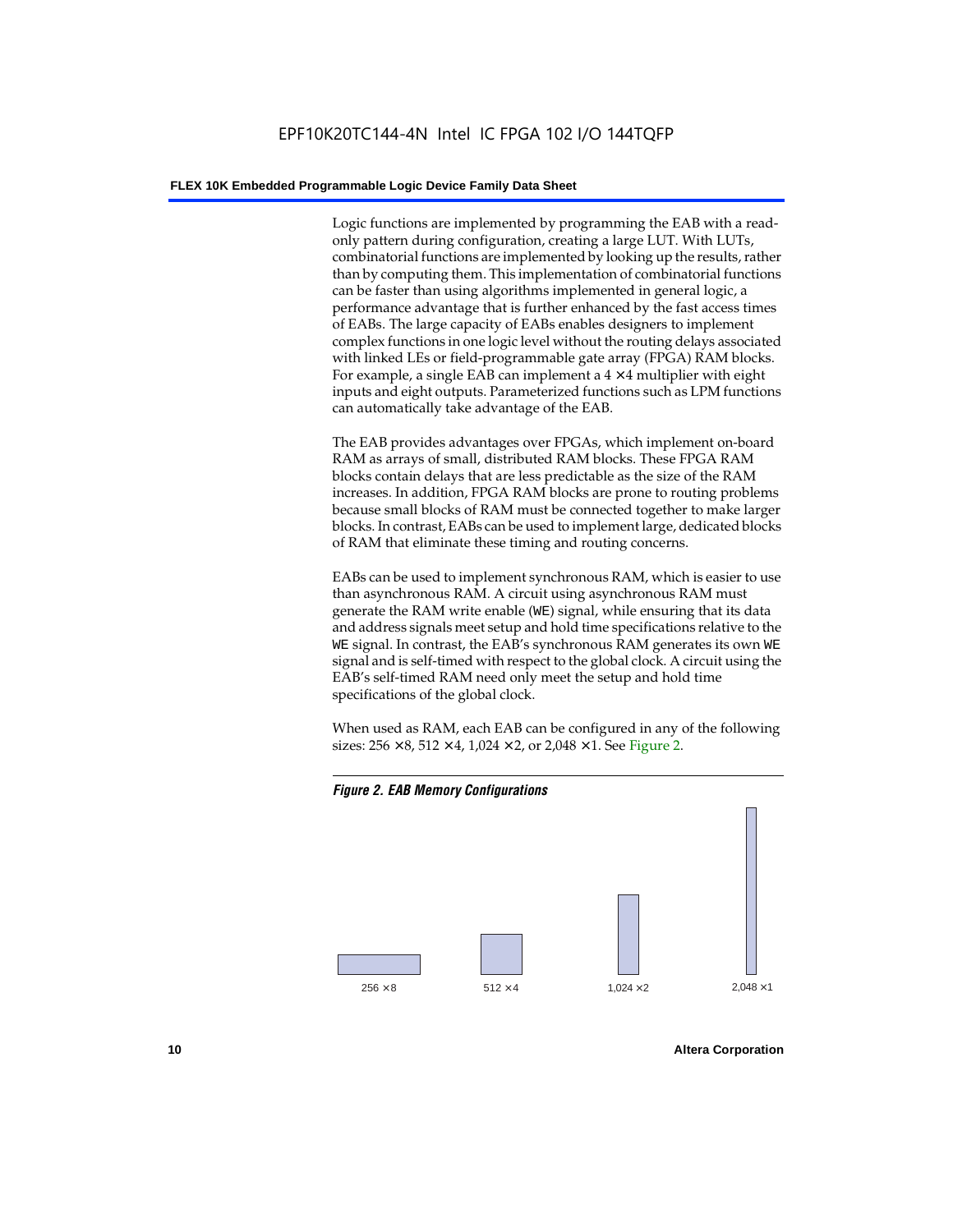Larger blocks of RAM are created by combining multiple EABs. For example, two  $256 \times 8$  RAM blocks can be combined to form a  $256 \times 16$  RAM block; two  $512 \times 4$  blocks of RAM can be combined to form a  $512 \times 8$  RAM block. See Figure 3.



If necessary, all EABs in a device can be cascaded to form a single RAM block. EABs can be cascaded to form RAM blocks of up to 2,048 words without impacting timing. Altera's software automatically combines EABs to meet a designer's RAM specifications.

EABs provide flexible options for driving and controlling clock signals. Different clocks can be used for the EAB inputs and outputs. Registers can be independently inserted on the data input, EAB output, or the address and WE inputs. The global signals and the EAB local interconnect can drive the WE signal. The global signals, dedicated clock pins, and EAB local interconnect can drive the EAB clock signals. Because the LEs drive the EAB local interconnect, the LEs can control the WE signal or the EAB clock signals.

Each EAB is fed by a row interconnect and can drive out to row and column interconnects. Each EAB output can drive up to two row channels and up to two column channels; the unused row channel can be driven by other LEs. This feature increases the routing resources available for EAB outputs. See Figure 4.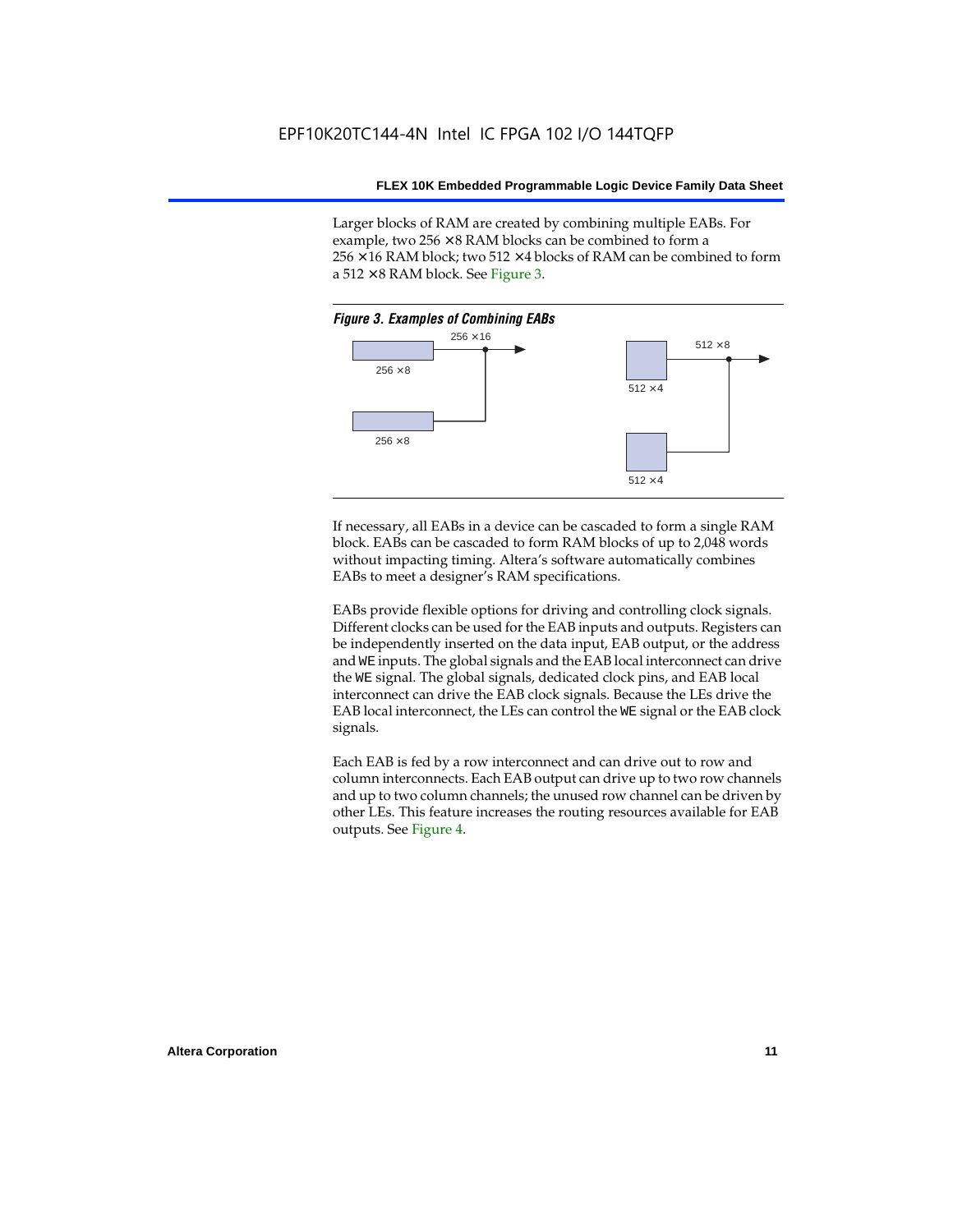

*Note:*<br>(1) **H** 

(1) EPF10K10, EPF10K10A, EPF10K20, EPF10K30, EPF10K30A, EPF10K40, EPF10K50, and EPF10K50V devices have 22 EAB local interconnect channels; EPF10K70, EPF10K100, EPF10K100A, EPF10K130V, and EPF10K250A devices have 26.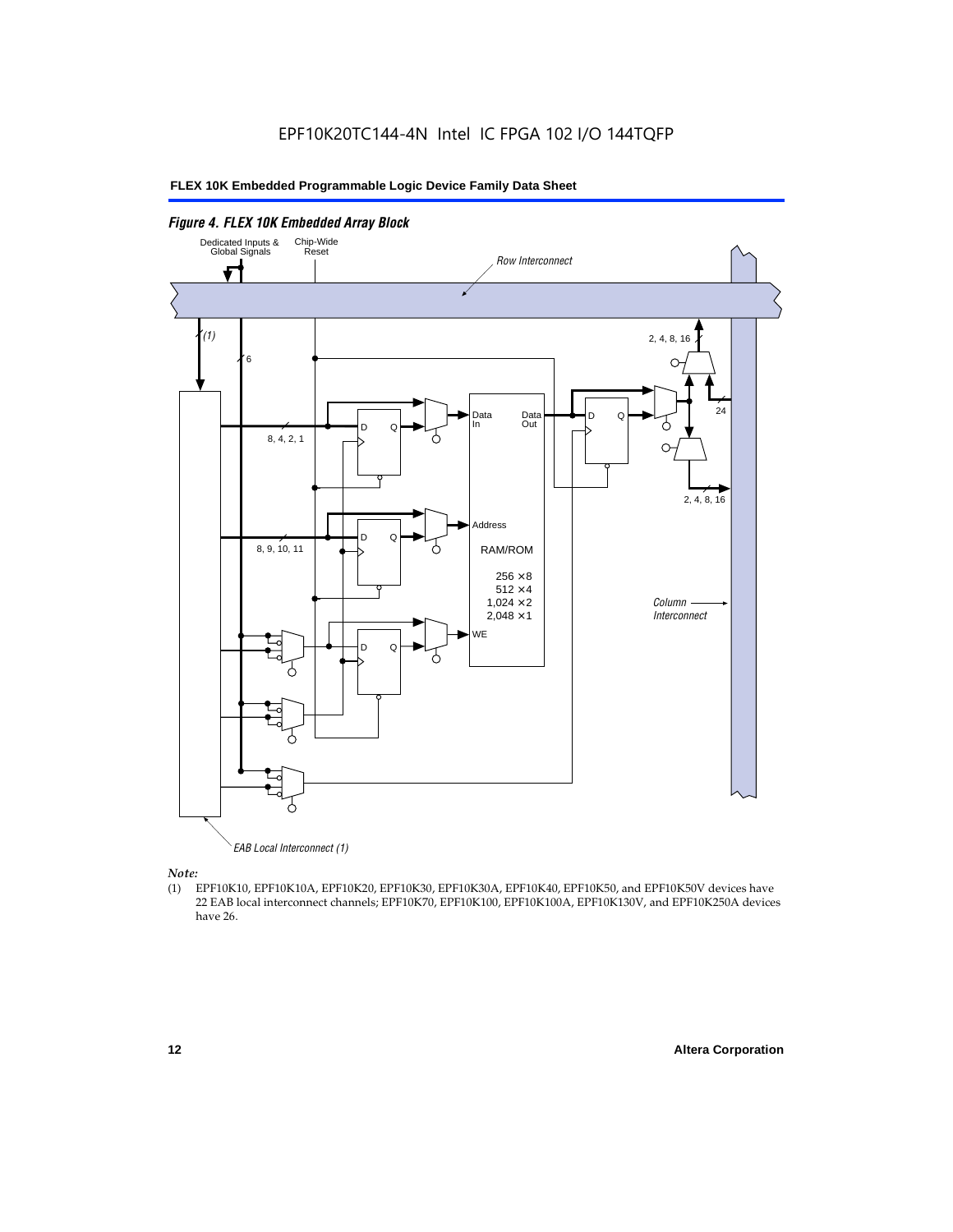#### **Logic Array Block**

Each LAB consists of eight LEs, their associated carry and cascade chains, LAB control signals, and the LAB local interconnect. The LAB provides the coarse-grained structure to the FLEX 10K architecture, facilitating efficient routing with optimum device utilization and high performance. See Figure 5.



#### *Notes:*

- (1) EPF10K10, EPF10K10A, EPF10K20, EPF10K30, EPF10K30A, EPF10K40, EPF10K50, and EPF10K50V devices have 22 inputs to the LAB local interconnect channel from the row; EPF10K70, EPF10K100, EPF10K100A, EPF10K130V, and EPF10K250A devices have 26.
- (2) EPF10K10, EPF10K10A, EPF10K20, EPF10K30, EPF10K30A, EPF10K40, EPF10K50, and EPF10K50V devices have 30 LAB local interconnect channels; EPF10K70, EPF10K100, EPF10K100A, EPF10K130V, and EPF10K250A devices have 34 LABs.

#### **Altera Corporation 13 13**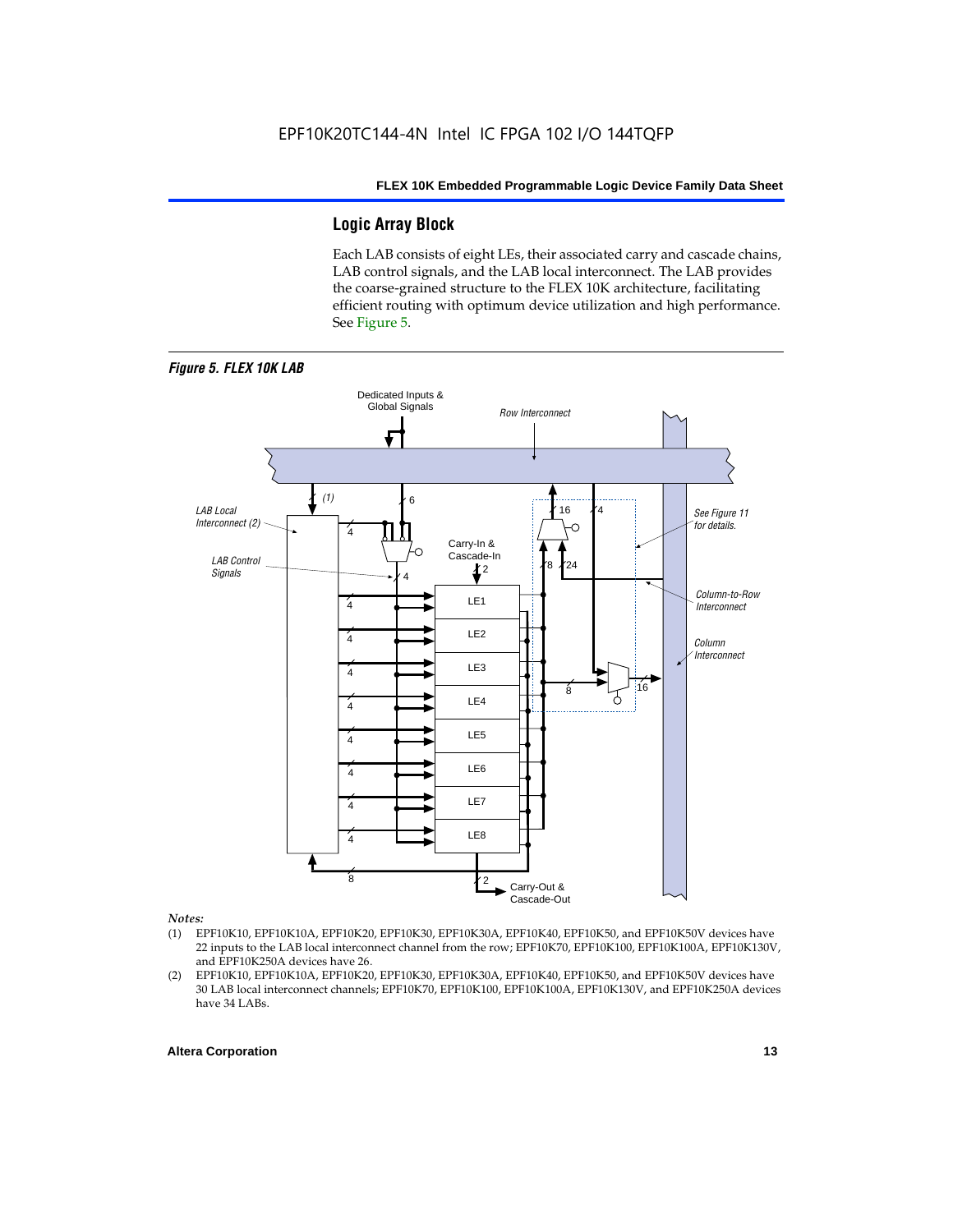Each LAB provides four control signals with programmable inversion that can be used in all eight LEs. Two of these signals can be used as clocks; the other two can be used for clear/preset control. The LAB clocks can be driven by the dedicated clock input pins, global signals, I/O signals, or internal signals via the LAB local interconnect. The LAB preset and clear control signals can be driven by the global signals, I/O signals, or internal signals via the LAB local interconnect. The global control signals are typically used for global clock, clear, or preset signals because they provide asynchronous control with very low skew across the device. If logic is required on a control signal, it can be generated in one or more LEs in any LAB and driven into the local interconnect of the target LAB. In addition, the global control signals can be generated from LE outputs.

#### **Logic Element**

The LE, the smallest unit of logic in the FLEX 10K architecture, has a compact size that provides efficient logic utilization. Each LE contains a four-input LUT, which is a function generator that can quickly compute any function of four variables. In addition, each LE contains a programmable flipflop with a synchronous enable, a carry chain, and a cascade chain. Each LE drives both the local and the FastTrack Interconnect. See Figure 6.



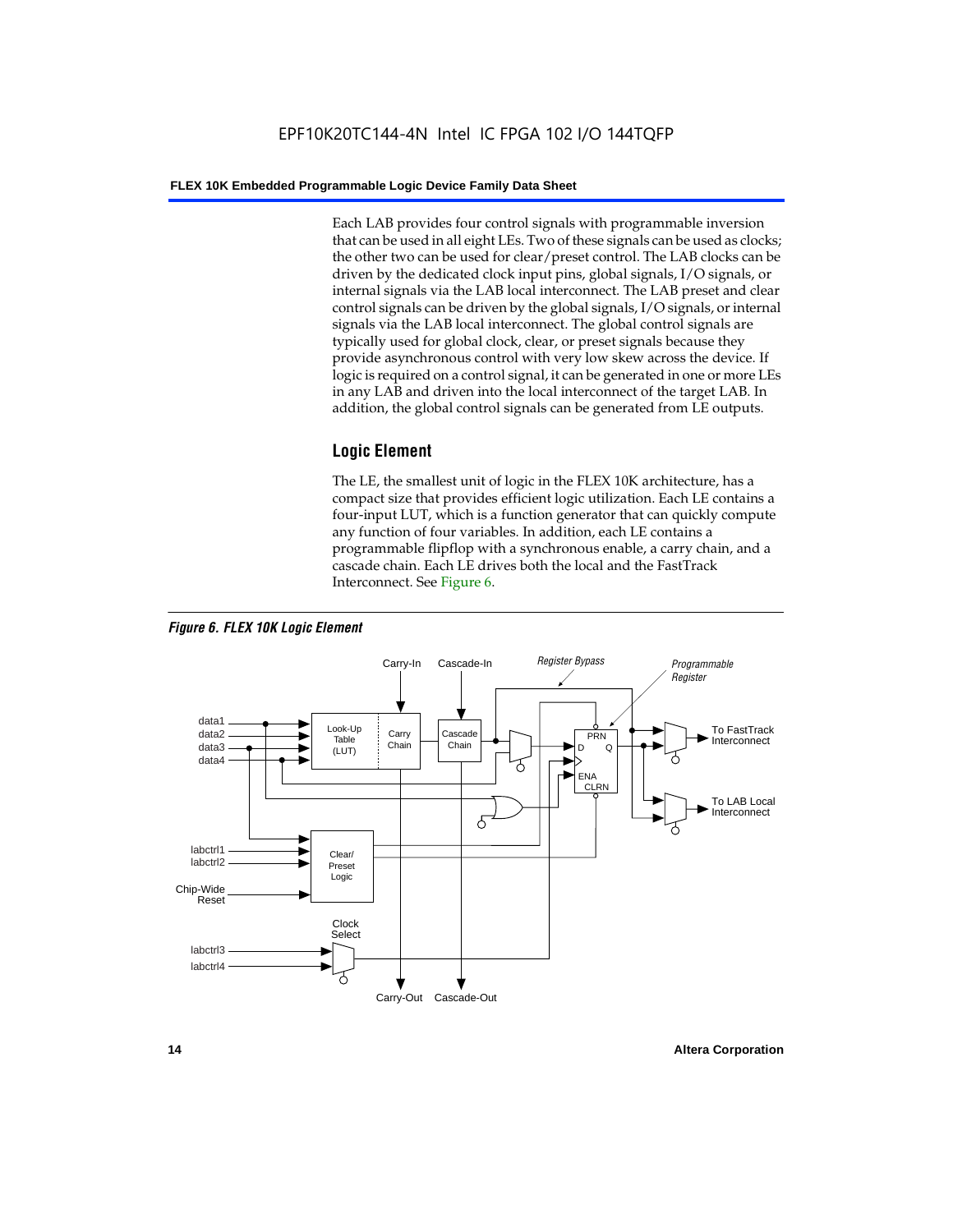The programmable flipflop in the LE can be configured for D, T, JK, or SR operation. The clock, clear, and preset control signals on the flipflop can be driven by global signals, general-purpose I/O pins, or any internal logic. For combinatorial functions, the flipflop is bypassed and the output of the LUT drives the output of the LE.

The LE has two outputs that drive the interconnect; one drives the local interconnect and the other drives either the row or column FastTrack Interconnect. The two outputs can be controlled independently. For example, the LUT can drive one output while the register drives the other output. This feature, called register packing, can improve LE utilization because the register and the LUT can be used for unrelated functions.

The FLEX 10K architecture provides two types of dedicated high-speed data paths that connect adjacent LEs without using local interconnect paths: carry chains and cascade chains. The carry chain supports highspeed counters and adders; the cascade chain implements wide-input functions with minimum delay. Carry and cascade chains connect all LEs in an LAB and all LABs in the same row. Intensive use of carry and cascade chains can reduce routing flexibility. Therefore, the use of these chains should be limited to speed-critical portions of a design.

#### *Carry Chain*

The carry chain provides a very fast (as low as 0.2 ns) carry-forward function between LEs. The carry-in signal from a lower-order bit drives forward into the higher-order bit via the carry chain, and feeds into both the LUT and the next portion of the carry chain. This feature allows the FLEX 10K architecture to implement high-speed counters, adders, and comparators of arbitrary width efficiently. Carry chain logic can be created automatically by the Compiler during design processing, or manually by the designer during design entry. Parameterized functions such as LPM and DesignWare functions automatically take advantage of carry chains.

Carry chains longer than eight LEs are automatically implemented by linking LABs together. For enhanced fitting, a long carry chain skips alternate LABs in a row. A carry chain longer than one LAB skips either from even-numbered LAB to even-numbered LAB, or from oddnumbered LAB to odd-numbered LAB. For example, the last LE of the first LAB in a row carries to the first LE of the third LAB in the row. The carry chain does not cross the EAB at the middle of the row. For instance, in the EPF10K50 device, the carry chain stops at the eighteenth LAB and a new one begins at the nineteenth LAB.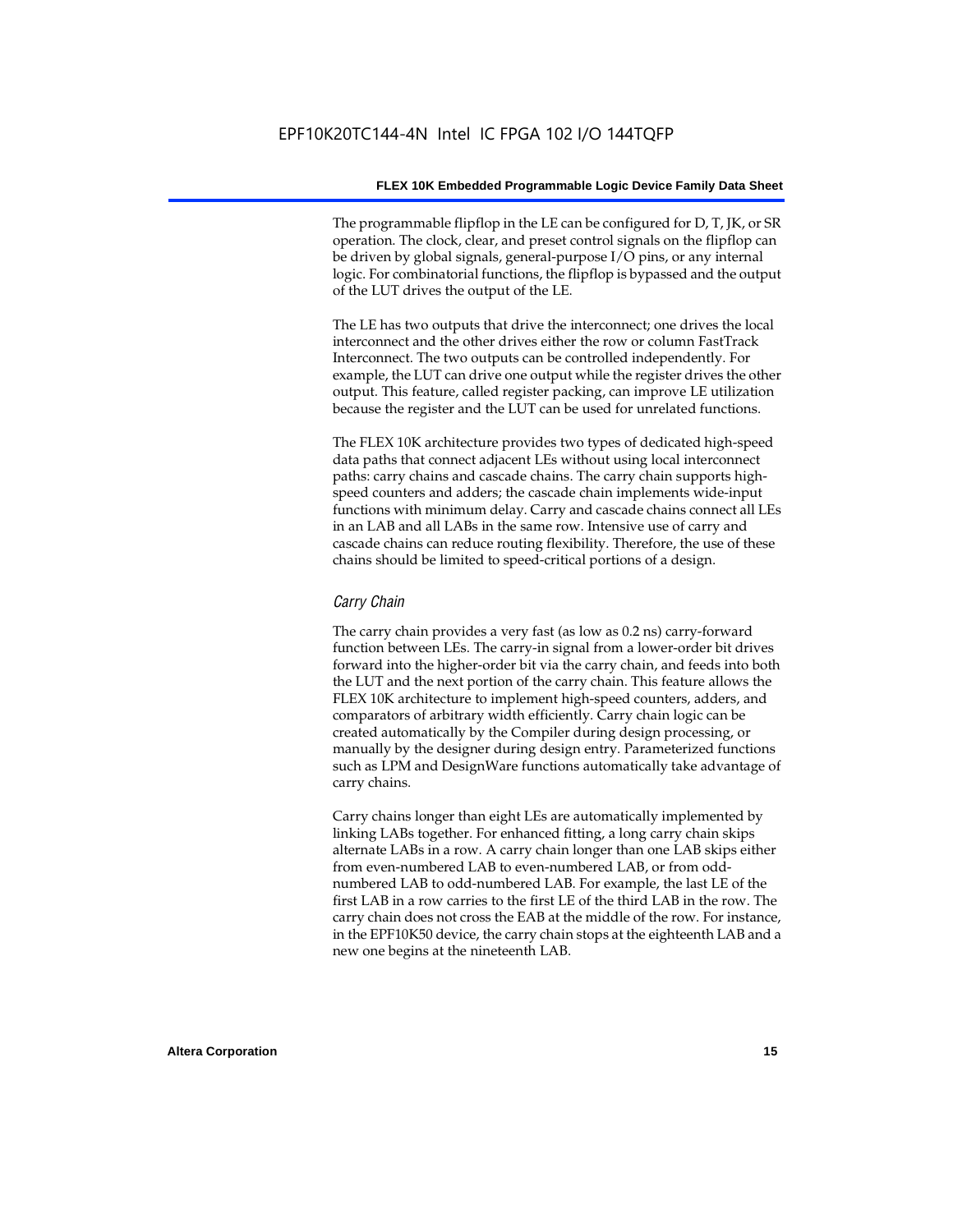Figure 7 shows how an *n*-bit full adder can be implemented in  $n + 1$  LEs with the carry chain. One portion of the LUT generates the sum of two bits using the input signals and the carry-in signal; the sum is routed to the output of the LE. The register can either be bypassed for simple adders or be used for an accumulator function. The carry chain logic generates the carry-out signal, which is routed directly to the carry-in signal of the nexthigher-order bit. The final carry-out signal is routed to an LE, where it can be used as a general-purpose signal.



*Figure 7. Carry Chain Operation (n-bit Full Adder)*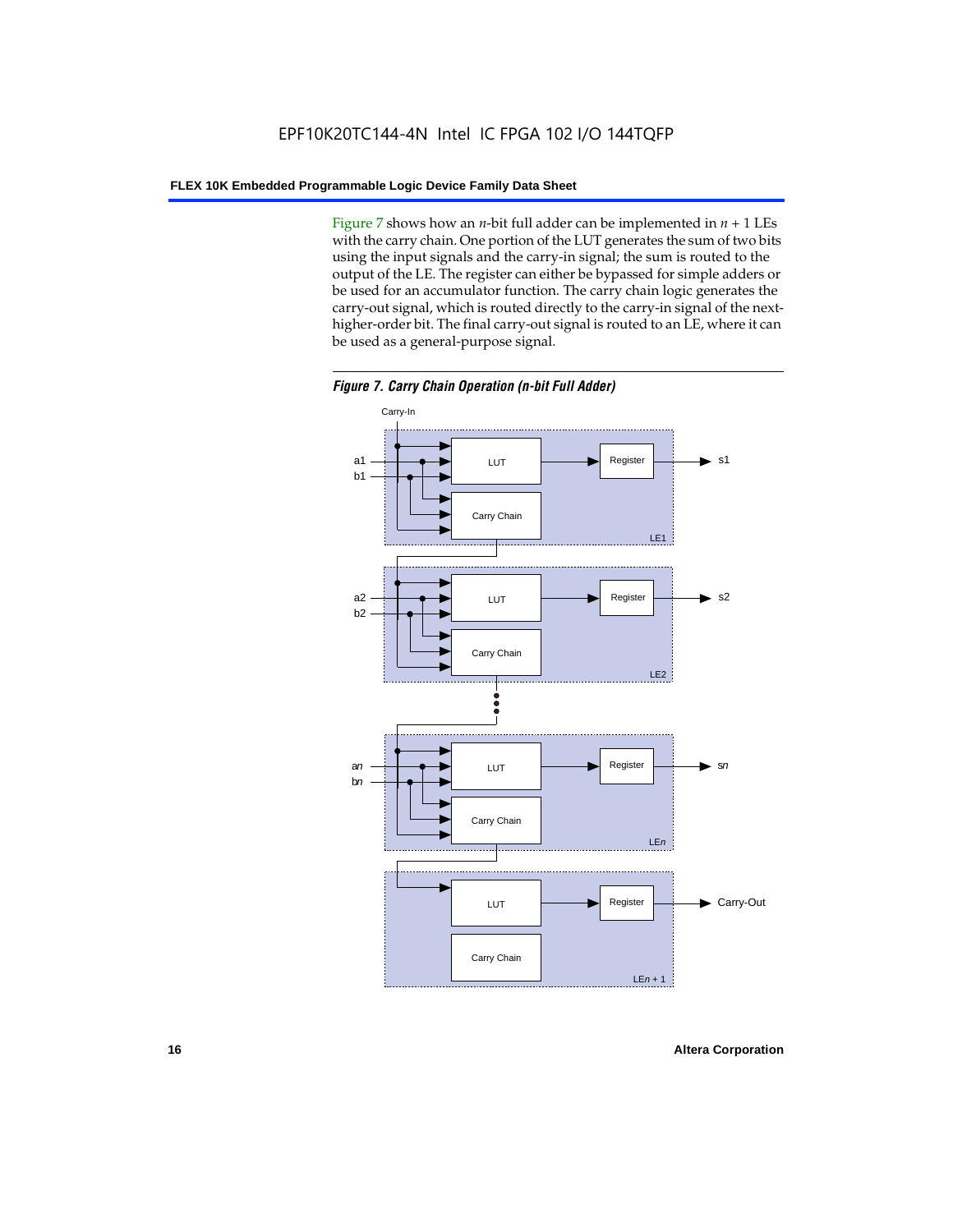#### *Cascade Chain*

With the cascade chain, the FLEX 10K architecture can implement functions that have a very wide fan-in. Adjacent LUTs can be used to compute portions of the function in parallel; the cascade chain serially connects the intermediate values. The cascade chain can use a logical AND or logical OR (via De Morgan's inversion) to connect the outputs of adjacent LEs. Each additional LE provides four more inputs to the effective width of a function, with a delay as low as 0.7 ns per LE. Cascade chain logic can be created automatically by the Compiler during design processing, or manually by the designer during design entry.

Cascade chains longer than eight bits are implemented automatically by linking several LABs together. For easier routing, a long cascade chain skips every other LAB in a row. A cascade chain longer than one LAB skips either from even-numbered LAB to even-numbered LAB, or from odd-numbered LAB to odd-numbered LAB (e.g., the last LE of the first LAB in a row cascades to the first LE of the third LAB). The cascade chain does not cross the center of the row (e.g., in the EPF10K50 device, the cascade chain stops at the eighteenth LAB and a new one begins at the nineteenth LAB). This break is due to the EAB's placement in the middle of the row.

Figure 8 shows how the cascade function can connect adjacent LEs to form functions with a wide fan-in. These examples show functions of 4*n* variables implemented with *n* LEs. The LE delay is as low as 1.6 ns; the cascade chain delay is as low as 0.7 ns. With the cascade chain, 3.7 ns is needed to decode a 16-bit address.



#### *Figure 8. Cascade Chain Operation*

**Altera Corporation 17 17**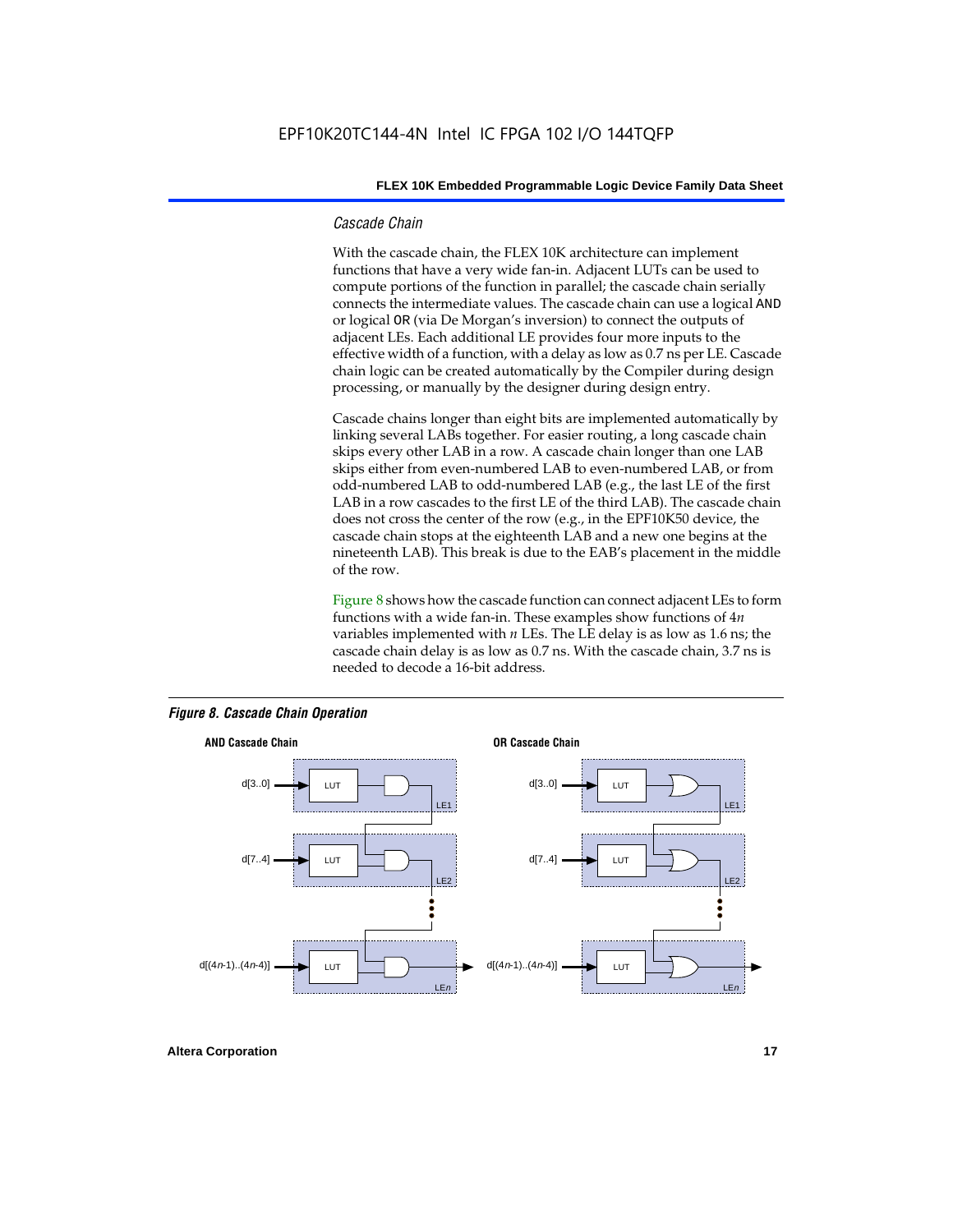#### *LE Operating Modes*

The FLEX 10K LE can operate in the following four modes:

- Normal mode
- Arithmetic mode
- Up/down counter mode
- Clearable counter mode

Each of these modes uses LE resources differently. In each mode, seven available inputs to the LE—the four data inputs from the LAB local interconnect, the feedback from the programmable register, and the carry-in and cascade-in from the previous LE—are directed to different destinations to implement the desired logic function. Three inputs to the LE provide clock, clear, and preset control for the register. The Altera software, in conjunction with parameterized functions such as LPM and DesignWare functions, automatically chooses the appropriate mode for common functions such as counters, adders, and multipliers. If required, the designer can also create special-purpose functions which use a specific LE operating mode for optimal performance.

The architecture provides a synchronous clock enable to the register in all four modes. The Altera software can set DATA1 to enable the register synchronously, providing easy implementation of fully synchronous designs.

Figure 9 shows the LE operating modes.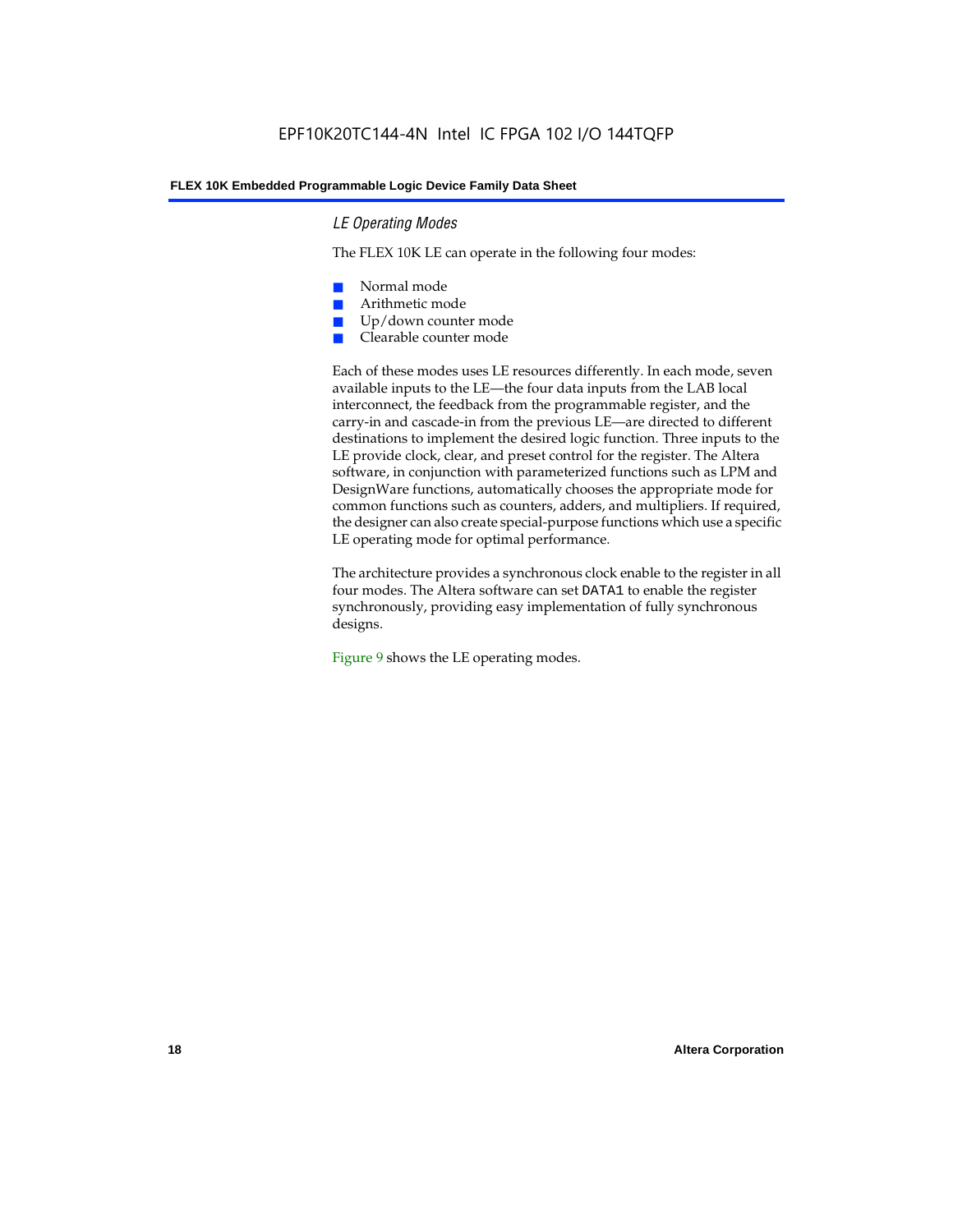#### *Figure 9. FLEX 10K LE Operating Modes*







#### **Up/Down Counter Mode**



#### **Clearable Counter Mode**



#### *Note:*

(1) Packed registers cannot be used with the cascade chain.

#### **Altera Corporation 19**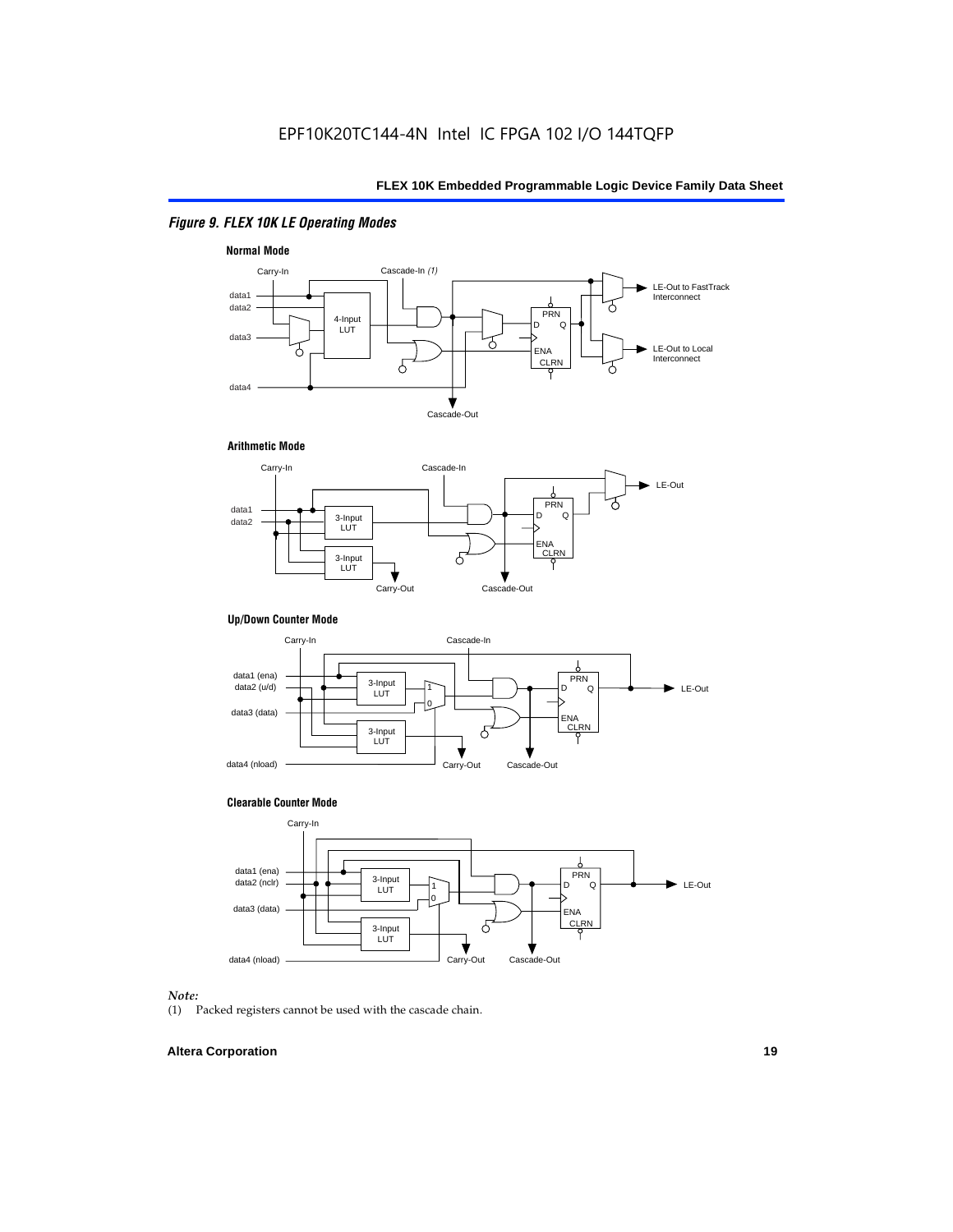#### **Normal Mode**

The normal mode is suitable for general logic applications and wide decoding functions that can take advantage of a cascade chain. In normal mode, four data inputs from the LAB local interconnect and the carry-in are inputs to a four-input LUT. The Compiler automatically selects the carry-in or the DATA3 signal as one of the inputs to the LUT. The LUT output can be combined with the cascade-in signal to form a cascade chain through the cascade-out signal. Either the register or the LUT can be used to drive both the local interconnect and the FastTrack Interconnect at the same time.

The LUT and the register in the LE can be used independently; this feature is known as register packing. To support register packing, the LE has two outputs; one drives the local interconnect and the other drives the FastTrack Interconnect. The DATA4 signal can drive the register directly, allowing the LUT to compute a function that is independent of the registered signal; a three-input function can be computed in the LUT, and a fourth independent signal can be registered. Alternatively, a four-input function can be generated, and one of the inputs to this function can be used to drive the register. The register in a packed LE can still use the clock enable, clear, and preset signals in the LE. In a packed LE, the register can drive the FastTrack Interconnect while the LUT drives the local interconnect, or vice versa.

#### **Arithmetic Mode**

The arithmetic mode offers 2 three-input LUTs that are ideal for implementing adders, accumulators, and comparators. One LUT computes a three-input function, and the other generates a carry output. As shown in Figure 9 on page 19, the first LUT uses the carry-in signal and two data inputs from the LAB local interconnect to generate a combinatorial or registered output. For example, in an adder, this output is the sum of three signals: a, b, and carry-in. The second LUT uses the same three signals to generate a carry-out signal, thereby creating a carry chain. The arithmetic mode also supports simultaneous use of the cascade chain.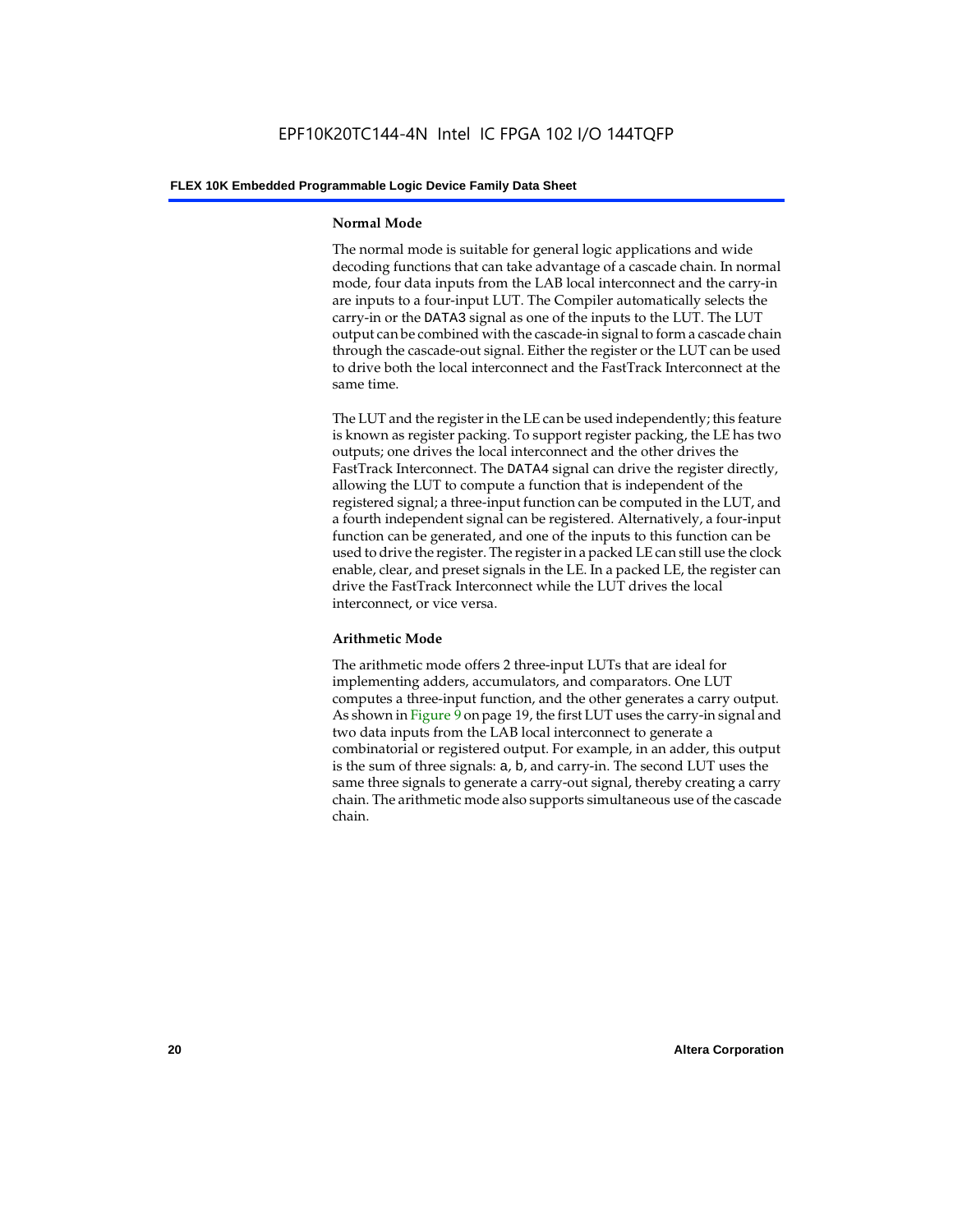#### **Up/Down Counter Mode**

The up/down counter mode offers counter enable, clock enable, synchronous up/down control, and data loading options. These control signals are generated by the data inputs from the LAB local interconnect, the carry-in signal, and output feedback from the programmable register. The Up/down counter mode uses 2 three-input LUTs: one generates the counter data, and the other generates the fast carry bit. A 2-to-1 multiplexer provides synchronous loading. Data can also be loaded asynchronously with the clear and preset register control signals, without using the LUT resources.

#### **Clearable Counter Mode**

The clearable counter mode is similar to the up/down counter mode, but supports a synchronous clear instead of the up/down control. The clear function is substituted for the cascade-in signal in the up/down counter mode. Clearable counter mode uses 2 three-input LUTs: one generates the counter data, and the other generates the fast carry bit. Synchronous loading is provided by a 2-to-1 multiplexer. The output of this multiplexer is ANDed with a synchronous clear signal.

#### *Internal Tri-State Emulation*

Internal tri-state emulation provides internal tri-stating without the limitations of a physical tri-state bus. In a physical tri-state bus, the tri-state buffers' output enable (OE) signals select which signal drives the bus. However, if multiple OE signals are active, contending signals can be driven onto the bus. Conversely, if no OE signals are active, the bus will float. Internal tri-state emulation resolves contending tri-state buffers to a low value and floating buses to a high value, thereby eliminating these problems. The Altera software automatically implements tri-state bus functionality with a multiplexer.

#### *Clear & Preset Logic Control*

Logic for the programmable register's clear and preset functions is controlled by the DATA3, LABCTRL1, and LABCTRL2 inputs to the LE. The clear and preset control structure of the LE asynchronously loads signals into a register. Either LABCTRL1 or LABCTRL2 can control the asynchronous clear. Alternatively, the register can be set up so that LABCTRL1 implements an asynchronous load. The data to be loaded is driven to DATA3; when LABCTRL1 is asserted, DATA3 is loaded into the register.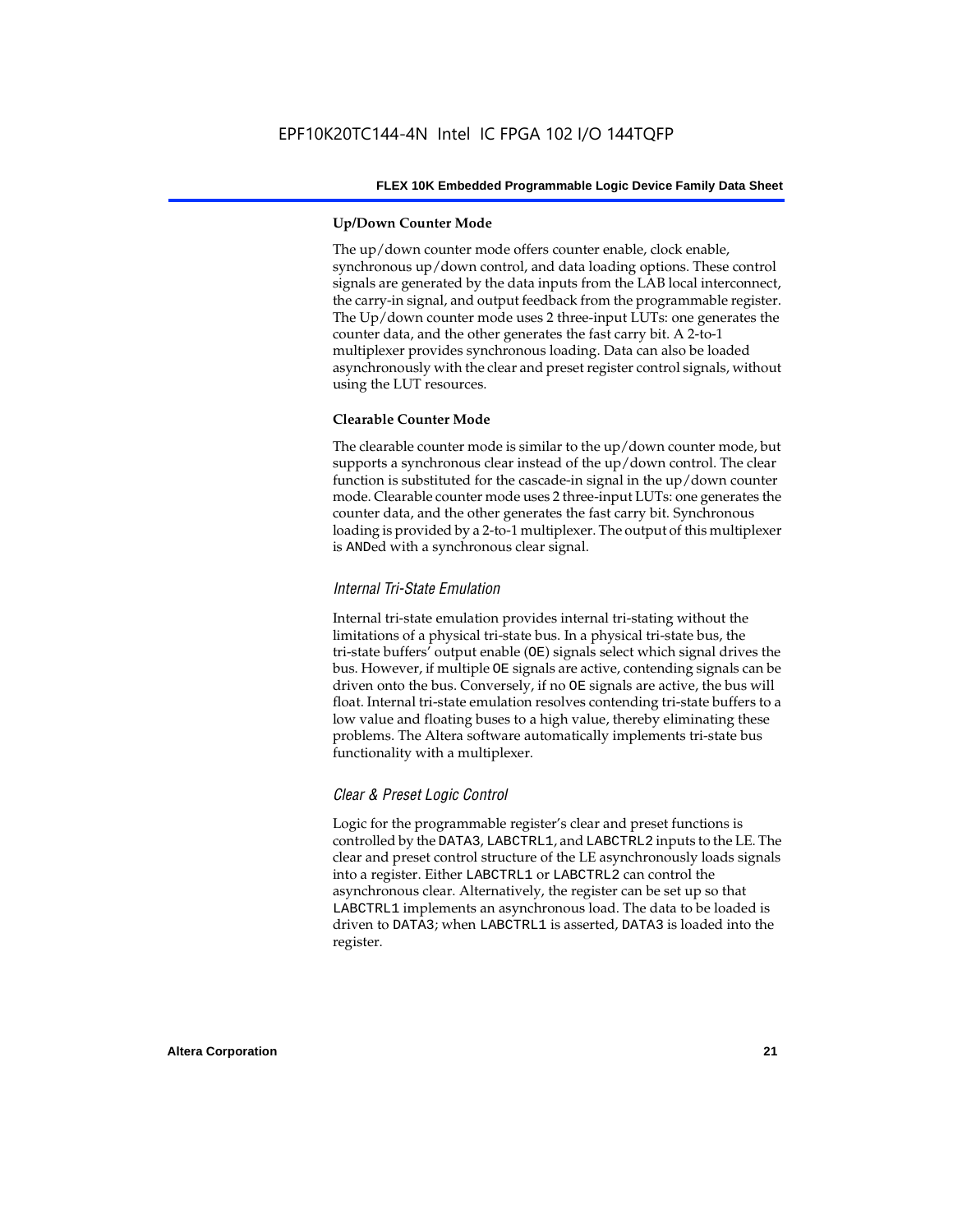During compilation, the Compiler automatically selects the best control signal implementation. Because the clear and preset functions are activelow, the Compiler automatically assigns a logic high to an unused clear or preset.

The clear and preset logic is implemented in one of the following six modes chosen during design entry:

- Asynchronous clear
- Asynchronous preset
- Asynchronous clear and preset
- Asynchronous load with clear
- Asynchronous load with preset
- Asynchronous load without clear or preset

In addition to the six clear and preset modes, FLEX 10K devices provide a chip-wide reset pin that can reset all registers in the device. Use of this feature is set during design entry. In any of the clear and preset modes, the chip-wide reset overrides all other signals. Registers with asynchronous presets may be preset when the chip-wide reset is asserted. Inversion can be used to implement the asynchronous preset. Figure 10 shows examples of how to enter a section of a design for the desired functionality.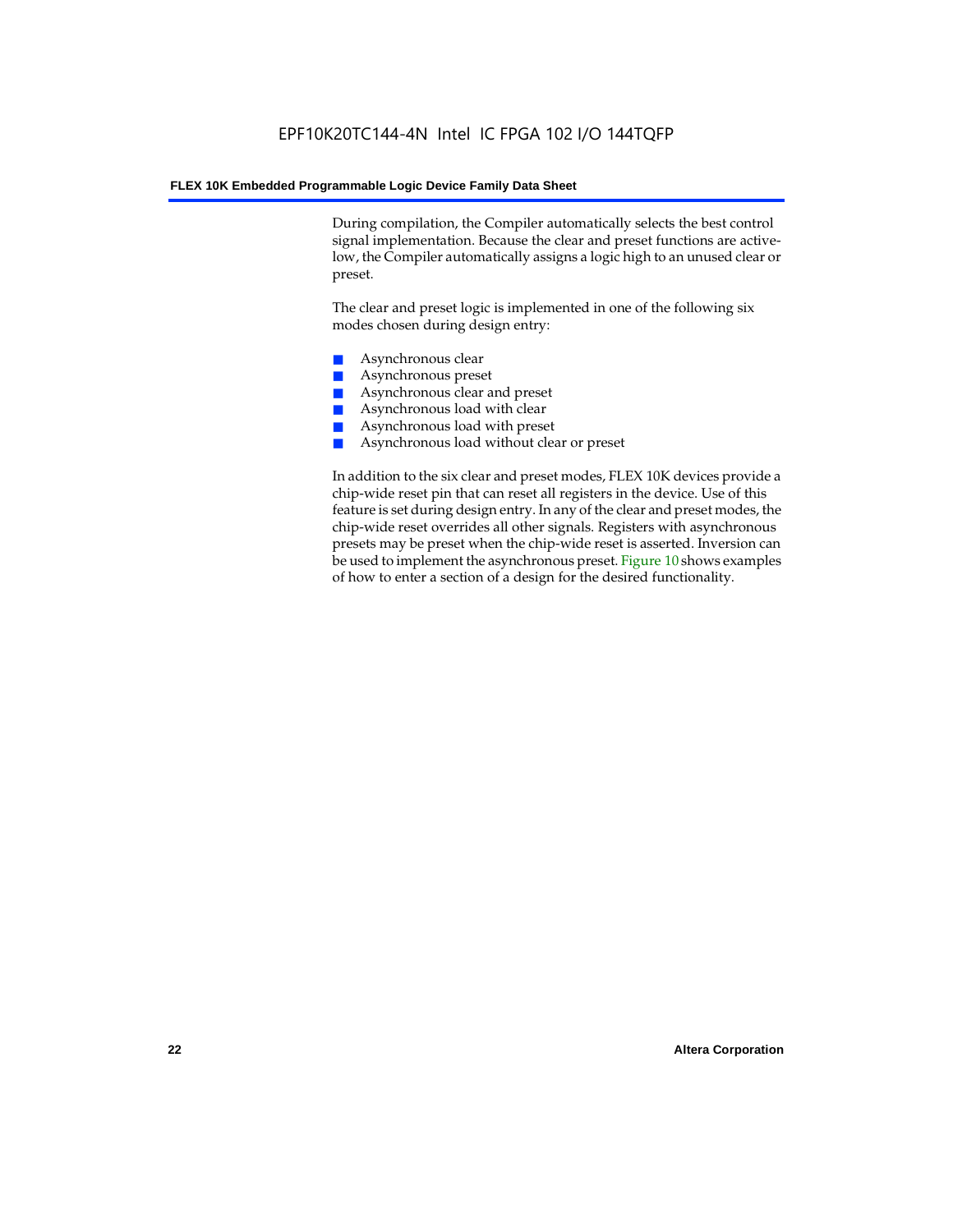### *Figure 10. LE Clear & Preset Modes*



#### **Asynchronous Clear**

The flipflop can be cleared by either LABCTRL1 or LABCTRL2. In this mode, the preset signal is tied to  $V_{CC}$  to deactivate it.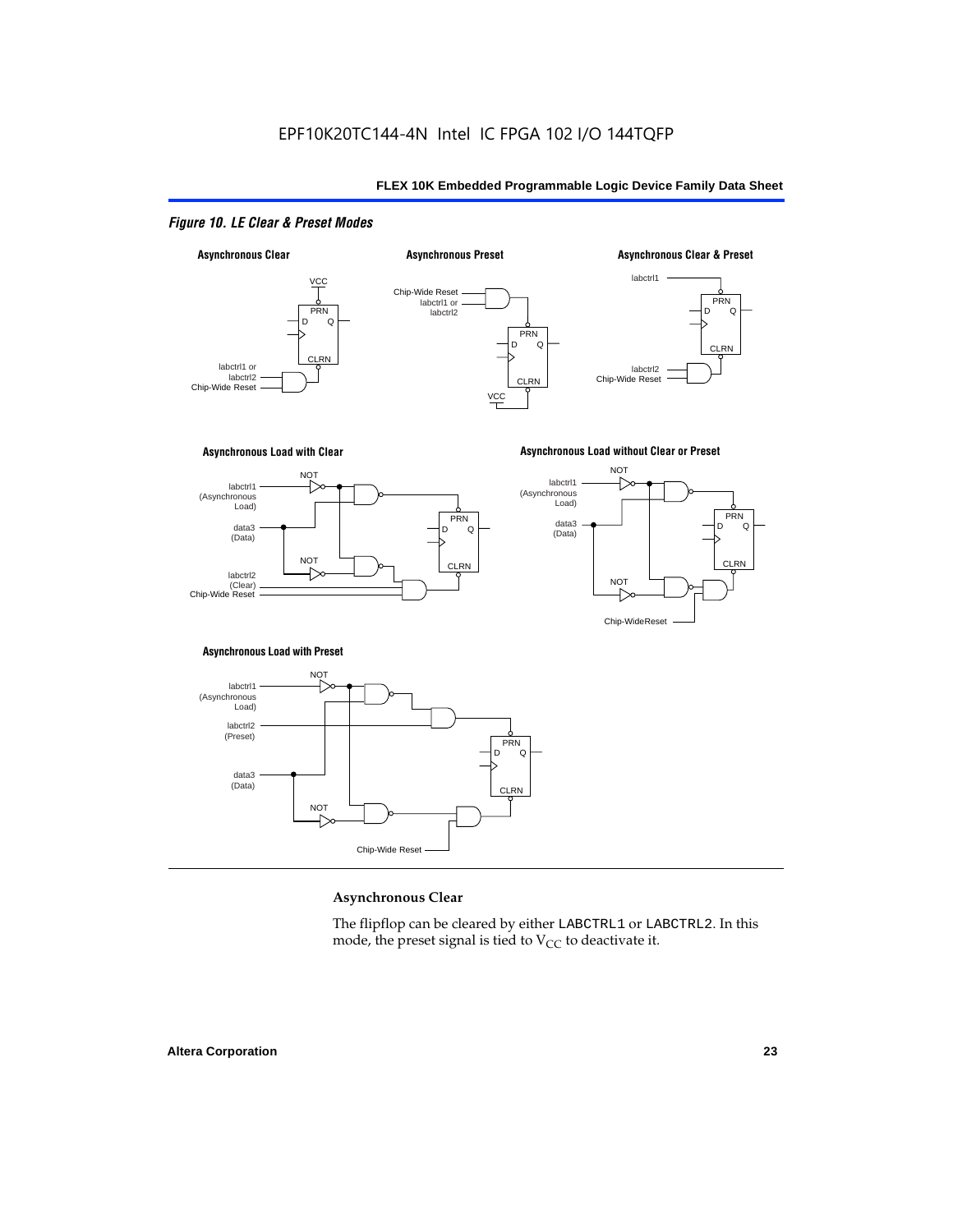#### **Asynchronous Preset**

An asynchronous preset is implemented as either an asynchronous load, or with an asynchronous clear. If DATA3 is tied to  $V_{CC}$ , asserting LABCTRL1 asynchronously loads a one into the register. Alternatively, the Altera software can provide preset control by using the clear and inverting the input and output of the register. Inversion control is available for the inputs to both LEs and IOEs. Therefore, if a register is preset by only one of the two LABCTRL signals, the DATA3 input is not needed and can be used for one of the LE operating modes.

#### **Asynchronous Preset & Clear**

When implementing asynchronous clear and preset, LABCTRL1 controls the preset and LABCTRL2 controls the clear. DATA3 is tied to  $V_{CC}$ , therefore, asserting LABCTRL1 asynchronously loads a one into the register, effectively presetting the register. Asserting LABCTRL2 clears the register.

#### **Asynchronous Load with Clear**

When implementing an asynchronous load in conjunction with the clear, LABCTRL1 implements the asynchronous load of DATA3 by controlling the register preset and clear. LABCTRL2 implements the clear by controlling the register clear; LABCTRL2 does not have to feed the preset circuits.

#### **Asynchronous Load with Preset**

When implementing an asynchronous load in conjunction with preset, the Altera software provides preset control by using the clear and inverting the input and output of the register. Asserting LABCTRL2 presets the register, while asserting LABCTRL1 loads the register. The Altera software inverts the signal that drives DATA3 to account for the inversion of the register's output.

#### **Asynchronous Load without Preset or Clear**

When implementing an asynchronous load without preset or clear, LABCTRL1 implements the asynchronous load of DATA3 by controlling the register preset and clear.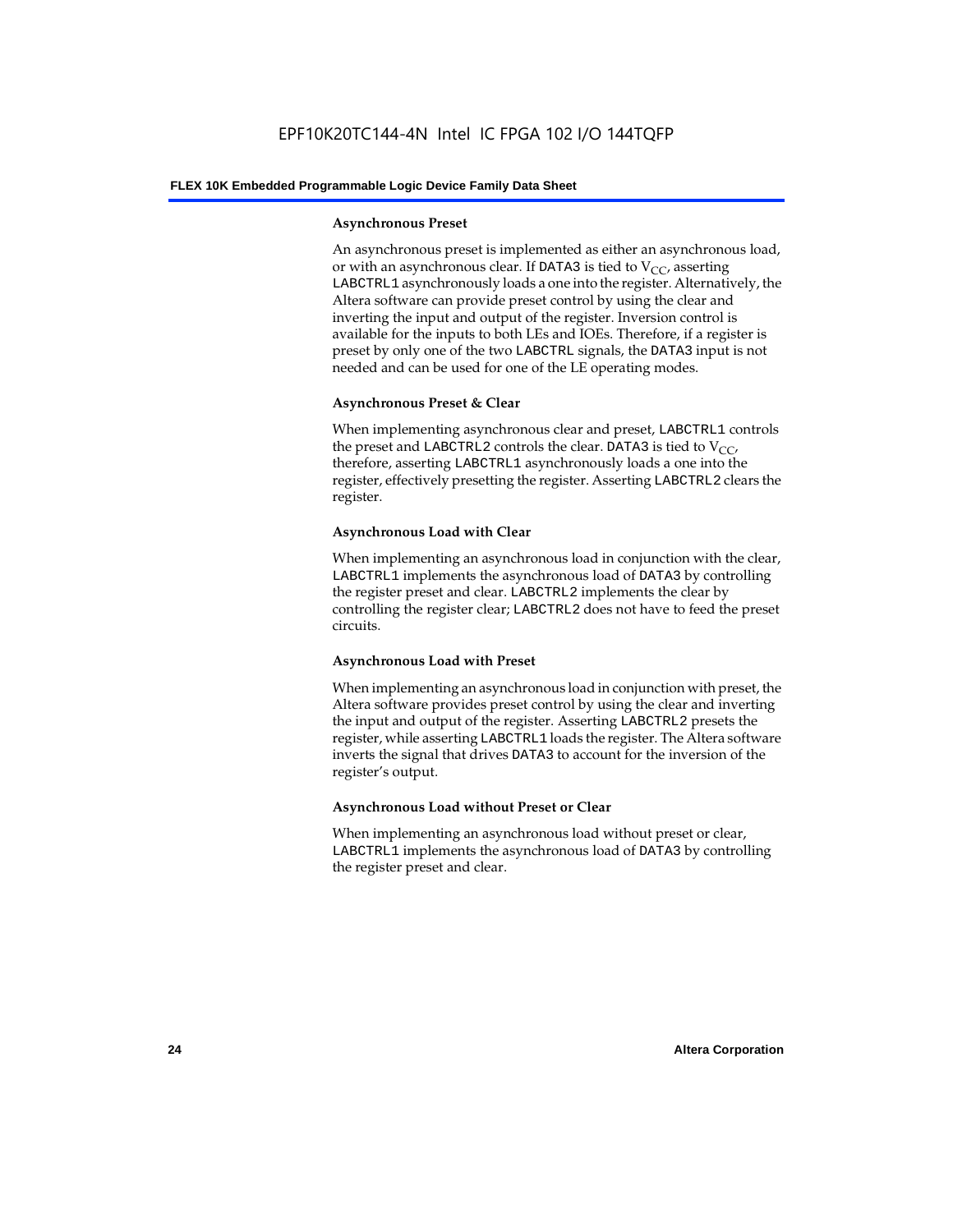#### **FastTrack Interconnect**

In the FLEX 10K architecture, connections between LEs and device I/O pins are provided by the FastTrack Interconnect, which is a series of continuous horizontal and vertical routing channels that traverse the device. This global routing structure provides predictable performance, even in complex designs. In contrast, the segmented routing in FPGAs requires switch matrices to connect a variable number of routing paths, increasing the delays between logic resources and reducing performance.

The FastTrack Interconnect consists of row and column interconnect channels that span the entire device. Each row of LABs is served by a dedicated row interconnect. The row interconnect can drive I/O pins and feed other LABs in the device. The column interconnect routes signals between rows and can drive I/O pins.

A row channel can be driven by an LE or by one of three column channels. These four signals feed dual 4-to-1 multiplexers that connect to two specific row channels. These multiplexers, which are connected to each LE, allow column channels to drive row channels even when all eight LEs in an LAB drive the row interconnect.

Each column of LABs is served by a dedicated column interconnect. The column interconnect can then drive I/O pins or another row's interconnect to route the signals to other LABs in the device. A signal from the column interconnect, which can be either the output of an LE or an input from an I/O pin, must be routed to the row interconnect before it can enter an LAB or EAB. Each row channel that is driven by an IOE or EAB can drive one specific column channel.

Access to row and column channels can be switched between LEs in adjacent pairs of LABs. For example, an LE in one LAB can drive the row and column channels normally driven by a particular LE in the adjacent LAB in the same row, and vice versa. This routing flexibility enables routing resources to be used more efficiently. See Figure 11.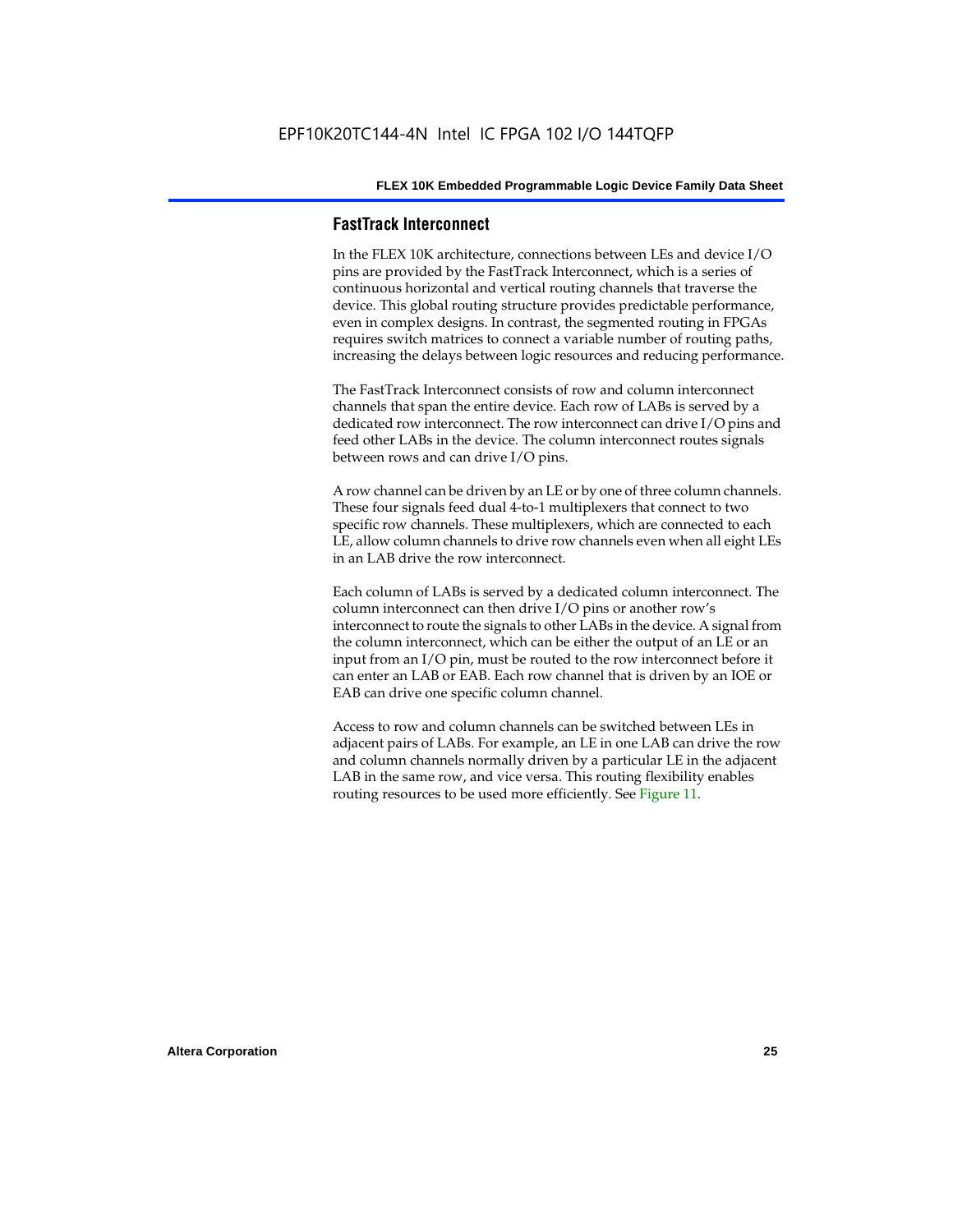#### *Figure 11. LAB Connections to Row & Column Interconnect*

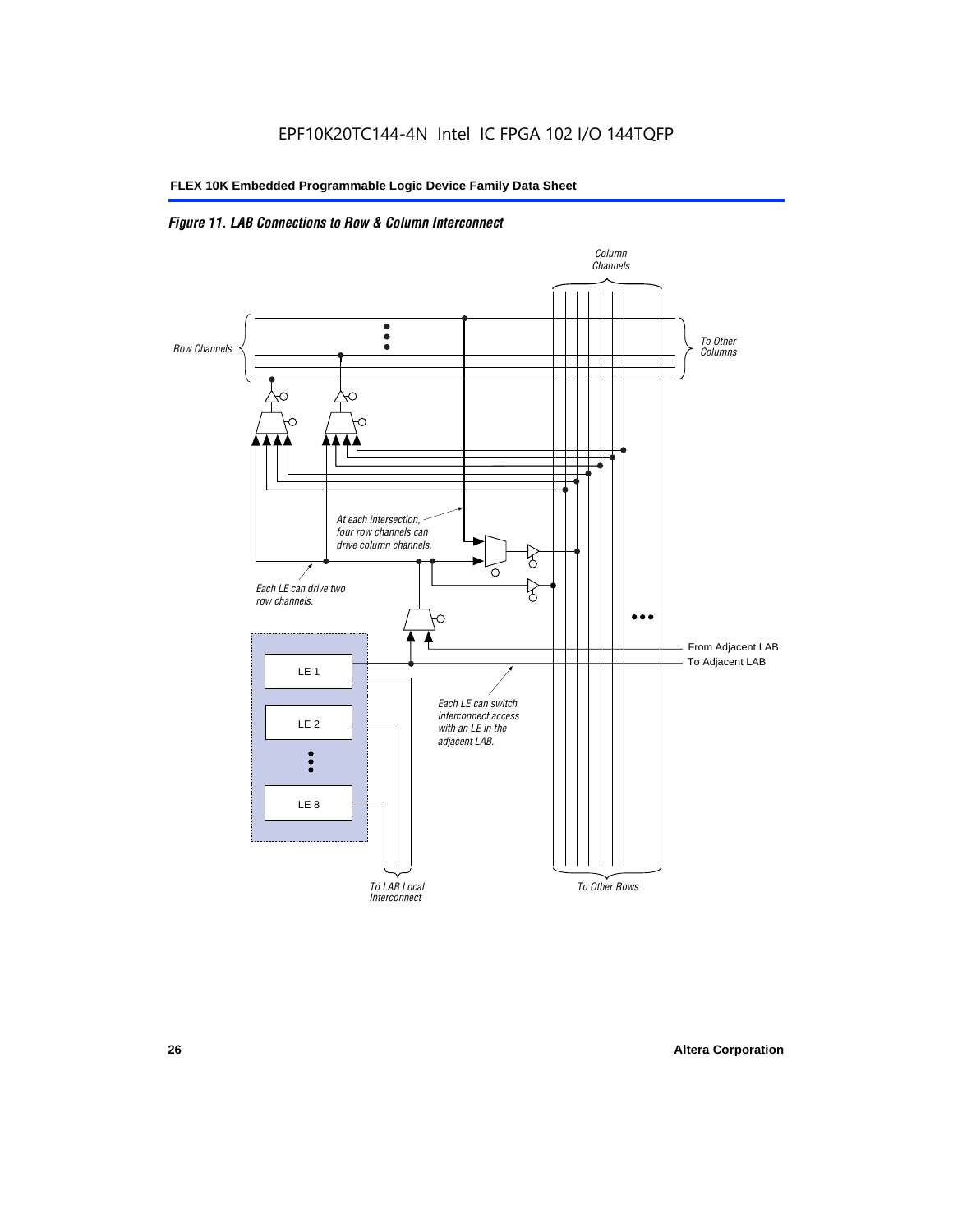For improved routing, the row interconnect is comprised of a combination of full-length and half-length channels. The full-length channels connect to all LABs in a row; the half-length channels connect to the LABs in half of the row. The EAB can be driven by the half-length channels in the left half of the row and by the full-length channels. The EAB drives out to the full-length channels. In addition to providing a predictable, row-wide interconnect, this architecture provides increased routing resources. Two neighboring LABs can be connected using a half-row channel, thereby saving the other half of the channel for the other half of the row.

Table 7 summarizes the FastTrack Interconnect resources available in each FLEX 10K device.

| Table 7. FLEX 10K FastTrack Interconnect Resources |             |                                   |                |                               |  |
|----------------------------------------------------|-------------|-----------------------------------|----------------|-------------------------------|--|
| <b>Device</b>                                      | <b>Rows</b> | <b>Channels per</b><br><b>Row</b> | <b>Columns</b> | <b>Channels per</b><br>Column |  |
| EPF10K10                                           | 3           | 144                               | 24             | 24                            |  |
| EPF10K10A                                          |             |                                   |                |                               |  |
| EPF10K20                                           | 6           | 144                               | 24             | 24                            |  |
| EPF10K30                                           | 6           | 216                               | 36             | 24                            |  |
| EPF10K30A                                          |             |                                   |                |                               |  |
| EPF10K40                                           | 8           | 216                               | 36             | 24                            |  |
| EPF10K50                                           | 10          | 216                               | 36             | 24                            |  |
| <b>EPF10K50V</b>                                   |             |                                   |                |                               |  |
| EPF10K70                                           | 9           | 312                               | 52             | 24                            |  |
| EPF10K100                                          | 12          | 312                               | 52             | 24                            |  |
| EPF10K100A                                         |             |                                   |                |                               |  |
| EPF10K130V                                         | 16          | 312                               | 52             | 32                            |  |
| EPF10K250A                                         | 20          | 456                               | 76             | 40                            |  |

In addition to general-purpose I/O pins, FLEX 10K devices have six dedicated input pins that provide low-skew signal distribution across the device. These six inputs can be used for global clock, clear, preset, and peripheral output enable and clock enable control signals. These signals are available as control signals for all LABs and IOEs in the device.

The dedicated inputs can also be used as general-purpose data inputs because they can feed the local interconnect of each LAB in the device. However, the use of dedicated inputs as data inputs can introduce additional delay into the control signal network.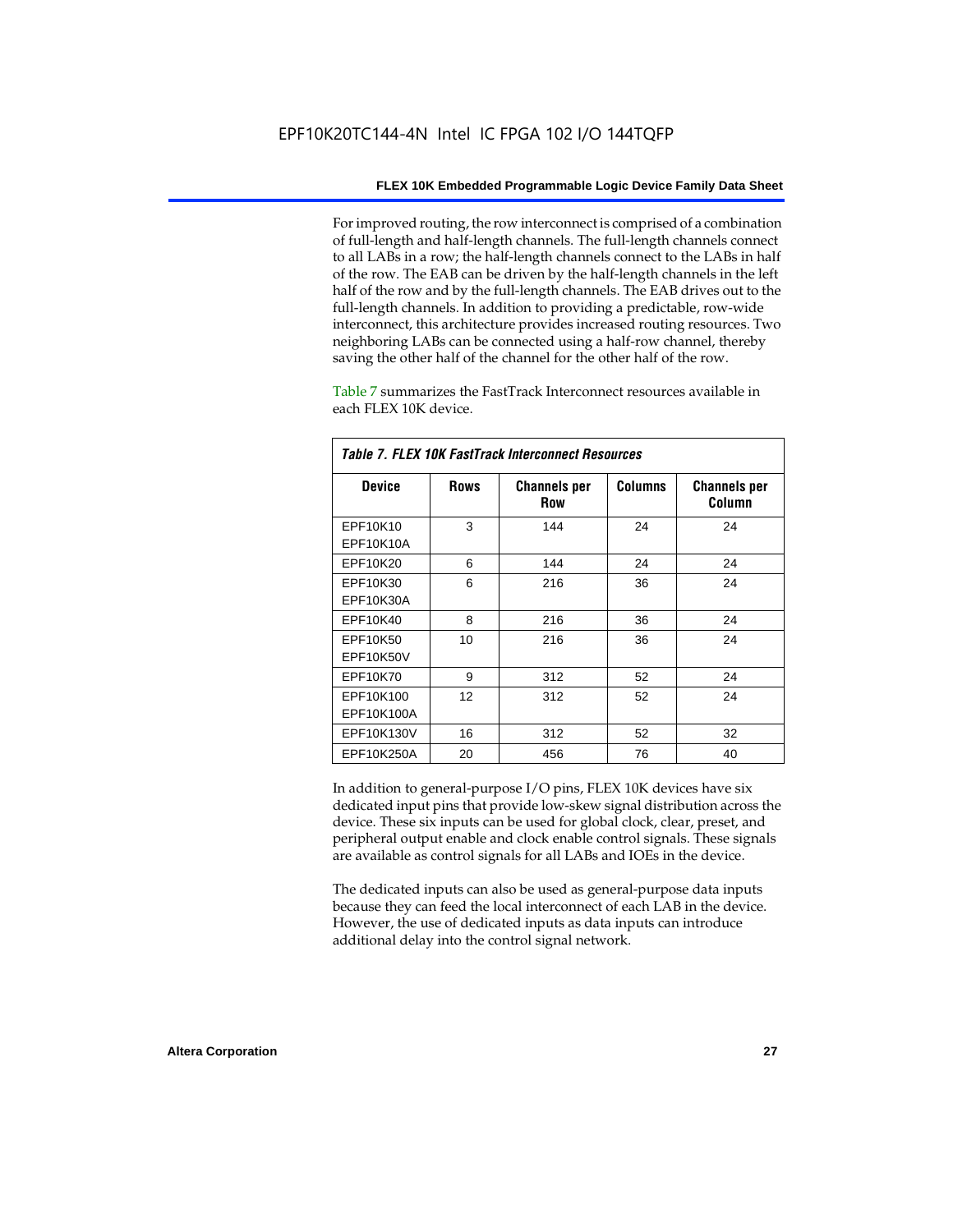Figure 12 shows the interconnection of adjacent LABs and EABs with row, column, and local interconnects, as well as the associated cascade and carry chains. Each LAB is labeled according to its location: a letter represents the row and a number represents the column. For example, LAB B3 is in row B, column 3.



*Figure 12. Interconnect Resources*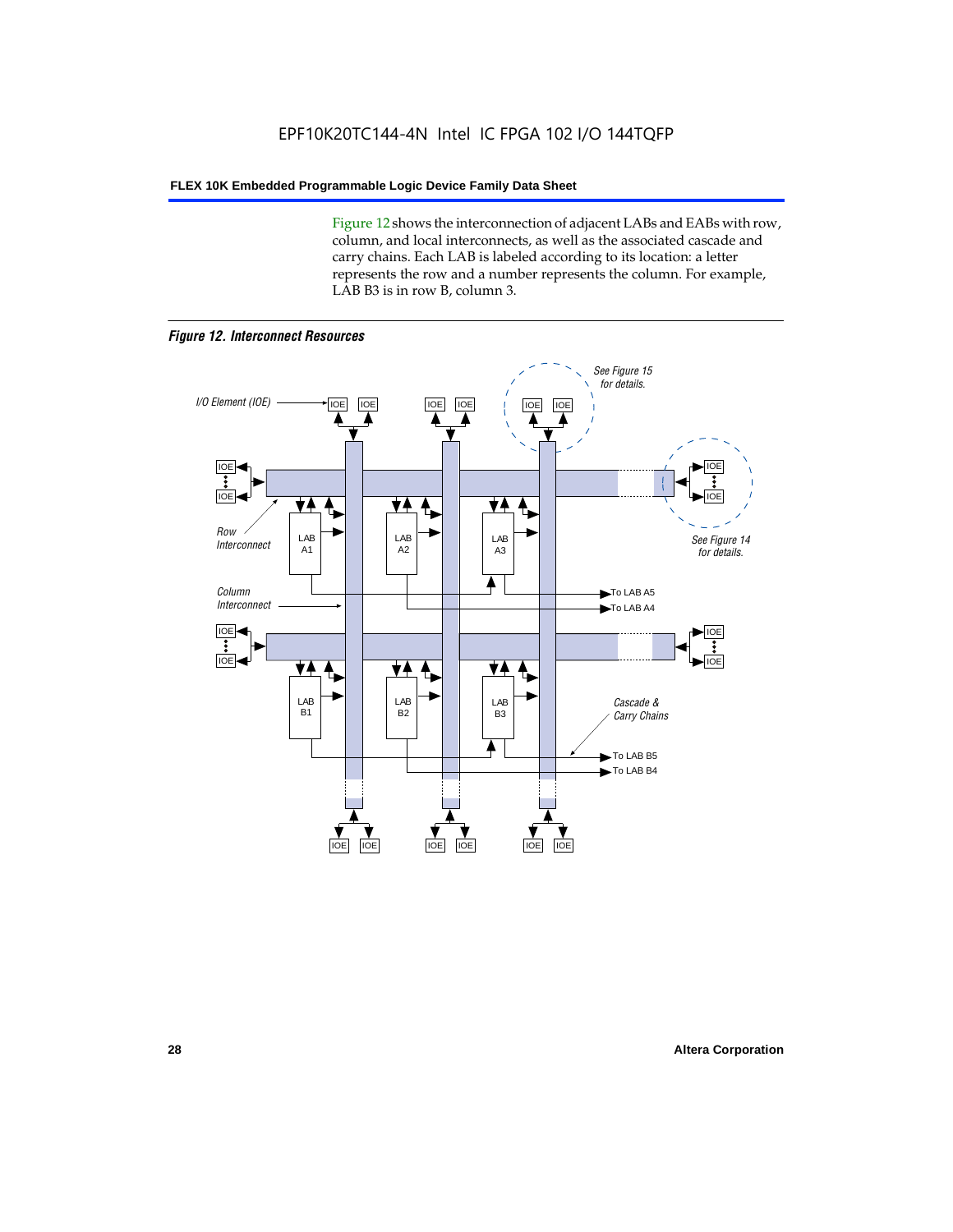#### **I/O Element**

An I/O element (IOE) contains a bidirectional I/O buffer and a register that can be used either as an input register for external data that requires a fast setup time, or as an output register for data that requires fast clockto-output performance. In some cases, using an LE register for an input register will result in a faster setup time than using an IOE register. IOEs can be used as input, output, or bidirectional pins. For bidirectional registered I/O implementation, the output register should be in the IOE and, the data input and output enable register should be LE registers placed adjacent to the bidirectional pin. The Compiler uses the programmable inversion option to invert signals from the row and column interconnect automatically where appropriate. Figure 13 shows the bidirectional I/O registers.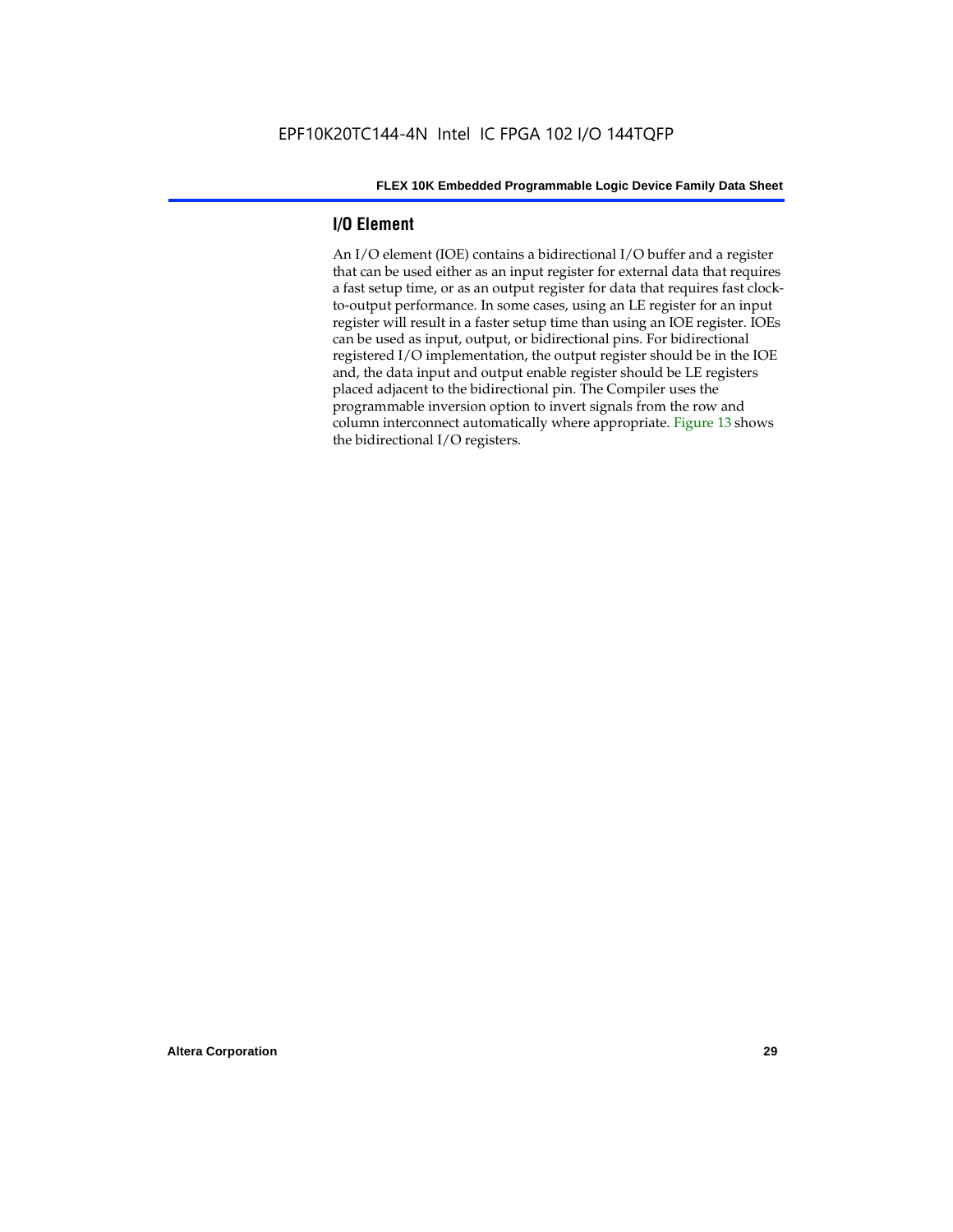#### *Figure 13. Bidirectional I/O Registers*

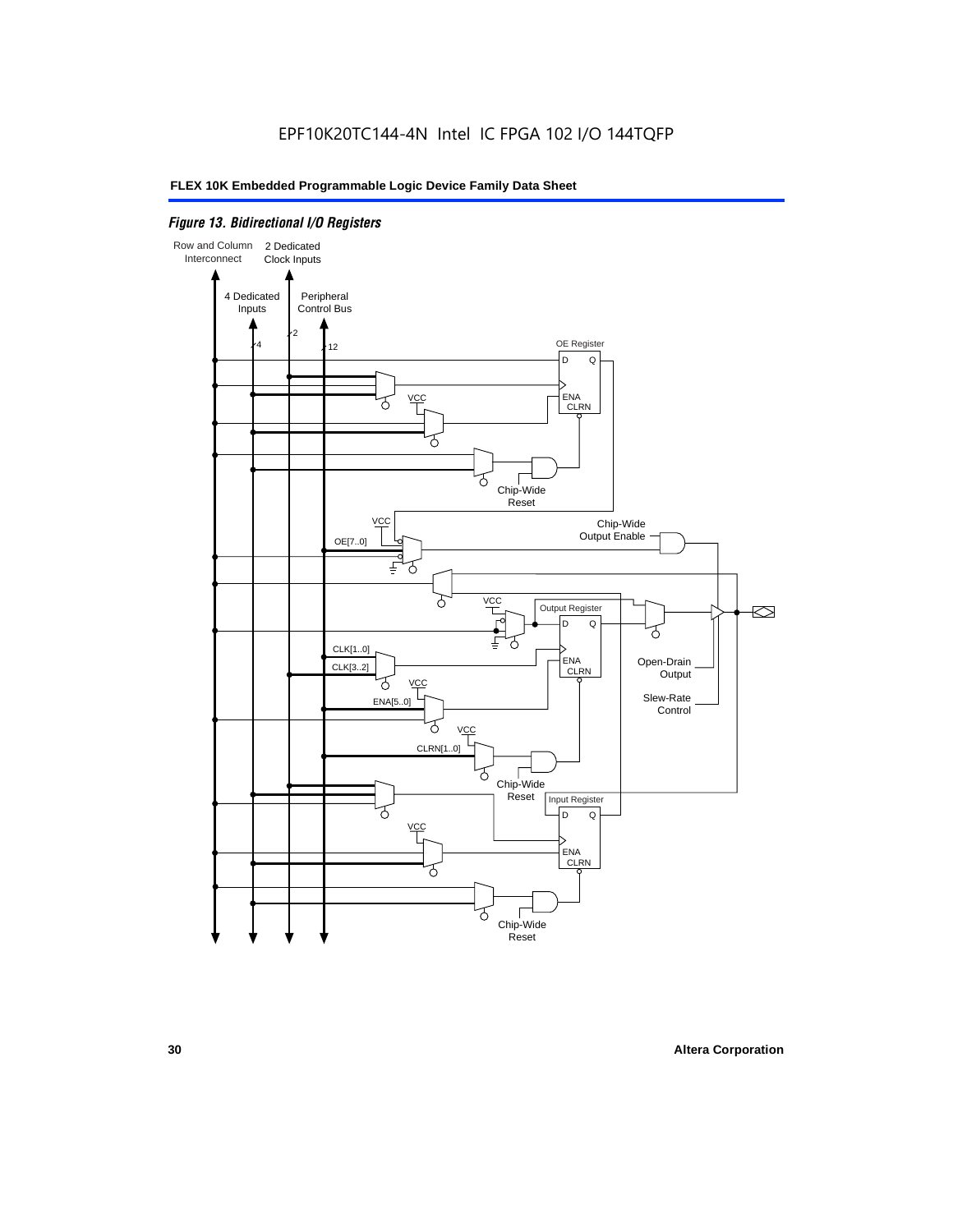Each IOE selects the clock, clear, clock enable, and output enable controls from a network of I/O control signals called the peripheral control bus. The peripheral control bus uses high-speed drivers to minimize signal skew across devices; it provides up to 12 peripheral control signals that can be allocated as follows:

- Up to eight output enable signals
- Up to six clock enable signals
- Up to two clock signals
- Up to two clear signals

If more than six clock enable or eight output enable signals are required, each IOE on the device can be controlled by clock enable and output enable signals driven by specific LEs. In addition to the two clock signals available on the peripheral control bus, each IOE can use one of two dedicated clock pins. Each peripheral control signal can be driven by any of the dedicated input pins or the first LE of each LAB in a particular row. In addition, an LE in a different row can drive a column interconnect, which causes a row interconnect to drive the peripheral control signal. The chip-wide reset signal will reset all IOE registers, overriding any other control signals.

Tables 8 and 9 list the sources for each peripheral control signal, and the rows that can drive global signals. These tables also show how the output enable, clock enable, clock, and clear signals share 12 peripheral control signals.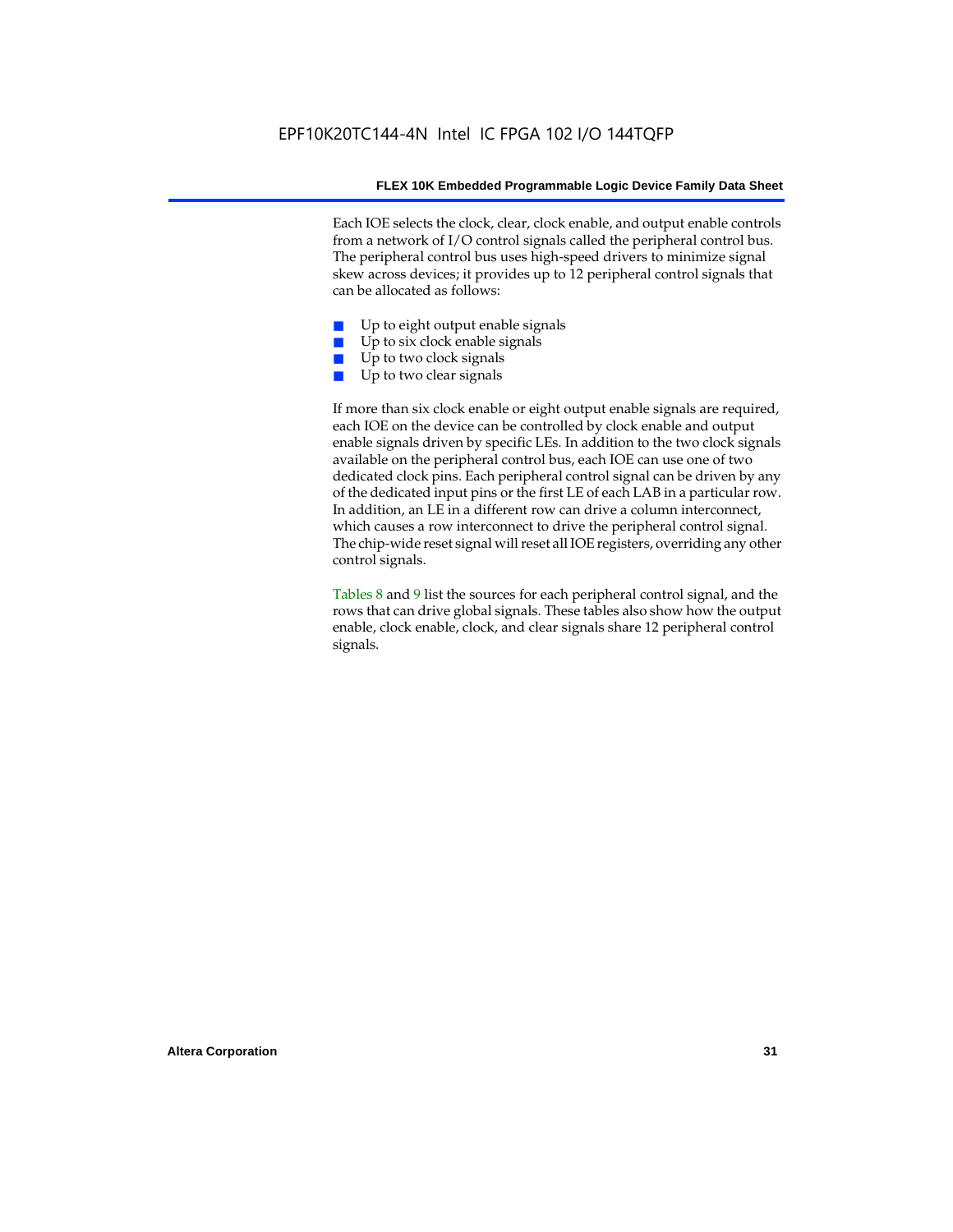| Table 8. EPF10K10, EPF10K20, EPF10K30, EPF10K40 & EPF10K50 Peripheral Bus Sources |                              |                 |                              |                 |                              |
|-----------------------------------------------------------------------------------|------------------------------|-----------------|------------------------------|-----------------|------------------------------|
| <b>Peripheral</b><br><b>Control Signal</b>                                        | <b>EPF10K10</b><br>EPF10K10A | <b>EPF10K20</b> | <b>EPF10K30</b><br>EPF10K30A | <b>EPF10K40</b> | <b>EPF10K50</b><br>EPF10K50V |
| OE0                                                                               | Row A                        | Row A           | Row A                        | Row A           | Row A                        |
| OE1                                                                               | Row A                        | Row B           | Row B                        | Row C           | Row B                        |
| OE <sub>2</sub>                                                                   | Row B                        | Row C           | Row C                        | Row D           | Row D                        |
| OE3                                                                               | Row B                        | Row D           | Row D                        | Row E           | Row F                        |
| OE4                                                                               | Row C                        | Row E           | Row E                        | Row F           | Row H                        |
| OE5                                                                               | Row C                        | Row F           | Row F                        | Row G           | Row J                        |
| CLKENA0/CLK0/GLOBAL0                                                              | Row A                        | Row A           | Row A                        | Row B           | Row A                        |
| CLKENA1/OE6/GLOBAL1                                                               | Row A                        | Row B           | Row B                        | Row C           | Row C                        |
| CLKENA2/CLR0                                                                      | Row B                        | Row C           | Row C                        | Row D           | Row E                        |
| CLKENA3/OE7/GLOBAL2                                                               | Row B                        | Row D           | Row D                        | Row E           | Row G                        |
| CLKENA4/CLR1                                                                      | Row C                        | Row E           | Row E                        | Row F           | Row I                        |
| CLKENA5/CLK1/GLOBAL3                                                              | Row C                        | Row F           | Row F                        | Row H           | Row J                        |

#### *Table 9. EPF10K70, EPF10K100, EPF10K130V & EPF10K250A Peripheral Bus Sources*

| Peripheral<br><b>Control Signal</b> | <b>EPF10K70</b> | <b>EPF10K100</b><br>EPF10K100A | <b>EPF10K130V</b> | <b>EPF10K250A</b> |
|-------------------------------------|-----------------|--------------------------------|-------------------|-------------------|
| OE0                                 | Row A           | Row A                          | Row C             | Row E             |
| OE1                                 | Row B           | Row C                          | Row E             | Row G             |
| OE <sub>2</sub>                     | Row D           | Row E                          | Row G             | Row I             |
| OE3                                 | Row I           | Row L                          | Row N             | Row P             |
| OE4                                 | Row G           | Row I                          | Row K             | Row M             |
| OE5                                 | Row H           | Row K                          | Row M             | Row O             |
| CLKENA0/CLK0/GLOBAL0                | Row E           | Row F                          | Row H             | Row J             |
| CLKENA1/OE6/GLOBAL1                 | Row C           | Row D                          | Row F             | Row H             |
| CLKENA2/CLR0                        | Row B           | Row B                          | Row D             | Row F             |
| CLKENA3/OE7/GLOBAL2                 | Row F           | Row H                          | Row J             | Row L             |
| CLKENA4/CLR1                        | Row H           | Row J                          | Row L             | Row N             |
| CLKENA5/CLK1/GLOBAL3                | Row E           | Row G                          | Row I             | Row K             |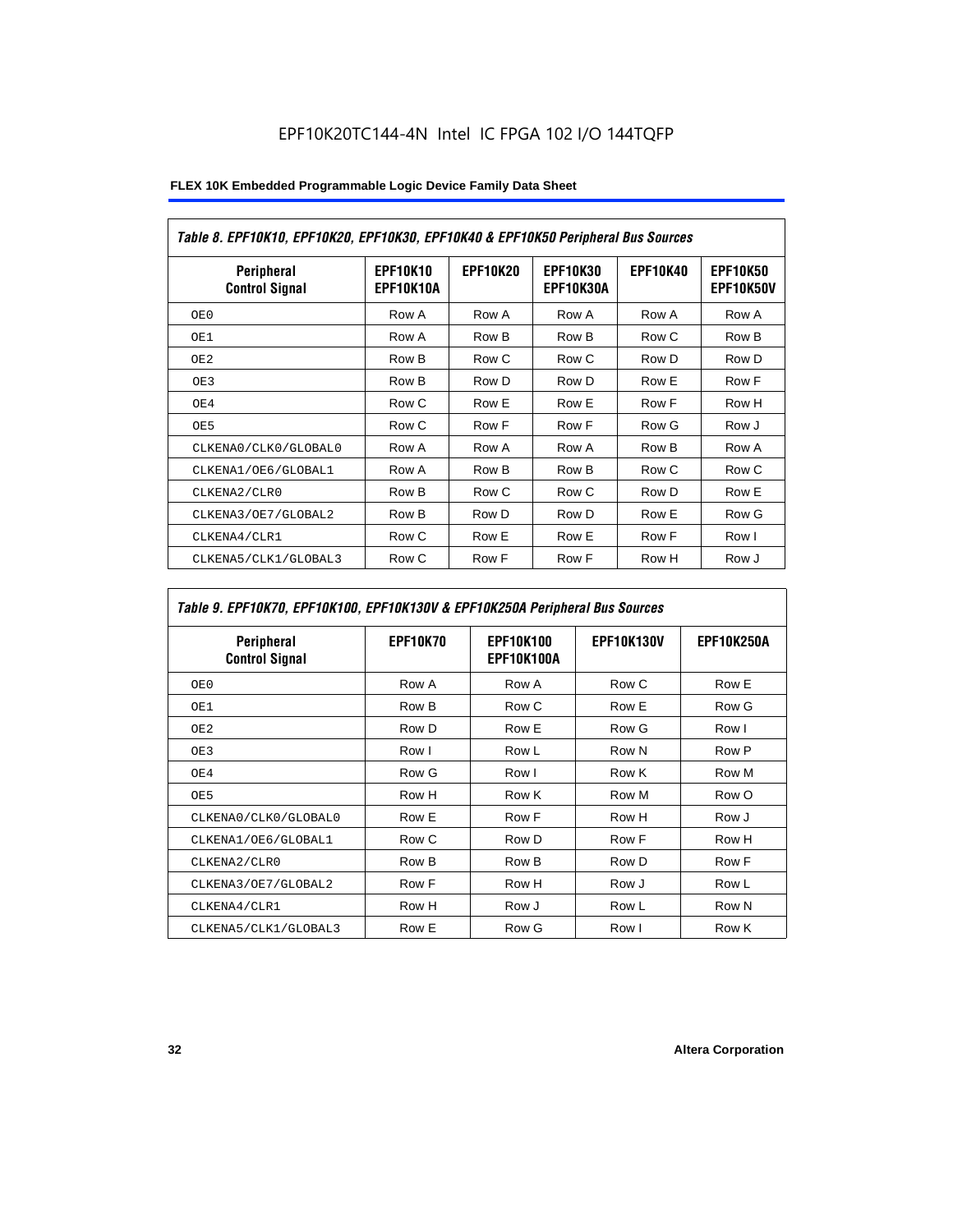Signals on the peripheral control bus can also drive the four global signals, referred to as GLOBAL0 through GLOBAL3 in Tables 8 and 9. The internally generated signal can drive the global signal, providing the same low-skew, low-delay characteristics for an internally generated signal as for a signal driven by an input. This feature is ideal for internally generated clear or clock signals with high fan-out. When a global signal is driven by internal logic, the dedicated input pin that drives that global signal cannot be used. The dedicated input pin should be driven to a known logic state (such as ground) and not be allowed to float.

When the chip-wide output enable pin is held low, it will tri-state all pins on the device. This option can be set in the Global Project Device Options menu. Additionally, the registers in the IOE can be reset by holding the chip-wide reset pin low.

#### *Row-to-IOE Connections*

When an IOE is used as an input signal, it can drive two separate row channels. The signal is accessible by all LEs within that row. When an IOE is used as an output, the signal is driven by a multiplexer that selects a signal from the row channels. Up to eight IOEs connect to each side of each row channel. See Figure 14.

#### *Figure 14. FLEX 10K Row-to-IOE Connections*

*The values for m and n are provided in Table 10.*

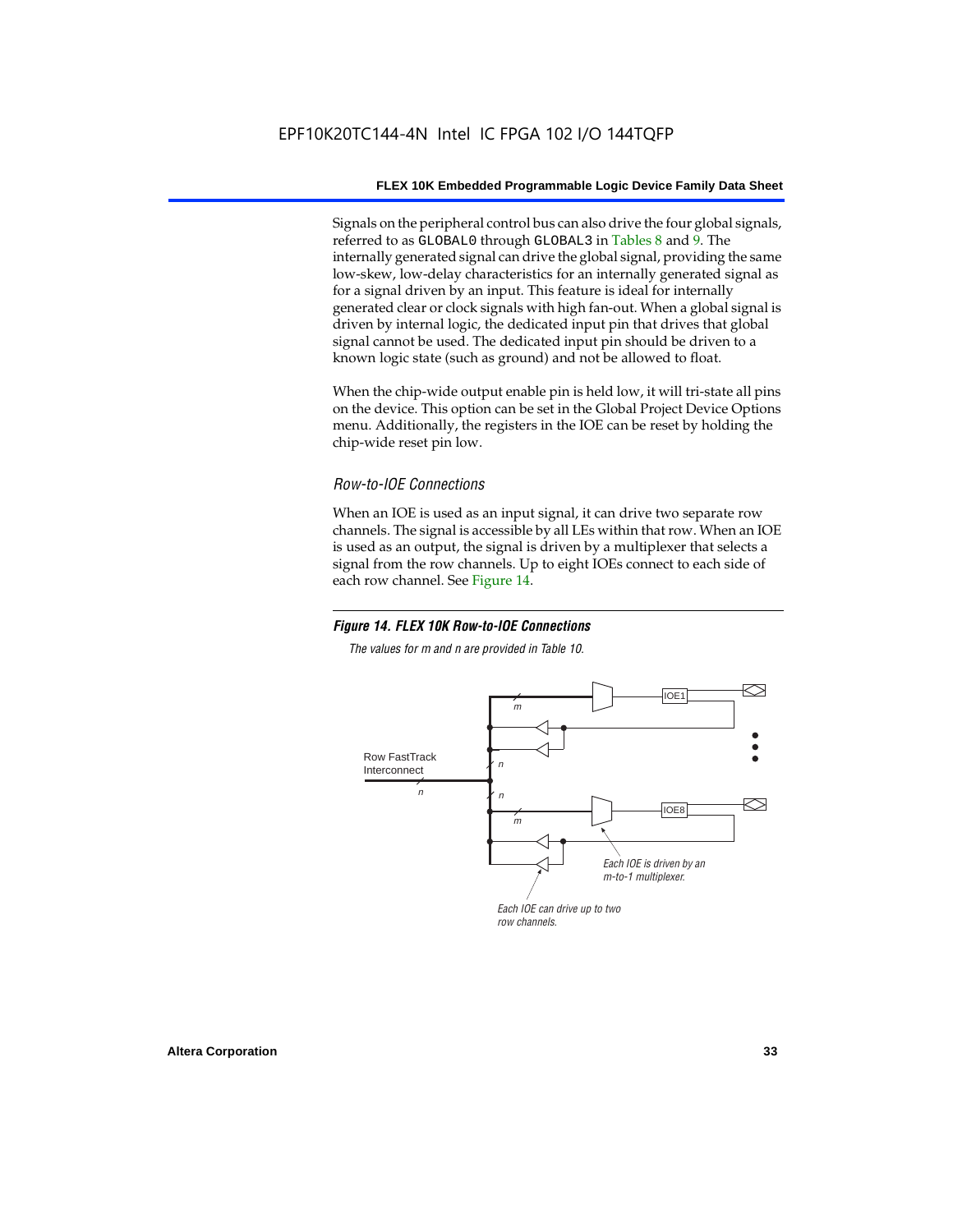| Table 10. FLEX 10K Row-to-IOE Interconnect Resources |                      |                          |  |  |  |
|------------------------------------------------------|----------------------|--------------------------|--|--|--|
| <b>Device</b>                                        | Channels per Row (n) | Row Channels per Pin (m) |  |  |  |
| EPF10K10<br>EPF10K10A                                | 144                  | 18                       |  |  |  |
| EPF10K20                                             | 144                  | 18                       |  |  |  |
| EPF10K30<br>EPF10K30A                                | 216                  | 27                       |  |  |  |
| EPF10K40                                             | 216                  | 27                       |  |  |  |
| EPF10K50<br>EPF10K50V                                | 216                  | 27                       |  |  |  |
| EPF10K70                                             | 312                  | 39                       |  |  |  |
| EPF10K100<br>EPF10K100A                              | 312                  | 39                       |  |  |  |
| EPF10K130V                                           | 312                  | 39                       |  |  |  |
| EPF10K250A                                           | 456                  | 57                       |  |  |  |

Table 10 lists the FLEX 10K row-to-IOE interconnect resources.

#### *Column-to-IOE Connections*

When an IOE is used as an input, it can drive up to two separate column channels. When an IOE is used as an output, the signal is driven by a multiplexer that selects a signal from the column channels. Two IOEs connect to each side of the column channels. Each IOE can be driven by column channels via a multiplexer. The set of column channels that each IOE can access is different for each IOE. See Figure 15.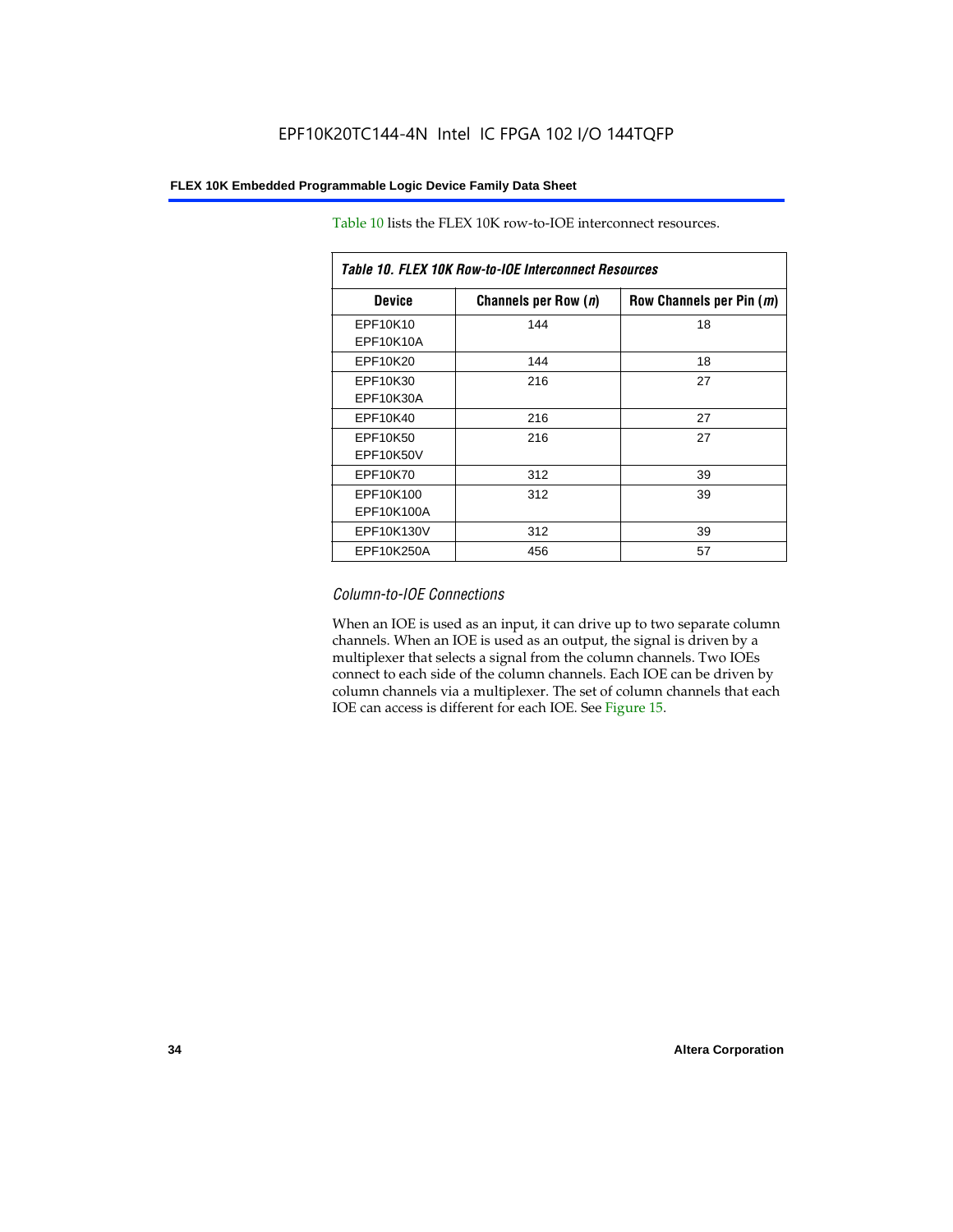#### *Figure 15. FLEX 10K Column-to-IOE Connections*

*The values for m and n are provided in Table 11.*



#### Table 11 lists the FLEX 10K column-to-IOE interconnect resources.

| <b>Table 11. FLEX 10K Column-to-IOE Interconnect Resources</b> |                         |                            |  |  |  |
|----------------------------------------------------------------|-------------------------|----------------------------|--|--|--|
| <b>Device</b>                                                  | Channels per Column (n) | Column Channel per Pin (m) |  |  |  |
| EPF10K10<br>EPF10K10A                                          | 24                      | 16                         |  |  |  |
| EPF10K20                                                       | 24                      | 16                         |  |  |  |
| EPF10K30<br>EPF10K30A                                          | 24                      | 16                         |  |  |  |
| EPF10K40                                                       | 24                      | 16                         |  |  |  |
| EPF10K50<br>EPF10K50V                                          | 24                      | 16                         |  |  |  |
| EPF10K70                                                       | 24                      | 16                         |  |  |  |
| EPF10K100<br>EPF10K100A                                        | 24                      | 16                         |  |  |  |
| EPF10K130V                                                     | 32                      | 24                         |  |  |  |
| EPF10K250A                                                     | 40                      | 32                         |  |  |  |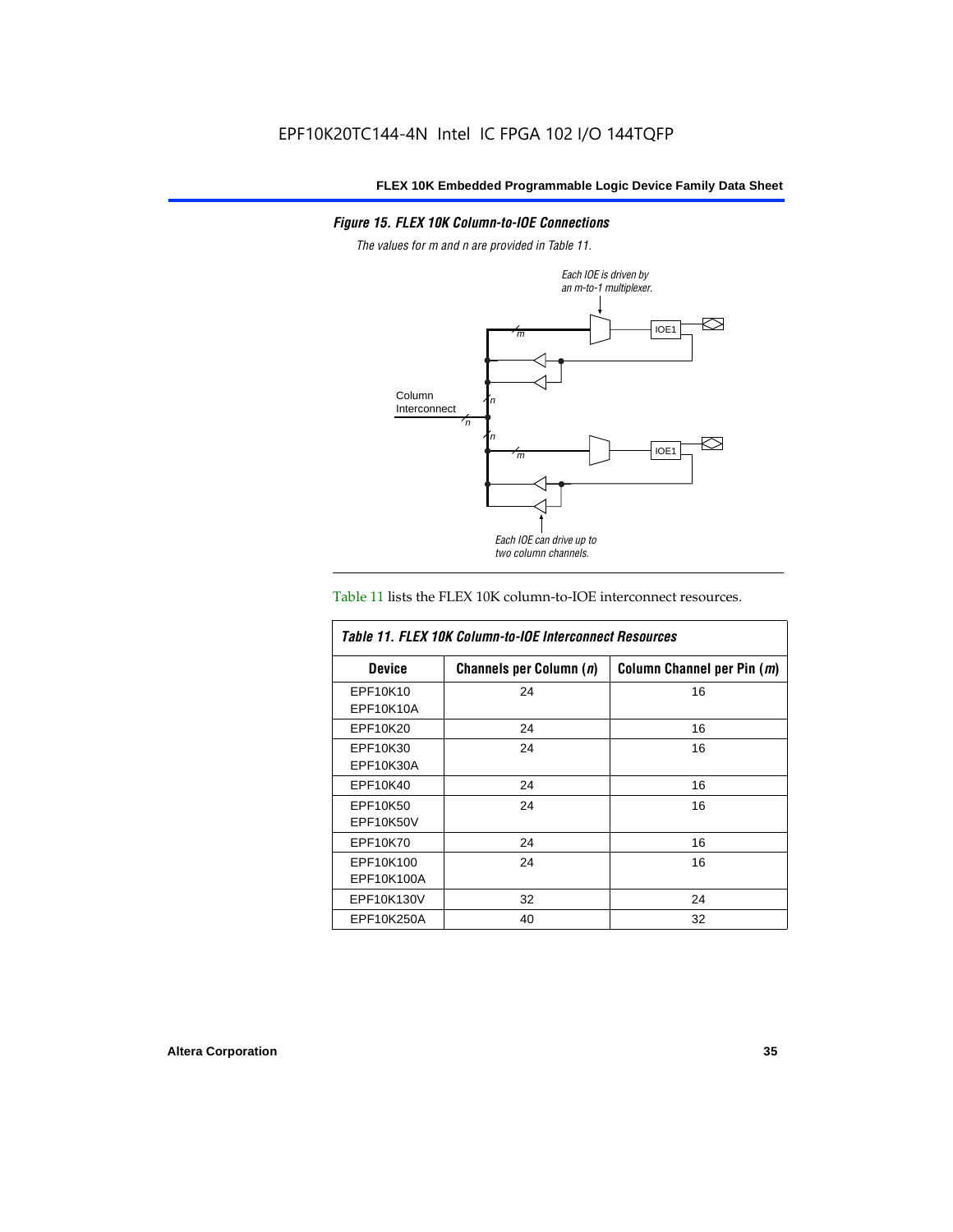# **SameFrame Pin-Outs**

FLEX 10KE devices support the SameFrame pin-out feature for FineLine BGA packages. The SameFrame pin-out feature is the arrangement of balls on FineLine BGA packages such that the lower-ballcount packages form a subset of the higher-ball-count packages. SameFrame pin-outs provide the flexibility to migrate not only from device to device within the same package, but also from one package to another. A given printed circuit board (PCB) layout can support multiple device density/package combinations. For example, a single board layout can support a range of devices from an EPF10K10A device in a 256-pin FineLine BGA package to an EPF10K100A device in a 484-pin FineLine BGA package.

The Altera software provides support to design PCBs with SameFrame pin-out devices. Devices can be defined for present and future use. The Altera software generates pin-outs describing how to lay out a board to take advantage of this migration (see Figure 16).







256-Pin FineLine BGA Package (Reduced I/O Count or Logic Requirements) 484-Pin FineLine BGA Package (Increased I/O Count or Logic Requirements)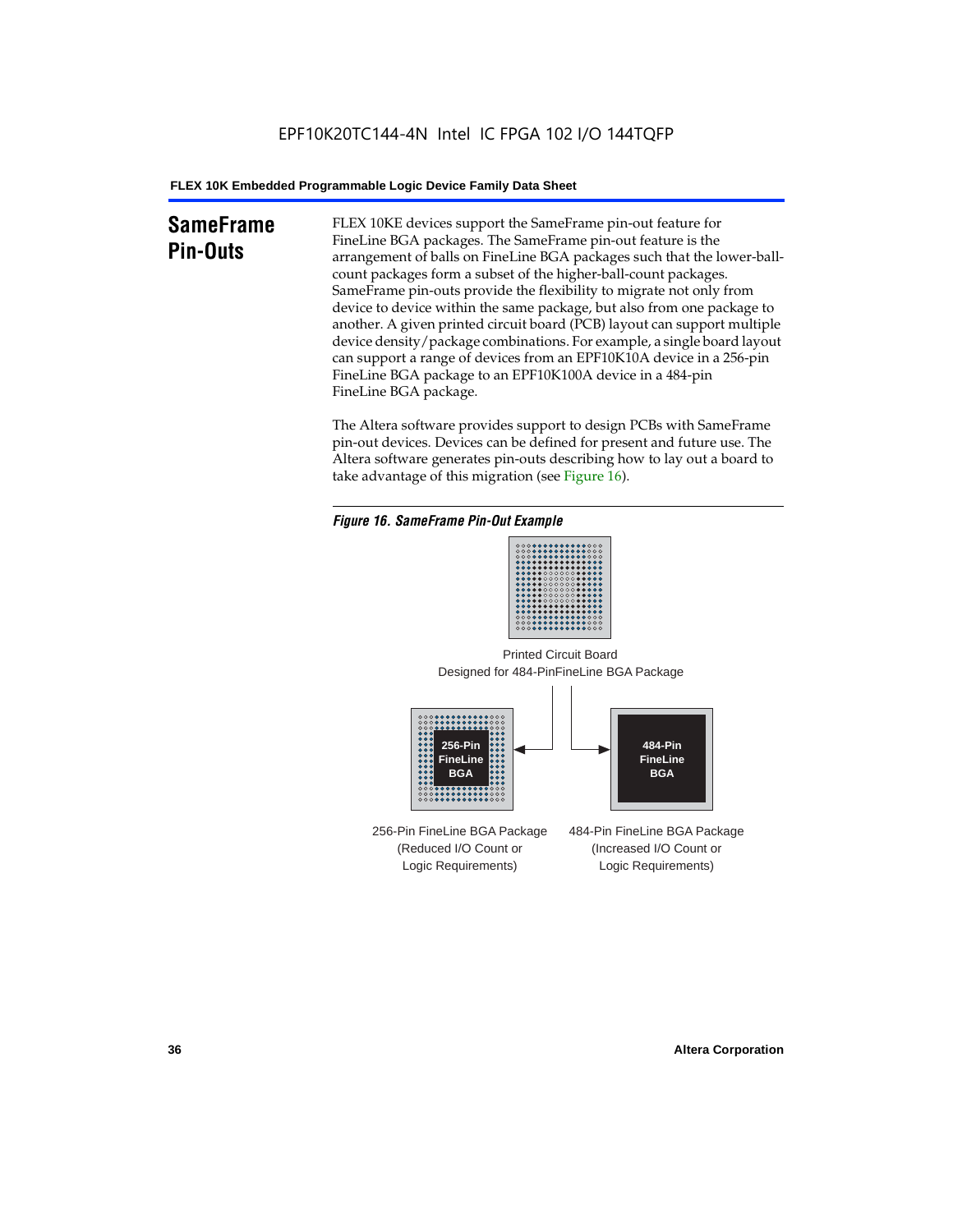| <b>ClockLock &amp;</b><br><b>ClockBoost</b><br><b>Features</b> | To support high-speed designs, selected FLEX 10K devices offer optional<br>ClockLock and ClockBoost circuitry containing a phase-locked loop (PLL)<br>that is used to increase design speed and reduce resource usage. The<br>ClockLock circuitry uses a synchronizing PLL that reduces the clock delay<br>and skew within a device. This reduction minimizes clock-to-output and<br>setup times while maintaining zero hold times. The ClockBoost circuitry,<br>which provides a clock multiplier, allows the designer to enhance device<br>area efficiency by sharing resources within the device. The ClockBoost<br>feature allows the designer to distribute a low-speed clock and multiply<br>that clock on-device. Combined, the ClockLock and ClockBoost features<br>provide significant improvements in system performance and<br>bandwidth.                |
|----------------------------------------------------------------|---------------------------------------------------------------------------------------------------------------------------------------------------------------------------------------------------------------------------------------------------------------------------------------------------------------------------------------------------------------------------------------------------------------------------------------------------------------------------------------------------------------------------------------------------------------------------------------------------------------------------------------------------------------------------------------------------------------------------------------------------------------------------------------------------------------------------------------------------------------------|
|                                                                | The ClockLock and ClockBoost features in FLEX 10K devices are enabled<br>through the Altera software. External devices are not required to use these<br>features. The output of the ClockLock and ClockBoost circuits is not<br>available at any of the device pins.                                                                                                                                                                                                                                                                                                                                                                                                                                                                                                                                                                                                |
|                                                                | The ClockLock and ClockBoost circuitry locks onto the rising edge of the<br>incoming clock. The circuit output can only drive the clock inputs of<br>registers; the generated clock cannot be gated or inverted.                                                                                                                                                                                                                                                                                                                                                                                                                                                                                                                                                                                                                                                    |
|                                                                | The dedicated clock pin (GCLK1) supplies the clock to the ClockLock and<br>ClockBoost circuitry. When the dedicated clock pin is driving the<br>ClockLock or ClockBoost circuitry, it cannot drive elsewhere in the device.                                                                                                                                                                                                                                                                                                                                                                                                                                                                                                                                                                                                                                         |
|                                                                | In designs that require both a multiplied and non-multiplied clock, the<br>clock trace on the board can be connected to GCLK1. With the Altera<br>software, GCLK1 can feed both the ClockLock and ClockBoost circuitry in<br>the FLEX 10K device. However, when both circuits are used, the other<br>clock pin (GCLK0) cannot be used. Figure 17 shows a block diagram of<br>how to enable both the ClockLock and ClockBoost circuits in the Altera<br>software. The example shown is a schematic, but a similar approach<br>applies for designs created in AHDL, VHDL, and Verilog HDL. When the<br>ClockLock and ClockBoost circuits are used simultaneously, the input<br>frequency parameter must be the same for both circuits. In Figure 17, the<br>input frequency must meet the requirements specified when the<br>ClockBoost multiplication factor is two. |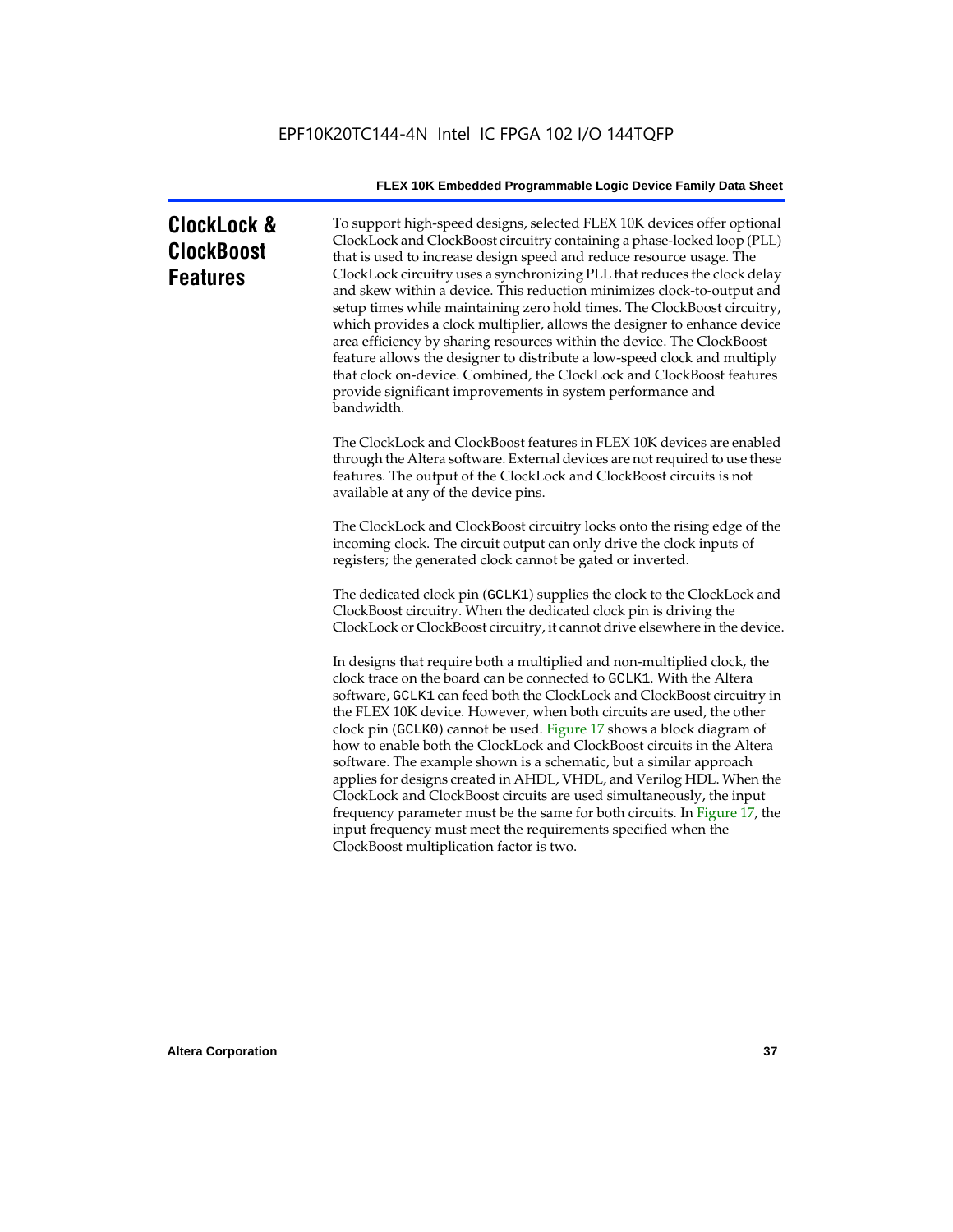

*Figure 17. Enabling ClockLock & ClockBoost in the Same Design*

To use both the ClockLock and ClockBoost circuits in the same design, designers must use Revision C EPF10K100GC503-3DX devices and MAX+PLUS II software versions 7.2 or higher. The die revision is indicated by the third digit of the nine-digit code on the top side of the device.

# **Output Configuration**

This section discusses the peripheral component interconnect (PCI) pull-up clamping diode option, slew-rate control, open-drain output option, MultiVolt I/O interface, and power sequencing for FLEX 10K devices. The PCI pull-up clamping diode, slew-rate control, and open-drain output options are controlled pin-by-pin via Altera logic options. The MultiVolt I/O interface is controlled by connecting  $V_{\text{CCIO}}$  to a different voltage than  $V_{\text{CCINT}}$ . Its effect can be simulated in the Altera software via the **Global Project Device Options** dialog box (Assign menu).

# **PCI Clamping Diodes**

The EPF10K10A and EPF10K30A devices have a pull-up clamping diode on every I/O, dedicated input, and dedicated clock pin. PCI clamping diodes clamp the transient overshoot caused by reflected waves to the  $V_{\text{CCIO}}$  value and are required for 3.3-V PCI compliance. Clamping diodes can also be used to limit overshoot in other systems.

Clamping diodes are controlled on a pin-by-pin basis via a logic option in the Altera software. When  $V_{\text{CCIO}}$  is 3.3 V, a pin that has the clamping diode turned on can be driven by a 2.5-V or 3.3-V signal, but not a 5.0-V signal. When  $V_{\text{CCIO}}$  is 2.5 V, a pin that has the clamping diode turned on can be driven by a 2.5-V signal, but not a 3.3-V or 5.0-V signal. However, a clamping diode can be turned on for a subset of pins, which allows devices to bridge between a 3.3-V PCI bus and a 5.0-V device.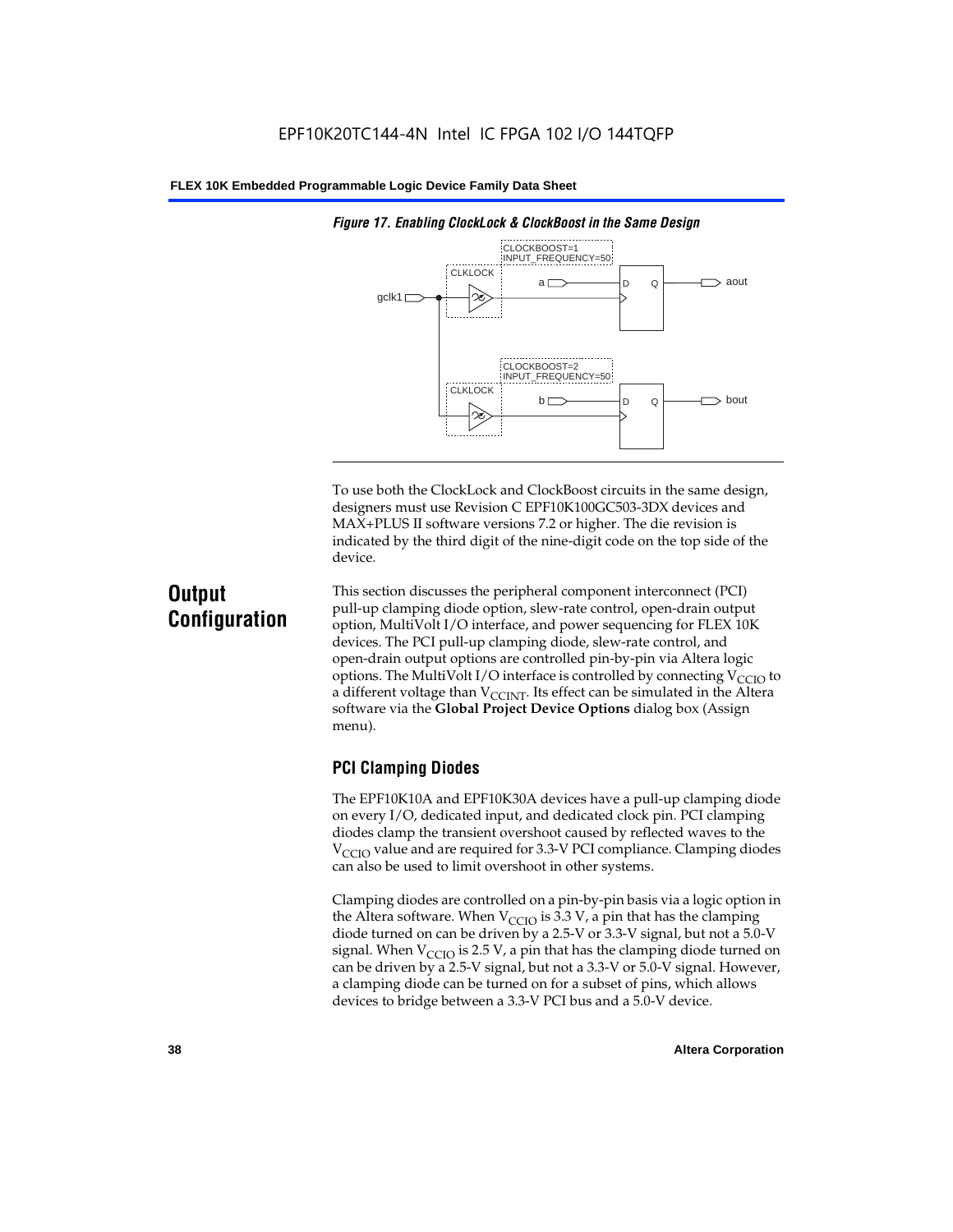### **Slew-Rate Control**

The output buffer in each IOE has an adjustable output slew rate that can be configured for low-noise or high-speed performance. A slower slew rate reduces system noise and adds a maximum delay of approximately 2.9 ns. The fast slew rate should be used for speed-critical outputs in systems that are adequately protected against noise. Designers can specify the slew rate on a pin-by-pin basis during design entry or assign a default slew rate to all pins on a device-wide basis. The slow slew rate setting affects only the falling edge of the output.

# **Open-Drain Output Option**

FLEX 10K devices provide an optional open-drain (electrically equivalent to an open-collector) output for each I/O pin. This open-drain output enables the device to provide system-level control signals (e.g., interrupt and write enable signals) that can be asserted by any of several devices. It can also provide an additional wired-OR plane. Additionally, the Altera software can convert tri-state buffers with grounded data inputs to opendrain pins automatically.

Open-drain output pins on FLEX 10K devices (with a pull-up resistor to the 5.0-V supply) can drive 5.0-V CMOS input pins that require a  $V<sub>IH</sub>$  of 3.5 V. When the open-drain pin is active, it will drive low. When the pin is inactive, the trace will be pulled up to 5.0 V by the resistor. The open-drain pin will only drive low or tri-state; it will never drive high. The rise time is dependent on the value of the pull-up resistor and load impedance. The  $I_{\text{OL}}$  current specification should be considered when selecting a pull-up resistor.

Output pins on 5.0-V FLEX 10K devices with  $V_{\text{CCIO}} = 3.3$  V or 5.0 V (with a pull-up resistor to the 5.0-V supply) can also drive 5.0-V CMOS input pins. In this case, the pull-up transistor will turn off when the pin voltage exceeds 3.3 V. Therefore, the pin does not have to be open-drain.

# **MultiVolt I/O Interface**

The FLEX 10K device architecture supports the MultiVolt I/O interface feature, which allows FLEX 10K devices to interface with systems of differing supply voltages. These devices have one set of  $V_{CC}$  pins for internal operation and input buffers (VCCINT) and another set for I/O output drivers (VCCIO).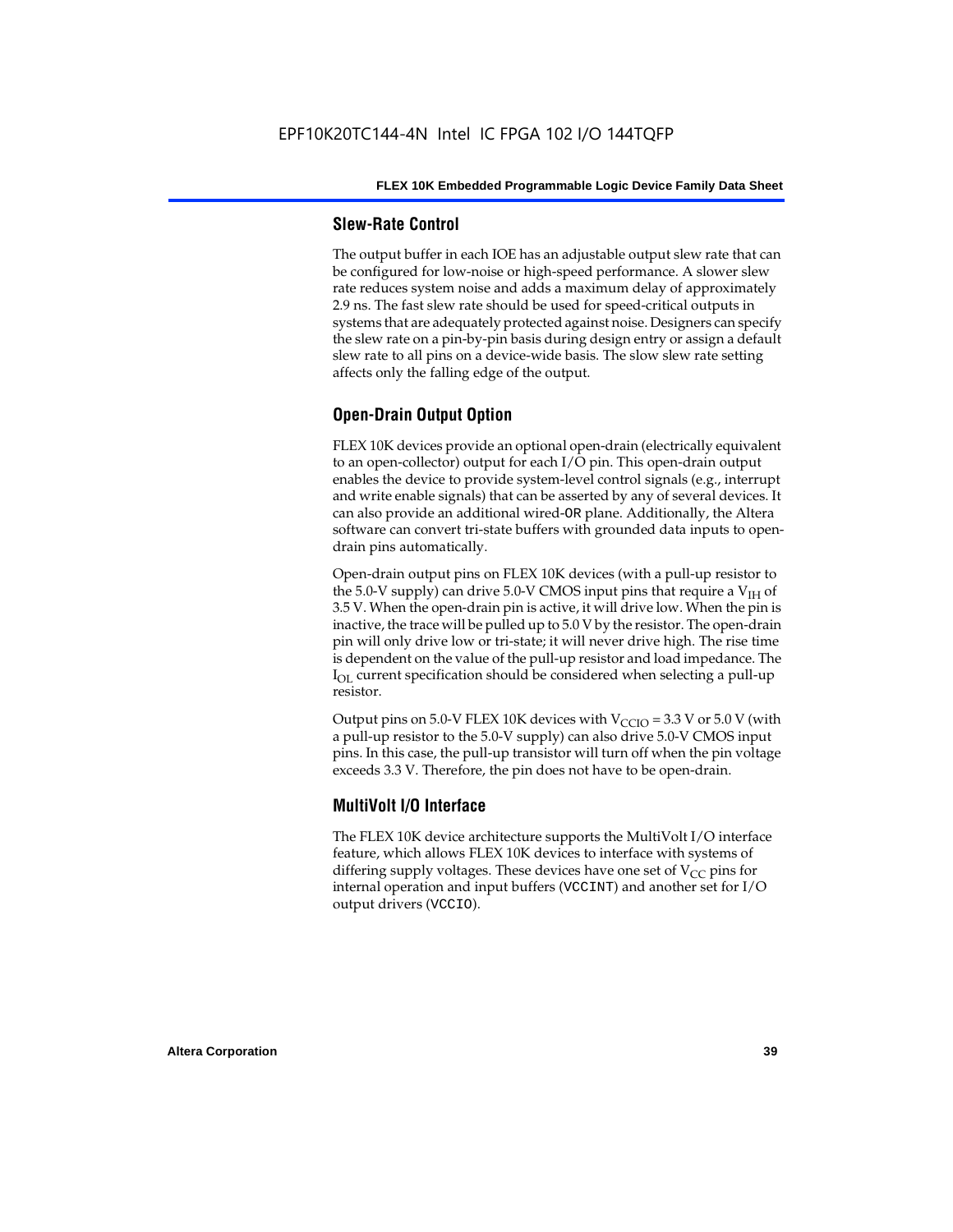Table 12 describes the FLEX 10K device supply voltages and MultiVolt I/O support levels.

| Table 12. Supply Voltages & MultiVolt I/O Support Levels |                          |                    |                                         |               |  |
|----------------------------------------------------------|--------------------------|--------------------|-----------------------------------------|---------------|--|
| <b>Devices</b>                                           |                          | Supply Voltage (V) | <b>MultiVolt I/O Support Levels (V)</b> |               |  |
|                                                          | <b>V<sub>CCINT</sub></b> | V <sub>CCIO</sub>  | Input                                   | <b>Output</b> |  |
| FLEX 10K (1)                                             | 5.0                      | 5.0                | 3.3 or 5.0                              | 5.0           |  |
|                                                          | 5.0                      | 3.3                | 3.3 or 5.0                              | 3.3 or 5.0    |  |
| EPF10K50V (1)                                            | 3.3                      | 3.3                | $3.3$ or $5.0$                          | 3.3 or 5.0    |  |
| EPF10K130V                                               | 3.3                      | 3.3                | $3.3$ or $5.0$                          | 3.3 or 5.0    |  |
| FLEX 10KA (1)                                            | 3.3                      | 3.3                | 2.5, 3.3, or 5.0                        | 3.3 or 5.0    |  |
|                                                          | 3.3                      | 2.5                | 2.5, 3.3, or 5.0                        | 2.5           |  |

*Note*

(1) 240-pin QFP packages do not support the MultiVolt I/O features, so they do not have separate V<sub>CCIO</sub> pins.

# **Power Sequencing & Hot-Socketing**

Because FLEX 10K devices can be used in a multi-voltage environment, they have been designed specifically to tolerate any possible power-up sequence. The  $V_{\text{CCIO}}$  and  $V_{\text{CCINT}}$  power supplies can be powered in any order.

Signals can be driven into FLEX 10KA devices before and during power up without damaging the device. Additionally, FLEX 10KA devices do not drive out during power up. Once operating conditions are reached, FLEX 10KA devices operate as specified by the user.

# **IEEE Std. 1149.1 (JTAG) Boundary-Scan Support**

All FLEX 10K devices provide JTAG BST circuitry that complies with the IEEE Std. 1149.1-1990 specification. All FLEX 10K devices can also be configured using the JTAG pins through the BitBlaster serial download cable, or ByteBlasterMV parallel port download cable, or via hardware that uses the Jam<sup>TM</sup> programming and test language. JTAG BST can be performed before or after configuration, but not during configuration. FLEX 10K devices support the JTAG instructions shown in Table 13.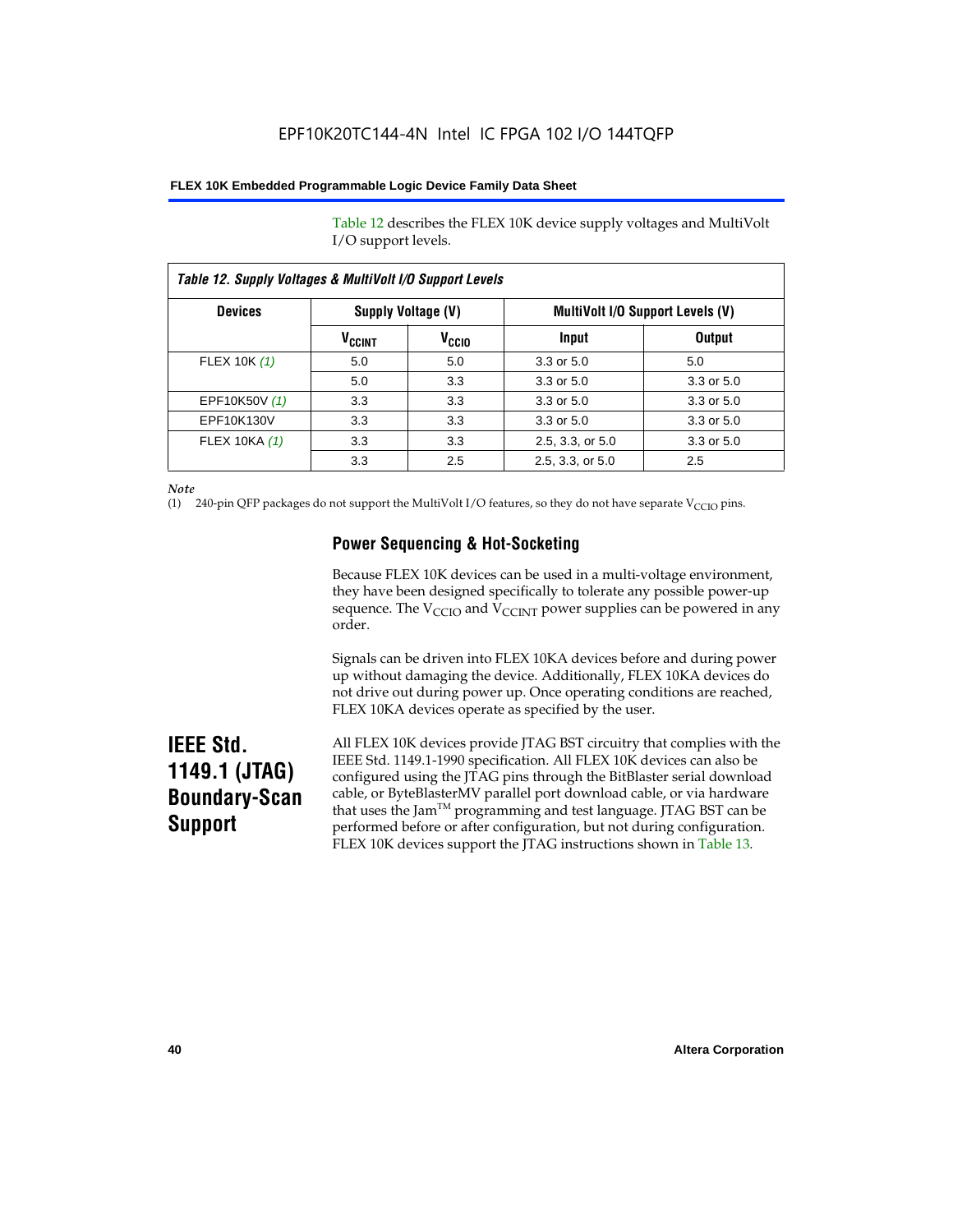| <b>Table 13. FLEX 10K JTAG Instructions</b> |                                                                                                                                                                                                                                             |
|---------------------------------------------|---------------------------------------------------------------------------------------------------------------------------------------------------------------------------------------------------------------------------------------------|
| <b>JTAG Instruction</b>                     | <b>Description</b>                                                                                                                                                                                                                          |
| SAMPLE/PRELOAD                              | Allows a snapshot of signals at the device pins to be captured and examined during<br>normal device operation, and permits an initial data pattern output at the device pins.                                                               |
| <b>EXTEST</b>                               | Allows the external circuitry and board-level interconnections to be tested by forcing a<br>test pattern at the output pins and capturing test results at the input pins.                                                                   |
| <b>BYPASS</b>                               | Places the 1-bit bypass register between the TDI and TDO pins, which allows the BST<br>data to pass synchronously through a selected device to adjacent devices during normal<br>device operation.                                          |
| <b>USERCODE</b>                             | Selects the user electronic signature (USERCODE) register and places it between the<br>TDI and TDO pins, allowing the USERCODE to be serially shifted out of TDO.                                                                           |
| <b>IDCODE</b>                               | Selects the IDCODE register and places it between TDI and TDO, allowing the IDCODE<br>to be serially shifted out of TDO.                                                                                                                    |
| <b>ICR Instructions</b>                     | These instructions are used when configuring a FLEX 10K device via JTAG ports with a<br>BitBlaster, or ByteBlasterMV or MasterBlaster download cable, or using a Jam File<br>(.jam) or Jam Byte-Code File (.jbc) via an embedded processor. |

The instruction register length of FLEX 10K devices is 10 bits. The USERCODE register length in FLEX 10K devices is 32 bits; 7 bits are determined by the user, and 25 bits are predetermined. Tables 14 and 15 show the boundary-scan register length and device IDCODE information for FLEX 10K devices.

| Table 14. FLEX 10K Boundary-Scan Register Length |                                                |  |  |  |
|--------------------------------------------------|------------------------------------------------|--|--|--|
| <b>Device</b>                                    | <b>Boundary-Scan</b><br><b>Register Length</b> |  |  |  |
| EPF10K10, EPF10K10A                              | 480                                            |  |  |  |
| EPF10K20                                         | 624                                            |  |  |  |
| EPF10K30, EPF10K30A                              | 768                                            |  |  |  |
| EPF10K40                                         | 864                                            |  |  |  |
| EPF10K50, EPF10K50V                              | 960                                            |  |  |  |
| EPF10K70                                         | 1,104                                          |  |  |  |
| EPF10K100, EPF10K100A                            | 1,248                                          |  |  |  |
| EPF10K130V                                       | 1,440                                          |  |  |  |
| EPF10K250A                                       | 1,440                                          |  |  |  |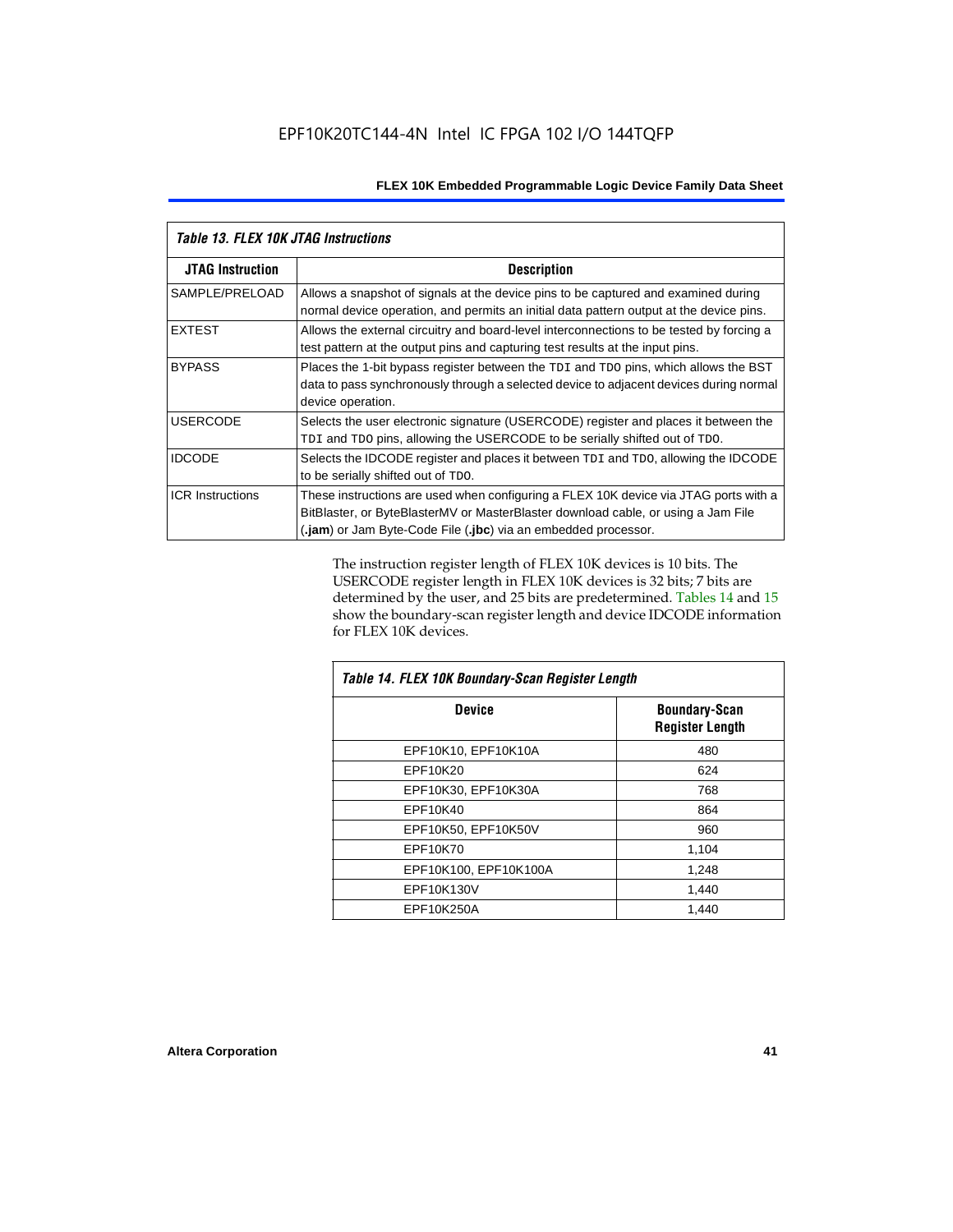| Table 15. 32-Bit FLEX 10K Device IDCODE<br>Note $(1)$ |                            |                                           |                                                       |                 |  |  |  |
|-------------------------------------------------------|----------------------------|-------------------------------------------|-------------------------------------------------------|-----------------|--|--|--|
| <b>Device</b>                                         |                            | <b>IDCODE (32 Bits)</b>                   |                                                       |                 |  |  |  |
|                                                       | <b>Version</b><br>(4 Bits) | <b>Part Number</b><br>$(16 \text{ bits})$ | <b>Manufacturer's Identity</b><br>$(11 \text{ bits})$ | 1(1 Bit)<br>(2) |  |  |  |
| EPF10K10, EPF10K10A                                   | 0000                       | 0001<br>0000<br>0001 0000                 | 00001101110                                           | $\mathbf{1}$    |  |  |  |
| EPF10K20                                              | 0000                       | 0000 0010 0000<br>0001                    | 00001101110                                           | $\mathbf{1}$    |  |  |  |
| EPF10K30, EPF10K30A                                   | 0000                       | 0001 0000 0011 0000                       | 00001101110                                           | 1               |  |  |  |
| EPF10K40                                              | 0000                       | 0000<br>0100<br>0001<br>0000              | 00001101110                                           | $\mathbf{1}$    |  |  |  |
| EPF10K50, EPF10K50V                                   | 0000                       | 0001 0000 0101 0000                       | 00001101110                                           | $\mathbf{1}$    |  |  |  |
| EPF10K70                                              | 0000                       | 0000 0111 0000<br>0001                    | 00001101110                                           | $\mathbf{1}$    |  |  |  |
| EPF10K100, EPF10K100A                                 | 0000                       | 0001 0000 0000<br>0000                    | 00001101110                                           | $\mathbf{1}$    |  |  |  |
| EPF10K130V                                            | 0000                       | 0001 0011 0000<br>0000                    | 00001101110                                           | $\mathbf{1}$    |  |  |  |
| EPF10K250A                                            | 0000                       | 0000<br>0010 0101<br>0000                 | 00001101110                                           | 1               |  |  |  |

#### *Notes:*

(1) The most significant bit (MSB) is on the left.

(2) The least significant bit (LSB) for all JTAG IDCODEs is 1.

FLEX 10K devices include weak pull-ups on JTAG pins.



**for more information, see the following documents:** 

- *Application Note 39 (IEEE 1149.1 (JTAG) Boundary-Scan Testing in Altera Devices)*
- *BitBlaster Serial Download Cable Data Sheet*
- *ByteBlasterMV Parallel Port Download Cable Data Sheet*
- *Jam Programming & Test Language Specification*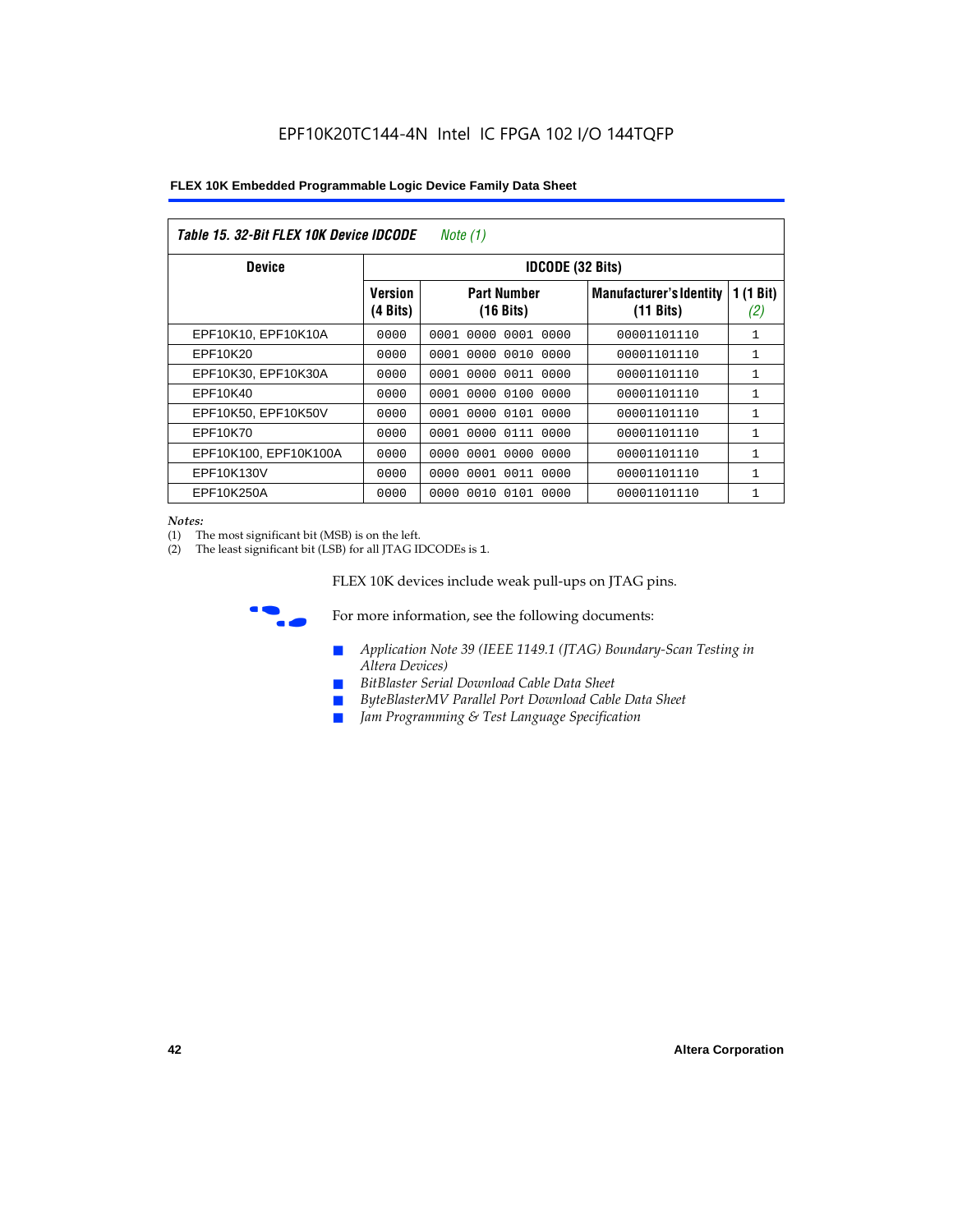Figure 18 shows the timing requirements for the JTAG signals.

*Figure 18. JTAG Waveforms*



Table 16 shows the timing parameters and values for FLEX 10K devices.

| Table 16. JTAG Timing Parameters & Values |                                                |     |            |      |
|-------------------------------------------|------------------------------------------------|-----|------------|------|
| <b>Symbol</b>                             | <b>Parameter</b>                               | Min | <b>Max</b> | Unit |
| t <sub>JCP</sub>                          | <b>TCK clock period</b>                        | 100 |            | ns   |
| t <sub>JCH</sub>                          | TCK clock high time                            | 50  |            | ns   |
| $t_{JCL}$                                 | TCK clock low time                             | 50  |            | ns   |
| tjpsu                                     | JTAG port setup time                           | 20  |            | ns   |
| t <sub>JPH</sub>                          | JTAG port hold time                            | 45  |            | ns   |
| <sup>t</sup> JPCO                         | JTAG port clock to output                      |     | 25         | ns   |
| t <sub>JPZX</sub>                         | JTAG port high impedance to valid output       |     | 25         | ns   |
| t <sub>JPXZ</sub>                         | JTAG port valid output to high impedance       |     | 25         | ns   |
| tussu                                     | Capture register setup time                    | 20  |            | ns   |
| $t_{JSH}$                                 | Capture register hold time                     | 45  |            | ns   |
| tjsco                                     | Update register clock to output                |     | 35         | ns   |
| t <sub>JSZX</sub>                         | Update register high-impedance to valid output |     | 35         | ns   |
| t <sub>JSXZ</sub>                         | Update register valid output to high impedance |     | 35         | ns   |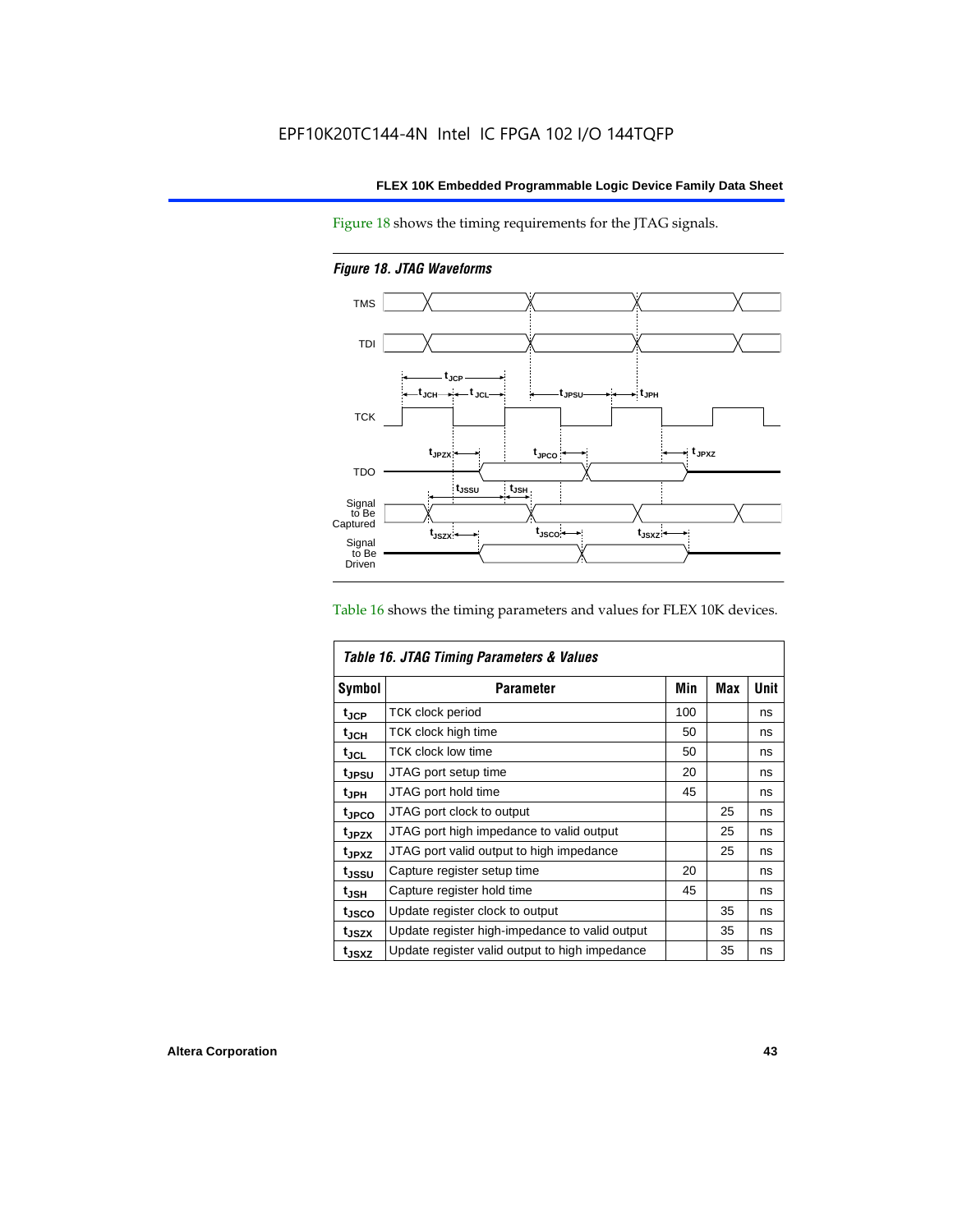**Generic Testing** Each FLEX 10K device is functionally tested. Complete testing of each configurable SRAM bit and all logic functionality ensures 100% yield. AC test measurements for FLEX 10K devices are made under conditions equivalent to those shown in Figure 19. Multiple test patterns can be used to configure devices during all stages of the production flow.

#### *Figure 19. FLEX 10K AC Test Conditions*

*Power supply transients can affect AC measurements. Simultaneous transitions of*  $V<sub>CC</sub>$ *multiple outputs should be avoided for* 464 Ω *accurate measurement. Threshold tests must* (703 Ω) ξ *not be performed under AC conditions.*  $[521 \Omega]$ *Large-amplitude, fast-ground-current* To Test Device *transients normally occur as the device* Output System *outputs discharge the load capacitances. When these transients flow through the parasitic inductance between the device* 250 Ω *ground pin and the test system ground,*  $(8.06 \text{ k}\Omega)$ C1 (includes *significant reductions in observable noise* [481 $\Omega$ ] JIG capacitance) *immunity can result. Numbers without*  Device input *parentheses are for 5.0-V devices or outputs.*  rise and fall *Numbers in parentheses are for 3.3-V devices*  times  $<$  3 ns ╧ *or outputs. Numbers in brackets are for 2.5-V devices or outputs.*

# **Operating Conditions**

Tables 17 through 21 provide information on absolute maximum ratings, recommended operating conditions, DC operating conditions, and capacitance for 5.0-V FLEX 10K devices.

| Table 17. FLEX 10K 5.0-V Device Absolute Maximum Ratings<br>Note (1) |                            |                              |        |     |              |
|----------------------------------------------------------------------|----------------------------|------------------------------|--------|-----|--------------|
| Symbol                                                               | <b>Parameter</b>           | <b>Conditions</b>            | Min    | Max | <b>Unit</b>  |
| $V_{CC}$                                                             | Supply voltage             | With respect to ground $(2)$ | $-2.0$ | 7.0 | V            |
| V <sub>1</sub>                                                       | DC input voltage           |                              | $-2.0$ | 7.0 | V            |
| $I_{\text{OUT}}$                                                     | DC output current, per pin |                              | $-25$  | 25  | mA           |
| $T_{STG}$                                                            | Storage temperature        | No bias                      | $-65$  | 150 | ° C          |
| $T_{AMB}$                                                            | Ambient temperature        | Under bias                   | $-65$  | 135 | $^{\circ}$ C |
| $T_{\rm d}$                                                          | Junction temperature       | Ceramic packages, under bias |        | 150 | $^{\circ}$ C |
|                                                                      |                            | PQFP, TQFP, RQFP, and BGA    |        | 135 | $^{\circ}$ C |
|                                                                      |                            | packages, under bias         |        |     |              |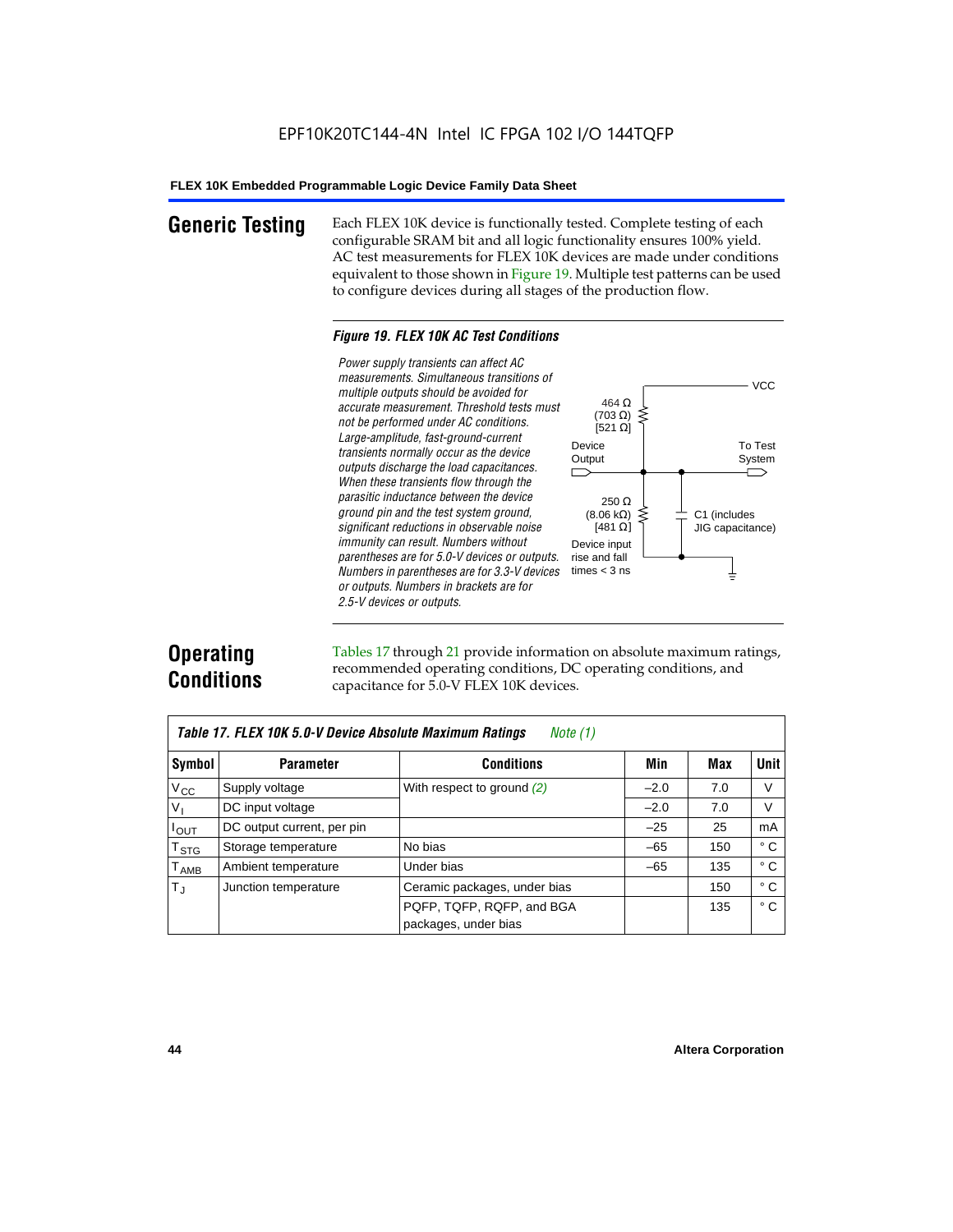|                    | <b>Table 18. FLEX 10K 5.0-V Device Recommended Operating Conditions</b> |                    |             |                       |              |  |  |
|--------------------|-------------------------------------------------------------------------|--------------------|-------------|-----------------------|--------------|--|--|
| Symbol             | <b>Parameter</b>                                                        | <b>Conditions</b>  | Min         | Max                   | Unit         |  |  |
| V <sub>CCINT</sub> | Supply voltage for internal logic<br>and input buffers                  | (3), (4)           | 4.75 (4.50) | 5.25(5.50)            | V            |  |  |
| V <sub>CCIO</sub>  | Supply voltage for output<br>buffers, 5.0-V operation                   | (3), (4)           | 4.75 (4.50) | 5.25(5.50)            | $\vee$       |  |  |
|                    | Supply voltage for output<br>buffers, 3.3-V operation                   | (3), (4)           | 3.00(3.00)  | 3.60(3.60)            | $\vee$       |  |  |
| V <sub>1</sub>     | Input voltage                                                           |                    | $-0.5$      | $V_{\rm CCINT}$ + 0.5 | V            |  |  |
| $V_{\rm O}$        | Output voltage                                                          |                    | 0           | V <sub>CCIO</sub>     | $\vee$       |  |  |
| $T_A$              | Ambient temperature                                                     | For commercial use | $\Omega$    | 70                    | $^{\circ}$ C |  |  |
|                    |                                                                         | For industrial use | $-40$       | 85                    | $^{\circ}$ C |  |  |
| $T_{\rm J}$        | Operating temperature                                                   | For commercial use | $\Omega$    | 85                    | ° C          |  |  |
|                    |                                                                         | For industrial use | $-40$       | 100                   | ° C          |  |  |
| $t_{R}$            | Input rise time                                                         |                    |             | 40                    | ns           |  |  |
| $t_F$              | Input fall time                                                         |                    |             | 40                    | ns           |  |  |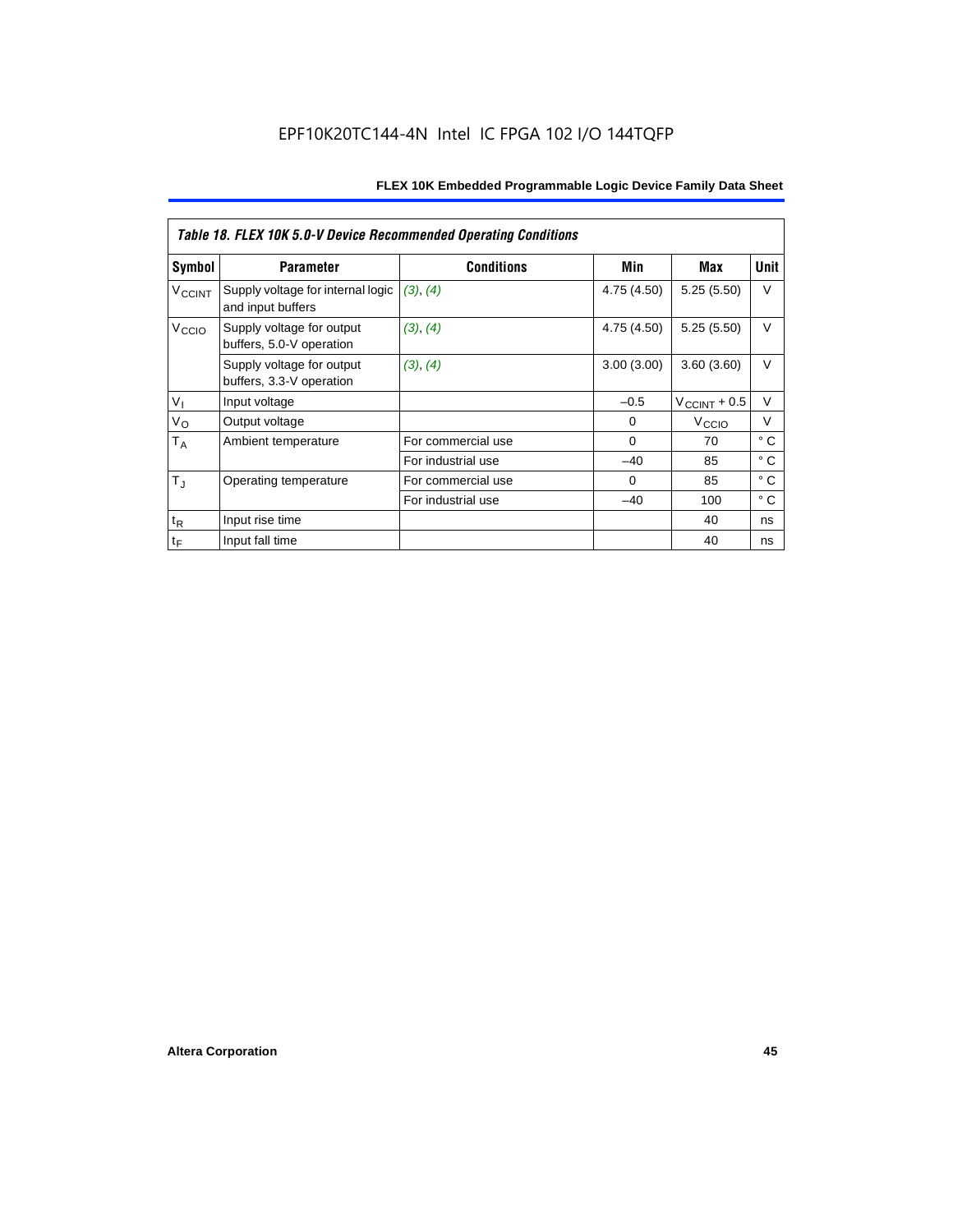|                 | Table 19. FLEX 10K 5.0-V Device DC Operating Conditions<br><i>Notes</i> $(5)$ , $(6)$ |                                                                 |                         |            |                          |             |  |
|-----------------|---------------------------------------------------------------------------------------|-----------------------------------------------------------------|-------------------------|------------|--------------------------|-------------|--|
| Symbol          | <b>Parameter</b>                                                                      | <b>Conditions</b>                                               | Min                     | <b>Typ</b> | Max                      | <b>Unit</b> |  |
| $V_{\text{IH}}$ | High-level input<br>voltage                                                           |                                                                 | 2.0                     |            | $V_{\text{CCINT}} + 0.5$ | V           |  |
| $V_{IL}$        | Low-level input voltage                                                               |                                                                 | $-0.5$                  |            | 0.8                      | V           |  |
| V <sub>OH</sub> | 5.0-V high-level TTL<br>output voltage                                                | $I_{OH} = -4$ mA DC, $V_{CCIO} = 4.75$ V<br>(7)                 | 2.4                     |            |                          | V           |  |
|                 | 3.3-V high-level TTL<br>output voltage                                                | $I_{OH} = -4$ mA DC, $V_{CGIO} = 3.00$ V<br>(7)                 | 2.4                     |            |                          | $\vee$      |  |
|                 | 3.3-V high-level CMOS<br>output voltage                                               | I <sub>OH</sub> = -0.1 mA DC, V <sub>CCIO</sub> = 3.00 V<br>(7) | $V_{\text{CCIO}} - 0.2$ |            |                          | $\vee$      |  |
| V <sub>OL</sub> | 5.0-V low-level TTL<br>output voltage                                                 | $I_{\text{OI}}$ = 12 mA DC, $V_{\text{CCIO}}$ = 4.75 V<br>(8)   |                         |            | 0.45                     | $\vee$      |  |
|                 | 3.3-V low-level TTL<br>output voltage                                                 | $I_{OL}$ = 12 mA DC, $V_{CCIO}$ = 3.00 V<br>(8)                 |                         |            | 0.45                     | $\vee$      |  |
|                 | 3.3-V low-level CMOS<br>output voltage                                                | $I_{OL}$ = 0.1 mA DC, $V_{CClO}$ = 3.00 V<br>(8)                |                         |            | 0.2                      | $\vee$      |  |
| $I_{\rm L}$     | Input pin leakage<br>current                                                          | $V_1 = V_{CC}$ or ground<br>(9)                                 | $-10$                   |            | 10                       | μA          |  |
| $I_{OZ}$        | Tri-stated I/O pin<br>leakage current                                                 | $V_{O} = V_{CC}$ or ground<br>(9)                               | $-40$                   |            | 40                       | μA          |  |
| $I_{CC0}$       | $V_{CC}$ supply current<br>(standby)                                                  | $V_1$ = ground, no load                                         |                         | 0.5        | 10                       | mA          |  |

| Table 20. 5.0-V Device Capacitance of EPF10K10, EPF10K20 & EPF10K30 Devices | Note (10) |  |
|-----------------------------------------------------------------------------|-----------|--|
|-----------------------------------------------------------------------------|-----------|--|

| Symbol             | <b>Parameter</b>                                                        | <b>Conditions</b>              | Min | Max | Unit |
|--------------------|-------------------------------------------------------------------------|--------------------------------|-----|-----|------|
| $C_{\text{IN}}$    | Input capacitance                                                       | $V_{IN} = 0 V$ , f = 1.0 MHz   |     |     | pF   |
| $C_{\text{INCLK}}$ | Input capacitance on dedicated $V_{1N} = 0$ V, f = 1.0 MHz<br>clock pin |                                |     | 12  | pF   |
| $C_{\text{OUT}}$   | Output capacitance                                                      | $V_{OIII} = 0 V$ , f = 1.0 MHz |     | 8   | рF   |

| Table 21. 5.0-V Device Capacitance of EPF10K40, EPF10K50, EPF10K70 & EPF10K100 Devices<br><i>Note (10)</i> |                                                                           |                               |     |     |      |  |
|------------------------------------------------------------------------------------------------------------|---------------------------------------------------------------------------|-------------------------------|-----|-----|------|--|
| Symbol                                                                                                     | <b>Parameter</b>                                                          | <b>Conditions</b>             | Min | Max | Unit |  |
| $C_{IN}$                                                                                                   | Input capacitance                                                         | $V_{IN} = 0 V$ , f = 1.0 MHz  |     | 10  | pF   |  |
| CINCLK                                                                                                     | Input capacitance on dedicated $ V_{IN} = 0 V$ , f = 1.0 MHz<br>clock pin |                               |     | 15  | pF   |  |
| $C_{OUT}$                                                                                                  | Output capacitance                                                        | $V_{OIII}$ = 0 V, f = 1.0 MHz |     | 10  | рF   |  |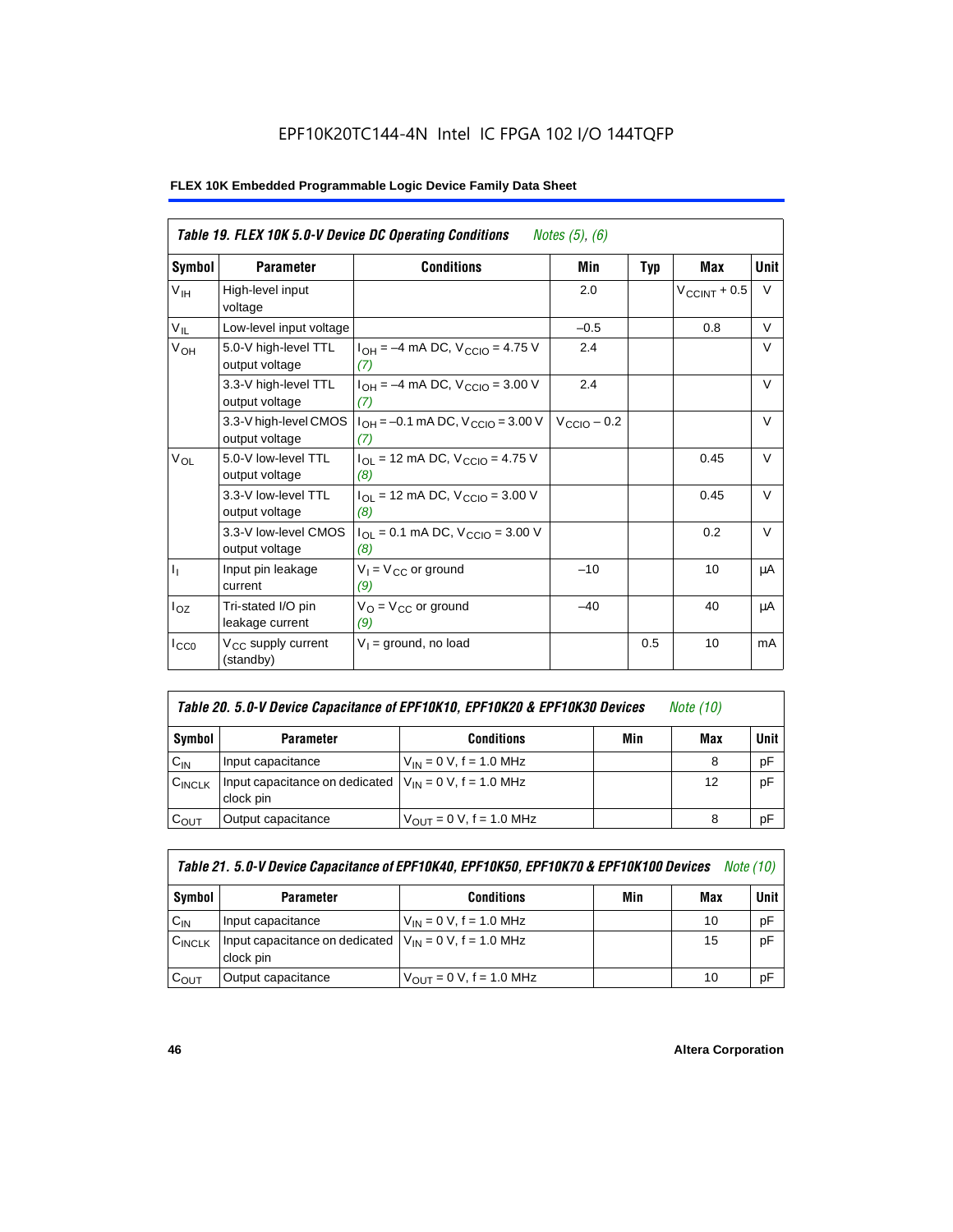#### *Notes to tables:*

- (1) See the *Operating Requirements for Altera Devices Data Sheet*.
- Minimum DC input voltage is  $-0.5$  V. During transitions, the inputs may undershoot to  $-2.0$  V for input currents less than 100 mA and periods shorter than 20 ns.
- (3) Numbers in parentheses are for industrial-temperature-range devices.<br>(4) Maximum  $V_{CC}$  rise time is 100 ms.  $V_{CC}$  must rise monotonically.
- (4) Maximum V<sub>CC</sub> rise time is 100 ms. V<sub>CC</sub> must rise monotonically.<br>(5) Typical values are for T<sub>A</sub> = 25° C and V<sub>CC</sub> = 5.0 V.
- (5) Typical values are for  $T_A = 25^\circ$  C and  $V_{CC} = 5.0$  V.<br>(6) These values are specified under the Recommende
- (6) These values are specified under the Recommended Operation Condition shown in Table 18 on page 45.<br>(7) The  $I_{OH}$  parameter refers to high-level TTL or CMOS output current.
- (7) The  $I_{OH}$  parameter refers to high-level TTL or CMOS output current.<br>(8) The  $I_{OL}$  parameter refers to low-level TTL or CMOS output current. T
- The I<sub>OL</sub> parameter refers to low-level TTL or CMOS output current. This parameter applies to open-drain pins as well as output pins.
- (9) This value is specified for normal device operation. The value may vary during power-up.
- (10) Capacitance is sample-tested only.

Figure 20 shows the typical output drive characteristics of FLEX 10K devices with 5.0-V and 3.3-V  $V_{CCIO}$ . The output driver is compliant with the 5.0-V *PCI Local Bus Specification, Revision 2.2* (for 5.0-V  $V_{\text{CCIO}}$ ).

*Figure 20. Output Drive Characteristics of FLEX 10K Devices*

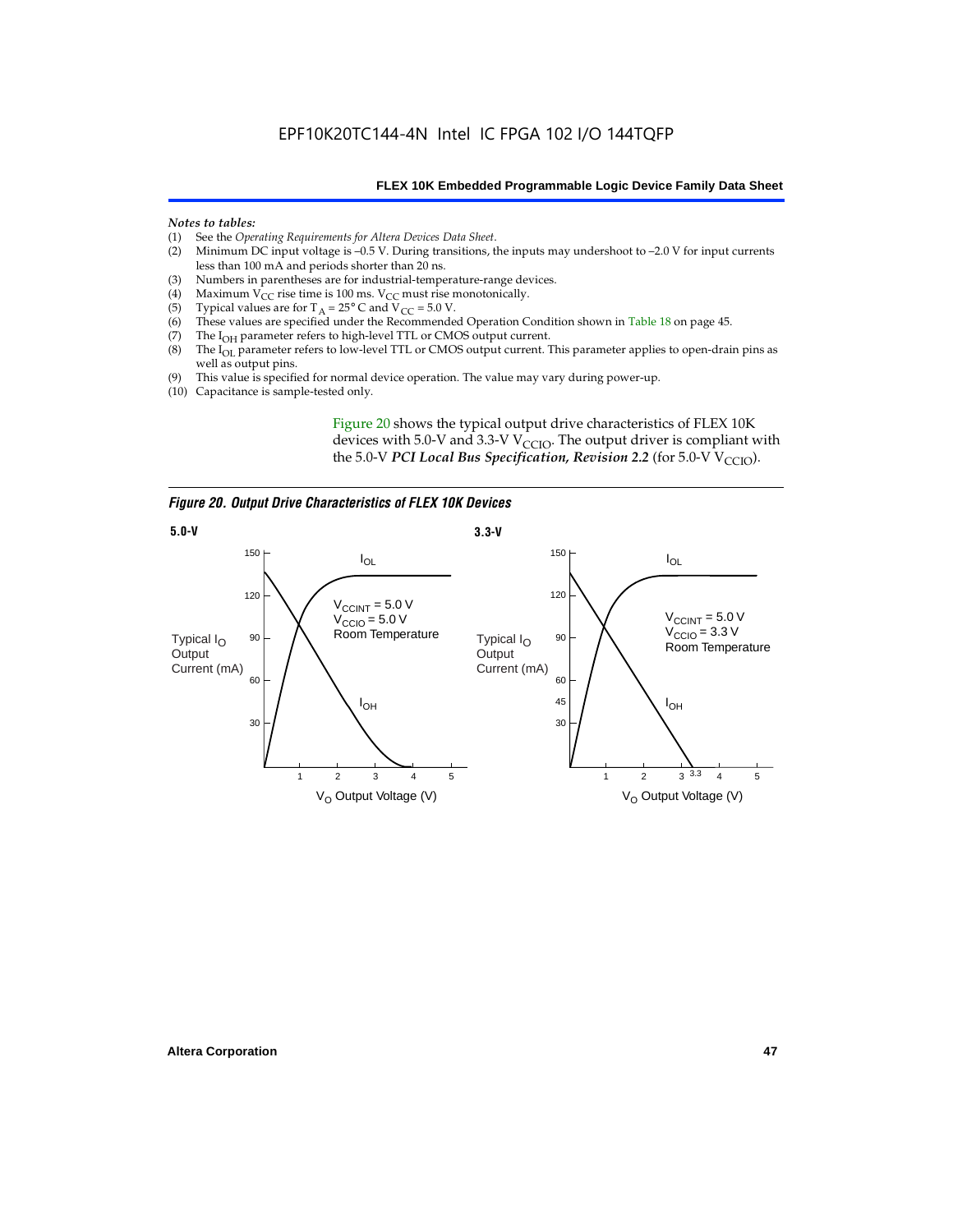Tables 22 through 25 provide information on absolute maximum ratings, recommended operating conditions, DC operating conditions, and capacitance for EPF10K50V and EPF10K130V devices.

| Table 22. EPF10K50V & EPF10K130V Device Absolute Maximum Ratings |                            |                                      |        |      |             |
|------------------------------------------------------------------|----------------------------|--------------------------------------|--------|------|-------------|
| Symbol                                                           | <b>Parameter</b>           | <b>Conditions</b>                    | Min    | Max  | <b>Unit</b> |
| $V_{\rm CC}$                                                     | Supply voltage             | With respect to ground $(2)$         | $-0.5$ | 4.6  | V           |
| $V_{I}$                                                          | DC input voltage           |                                      | $-2.0$ | 5.75 | V           |
| $I_{\text{OUT}}$                                                 | DC output current, per pin |                                      | $-25$  | 25   | mA          |
| $\mathsf{T}_{\text{STG}}$                                        | Storage temperature        | No bias                              | $-65$  | 150  | ° C         |
| $T_{\sf AMB}$                                                    | Ambient temperature        | Under bias                           | $-65$  | 135  | ° C         |
| $T_{\rm J}$                                                      | Junction temperature       | Ceramic packages, under bias         |        | 150  | ° C         |
|                                                                  |                            | RQFP and BGA packages, under<br>bias |        | 135  | ° C         |

| Table 23. EPF10K50V & EPF10K130V Device Recommended Operating Conditions |                                                        |                    |            |                   |              |  |
|--------------------------------------------------------------------------|--------------------------------------------------------|--------------------|------------|-------------------|--------------|--|
| Symbol                                                                   | <b>Parameter</b>                                       | <b>Conditions</b>  | Min        | Max               | Unit         |  |
| <b>V<sub>CCINT</sub></b>                                                 | Supply voltage for internal logic<br>and input buffers | (3), (4)           | 3.00(3.00) | 3.60(3.60)        | $\vee$       |  |
| V <sub>CCIO</sub>                                                        | Supply voltage for output<br>buffers                   | (3), (4)           | 3.00(3.00) | 3.60(3.60)        | V            |  |
| $V_{1}$                                                                  | Input voltage                                          | (5)                | $-0.5$     | 5.75              | $\vee$       |  |
| $V_{\rm O}$                                                              | Output voltage                                         |                    | $\Omega$   | V <sub>CCIO</sub> | $\vee$       |  |
| $T_A$                                                                    | Ambient temperature                                    | For commercial use | $\Omega$   | 70                | $^{\circ}$ C |  |
|                                                                          |                                                        | For industrial use | $-40$      | 85                | ° C          |  |
| $T_{\rm J}$                                                              | Operating temperature                                  | For commercial use | $\Omega$   | 85                | $^{\circ}$ C |  |
|                                                                          |                                                        | For industrial use | $-40$      | 100               | ° C          |  |
| $t_{R}$                                                                  | Input rise time                                        |                    |            | 40                | ns           |  |
| $t_F$                                                                    | Input fall time                                        |                    |            | 40                | ns           |  |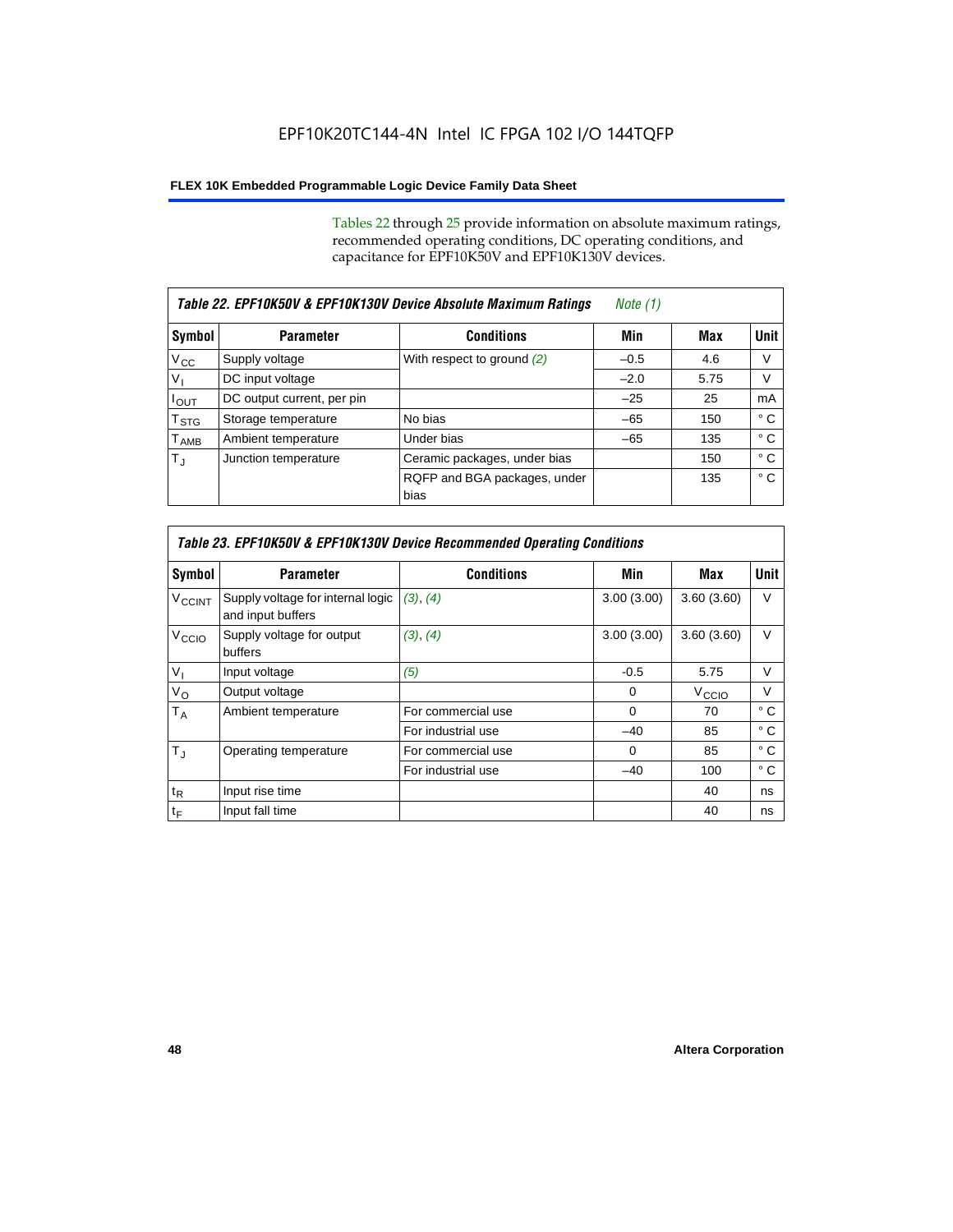| Table 24. EPF10K50V & EPF10K130V Device DC Operating Conditions<br><i>Notes</i> $(6)$ , $(7)$ |                                          |                                          |                         |            |            |      |
|-----------------------------------------------------------------------------------------------|------------------------------------------|------------------------------------------|-------------------------|------------|------------|------|
| <b>Symbol</b>                                                                                 | <b>Parameter</b>                         | <b>Conditions</b>                        | Min                     | <b>Typ</b> | <b>Max</b> | Unit |
| V <sub>IH</sub>                                                                               | High-level input voltage                 |                                          | 2.0                     |            | 5.75       | V    |
| $V_{IL}$                                                                                      | Low-level input voltage                  |                                          | $-0.5$                  |            | 0.8        | V    |
| V <sub>OH</sub>                                                                               | 3.3-V high-level TTL output<br>voltage   | $I_{OH} = -8$ mA DC (8)                  | 2.4                     |            |            | V    |
|                                                                                               | 3.3-V high-level CMOS output<br>voltage  | $I_{OH} = -0.1$ mA DC (8)                | $V_{\text{CCIO}} - 0.2$ |            |            | V    |
| $V_{OL}$                                                                                      | 3.3-V low-level TTL output<br>voltage    | $I_{\Omega}$ = 8 mA DC (9)               |                         |            | 0.45       | V    |
|                                                                                               | 3.3-V low-level CMOS output<br>voltage   | $I_{\text{OI}} = 0.1 \text{ mA DC } (9)$ |                         |            | 0.2        | V    |
| $\mathsf{H}_1$                                                                                | Input pin leakage current                | $V_1 = 5.3$ V to -0.3 V (10)             | $-10$                   |            | 10         | μA   |
| $I_{OZ}$                                                                                      | Tri-stated I/O pin leakage<br>current    | $V_O = 5.3 V$ to -0.3 V (10)             | $-10$                   |            | 10         | μA   |
| 1 <sub>CC0</sub>                                                                              | V <sub>CC</sub> supply current (standby) | $V_1$ = ground, no load                  |                         | 0.3        | 10         | mA   |
|                                                                                               |                                          | $V_1$ = ground, no load (11)             |                         | 10         |            | mA   |

| Table 25. EPF10K50V & EPF10K130V Device Capacitance<br>(12) |                                                                           |                               |     |     |             |  |
|-------------------------------------------------------------|---------------------------------------------------------------------------|-------------------------------|-----|-----|-------------|--|
| Symbol                                                      | <b>Parameter</b>                                                          | <b>Conditions</b>             | Min | Max | <b>Unit</b> |  |
| $C_{IN}$                                                    | Input capacitance                                                         | $V_{IN} = 0$ V, f = 1.0 MHz   |     | 10  | pF          |  |
| $C_{\text{INCLK}}$                                          | Input capacitance on dedicated $ V_{IN} = 0 V$ , f = 1.0 MHz<br>clock pin |                               |     | 15  | pF          |  |
| $C_{OUT}$                                                   | Output capacitance                                                        | $V_{OUT} = 0 V$ , f = 1.0 MHz |     | 10  | pF          |  |

#### *Notes to tables:*

- (1) See the *Operating Requirements for Altera Devices Data Sheet*.
- (2) Minimum DC input voltage is –0.5 V. During transitions, the inputs may undershoot to –2.0 V or overshoot to 5.75 V for input currents less than 100 mA and periods shorter than 20 ns.
- (3) Numbers in parentheses are for industrial-temperature-range devices.<br>(4) Maximum  $V_{CC}$  rise time is 100 ms.  $V_{CC}$  must rise monotonically.
- (4) Maximum  $V_{CC}$  rise time is 100 ms.  $V_{CC}$  must rise monotonically.<br>(5) EPF10K50V and EPF10K130V device inputs may be driven before
- (5) EPF10K50V and EPF10K130V device inputs may be driven before V<sub>CCINT</sub> and V<sub>CCIO</sub> are powered.<br>(6) Typical values are for T<sub>A</sub> = 25° C and V<sub>CC</sub> = 3.3 V.
- Typical values are for  $T_A = 25^\circ$  C and  $V_{CC} = 3.3$  V.
- (7) These values are specified under the EPF10K50V and EPF10K130V device Recommended Operating Conditions in Table 23 on page 48.
- (8) The  $I<sub>OH</sub>$  parameter refers to high-level TTL or CMOS output current.
- (9) The  $I_{OL}$  parameter refers to low-level TTL or CMOS output current. This parameter applies to open-drain pins as well as output pins.
- (10) This value is specified for normal device operation. The value may vary during power-up.
- (11) This parameter applies to -1 speed grade EPF10K50V devices, -2 speed grade EPF10K50V industrial temperature devices, and -2 speed grade EPF10K130V devices.
- (12) Capacitance is sample-tested only.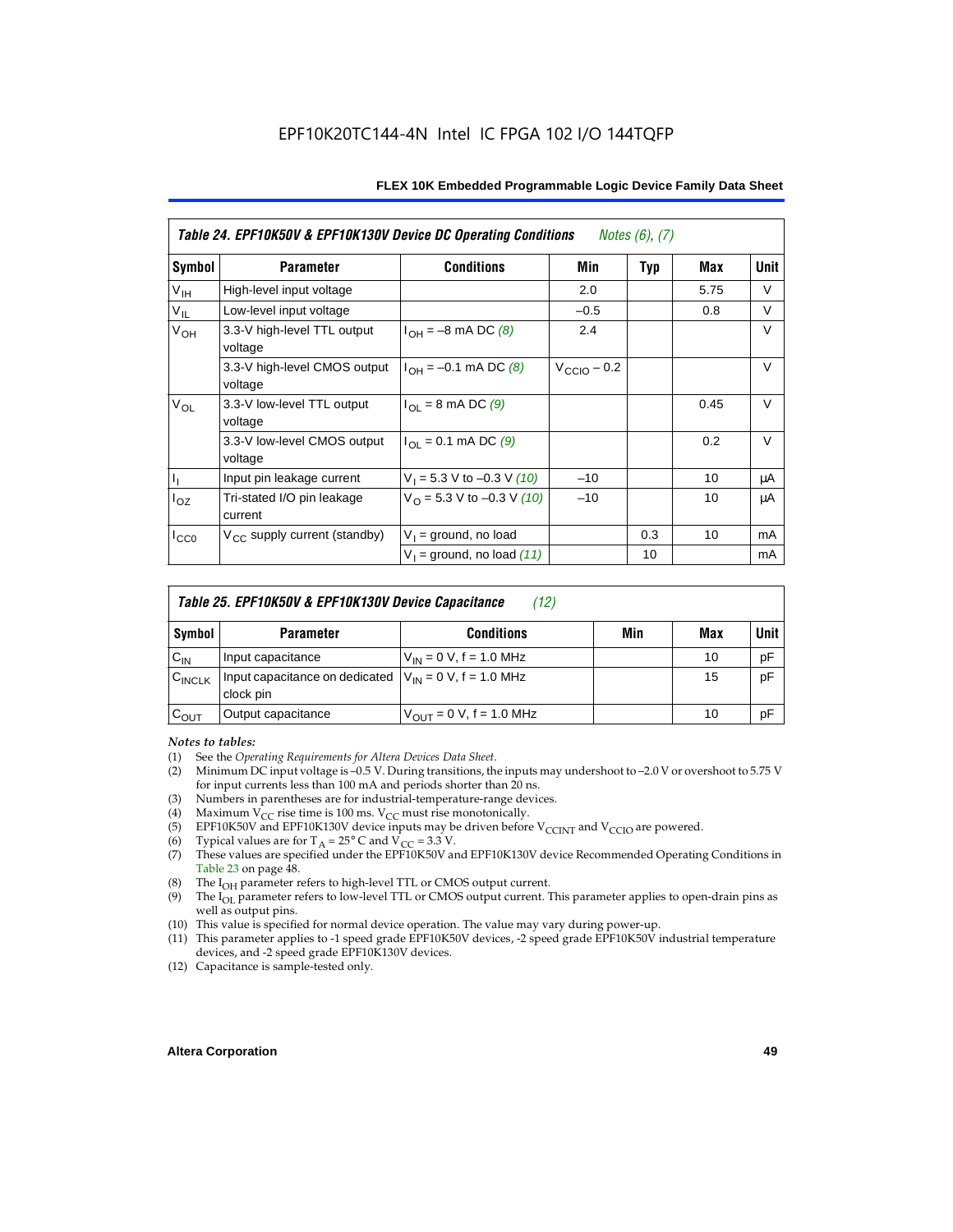Figure 21 shows the typical output drive characteristics of EPF10K50V and EPF10K130V devices.

#### *Figure 21. Output Drive Characteristics of EPF10K50V & EPF10K130V Devices*



Tables 26 through 31 provide information on absolute maximum ratings, recommended operating conditions, DC operating conditions, and capacitance for 3.3-V FLEX 10K devices.

|                  | Table 26. FLEX 10KA 3.3-V Device Absolute Maximum Ratings<br>Note (1) |                              |        |      |              |  |  |
|------------------|-----------------------------------------------------------------------|------------------------------|--------|------|--------------|--|--|
| Symbol           | <b>Parameter</b>                                                      | <b>Conditions</b>            | Min    | Max  | Unit         |  |  |
| $V_{\rm CC}$     | Supply voltage                                                        | With respect to ground $(2)$ | $-0.5$ | 4.6  | V            |  |  |
| $V_{I}$          | DC input voltage                                                      |                              | $-2.0$ | 5.75 | V            |  |  |
| $I_{OUT}$        | DC output current, per pin                                            |                              | $-25$  | 25   | mA           |  |  |
| $T_{\text{STG}}$ | Storage temperature                                                   | No bias                      | $-65$  | 150  | $^{\circ}$ C |  |  |
| $T_{\sf AMB}$    | Ambient temperature                                                   | Under bias                   | $-65$  | 135  | ° C          |  |  |
| $T_{\rm J}$      | Junction temperature                                                  | Ceramic packages, under bias |        | 150  | ° C          |  |  |
|                  |                                                                       | PQFP, TQFP, RQFP, and BGA    |        | 135  | $^{\circ}$ C |  |  |
|                  |                                                                       | packages, under bias         |        |      |              |  |  |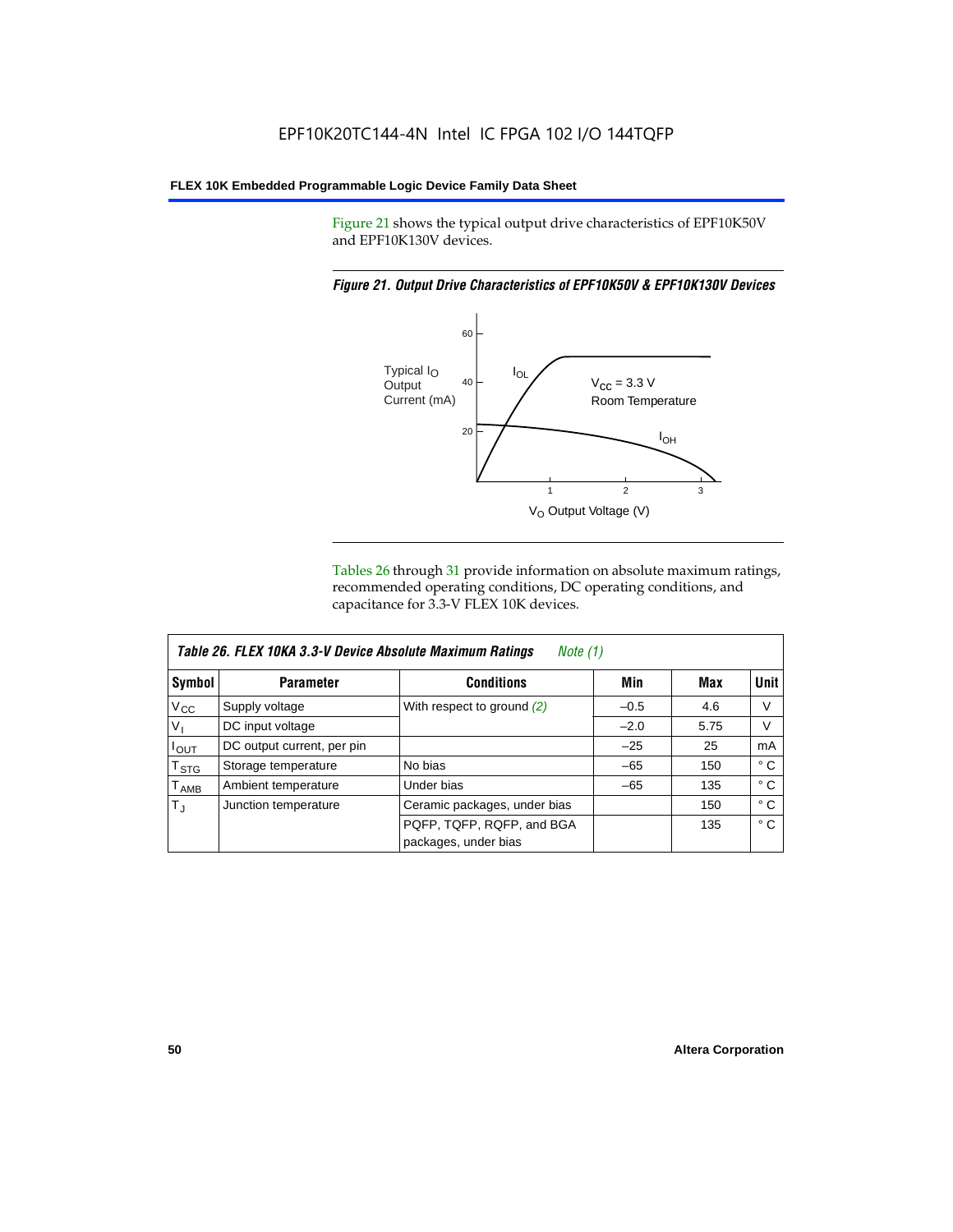| Table 27. FLEX 10KA 3.3-V Device Recommended Operating Conditions |                                                        |                    |            |                   |              |  |  |
|-------------------------------------------------------------------|--------------------------------------------------------|--------------------|------------|-------------------|--------------|--|--|
| Symbol                                                            | <b>Parameter</b>                                       | <b>Conditions</b>  | Min        | Max               | Unit         |  |  |
| VCCINT                                                            | Supply voltage for internal logic<br>and input buffers | (3), (4)           | 3.00(3.00) | 3.60(3.60)        | V            |  |  |
| V <sub>ccio</sub>                                                 | Supply voltage for output<br>buffers, 3.3-V operation  | (3), (4)           | 3.00(3.00) | 3.60(3.60)        | $\vee$       |  |  |
|                                                                   | Supply voltage for output<br>buffers, 2.5-V operation  | (3), (4)           | 2.30(2.30) | 2.70(2.70)        | $\vee$       |  |  |
| $V_{I}$                                                           | Input voltage                                          | (5)                | $-0.5$     | 5.75              | $\vee$       |  |  |
| $V_{\rm O}$                                                       | Output voltage                                         |                    | 0          | V <sub>CCIO</sub> | $\vee$       |  |  |
| $T_A$                                                             | Ambient temperature                                    | For commercial use | $\Omega$   | 70                | $^{\circ}$ C |  |  |
|                                                                   |                                                        | For industrial use | $-40$      | 85                | $^{\circ}$ C |  |  |
| $T_{\rm J}$                                                       | Operating temperature                                  | For commercial use | $\Omega$   | 85                | ° C          |  |  |
|                                                                   |                                                        | For industrial use | $-40$      | 100               | ° C          |  |  |
| $t_{R}$                                                           | Input rise time                                        |                    |            | 40                | ns           |  |  |
| $t_F$                                                             | Input fall time                                        |                    |            | 40                | ns           |  |  |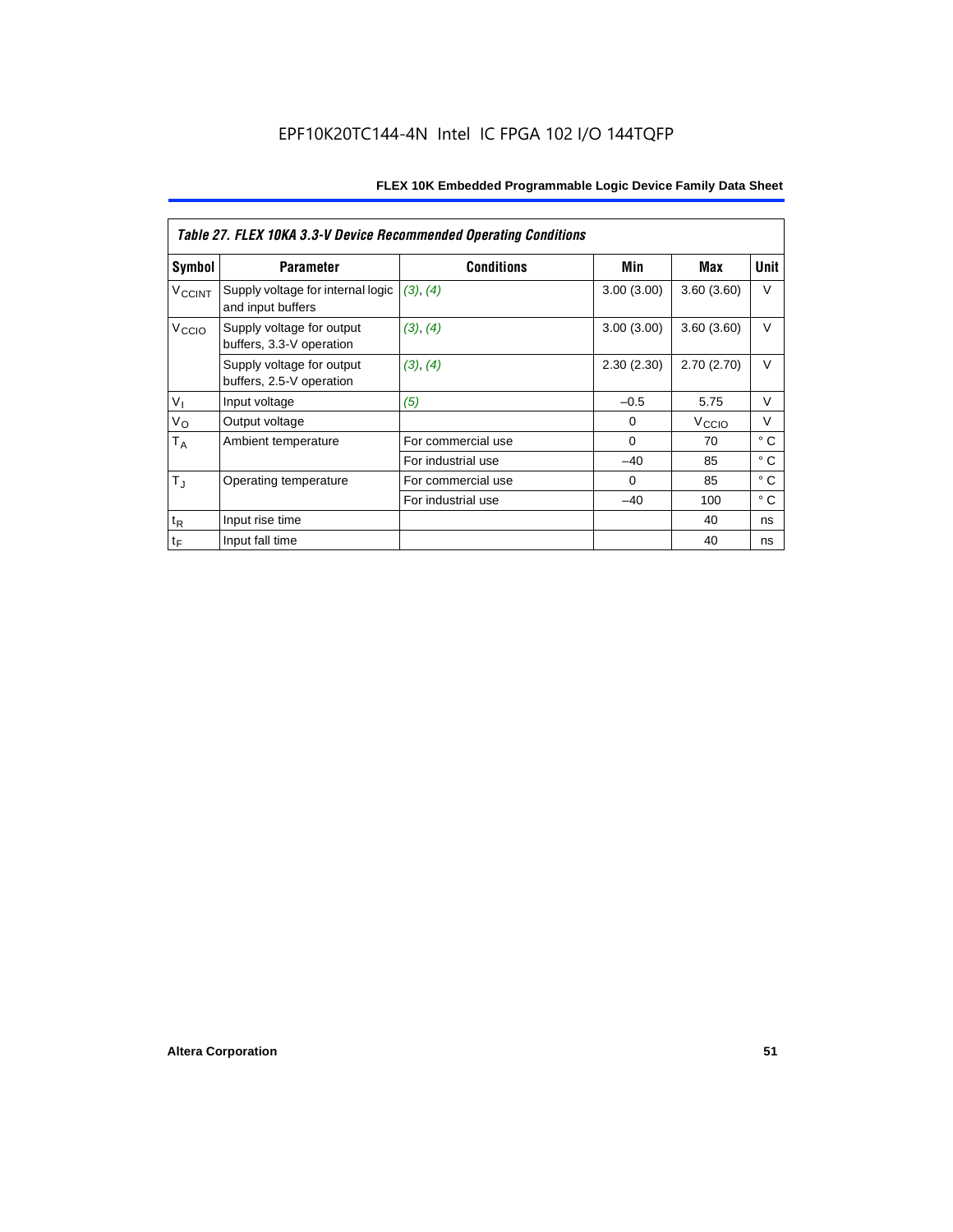|                 | Table 28. FLEX 10KA 3.3-V Device DC Operating Conditions<br>Notes $(6)$ , $(7)$ |                                                                                 |                                                             |            |                               |        |  |
|-----------------|---------------------------------------------------------------------------------|---------------------------------------------------------------------------------|-------------------------------------------------------------|------------|-------------------------------|--------|--|
| Symbol          | <b>Parameter</b>                                                                | <b>Conditions</b>                                                               | Min                                                         | <b>Typ</b> | <b>Max</b>                    | Unit   |  |
| $V_{\text{IH}}$ | High-level input voltage                                                        |                                                                                 | $1.7$ or<br>$0.5 \times V_{CCINT}$<br>whichever is<br>lower |            | 5.75                          | $\vee$ |  |
| $V_{IL}$        | Low-level input voltage                                                         |                                                                                 | $-0.5$                                                      |            | $0.3 \times V_{\text{CCINT}}$ | $\vee$ |  |
| V <sub>OH</sub> | 3.3-V high-level TTL output<br>voltage                                          | $I_{OH} = -11$ mA DC,<br>$V_{\text{CCIO}} = 3.00 V (8)$                         | 2.4                                                         |            |                               | $\vee$ |  |
|                 | 3.3-V high-level CMOS output<br>voltage                                         | $I_{OH} = -0.1$ mA DC,<br>$V_{\text{CCIO}} = 3.00 V (8)$                        | $V_{\text{CCIO}} - 0.2$                                     |            |                               | $\vee$ |  |
|                 | 3.3-V high-level PCI output<br>voltage                                          | $I_{OH} = -0.5$ mA DC,<br>$V_{\text{CCIO}} = 3.00$ to 3.60 V (8)                | $0.9 \times V_{\text{CCIO}}$                                |            |                               | $\vee$ |  |
|                 | 2.5-V high-level output voltage                                                 | $I_{OH} = -0.1$ mA DC,<br>$V_{\text{CCIO}} = 2.30 \text{ V } (8)$               | 2.1                                                         |            |                               | $\vee$ |  |
|                 |                                                                                 | $I_{OH} = -1$ mA DC,<br>$V_{\text{CCIO}} = 2.30 \text{ V } (8)$                 | 2.0                                                         |            |                               | $\vee$ |  |
|                 |                                                                                 | $I_{OH} = -2$ mA DC,<br>$V_{\text{CCIO}} = 2.30 \text{ V } (8)$                 | 1.7                                                         |            |                               | $\vee$ |  |
| $V_{OL}$        | 3.3-V low-level TTL output<br>voltage                                           | $I_{OL}$ = 9 mA DC,<br>$V_{\text{CCIO}} = 3.00 \text{ V} (9)$                   |                                                             |            | 0.45                          | $\vee$ |  |
|                 | 3.3-V low-level CMOS output<br>voltage                                          | $I_{\text{OI}} = 0.1 \text{ mA DC}$ ,<br>$V_{\text{CCIO}} = 3.00 \text{ V} (9)$ |                                                             |            | 0.2                           | $\vee$ |  |
|                 | 3.3-V low-level PCI output<br>voltage                                           | $I_{OL}$ = 1.5 mA DC,<br>$V_{\text{CCIO}} = 3.00$ to 3.60 V (9)                 |                                                             |            | $0.1 \times V_{\text{CCIO}}$  | $\vee$ |  |
|                 | 2.5-V low-level output voltage                                                  | $I_{OL} = 0.1$ mA DC,<br>$V_{\text{CCIO}} = 2.30 \text{ V} (9)$                 |                                                             |            | 0.2                           | V      |  |
|                 |                                                                                 | $I_{OL}$ = 1 mA DC,<br>$V_{\text{CCIO}} = 2.30 \text{ V} (9)$                   |                                                             |            | 0.4                           | $\vee$ |  |
|                 |                                                                                 | $I_{OL}$ = 2 mA DC,<br>$V_{\text{CCIO}} = 2.30 V (9)$                           |                                                             |            | 0.7                           | V      |  |
| Τ,              | Input pin leakage current                                                       | $V_1 = 5.3$ V to -0.3 V (10)                                                    | $-10$                                                       |            | 10                            | μA     |  |
| $I_{OZ}$        | Tri-stated I/O pin leakage<br>current                                           | $V_O = 5.3 V to -0.3 V (10)$                                                    | $-10$                                                       |            | 10                            | μA     |  |
| $I_{CC0}$       | V <sub>CC</sub> supply current (standby)                                        | $V_1$ = ground, no load                                                         |                                                             | 0.3        | 10                            | mA     |  |
|                 |                                                                                 | $V_1$ = ground, no load (11)                                                    |                                                             | 10         |                               | mA     |  |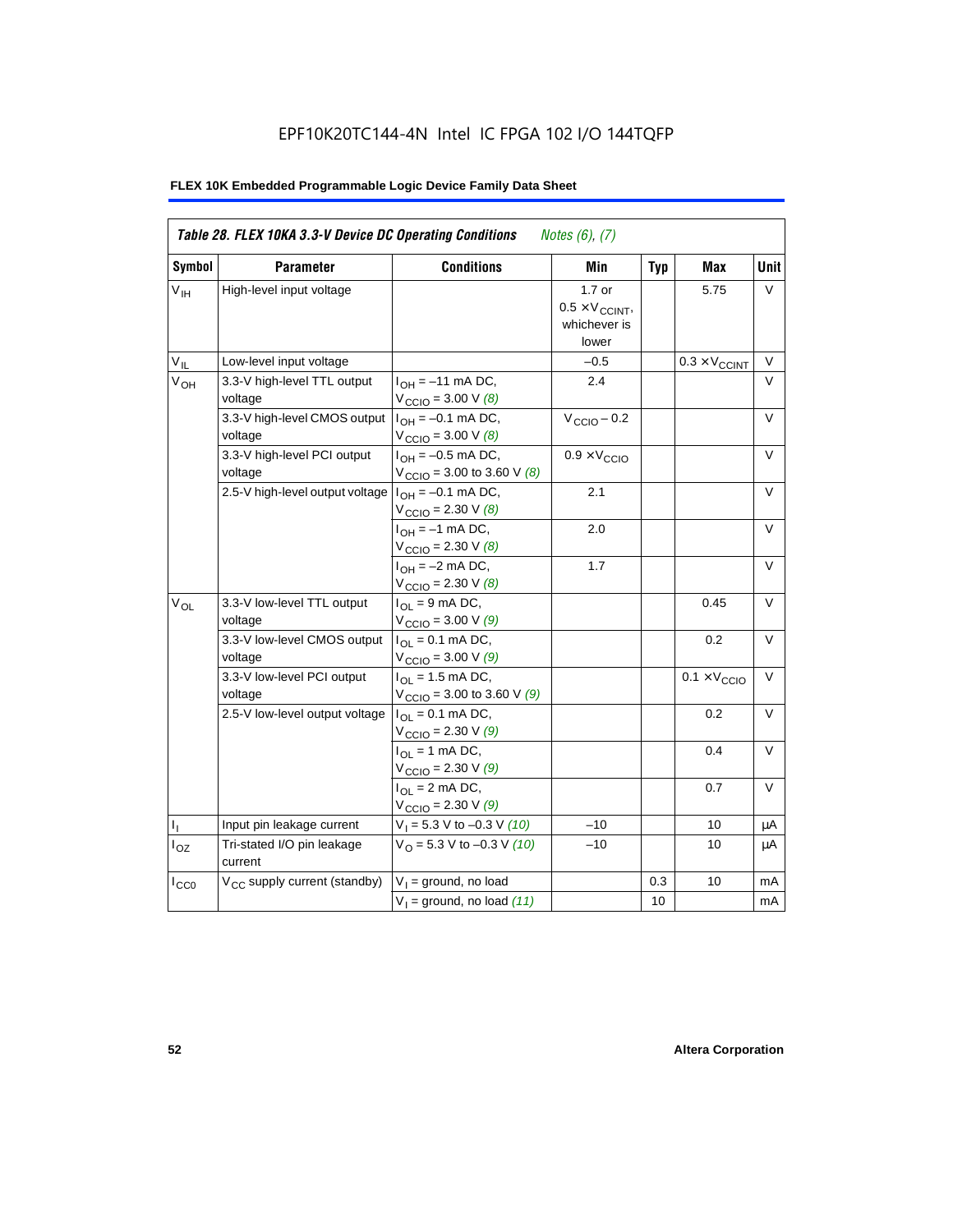#### **FLEX 10K Embedded Programmable Logic Device Family Data Sheet**

| Table 29. 3.3-V Device Capacitance of EPF10K10A & EPF10K30A Devices |                                                                           |                               | <i>Note</i> (12) |     |        |
|---------------------------------------------------------------------|---------------------------------------------------------------------------|-------------------------------|------------------|-----|--------|
| Symbol                                                              | <b>Parameter</b>                                                          | <b>Conditions</b>             | Min              | Max | Unit I |
| $C_{IN}$                                                            | Input capacitance                                                         | $V_{IN} = 0 V$ , f = 1.0 MHz  |                  | 8   | pF     |
| $C_{\text{INCLK}}$                                                  | Input capacitance on dedicated $ V_{IN} = 0 V$ , f = 1.0 MHz<br>clock pin |                               |                  | 12  | pF     |
| $C_{OUT}$                                                           | Output capacitance                                                        | $V_{OUT} = 0 V$ , f = 1.0 MHz |                  | 8   | pF     |

#### *Table 30. 3.3-V Device Capacitance of EPF10K100A Devices Note (12)*

| Symbol    | <b>Parameter</b>                                                          | <b>Conditions</b>                   | Min | Max | <b>Unit</b> |
|-----------|---------------------------------------------------------------------------|-------------------------------------|-----|-----|-------------|
| $C_{IN}$  | Input capacitance                                                         | $V_{IN} = 0 V$ , f = 1.0 MHz        |     | 10  | pF          |
| CINCLK    | Input capacitance on dedicated $ V_{1N}  = 0$ V, f = 1.0 MHz<br>clock pin |                                     |     | 15  | pF          |
| $C_{OUT}$ | Output capacitance                                                        | $V_{\text{OUT}} = 0$ V, f = 1.0 MHz |     | 10  | pF          |

#### *Table 31. 3.3-V Device Capacitance of EPF10K250A Devices Note (12)*

| Symbol             | <b>Parameter</b>                                                         | <b>Conditions</b>                   | Min | Max | <b>Unit</b> |
|--------------------|--------------------------------------------------------------------------|-------------------------------------|-----|-----|-------------|
| $C_{\text{IN}}$    | Input capacitance                                                        | $V_{IN} = 0$ V, f = 1.0 MHz         |     | 10  | pF          |
| $C_{\text{INCLK}}$ | Input capacitance on dedicated $V_{IN} = 0 V$ , f = 1.0 MHz<br>clock pin |                                     |     | 15  | pF          |
| $C_{\text{OUT}}$   | Output capacitance                                                       | $V_{\text{OUT}} = 0$ V, f = 1.0 MHz |     | 10  | pF          |

#### *Notes to tables:*

- (1) See the *Operating Requirements for Altera Devices Data Sheet*.
- (2) Minimum DC voltage input is –0.5 V. During transitions, the inputs may undershoot to –2.0 V or overshoot to 5.75 V for input currents less than 100 mA and periods shorter than 20 ns.
- (3) Numbers in parentheses are for industrial-temperature-range devices.
- (4) Maximum V<sub>CC</sub> rise time is 100 ms, and V<sub>CC</sub> must rise monotonically.<br>(5) ELEX 10KA device inputs may be driven before V<sub>CCINT</sub> and V<sub>CCIO</sub> ar
- (5) FLEX 10KA device inputs may be driven before  $V_{CCTN}$  and  $V_{CCIO}$  are powered.<br>(6) Typical values are for T<sub>A</sub> = 25° C and  $V_{CC}$  = 3.3 V.
- (6) Typical values are for  $T_A = 25^\circ$  C and  $V_{CC} = 3.3$  V.<br>(7) These values are specified under the Recommende
- These values are specified under the Recommended Operating Conditions shown in Table 27 on page 51.
- (8) The  $I_{OH}$  parameter refers to high-level TTL, PCI, or CMOS output current. The  $I_{OH}$  parameter refers to low-level TTL, PCI, or CMOS output current. The
- The I<sub>OL</sub> parameter refers to low-level TTL, PCI, or CMOS output current. This parameter applies to open-drain pins as well as output pins.
- (10) This value is specified for normal device operation. The value may vary during power-up.
- (11) This parameter applies to all -1 speed grade commercial temperature devices and all -2 speed grade industrial-temperature devices.
- (12) Capacitance is sample-tested only.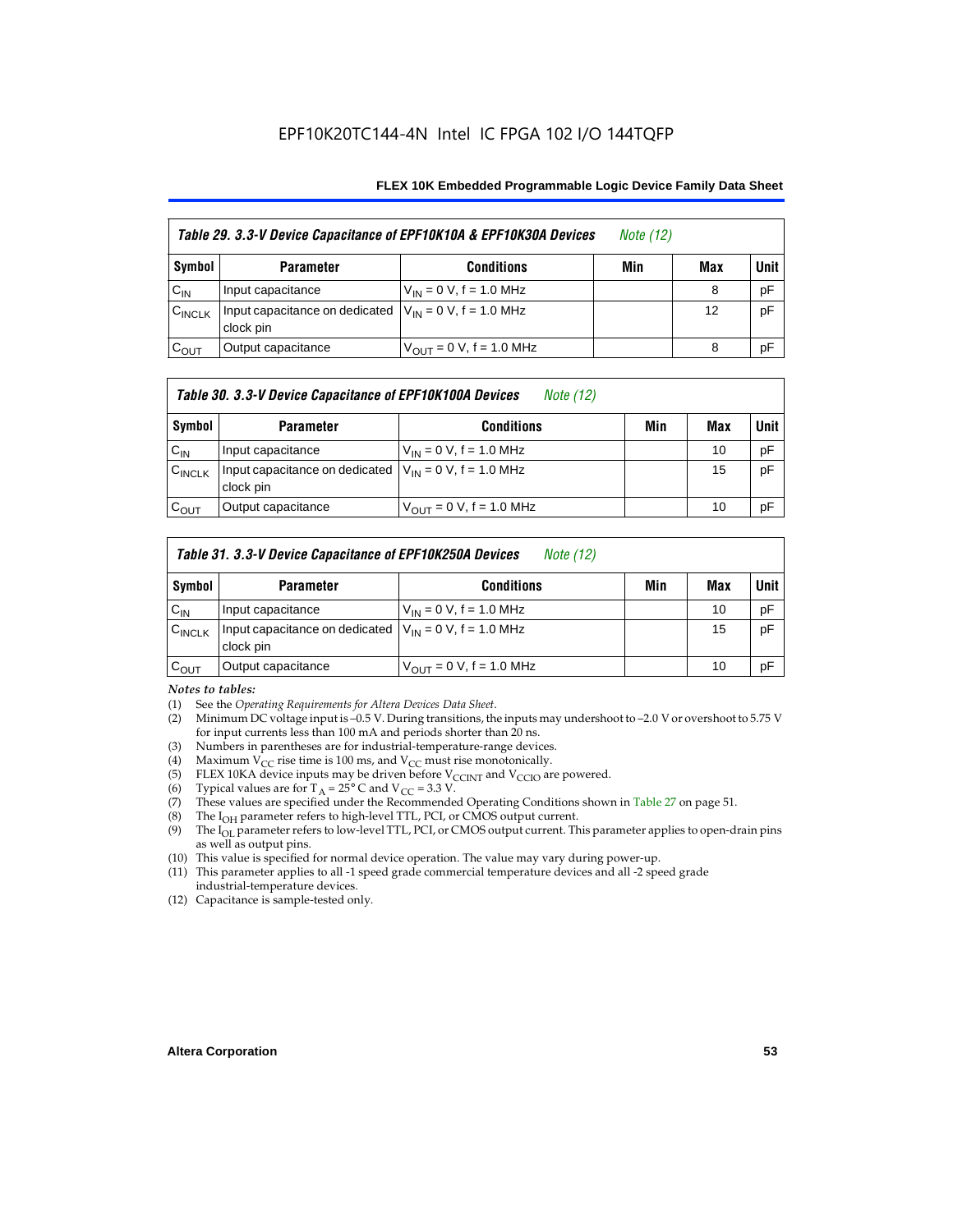Figure 22 shows the typical output drive characteristics of EPF10K10A, EPF10K30A, EPF10K100A, and EPF10K250A devices with 3.3-V and 2.5-V V<sub>CCIO</sub>. The output driver is compliant with the 3.3-V PCI Local Bus *Specification, Revision 2.2* (with 3.3-V V<sub>CCIO</sub>). Moreover, device analysis shows that the EPF10K10A, EPF10K30A, and EPF 10K100A devices can drive a 5.0-V PCI bus with eight or fewer loads.

*Figure 22. Output Drive Characteristics for EPF10K10A, EPF10K30A & EPF10K100A Devices*



Figure 23 shows the typical output drive characteristics of the EPF10K250A device with 3.3-V and 2.5-V  $V_{\text{CCIO}}$ .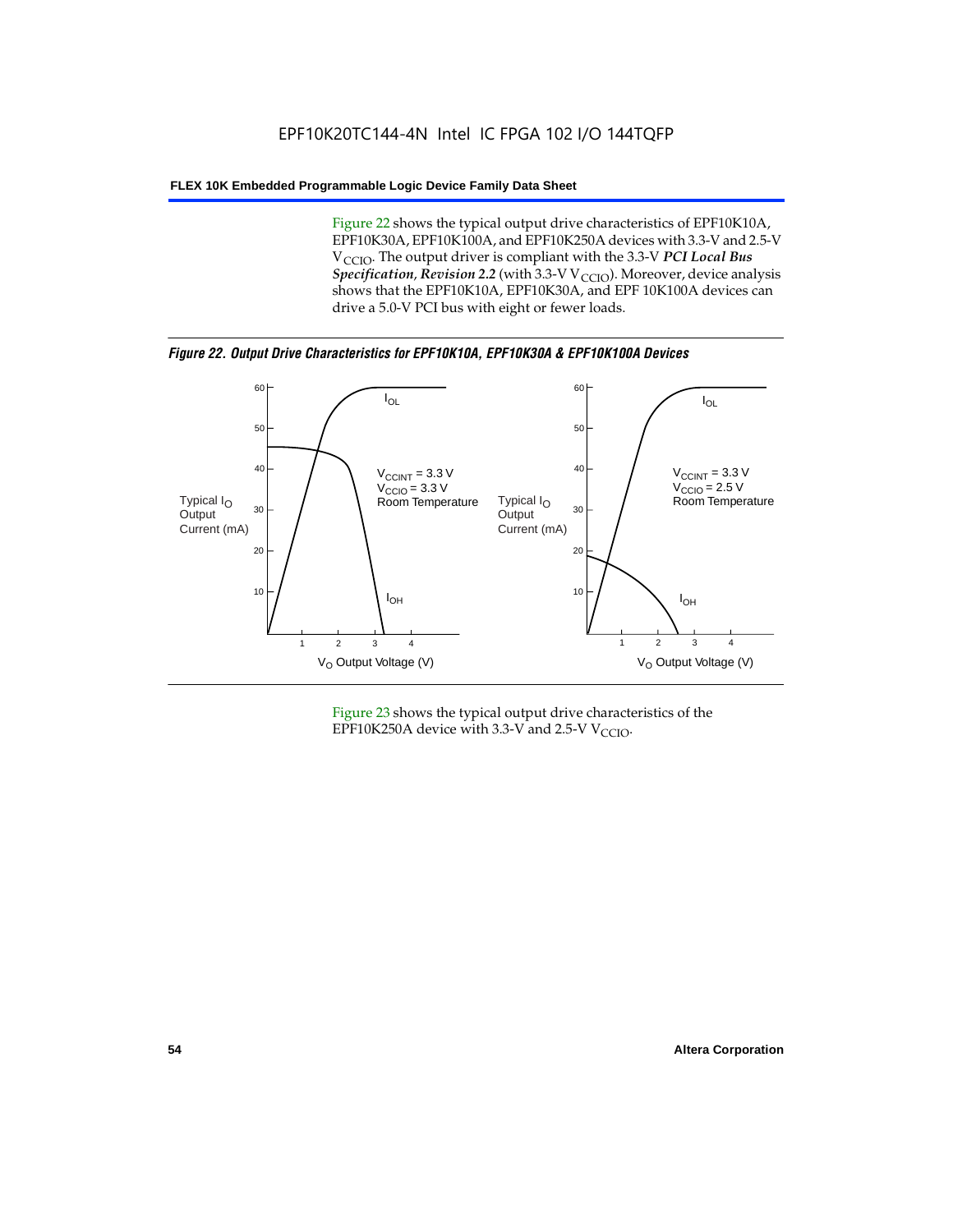



**Timing Model** The continuous, high-performance FastTrack Interconnect routing resources ensure predictable performance and accurate simulation and timing analysis. This predictable performance contrasts with that of FPGAs, which use a segmented connection scheme and therefore have unpredictable performance.

> Device performance can be estimated by following the signal path from a source, through the interconnect, to the destination. For example, the registered performance between two LEs on the same row can be calculated by adding the following parameters:

- **E** LE register clock-to-output delay  $(t_{CO})$ <br> **E** Interconnect delay  $(t_{CMBOW})$
- Interconnect delay (*t<sub>SAMEROW</sub>*)
- LE look-up table delay  $(t_{LUT})$
- LE register setup time ( $t_{SI}$ )

The routing delay depends on the placement of the source and destination LEs. A more complex registered path may involve multiple combinatorial LEs between the source and destination LEs.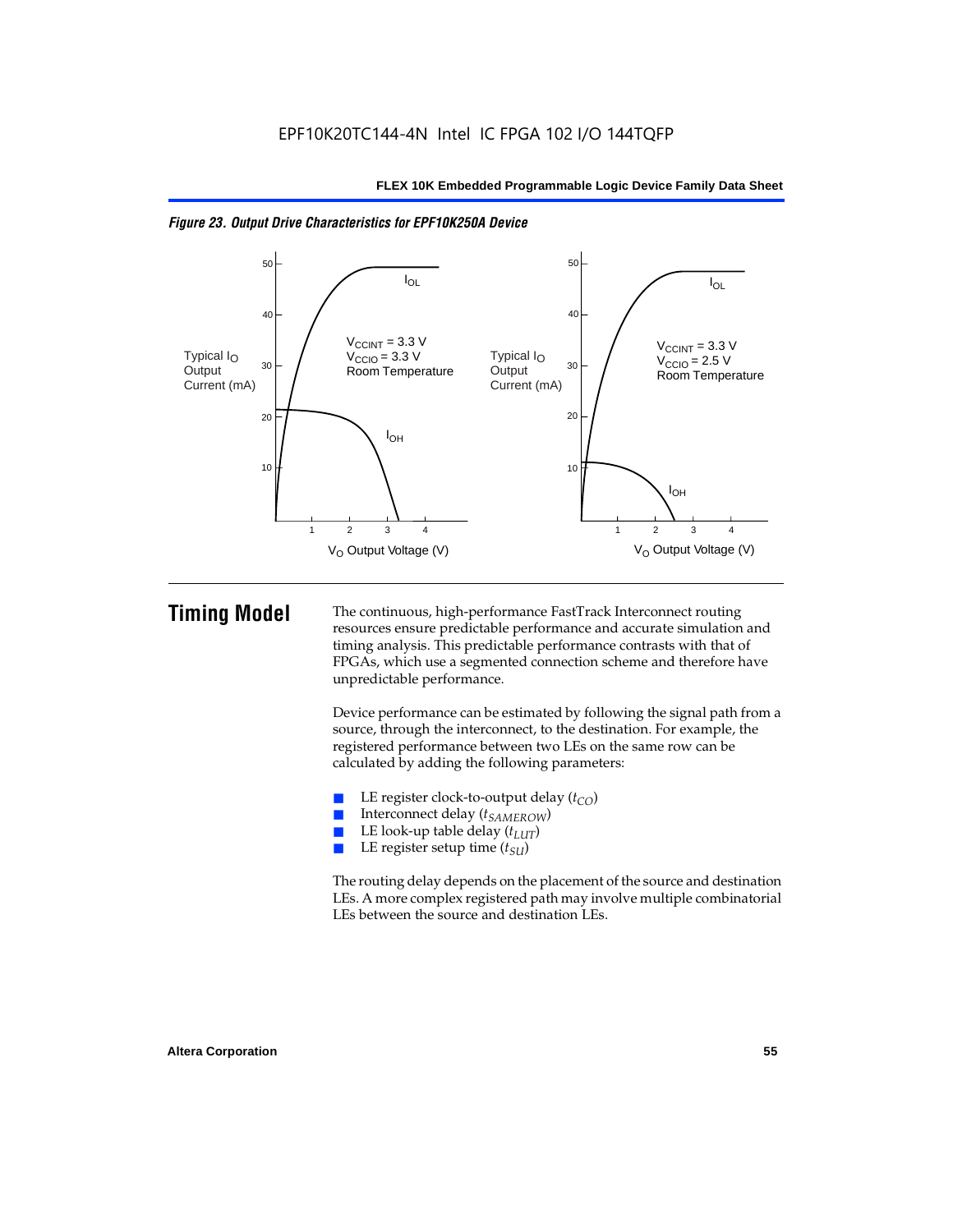Timing simulation and delay prediction are available with the MAX+PLUS II Simulator and Timing Analyzer, or with industrystandard EDA tools. The Simulator offers both pre-synthesis functional simulation to evaluate logic design accuracy and post-synthesis timing simulation with 0.1-ns resolution. The Timing Analyzer provides pointto-point timing delay information, setup and hold time analysis, and device-wide performance analysis.

Figure 24 shows the overall timing model, which maps the possible paths to and from the various elements of the FLEX 10K device.

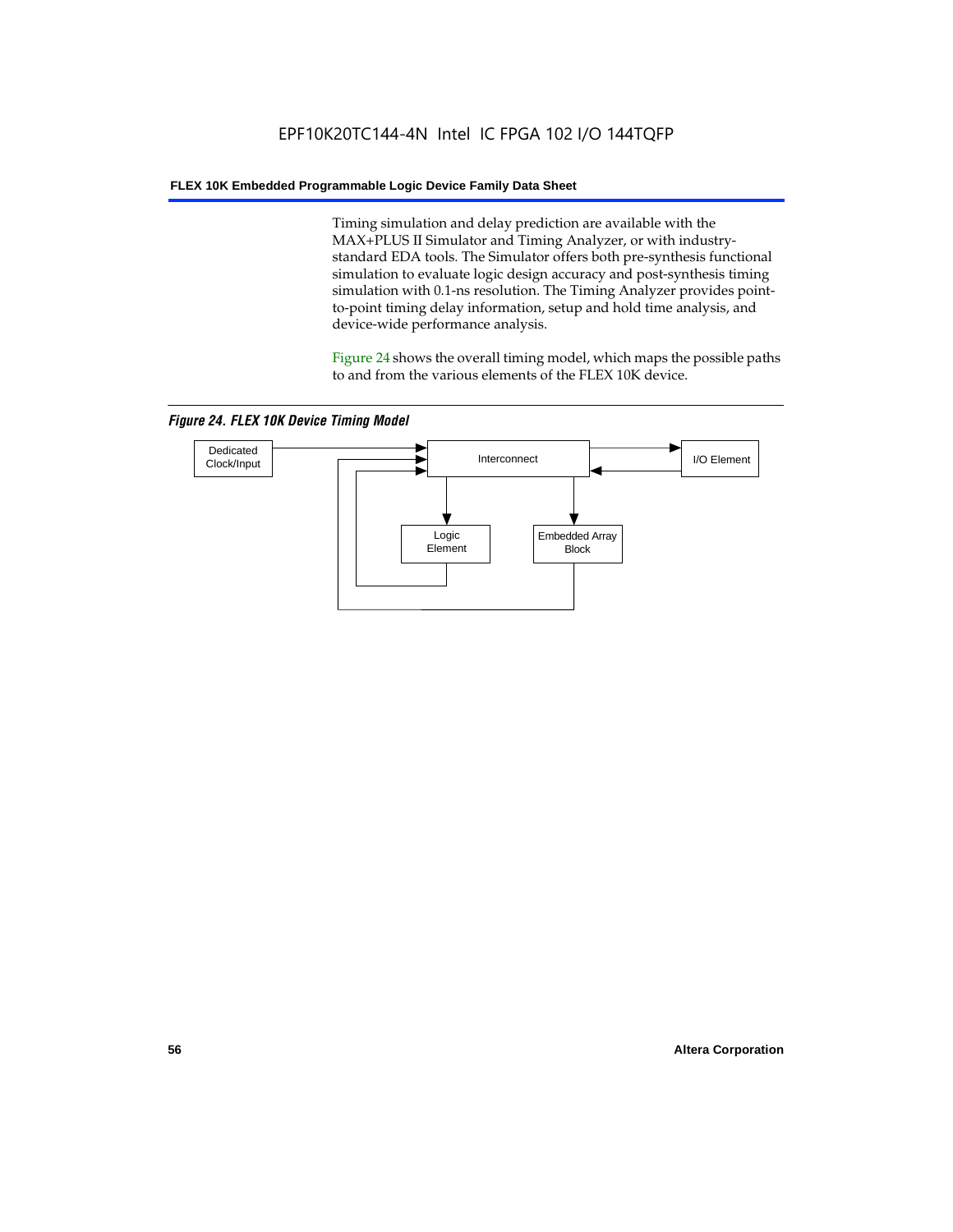Figures 25 through 27 show the delays that correspond to various paths and functions within the LE, IOE, and EAB timing models.



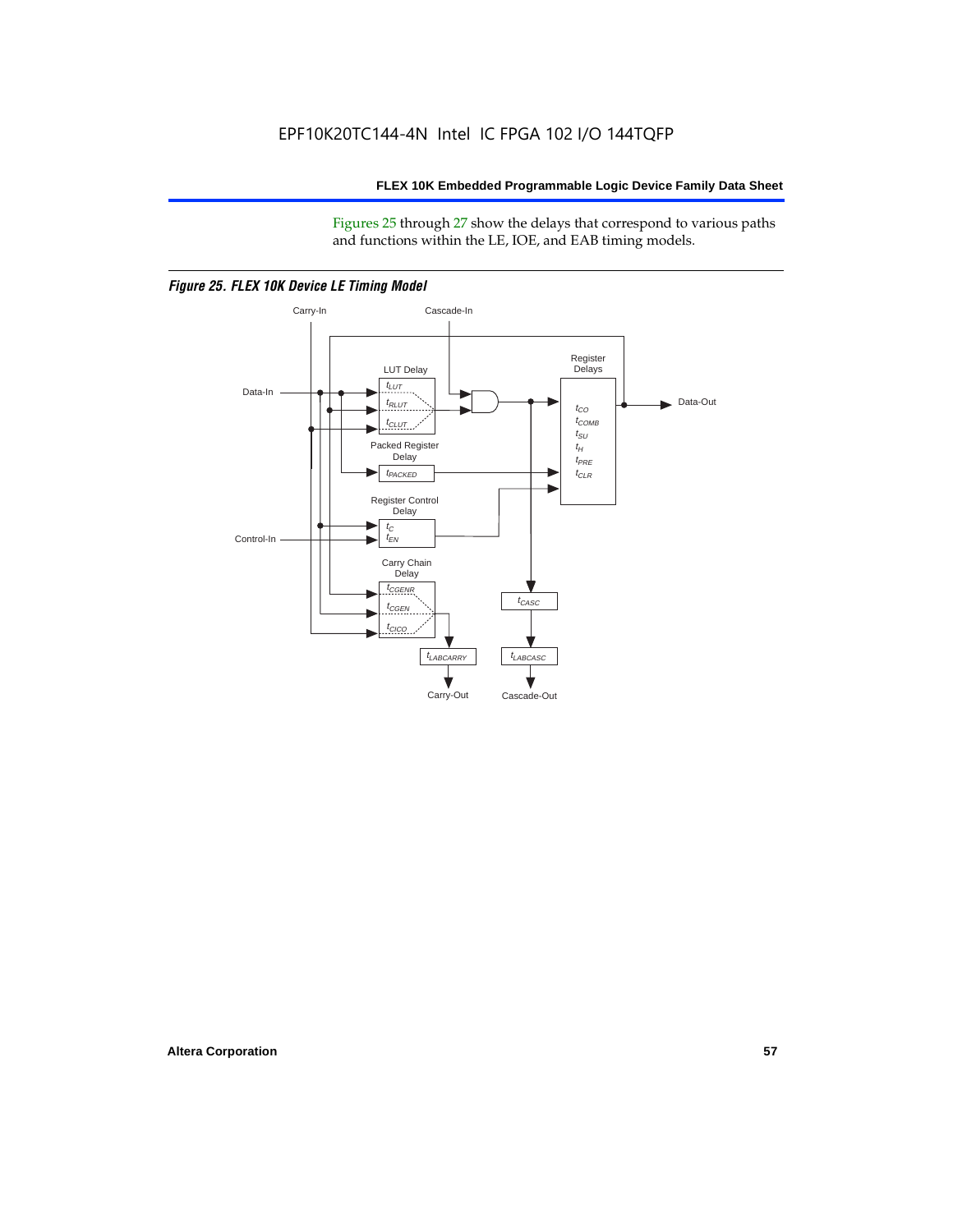

## *Figure 26. FLEX 10K Device IOE Timing Model*

*Figure 27. FLEX 10K Device EAB Timing Model*



Figures 28 shows the timing model for bidirectional I/O pin timing.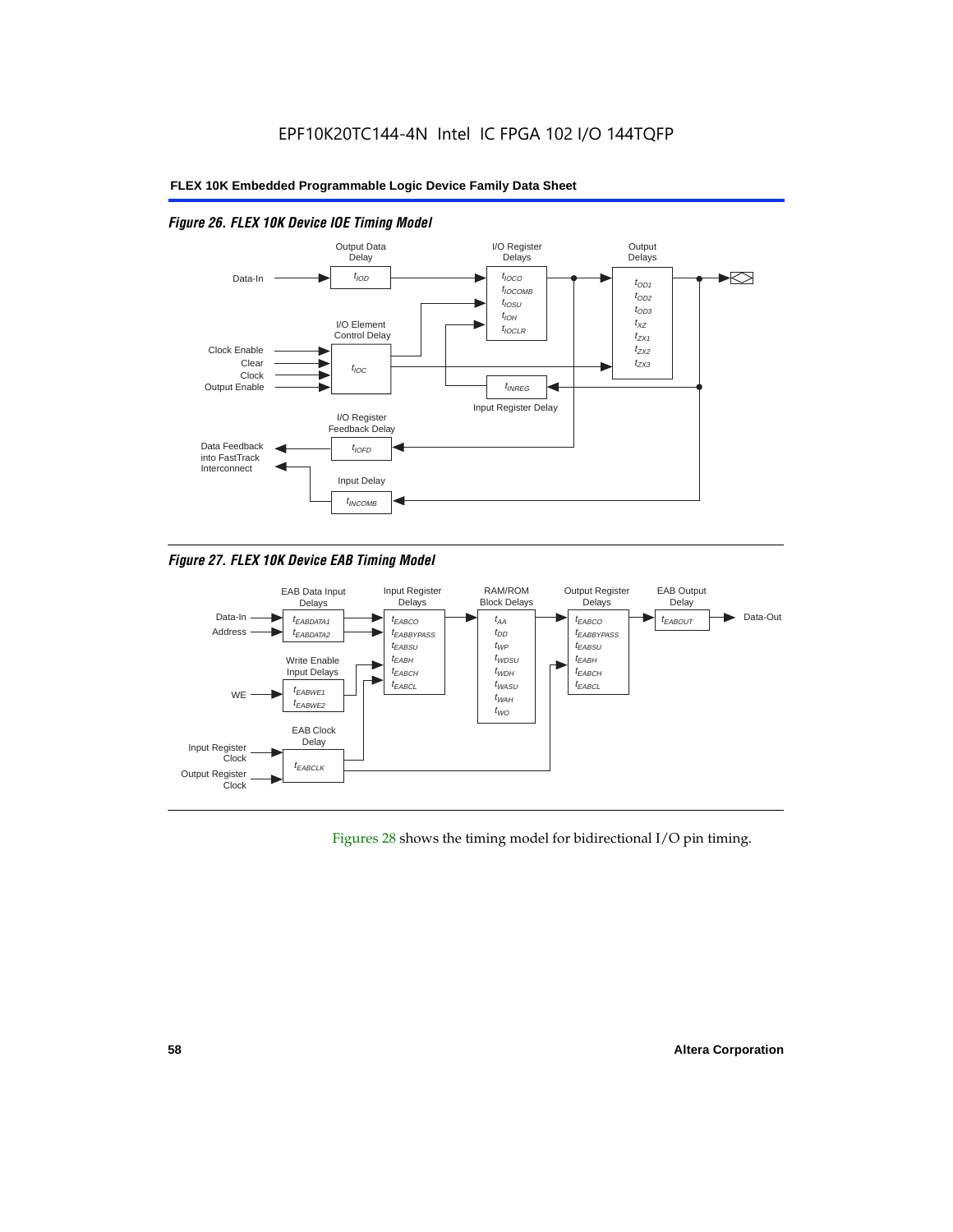

Tables 32 through 36 describe the FLEX 10K device internal timing parameters. These internal timing parameters are expressed as worst-case values. Using hand calculations, these parameters can be used to estimate design performance. However, before committing designs to silicon, actual worst-case performance should be modeled using timing simulation and analysis. Tables 37 through 38 describe FLEX 10K external timing parameters.

| Table 32. LE Timing Microparameters (Part 1 of 2)<br>Note (1) |                                         |                   |  |  |
|---------------------------------------------------------------|-----------------------------------------|-------------------|--|--|
| <b>Symbol</b>                                                 | <b>Parameter</b>                        | <b>Conditions</b> |  |  |
| $t_{LUT}$                                                     | LUT delay for data-in                   |                   |  |  |
| $t_{CLUT}$                                                    | LUT delay for carry-in                  |                   |  |  |
| $t_{RLUT}$                                                    | LUT delay for LE register feedback      |                   |  |  |
| <sup>t</sup> PACKED                                           | Data-in to packed register delay        |                   |  |  |
| $t_{EN}$                                                      | LE register enable delay                |                   |  |  |
| $t_{CICO}$                                                    | Carry-in to carry-out delay             |                   |  |  |
| $t_{CGEN}$                                                    | Data-in to carry-out delay              |                   |  |  |
| $t_{CGENR}$                                                   | LE register feedback to carry-out delay |                   |  |  |
| t <sub>CASC</sub>                                             | Cascade-in to cascade-out delay         |                   |  |  |
| $t_C$                                                         | LE register control signal delay        |                   |  |  |
| $t_{CO}$                                                      | LE register clock-to-output delay       |                   |  |  |
| <sup>t</sup> COMB                                             | Combinatorial delay                     |                   |  |  |

*Figure 28. Synchronous Bidirectional Pin External Timing Model*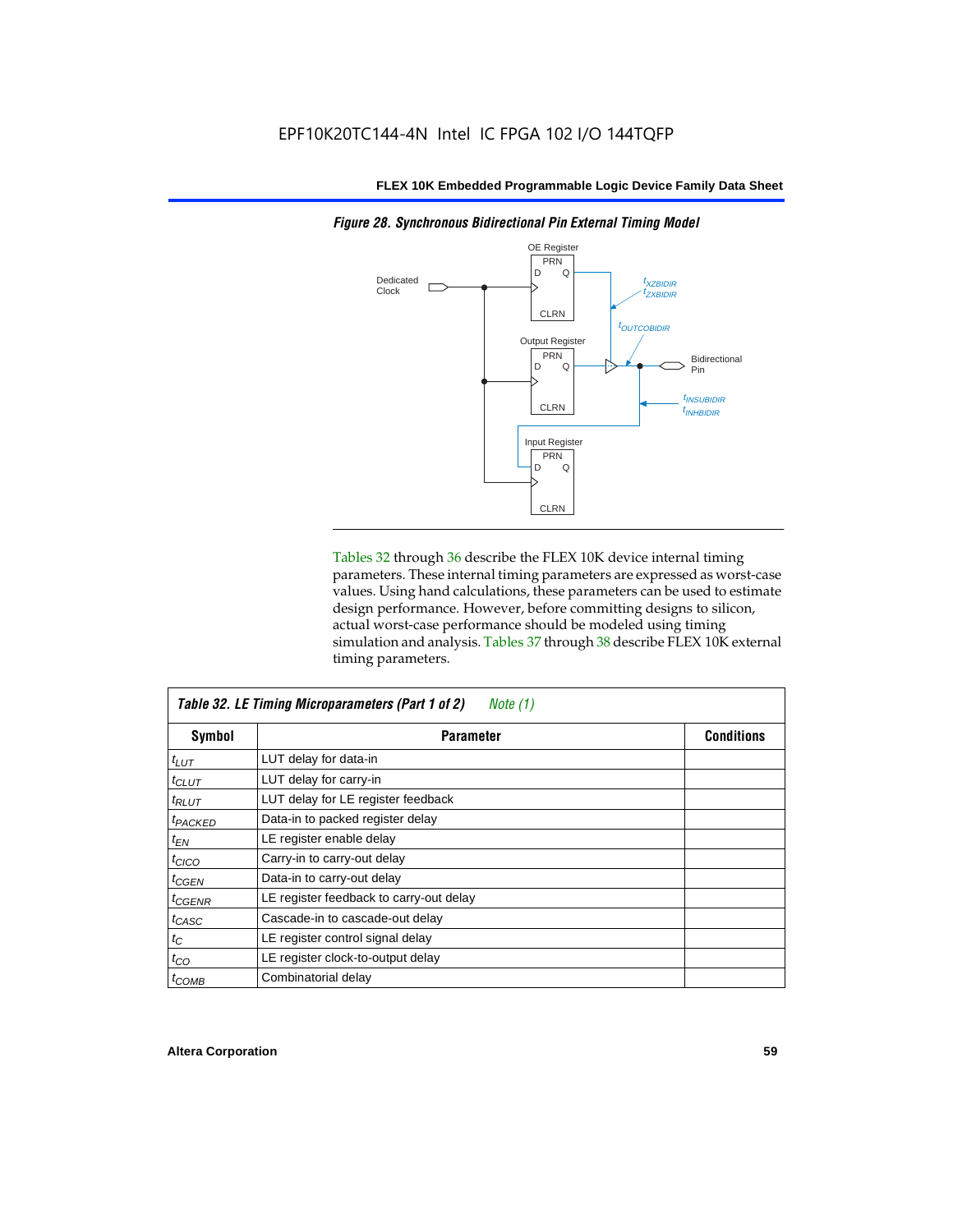| Table 32. LE Timing Microparameters (Part 2 of 2)<br>Note (1) |                                                                                                                                         |                   |  |  |  |
|---------------------------------------------------------------|-----------------------------------------------------------------------------------------------------------------------------------------|-------------------|--|--|--|
| <b>Symbol</b>                                                 | <b>Parameter</b>                                                                                                                        | <b>Conditions</b> |  |  |  |
| $t_{\rm SU}$                                                  | LE register setup time for data and enable signals before clock; LE register<br>recovery time after asynchronous clear, preset, or load |                   |  |  |  |
| $t_H$                                                         | LE register hold time for data and enable signals after clock                                                                           |                   |  |  |  |
| $t_{PRE}$                                                     | LE register preset delay                                                                                                                |                   |  |  |  |
| $t_{CLR}$                                                     | LE register clear delay                                                                                                                 |                   |  |  |  |
| $t_{CH}$                                                      | Minimum clock high time from clock pin                                                                                                  |                   |  |  |  |
| $t_{CL}$                                                      | Minimum clock low time from clock pin                                                                                                   |                   |  |  |  |

# *Table 33. IOE Timing Microparameters Note (1)*

| Symbol             | <b>Parameter</b>                                                                                                         | <b>Conditions</b>  |
|--------------------|--------------------------------------------------------------------------------------------------------------------------|--------------------|
| t <sub>IOD</sub>   | IOE data delay                                                                                                           |                    |
| $t_{\text{IOC}}$   | IOE register control signal delay                                                                                        |                    |
| $t_{IOCO}$         | IOE register clock-to-output delay                                                                                       |                    |
| $t_{IOCOMB}$       | IOE combinatorial delay                                                                                                  |                    |
| $t_{IOSU}$         | IOE register setup time for data and enable signals before clock; IOE register<br>recovery time after asynchronous clear |                    |
| $t_{IOH}$          | IOE register hold time for data and enable signals after clock                                                           |                    |
| $t_{IOCLR}$        | IOE register clear time                                                                                                  |                    |
| $t_{OD1}$          | Output buffer and pad delay, slow slew rate = off, $V_{\text{CCIO}} = V_{\text{CCINT}}$                                  | $C1 = 35$ pF $(2)$ |
| $t_{OD2}$          | Output buffer and pad delay, slow slew rate = off, $V_{CCIO}$ = low voltage                                              | $C1 = 35$ pF $(3)$ |
| $t_{OD3}$          | Output buffer and pad delay, slow slew rate $=$ on                                                                       | $C1 = 35$ pF $(4)$ |
| $t_{XZ}$           | IOE output buffer disable delay                                                                                          |                    |
| $t_{ZX1}$          | IOE output buffer enable delay, slow slew rate = off, $V_{\text{CCIO}} = V_{\text{CCINT}}$                               | $C1 = 35$ pF $(2)$ |
| $t_{ZX2}$          | IOE output buffer enable delay, slow slew rate = off, $V_{\text{CCIO}}$ = low voltage                                    | $C1 = 35$ pF $(3)$ |
| $t_{ZX3}$          | IOE output buffer enable delay, slow slew rate $=$ on                                                                    | $C1 = 35$ pF $(4)$ |
| <sup>t</sup> INREG | IOE input pad and buffer to IOE register delay                                                                           |                    |
| $t_{IOFD}$         | IOE register feedback delay                                                                                              |                    |
| $t_{INCOMB}$       | IOE input pad and buffer to FastTrack Interconnect delay                                                                 |                    |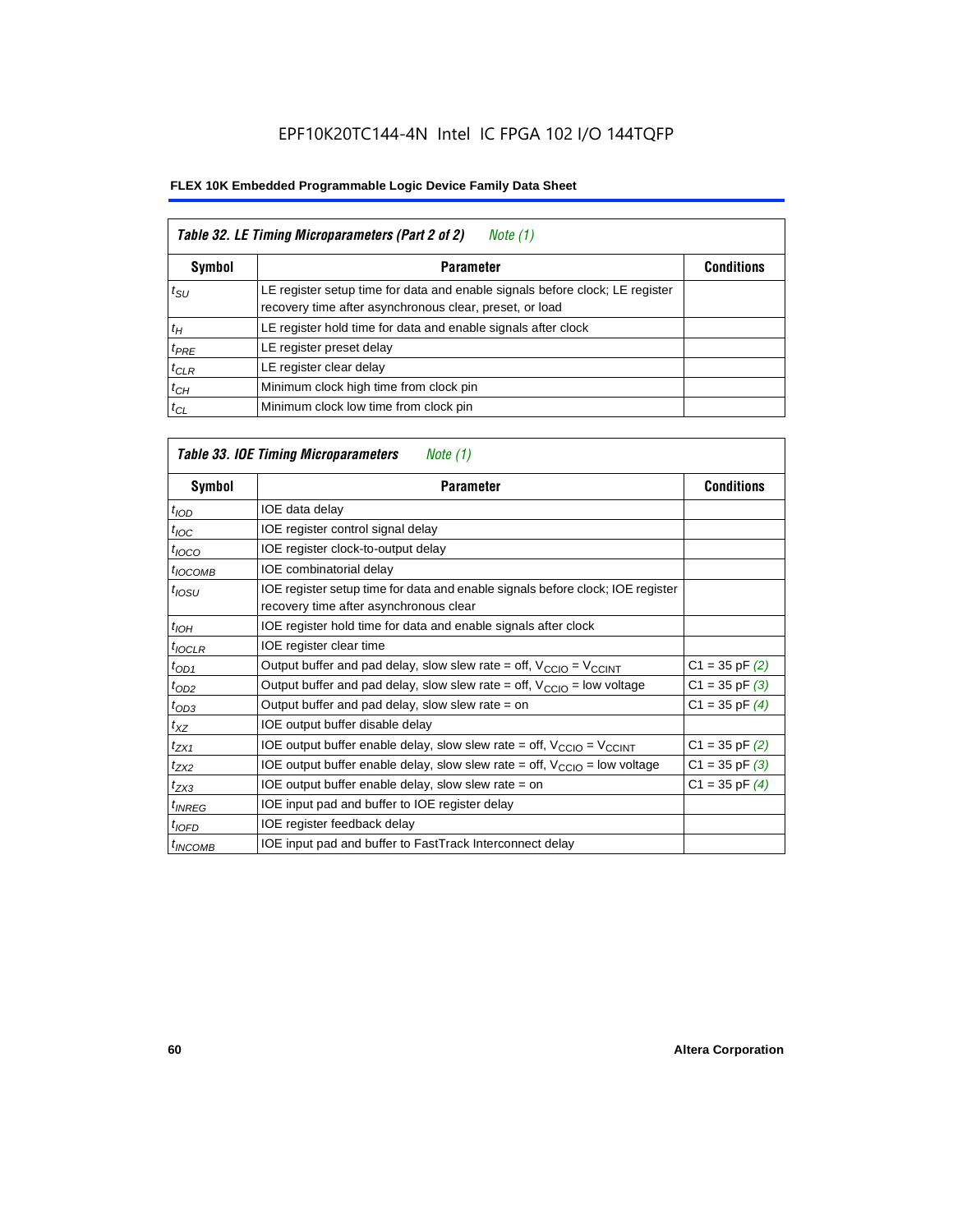|                        | <b>Table 34. EAB Timing Microparameters</b><br>Note (1) |                   |
|------------------------|---------------------------------------------------------|-------------------|
| Symbol                 | <b>Parameter</b>                                        | <b>Conditions</b> |
| $t_{EABDATA1}$         | Data or address delay to EAB for combinatorial input    |                   |
| <sup>t</sup> EABDATA2  | Data or address delay to EAB for registered input       |                   |
| t <sub>EABWE1</sub>    | Write enable delay to EAB for combinatorial input       |                   |
| t <sub>EABWE2</sub>    | Write enable delay to EAB for registered input          |                   |
| $t_{EABCLK}$           | EAB register clock delay                                |                   |
| $t_{EABCO}$            | EAB register clock-to-output delay                      |                   |
| <sup>t</sup> EABBYPASS | Bypass register delay                                   |                   |
| $t_{EABSU}$            | EAB register setup time before clock                    |                   |
| $t_{EABH}$             | EAB register hold time after clock                      |                   |
| $t_{AA}$               | Address access delay                                    |                   |
| $t_{WP}$               | Write pulse width                                       |                   |
| $t_{WDSU}$             | Data setup time before falling edge of write pulse      | (5)               |
| $t_{WDH}$              | Data hold time after falling edge of write pulse        | (5)               |
| $t_{WASU}$             | Address setup time before rising edge of write pulse    | (5)               |
| $t_{WAH}$              | Address hold time after falling edge of write pulse     | (5)               |
| $t_{WO}$               | Write enable to data output valid delay                 |                   |
| $t_{DD}$               | Data-in to data-out valid delay                         |                   |
| $t_{EABOUT}$           | Data-out delay                                          |                   |
| t <sub>EABCH</sub>     | Clock high time                                         |                   |
| <b><i>EABCL</i></b>    | Clock low time                                          |                   |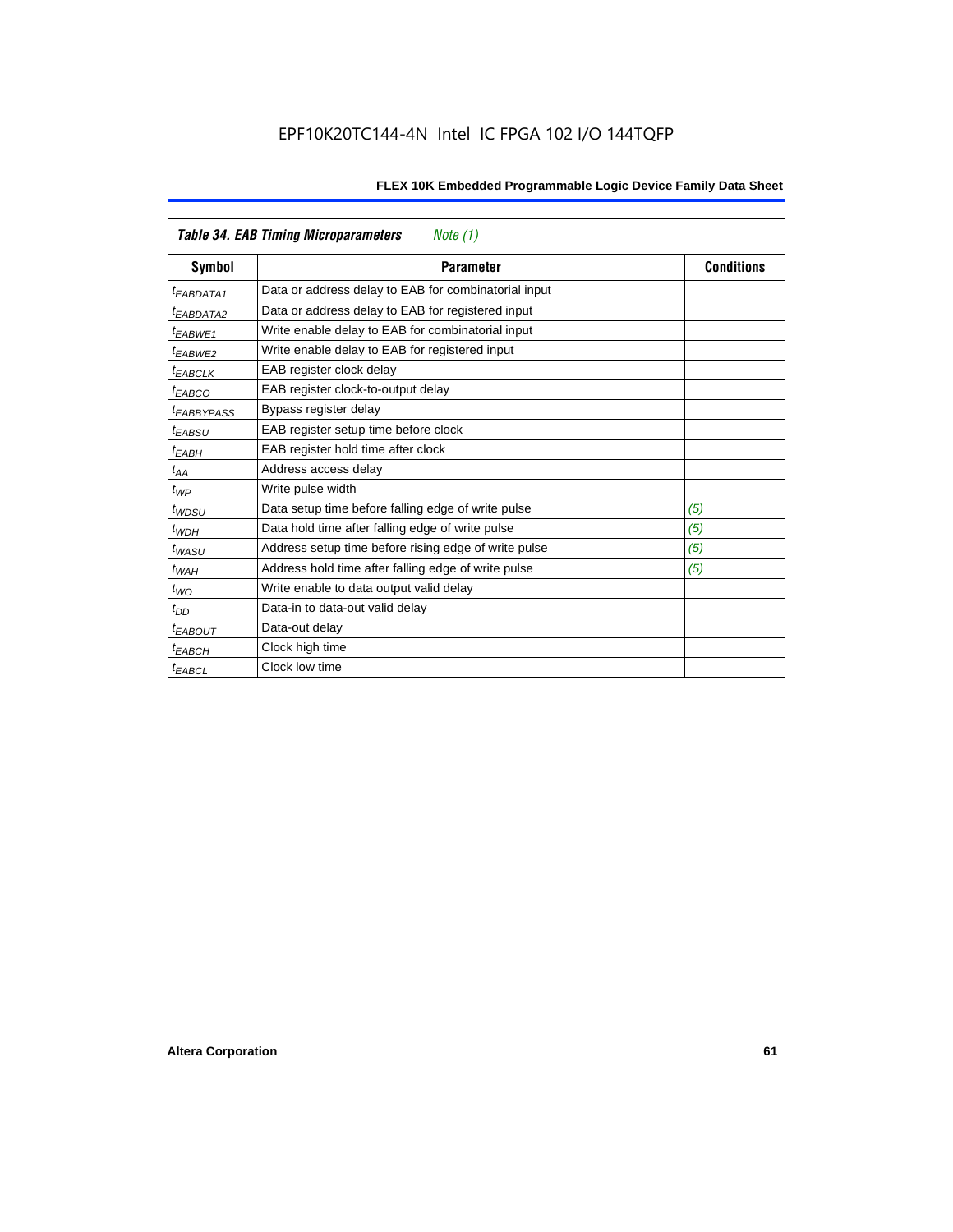|                        | <b>Table 35. EAB Timing Macroparameters</b><br>Notes $(1)$ , $(6)$                         |                   |
|------------------------|--------------------------------------------------------------------------------------------|-------------------|
| Symbol                 | <b>Parameter</b>                                                                           | <b>Conditions</b> |
| <sup>t</sup> EABAA     | EAB address access delay                                                                   |                   |
| <sup>t</sup> EABRCCOMB | EAB asynchronous read cycle time                                                           |                   |
| <sup>t</sup> EABRCREG  | EAB synchronous read cycle time                                                            |                   |
| <sup>t</sup> EABWP     | EAB write pulse width                                                                      |                   |
| <sup>t</sup> EABWCCOMB | EAB asynchronous write cycle time                                                          |                   |
| <sup>t</sup> EABWCREG  | EAB synchronous write cycle time                                                           |                   |
| <sup>t</sup> EABDD     | EAB data-in to data-out valid delay                                                        |                   |
| <sup>t</sup> EABDATACO | EAB clock-to-output delay when using output registers                                      |                   |
| <sup>t</sup> EABDATASU | EAB data/address setup time before clock when using input register                         |                   |
| <sup>t</sup> EABDATAH  | EAB data/address hold time after clock when using input register                           |                   |
| <sup>t</sup> EABWESU   | EAB WE setup time before clock when using input register                                   |                   |
| <sup>t</sup> EABWEH    | EAB WE hold time after clock when using input register                                     |                   |
| <sup>t</sup> EABWDSU   | EAB data setup time before falling edge of write pulse when not using input<br>registers   |                   |
| $t_{EABWDH}$           | EAB data hold time after falling edge of write pulse when not using input<br>registers     |                   |
| <sup>t</sup> EABWASU   | EAB address setup time before rising edge of write pulse when not using<br>input registers |                   |
| <sup>t</sup> EABWAH    | EAB address hold time after falling edge of write pulse when not using input<br>registers  |                   |
| <sup>t</sup> EABWO     | EAB write enable to data output valid delay                                                |                   |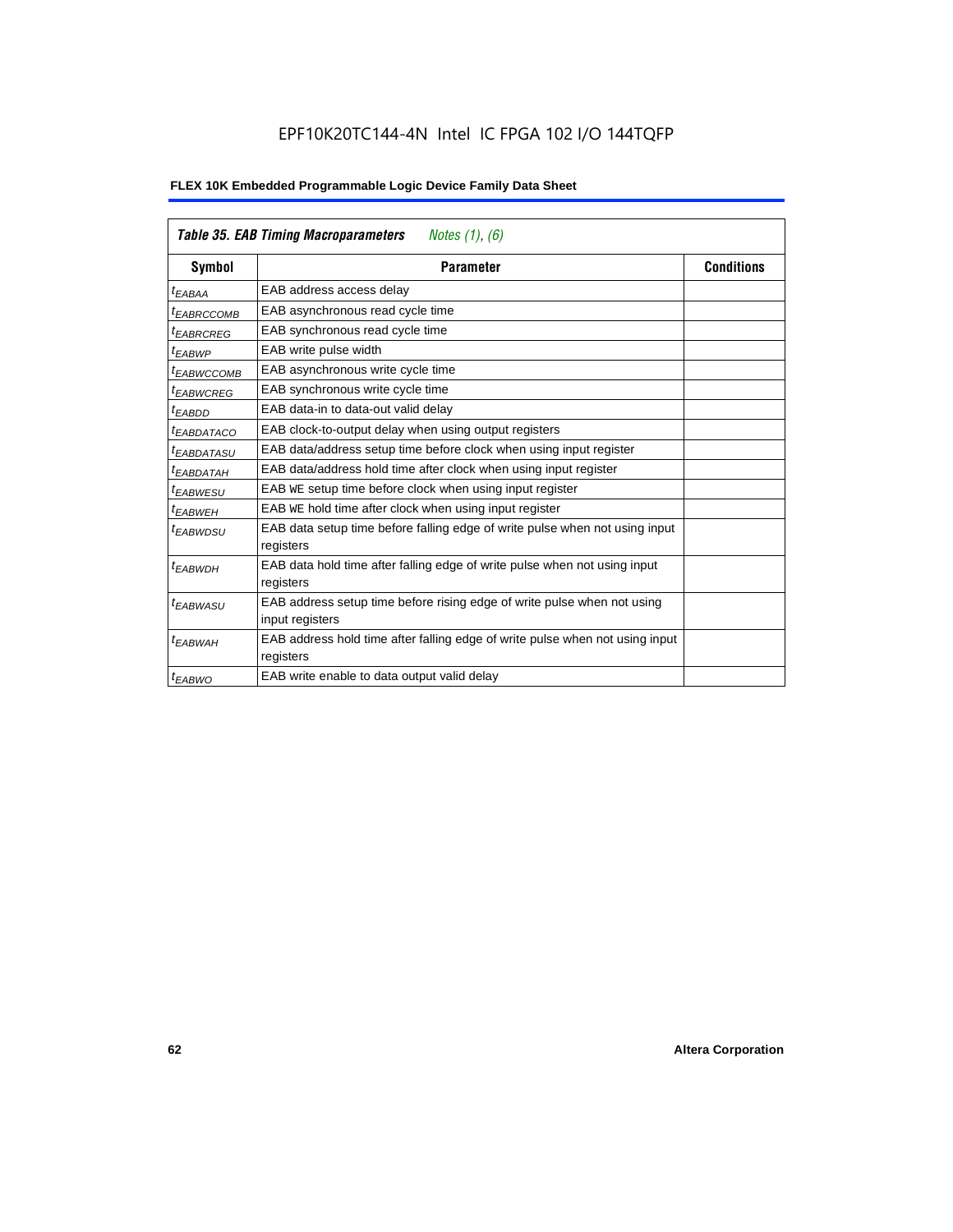|                            | Table 36. Interconnect Timing Microparameters<br>Note (1)                                                               |     |  |  |
|----------------------------|-------------------------------------------------------------------------------------------------------------------------|-----|--|--|
| Symbol                     | <b>Conditions</b>                                                                                                       |     |  |  |
| <sup>t</sup> DIN2IOE       | Delay from dedicated input pin to IOE control input<br>(7)                                                              |     |  |  |
| $t_{DCLK2LE}$              | Delay from dedicated clock pin to LE or EAB clock                                                                       | (7) |  |  |
| <sup>t</sup> DIN2DATA      | Delay from dedicated input or clock to LE or EAB data                                                                   | (7) |  |  |
| <sup>t</sup> DCLK2IOE      | Delay from dedicated clock pin to IOE clock                                                                             | (7) |  |  |
| t <sub>DIN2LE</sub>        | Delay from dedicated input pin to LE or EAB control input                                                               | (7) |  |  |
| <sup>t</sup> SAMELAB       | Routing delay for an LE driving another LE in the same LAB                                                              |     |  |  |
| <sup>t</sup> SAMEROW       | Routing delay for a row IOE, LE, or EAB driving a row IOE, LE, or EAB in the<br>same row                                | (7) |  |  |
| <sup>t</sup> SAMECOLUMN    | Routing delay for an LE driving an IOE in the same column                                                               | (7) |  |  |
| <i><b>IDIFFROW</b></i>     | Routing delay for a column IOE, LE, or EAB driving an LE or EAB in a different<br>row                                   | (7) |  |  |
| <i>t</i> TWOROWS           | Routing delay for a row IOE or EAB driving an LE or EAB in a different row                                              | (7) |  |  |
| <sup>t</sup> LEPERIPH      | Routing delay for an LE driving a control signal of an IOE via the peripheral<br>control bus                            | (7) |  |  |
| t <sub>LABCARRY</sub>      | Routing delay for the carry-out signal of an LE driving the carry-in signal of a<br>different LE in a different LAB     |     |  |  |
| <i>t<sub>LABCASC</sub></i> | Routing delay for the cascade-out signal of an LE driving the cascade-in<br>signal of a different LE in a different LAB |     |  |  |

|                    | <b>Table 37. External Timing Parameters</b><br>Notes (8), (10)                                          |                   |
|--------------------|---------------------------------------------------------------------------------------------------------|-------------------|
| Symbol             | <b>Parameter</b>                                                                                        | <b>Conditions</b> |
| <sup>t</sup> DRR   | Register-to-register delay via four LEs, three row interconnects, and four local $(9)$<br>interconnects |                   |
| t <sub>insu</sub>  | Setup time with global clock at IOE register                                                            |                   |
| t <sub>INH</sub>   | Hold time with global clock at IOE register                                                             |                   |
| <sup>I</sup> OUTCO | Clock-to-output delay with global clock at IOE register                                                 |                   |

# *Table 38. External Bidirectional Timing Parameters Note (10)*

| Symbol                  | <b>Parameter</b>                                                               | <b>Condition</b> |
|-------------------------|--------------------------------------------------------------------------------|------------------|
| <sup>t</sup> INSUBIDIR  | Setup time for bidirectional pins with global clock at adjacent LE register    |                  |
| <sup>t</sup> INHBIDIR   | Hold time for bidirectional pins with global clock at adjacent LE register     |                  |
| <sup>t</sup> outcobidir | Clock-to-output delay for bidirectional pins with global clock at IOE register |                  |
| <sup>t</sup> xzbidir    | Synchronous IOE output buffer disable delay                                    |                  |
| <sup>t</sup> zxbidir    | Synchronous IOE output buffer enable delay, slow slew rate = off               |                  |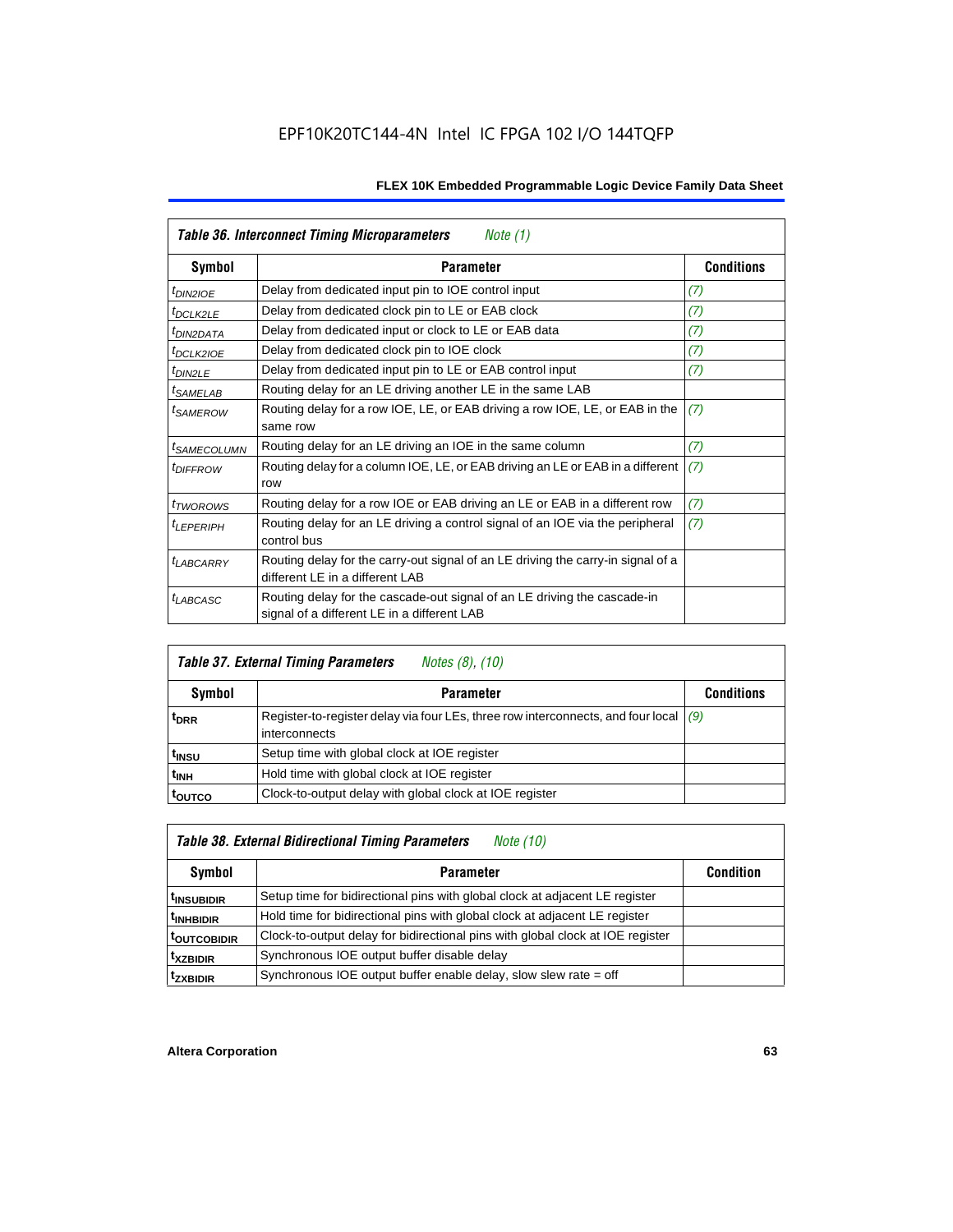#### **FLEX 10K Embedded Programmable Logic Device Family Data Sheet**

#### *Notes to tables:*

| (1) Microparameters are timing delays contributed by individual architectural elements. These parameters cannot be |
|--------------------------------------------------------------------------------------------------------------------|
| measured explicitly.                                                                                               |

| (2) Operating conditions: $V_{CCIO} = 5.0 V \pm 5%$ for commercial use in FLEX 10K devices. |  |  |  |
|---------------------------------------------------------------------------------------------|--|--|--|
|                                                                                             |  |  |  |

 $V<sub>CCIO</sub>$  = 5.0 V  $\pm$  10% for industrial use in FLEX 10K devices.

 $V_{\text{CCIO}} = 3.3 \text{ V} \pm 10\%$  for commercial or industrial use in FLEX 10KA devices.

(3) Operating conditions:  $V_{\text{CCIO}} = 3.3 V \pm 10\%$  for commercial or industrial use in FLEX 10K devices.

 $V_{\text{CCIO}} = 2.5 \text{ V} \pm 0.2 \text{ V}$  for commercial or industrial use in FLEX 10KA devices.

- (4) Operating conditions:  $V_{\text{CCIO}} = 2.5 V$ , 3.3 V, or 5.0 V.<br>(5) Because the RAM in the EAB is self-timed, this param
- (5) Because the RAM in the EAB is self-timed, this parameter can be ignored when the WE signal is registered.<br>(6) EAB macroparameters are internal parameters that can simplify predicting the behavior of an EAB at its bou
- EAB macroparameters are internal parameters that can simplify predicting the behavior of an EAB at its boundary; these parameters are calculated by summing selected microparameters.
- (7) These parameters are worst-case values for typical applications. Post-compilation timing simulation and timing analysis are required to determine actual worst-case performance.
- (8) External reference timing parameters are factory-tested, worst-case values specified by Altera. A representative subset of signal paths is tested to approximate typical device applications.
- (9) Contact Altera Applications for test circuit specifications and test conditions.
- (10) These timing parameters are sample-tested only.

Figures 29 and 30 show the asynchronous and synchronous timing waveforms, respectively, for the EAB macroparameters in Table 34.

#### *Figure 29. EAB Asynchronous Timing Waveforms*

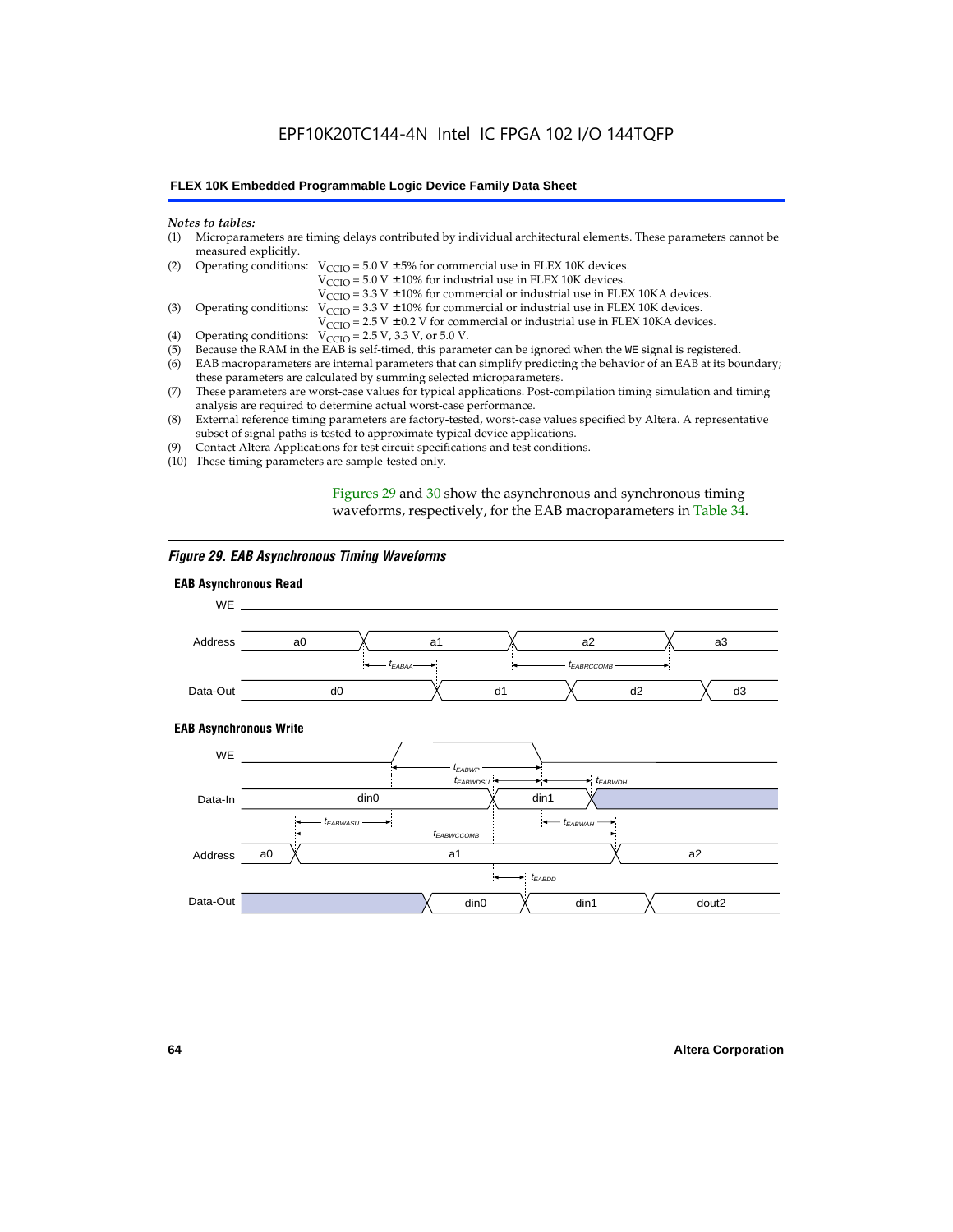#### **FLEX 10K Embedded Programmable Logic Device Family Data Sheet**

### *Figure 30. EAB Synchronous Timing Waveforms*





#### **EAB Synchronous Write (EAB Output Registers Used)**

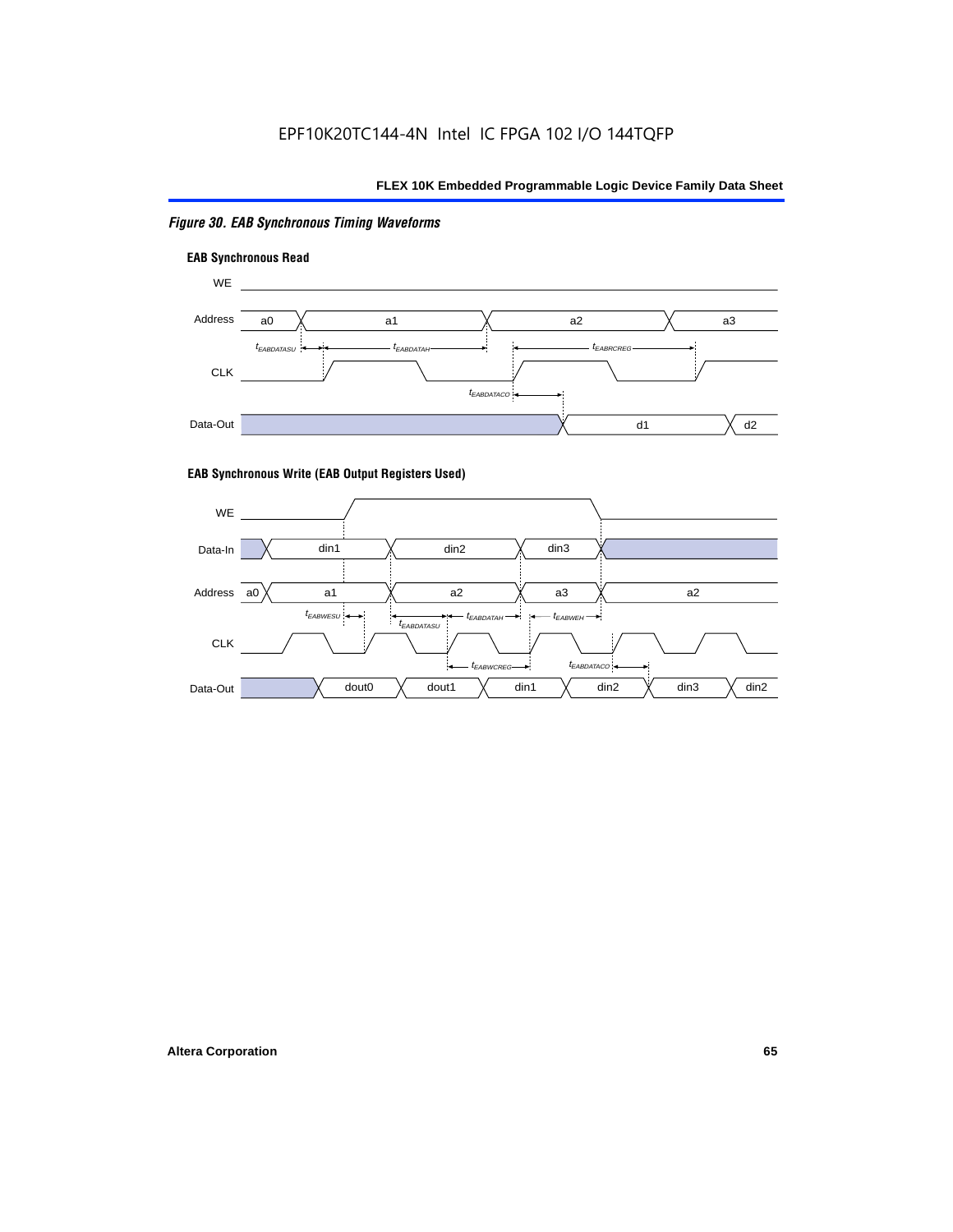Tables 39 through 47 show EPF10K10 and EPF10K20 device internal and external timing parameters.

| Table 39. EPF10K10 & EPF10K20 Device LE Timing Microparameters Note (1) |     |                |                |      |    |
|-------------------------------------------------------------------------|-----|----------------|----------------|------|----|
| Symbol                                                                  |     | -3 Speed Grade | -4 Speed Grade | Unit |    |
|                                                                         | Min | Max            | Min            | Max  |    |
| $t_{LUT}$                                                               |     | 1.4            |                | 1.7  | ns |
| $t_{CLUT}$                                                              |     | 0.6            |                | 0.7  | ns |
| $t_{RLUT}$                                                              |     | 1.5            |                | 1.9  | ns |
| <b>t</b> <sub>PACKED</sub>                                              |     | 0.6            |                | 0.9  | ns |
| $t_{EN}$                                                                |     | 1.0            |                | 1.2  | ns |
| $t_{CICO}$                                                              |     | 0.2            |                | 0.3  | ns |
| $t_{CGEN}$                                                              |     | 0.9            |                | 1.2  | ns |
| $t_{CGENR}$                                                             |     | 0.9            |                | 1.2  | ns |
| $t_{CASC}$                                                              |     | 0.8            |                | 0.9  | ns |
| $t_{\rm C}$                                                             |     | 1.3            |                | 1.5  | ns |
| $t_{CO}$                                                                |     | 0.9            |                | 1.1  | ns |
| $t_{\text{COMB}}$                                                       |     | 0.5            |                | 0.6  | ns |
| $t_{\text{SU}}$                                                         | 1.3 |                | 2.5            |      | ns |
| $t_H$                                                                   | 1.4 |                | 1.6            |      | ns |
| $t_{PRE}$                                                               |     | 1.0            |                | 1.2  | ns |
| $t_{\text{CLR}}$                                                        |     | 1.0            |                | 1.2  | ns |
| $t_{CH}$                                                                | 4.0 |                | 4.0            |      | ns |
| $t_{CL}$                                                                | 4.0 |                | 4.0            |      | ns |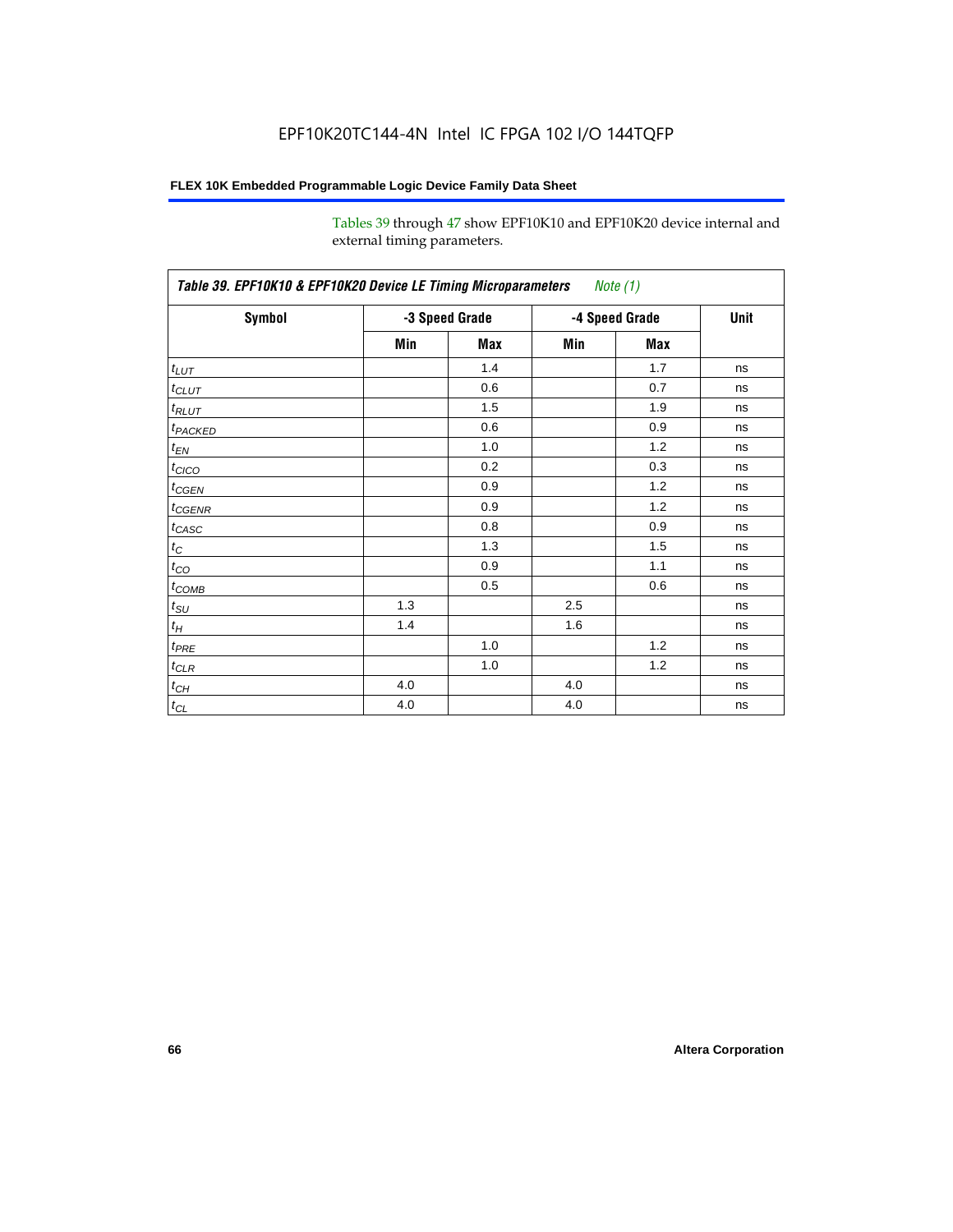| Table 40. EPF10K10 & EPF10K20 Device IOE Timing Microparameters<br>Note (1) |     |                |                |      |    |  |
|-----------------------------------------------------------------------------|-----|----------------|----------------|------|----|--|
| <b>Symbol</b>                                                               |     | -3 Speed Grade | -4 Speed Grade | Unit |    |  |
|                                                                             | Min | Max            | Min            | Max  |    |  |
| t <sub>IOD</sub>                                                            |     | 1.3            |                | 1.6  | ns |  |
| $t_{\text{IOC}}$                                                            |     | 0.5            |                | 0.7  | ns |  |
| $t_{IOCO}$                                                                  |     | 0.2            |                | 0.2  | ns |  |
| $t_{IOCOMB}$                                                                |     | 0.0            |                | 0.0  | ns |  |
| $t_{\textit{OSU}}$                                                          | 2.8 |                | 3.2            |      | ns |  |
| $t_{IOH}$                                                                   | 1.0 |                | 1.2            |      | ns |  |
| $t_{IOCLR}$                                                                 |     | 1.0            |                | 1.2  | ns |  |
| $t_{OD1}$                                                                   |     | 2.6            |                | 3.5  | ns |  |
| $t_{\rm O\underline{D}2}$                                                   |     | 4.9            |                | 6.4  | ns |  |
| $t_{OD3}$                                                                   |     | 6.3            |                | 8.2  | ns |  |
| $t_{\mathsf{XZ}}$                                                           |     | 4.5            |                | 5.4  | ns |  |
| $t_{ZX1}$                                                                   |     | 4.5            |                | 5.4  | ns |  |
| $t_{ZX2}$                                                                   |     | 6.8            |                | 8.3  | ns |  |
| $t_{ZX3}$                                                                   |     | 8.2            |                | 10.1 | ns |  |
| $t_{INREG}$                                                                 |     | 6.0            |                | 7.5  | ns |  |
| $t_{IOFD}$                                                                  |     | 3.1            |                | 3.5  | ns |  |
| $t_{INCOMB}$                                                                |     | 3.1            |                | 3.5  | ns |  |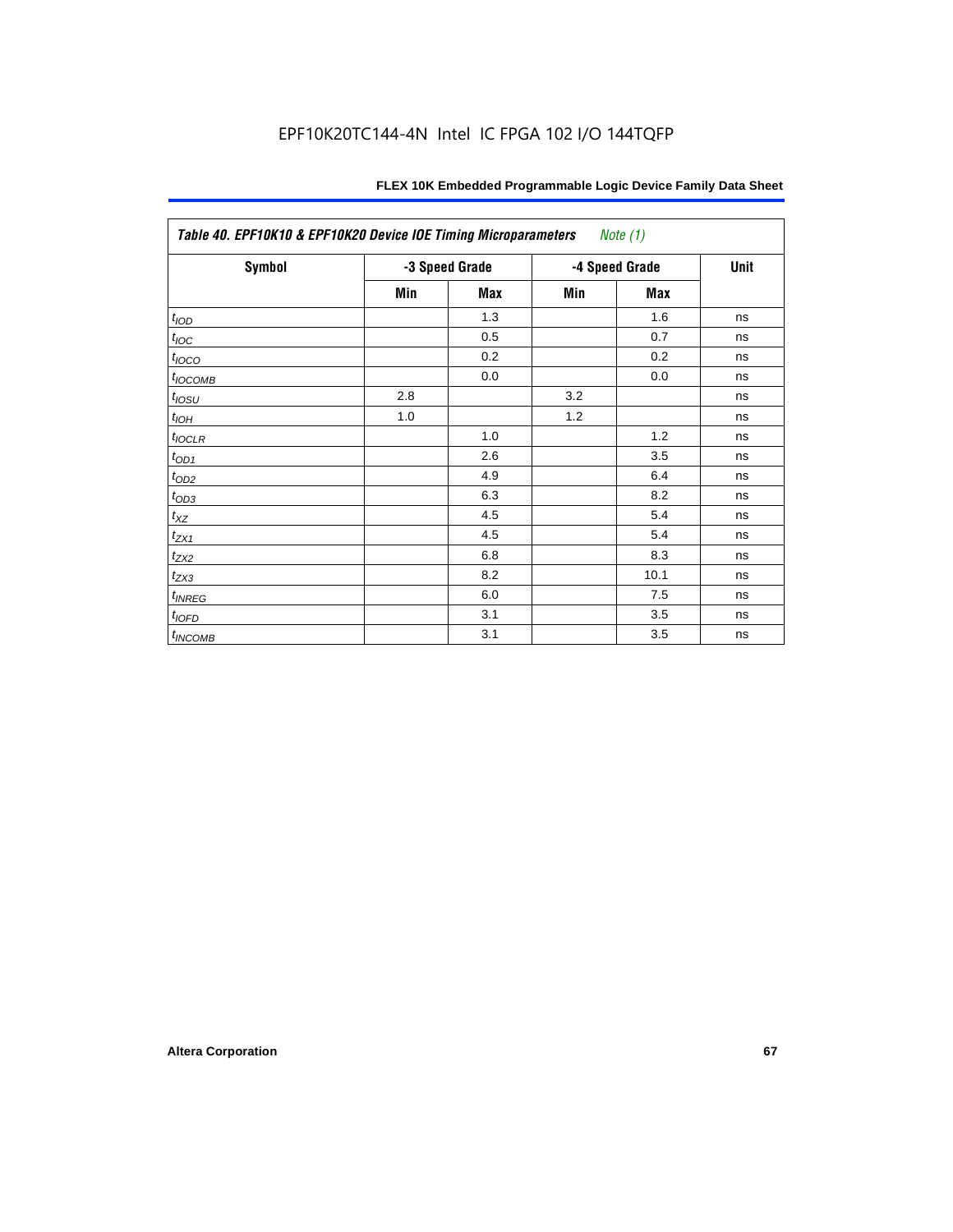| Symbol                 |     | -3 Speed Grade | -4 Speed Grade | Unit       |    |
|------------------------|-----|----------------|----------------|------------|----|
|                        | Min | <b>Max</b>     | Min            | <b>Max</b> |    |
| <sup>t</sup> EABDATA1  |     | 1.5            |                | 1.9        | ns |
| <sup>t</sup> EABDATA2  |     | 4.8            |                | 6.0        | ns |
| t <sub>EABWE1</sub>    |     | 1.0            |                | 1.2        | ns |
| <sup>t</sup> EABWE2    |     | 5.0            |                | 6.2        | ns |
| <sup>t</sup> EABCLK    |     | 1.0            |                | 2.2        | ns |
| t <sub>EABCO</sub>     |     | 0.5            |                | 0.6        | ns |
| <sup>t</sup> EABBYPASS |     | 1.5            |                | 1.9        | ns |
| $t_{EABSU}$            | 1.5 |                | 1.8            |            | ns |
| $t_{EABH}$             | 2.0 |                | 2.5            |            | ns |
| $t_{AA}$               |     | 8.7            |                | 10.7       | ns |
| $t_{\mathit{WP}}$      | 5.8 |                | 7.2            |            | ns |
| $t_{WDSU}$             | 1.6 |                | 2.0            |            | ns |
| $t_{WDH}$              | 0.3 |                | 0.4            |            | ns |
| $t_{WASU}$             | 0.5 |                | 0.6            |            | ns |
| $t_{W\underline{AH}}$  | 1.0 |                | 1.2            |            | ns |
| $t_{WO}$               |     | 5.0            |                | 6.2        | ns |
| $t_{DD}$               |     | 5.0            |                | 6.2        | ns |
| <sup>t</sup> EABOUT    |     | 0.5            |                | 0.6        | ns |
| $t_{EABCH}$            | 4.0 |                | 4.0            |            | ns |
| $t_{EABCL}$            | 5.8 |                | 7.2            |            | ns |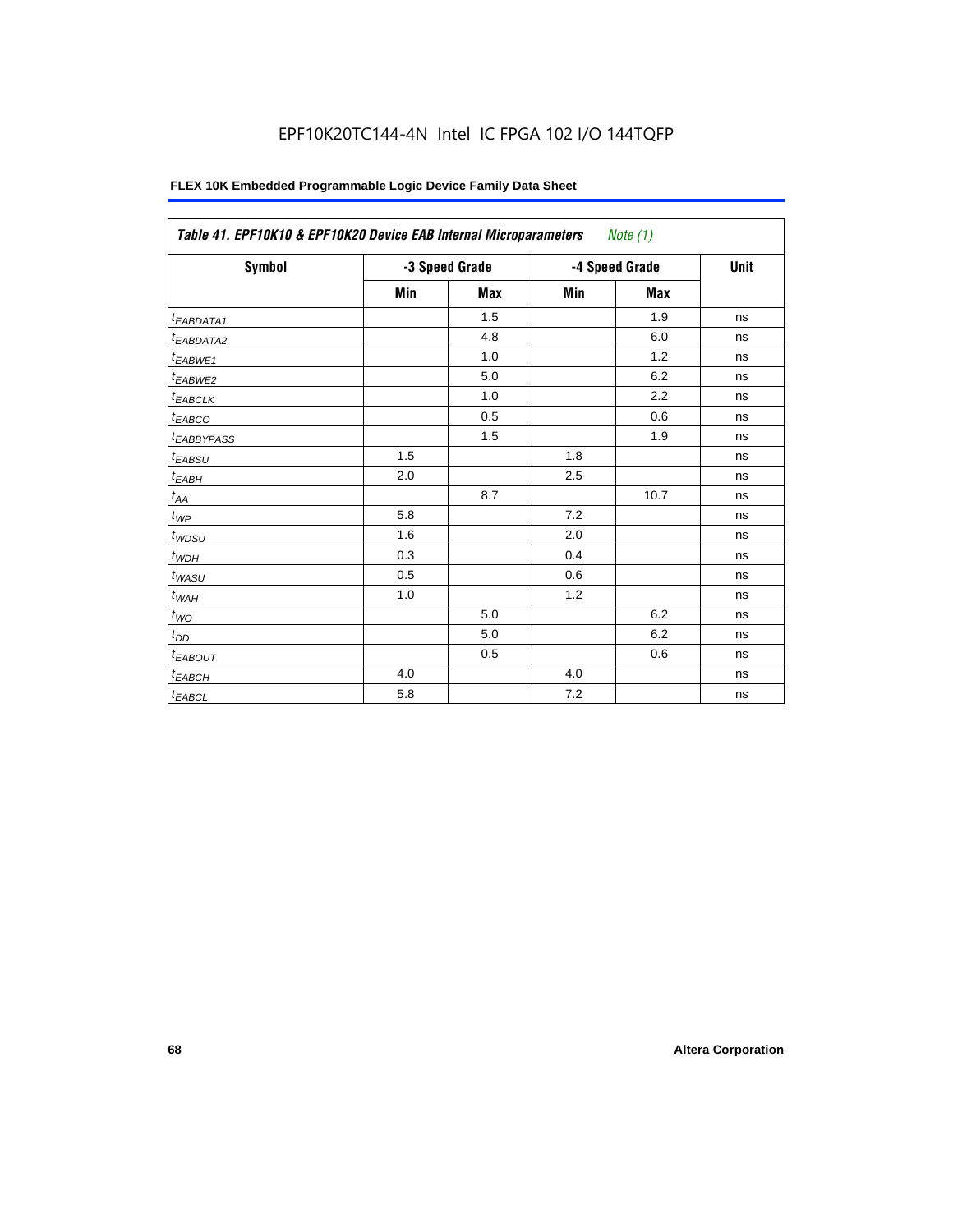| Table 42. EPF10K10 & EPF10K20 Device EAB Internal Timing Macroparameters<br>Note (1) |                |      |                |      |             |
|--------------------------------------------------------------------------------------|----------------|------|----------------|------|-------------|
| <b>Symbol</b>                                                                        | -3 Speed Grade |      | -4 Speed Grade |      | <b>Unit</b> |
|                                                                                      | Min            | Max  | Min            | Max  |             |
| t <sub>EABAA</sub>                                                                   |                | 13.7 |                | 17.0 | ns          |
| <sup>t</sup> EABRCCOMB                                                               | 13.7           |      | 17.0           |      | ns          |
| <b><i>EABRCREG</i></b>                                                               | 9.7            |      | 11.9           |      | ns          |
| t <sub>EABWP</sub>                                                                   | 5.8            |      | 7.2            |      | ns          |
| <sup>t</sup> EABWCCOMB                                                               | 7.3            |      | 9.0            |      | ns          |
| <sup>t</sup> EABWCREG                                                                | 13.0           |      | 16.0           |      | ns          |
| t <sub>EABDD</sub>                                                                   |                | 10.0 |                | 12.5 | ns          |
| <sup>t</sup> EABDATACO                                                               |                | 2.0  |                | 3.4  | ns          |
| <sup>t</sup> EABDATASU                                                               | 5.3            |      | 5.6            |      | ns          |
| <sup>t</sup> EABDATAH                                                                | 0.0            |      | 0.0            |      | ns          |
| <sup>t</sup> EABWESU                                                                 | 5.5            |      | 5.8            |      | ns          |
| <sup>t</sup> EABWEH                                                                  | 0.0            |      | 0.0            |      | ns          |
| <sup>t</sup> EABWDSU                                                                 | 5.5            |      | 5.8            |      | ns          |
| <sup>t</sup> EABWDH                                                                  | 0.0            |      | 0.0            |      | ns          |
| t <sub>EABWASU</sub>                                                                 | 2.1            |      | 2.7            |      | ns          |
| <sup>t</sup> EABWAH                                                                  | 0.0            |      | 0.0            |      | ns          |
| t <sub>EABWO</sub>                                                                   |                | 9.5  |                | 11.8 | ns          |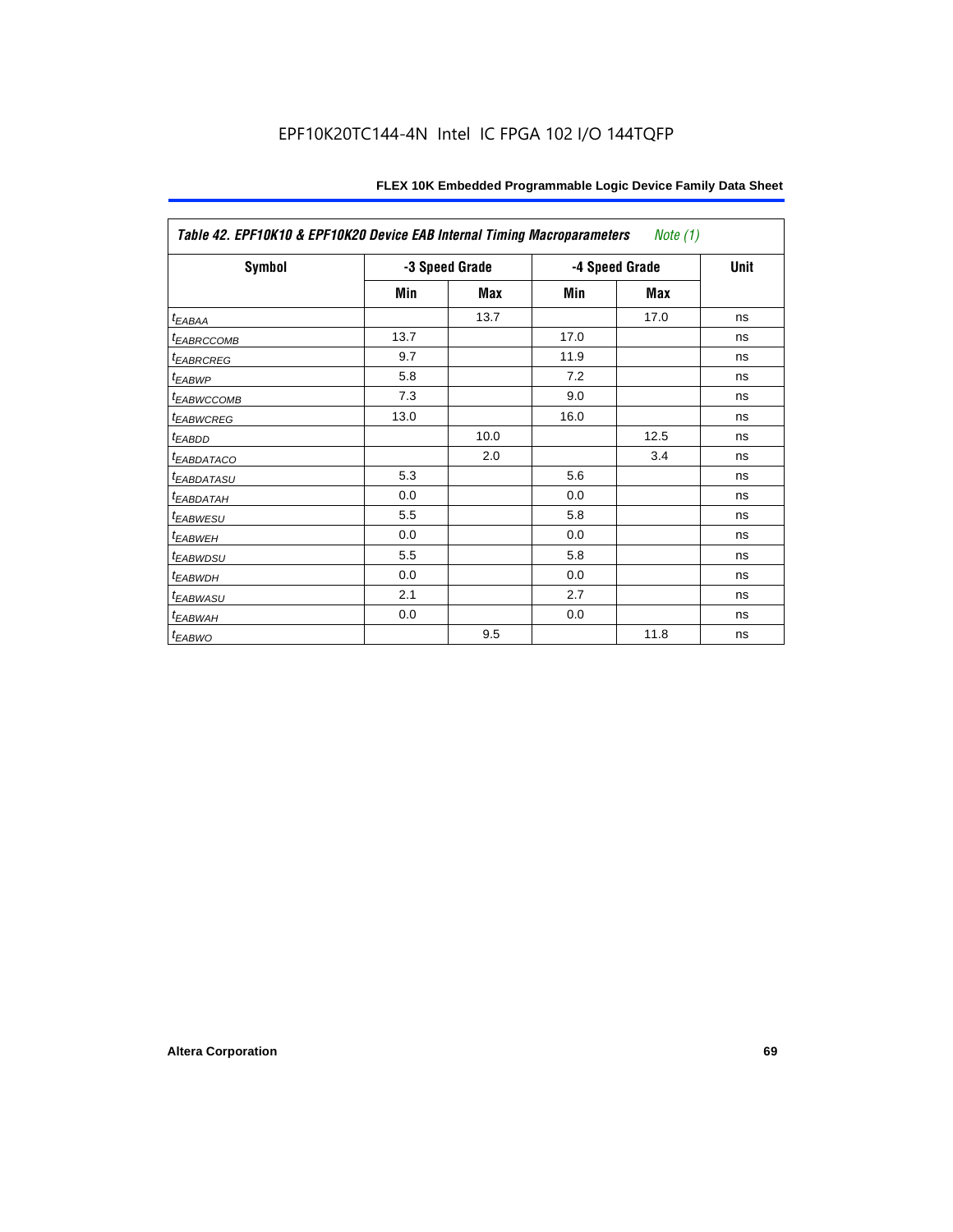# **FLEX 10K Embedded Programmable Logic Device Family Data Sheet**

| <b>Symbol</b>              | -3 Speed Grade |     | -4 Speed Grade |            | <b>Unit</b> |
|----------------------------|----------------|-----|----------------|------------|-------------|
|                            | Min            | Max | Min            | <b>Max</b> |             |
| t <sub>DIN2IOE</sub>       |                | 4.8 |                | 6.2        | ns          |
| $t_{DIN2LE}$               |                | 2.6 |                | 3.8        | ns          |
| <sup>t</sup> DIN2DATA      |                | 4.3 |                | 5.2        | ns          |
| <sup>t</sup> DCLK2IOE      |                | 3.4 |                | 4.0        | ns          |
| ${}^t$ DCLK2LE             |                | 2.6 |                | 3.8        | ns          |
| <sup>t</sup> SAMELAB       |                | 0.6 |                | 0.6        | ns          |
| <sup>t</sup> SAMEROW       |                | 3.6 |                | 3.8        | ns          |
| <sup>t</sup> SAMECOLUMN    |                | 0.9 |                | 1.1        | ns          |
| <i>t<sub>DIFFROW</sub></i> |                | 4.5 |                | 4.9        | ns          |
| <sup>t</sup> TWOROWS       |                | 8.1 |                | 8.7        | ns          |
| <sup>t</sup> LEPERIPH      |                | 3.3 |                | 3.9        | ns          |
| <sup>I</sup> LABCARRY      |                | 0.5 |                | 0.8        | ns          |
| <sup>t</sup> LABCASC       |                | 2.7 |                | 3.0        | ns          |

| Symbol                  | -3 Speed Grade |     | -4 Speed Grade |     | Unit |
|-------------------------|----------------|-----|----------------|-----|------|
|                         | Min            | Max | Min            | Max |      |
| $t_{DINZIOE}$           |                | 5.2 |                | 6.6 | ns   |
| <sup>t</sup> DIN2LE     |                | 2.6 |                | 3.8 | ns   |
| <sup>t</sup> DIN2DATA   |                | 4.3 |                | 5.2 | ns   |
| <sup>t</sup> DCLK2IOE   |                | 4.3 |                | 4.0 | ns   |
| t <sub>DCLK2LE</sub>    |                | 2.6 |                | 3.8 | ns   |
| <sup>t</sup> SAMELAB    |                | 0.6 |                | 0.6 | ns   |
| <sup>t</sup> SAMEROW    |                | 3.7 |                | 3.9 | ns   |
| <sup>I</sup> SAMECOLUMN |                | 1.4 |                | 1.6 | ns   |
| <sup>I</sup> DIFFROW    |                | 5.1 |                | 5.5 | ns   |
| <sup>t</sup> TWOROWS    |                | 8.8 |                | 9.4 | ns   |
| <sup>t</sup> LEPERIPH   |                | 4.7 |                | 5.6 | ns   |
| <b>LABCARRY</b>         |                | 0.5 |                | 0.8 | ns   |
| <sup>t</sup> LABCASC    |                | 2.7 |                | 3.0 | ns   |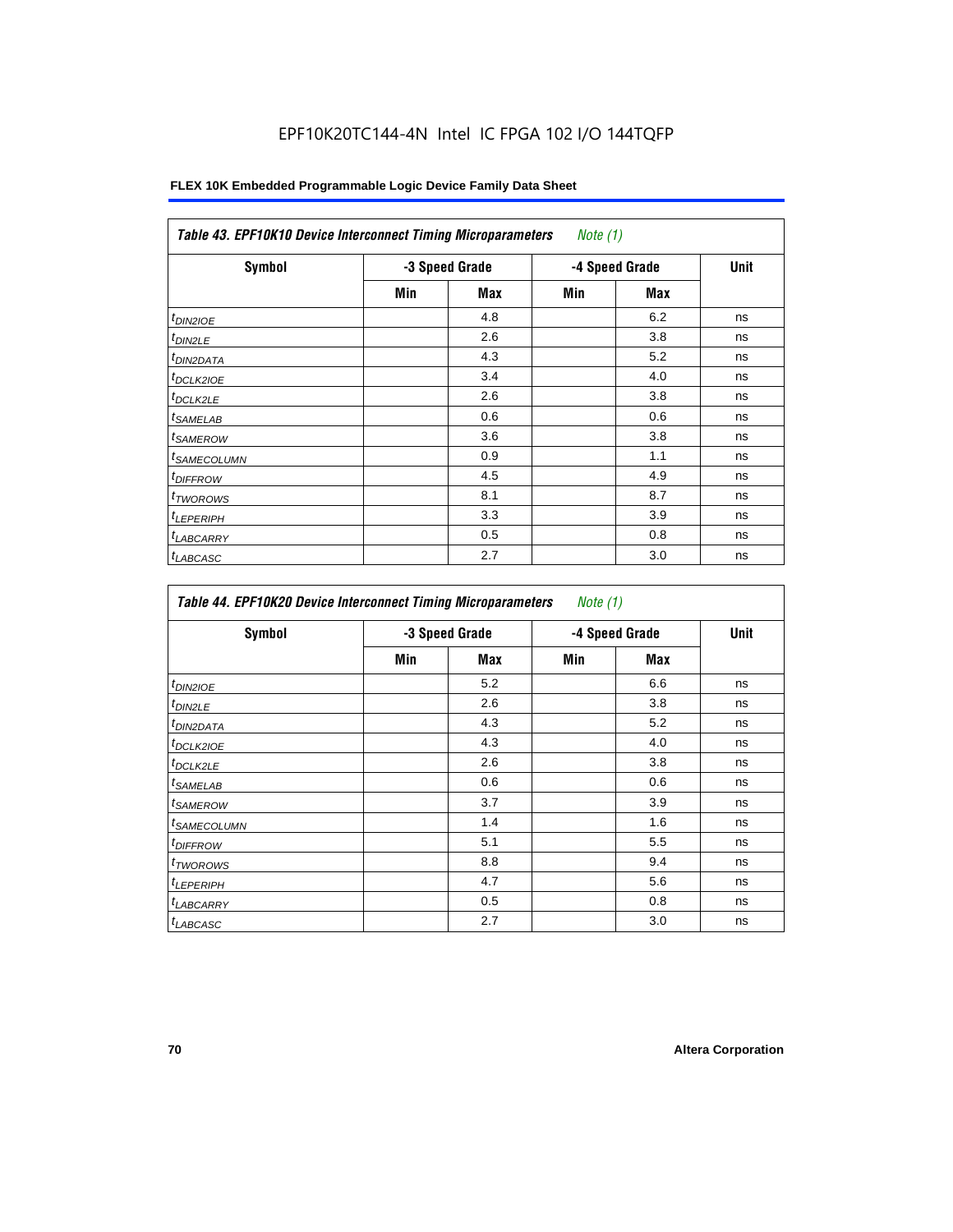| Table 45. EPF10K10 & EPF10K20 Device External Timing Parameters<br>Note $(1)$ |                |            |                |      |             |  |
|-------------------------------------------------------------------------------|----------------|------------|----------------|------|-------------|--|
| Symbol                                                                        | -3 Speed Grade |            | -4 Speed Grade |      | <b>Unit</b> |  |
|                                                                               | Min            | <b>Max</b> | Min            | Max  |             |  |
| t <sub>DRR</sub>                                                              |                | 16.1       |                | 20.0 | ns          |  |
| $t_{INSU}$ (2), (3)                                                           | 5.5            |            | 6.0            |      | ns          |  |
| $t_{INH}$ (3)                                                                 | 0.0            |            | 0.0            |      | ns          |  |
| $\vert$ toutco (3)                                                            | 2.0            | 6.7        | 2.0            | 8.4  | ns          |  |

| Table 46. EPF10K10 Device External Bidirectional Timing Parameters<br>Note (1) |                |      |                |            |      |  |
|--------------------------------------------------------------------------------|----------------|------|----------------|------------|------|--|
| Symbol                                                                         | -3 Speed Grade |      | -4 Speed Grade |            | Unit |  |
|                                                                                | Min            | Max  | Min            | <b>Max</b> |      |  |
| <sup>t</sup> INSUBIDIR                                                         | 4.5            |      | 5.6            |            | ns   |  |
| <sup>t</sup> INHBIDIR                                                          | 0.0            |      | 0.0            |            | ns   |  |
| <sup>t</sup> OUTCOBIDIR                                                        | 2.0            | 6.7  | 2.0            | 8.4        | ns   |  |
| <b>txzbidir</b>                                                                |                | 10.5 |                | 13.4       | ns   |  |
| tzxbidir                                                                       |                | 10.5 |                | 13.4       | ns   |  |

| Table 47. EPF10K20 Device External Bidirectional Timing Parameters<br><i>Note</i> $(1)$ |                |      |                |      |             |  |
|-----------------------------------------------------------------------------------------|----------------|------|----------------|------|-------------|--|
| Symbol                                                                                  | -3 Speed Grade |      | -4 Speed Grade |      | <b>Unit</b> |  |
|                                                                                         | Min            | Max  | Min            | Max  |             |  |
| <sup>t</sup> INSUBIDIR                                                                  | 4.6            |      | 5.7            |      | ns          |  |
| <sup>t</sup> INHBIDIR                                                                   | 0.0            |      | 0.0            |      | ns          |  |
| <b>TOUTCOBIDIR</b>                                                                      | 2.0            | 6.7  | 2.0            | 8.4  | ns          |  |
| <sup>t</sup> xzbidir                                                                    |                | 10.5 |                | 13.4 | ns          |  |
| <sup>t</sup> zxbidir                                                                    |                | 10.5 |                | 13.4 | ns          |  |

*Notes to tables:*

(1) All timing parameters are described in Tables 32 through 38 in this data sheet.

(2) Using an LE to register the signal may provide a lower setup time.

(3) This parameter is specified by characterization.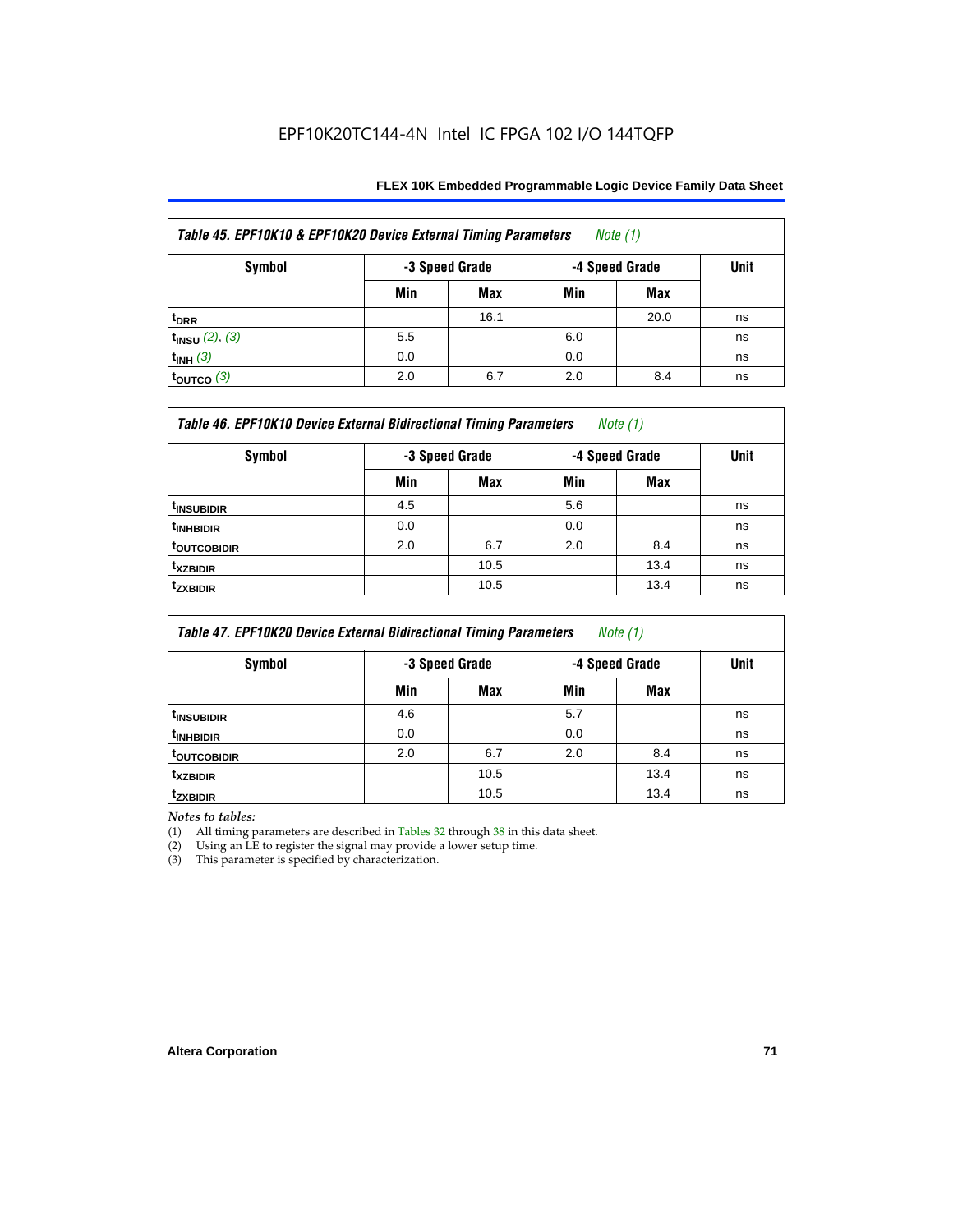Tables 48 through 56 show EPF10K30, EPF10K40, and EPF10K50 device internal and external timing parameters.

| Symbol                     |     | -3 Speed Grade |     | <b>Unit</b>    |    |  |
|----------------------------|-----|----------------|-----|----------------|----|--|
|                            |     |                |     | -4 Speed Grade |    |  |
|                            | Min | Max            | Min | Max            |    |  |
| $t_{LUT}$                  |     | 1.3            |     | 1.8            | ns |  |
| $t_{CLUT}$                 |     | 0.6            |     | 0.6            | ns |  |
| $t_{RLUT}$                 |     | 1.5            |     | 2.0            | ns |  |
| <b>t</b> <sub>PACKED</sub> |     | 0.5            |     | 0.8            | ns |  |
| $t_{EN}$                   |     | 0.9            |     | 1.5            | ns |  |
| $t_{CICO}$                 |     | 0.2            |     | 0.4            | ns |  |
| $t_{CGEN}$                 |     | 0.9            |     | 1.4            | ns |  |
| $t_{\text{GENR}}$          |     | 0.9            |     | 1.4            | ns |  |
| $t_{CASC}$                 |     | 1.0            |     | 1.2            | ns |  |
| $t_C$                      |     | 1.3            |     | 1.6            | ns |  |
| $t_{CO}$                   |     | 0.9            |     | 1.2            | ns |  |
| $t_{\text{COMB}}$          |     | 0.6            |     | 0.6            | ns |  |
| $t_{\text{SU}}$            | 1.4 |                | 1.4 |                | ns |  |
| $t_H$                      | 0.9 |                | 1.3 |                | ns |  |
| $t_{PRE}$                  |     | 0.9            |     | 1.2            | ns |  |
| $t_{\text{CLR}}$           |     | 0.9            |     | 1.2            | ns |  |
| $t_{CH}$                   | 4.0 |                | 4.0 |                | ns |  |
| $t_{CL}$                   | 4.0 |                | 4.0 |                | ns |  |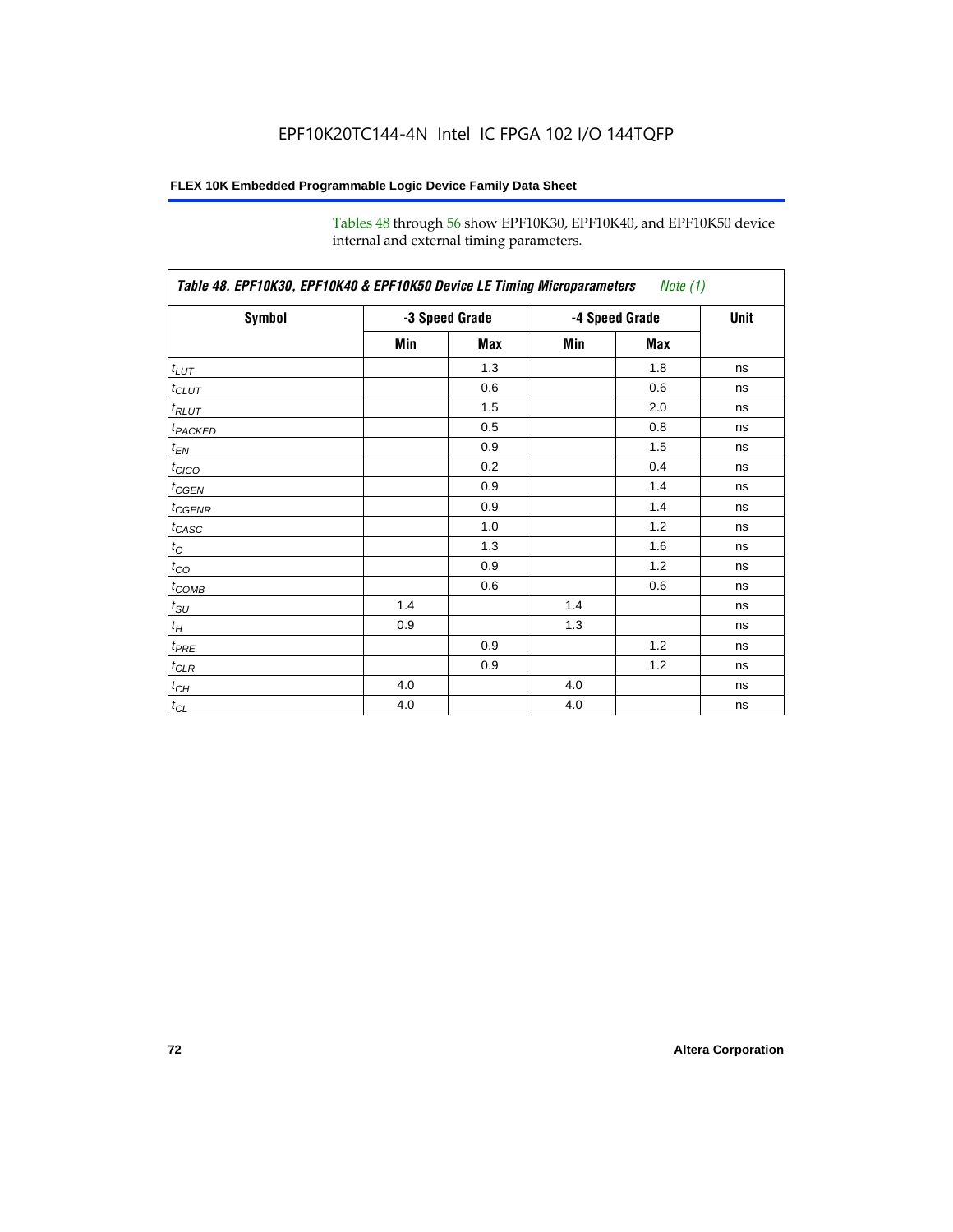| Table 49. EPF10K30, EPF10K40 & EPF10K50 Device IOE Timing Microparameters<br>Note (1) |     |                |     |                |    |  |  |  |
|---------------------------------------------------------------------------------------|-----|----------------|-----|----------------|----|--|--|--|
| <b>Symbol</b>                                                                         |     | -3 Speed Grade |     | -4 Speed Grade |    |  |  |  |
|                                                                                       | Min | <b>Max</b>     | Min | Max            |    |  |  |  |
| t <sub>IOD</sub>                                                                      |     | 0.4            |     | 0.6            | ns |  |  |  |
| $t_{\text{IOC}}$                                                                      |     | 0.5            |     | 0.9            | ns |  |  |  |
| $t_{IOCO}$                                                                            |     | 0.4            |     | 0.5            | ns |  |  |  |
| t <sub>IOCOMB</sub>                                                                   |     | 0.0            |     | 0.0            | ns |  |  |  |
| $t_{IOSU}$                                                                            | 3.1 |                | 3.5 |                | ns |  |  |  |
| $t_{IOH}$                                                                             | 1.0 |                | 1.9 |                | ns |  |  |  |
| $t_{IOCLR}$                                                                           |     | 1.0            |     | 1.2            | ns |  |  |  |
| $t_{OD1}$                                                                             |     | 3.3            |     | 3.6            | ns |  |  |  |
| $t_{OD2}$                                                                             |     | 5.6            |     | 6.5            | ns |  |  |  |
| $t_{OD3}$                                                                             |     | 7.0            |     | 8.3            | ns |  |  |  |
| $t_{\mathsf{XZ}}$                                                                     |     | 5.2            |     | 5.5            | ns |  |  |  |
| $t_{ZX1}$                                                                             |     | 5.2            |     | 5.5            | ns |  |  |  |
| $t_{ZX2}$                                                                             |     | 7.5            |     | 8.4            | ns |  |  |  |
| $t_{ZX3}$                                                                             |     | 8.9            |     | 10.2           | ns |  |  |  |
| $t_{INREG}$                                                                           |     | 7.7            |     | 10.0           | ns |  |  |  |
| $t_{IOFD}$                                                                            |     | 3.3            |     | 4.0            | ns |  |  |  |
| $t_{INCOMB}$                                                                          |     | 3.3            |     | 4.0            | ns |  |  |  |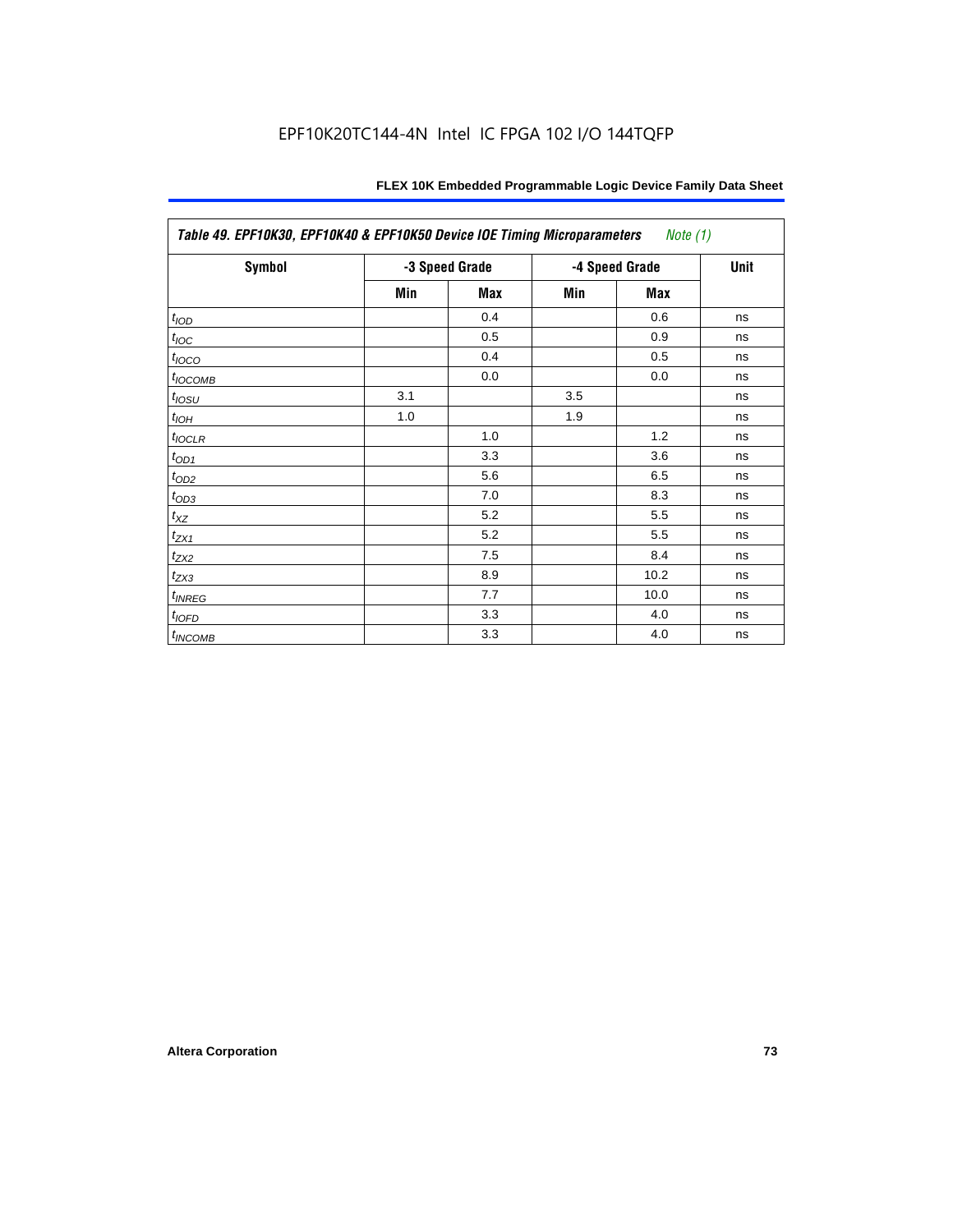| <b>Symbol</b>           |     | -3 Speed Grade |     | -4 Speed Grade | <b>Unit</b> |
|-------------------------|-----|----------------|-----|----------------|-------------|
|                         | Min | Max            | Min | Max            |             |
| <sup>t</sup> EABDATA1   |     | 1.5            |     | 1.9            | ns          |
| t <sub>EABDATA2</sub>   |     | 4.8            |     | 6.0            | ns          |
| t <sub>EABWE1</sub>     |     | 1.0            |     | 1.2            | ns          |
| <sup>t</sup> EABWE2     |     | 5.0            |     | 6.2            | ns          |
| $t_{EABCLK}$            |     | 1.0            |     | 2.2            | ns          |
| $t_{EABCO}$             |     | 0.5            |     | 0.6            | ns          |
| <b><i>EABBYPASS</i></b> |     | 1.5            |     | 1.9            | ns          |
| $t_{EABSU}$             | 1.5 |                | 1.8 |                | ns          |
| $t_{EABH}$              | 2.0 |                | 2.5 |                | ns          |
| $t_{AA}$                |     | 8.7            |     | 10.7           | ns          |
| $t_{WP}$                | 5.8 |                | 7.2 |                | ns          |
| $t_{WDSU}$              | 1.6 |                | 2.0 |                | ns          |
| $t_{WDH}$               | 0.3 |                | 0.4 |                | ns          |
| $t_{WASU}$              | 0.5 |                | 0.6 |                | ns          |
| $t_{WAH}$               | 1.0 |                | 1.2 |                | ns          |
| $t_{WO}$                |     | 5.0            |     | 6.2            | ns          |
| $t_{DD}$                |     | 5.0            |     | 6.2            | ns          |
| <sup>t</sup> EABOUT     |     | 0.5            |     | 0.6            | ns          |
| <sup>t</sup> ЕАВСН      | 4.0 |                | 4.0 |                | ns          |
| $t_{EABCL}$             | 5.8 |                | 7.2 |                | ns          |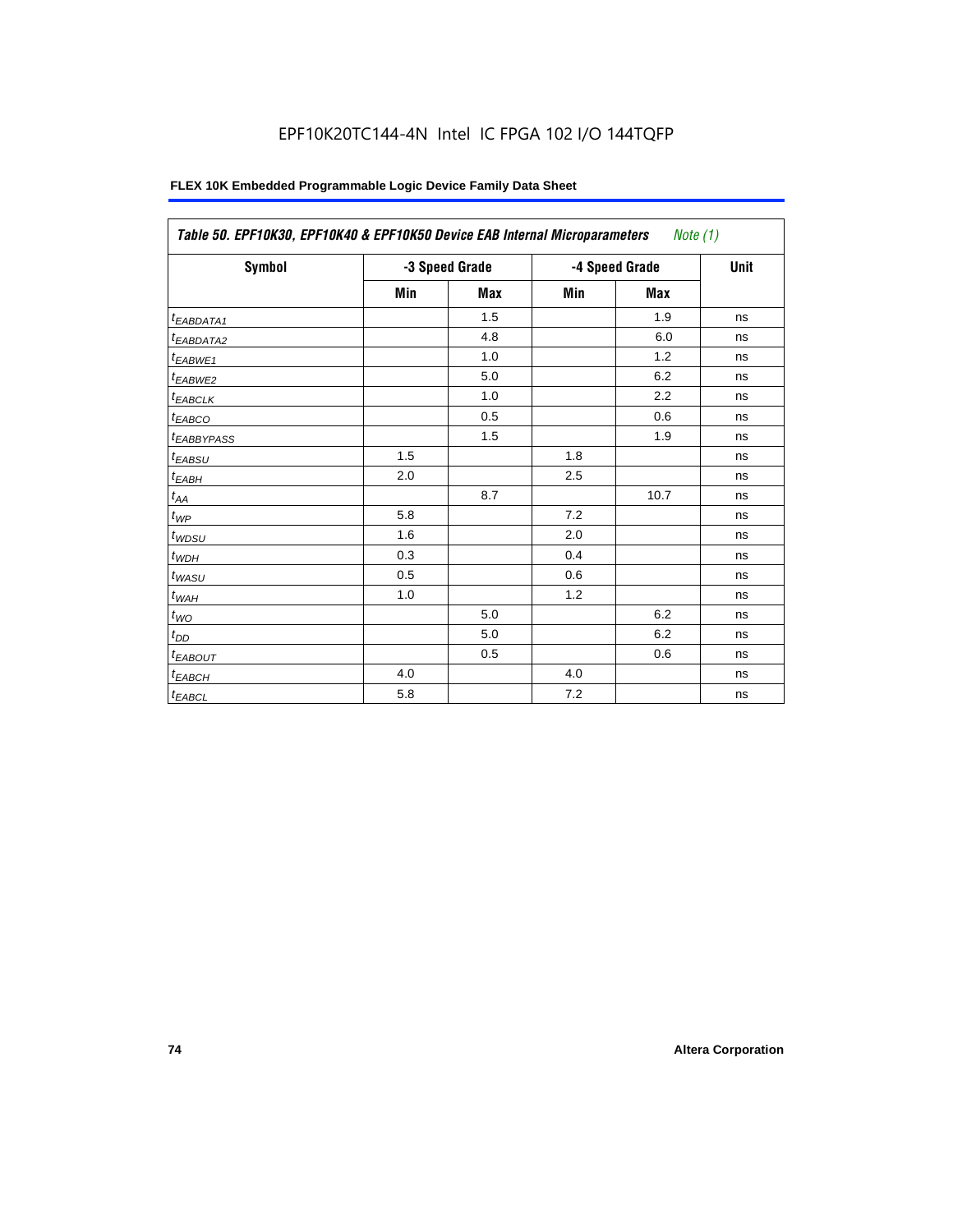| Table 51. EPF10K30, EPF10K40 & EPF10K50 Device EAB Internal Timing Macroparameters |      |                |      |                |             |  |  |
|------------------------------------------------------------------------------------|------|----------------|------|----------------|-------------|--|--|
| Symbol                                                                             |      | -3 Speed Grade |      | -4 Speed Grade | <b>Unit</b> |  |  |
|                                                                                    | Min  | <b>Max</b>     | Min  | Max            |             |  |  |
| $t_{EABA}$                                                                         |      | 13.7           |      | 17.0           | ns          |  |  |
| <b><i>EABRCCOMB</i></b>                                                            | 13.7 |                | 17.0 |                | ns          |  |  |
| <b><i>EABRCREG</i></b>                                                             | 9.7  |                | 11.9 |                | ns          |  |  |
| <sup>t</sup> EABWP                                                                 | 5.8  |                | 7.2  |                | ns          |  |  |
| <b><i>EABWCCOMB</i></b>                                                            | 7.3  |                | 9.0  |                | ns          |  |  |
| <b><i>EABWCREG</i></b>                                                             | 13.0 |                | 16.0 |                | ns          |  |  |
| <sup>t</sup> EABDD                                                                 |      | 10.0           |      | 12.5           | ns          |  |  |
| <i>EABDATACO</i>                                                                   |      | 2.0            |      | 3.4            | ns          |  |  |
| <sup>I</sup> EABDATASU                                                             | 5.3  |                | 5.6  |                | ns          |  |  |
| <sup>t</sup> EABDATAH                                                              | 0.0  |                | 0.0  |                | ns          |  |  |
| <b><i>EABWESU</i></b>                                                              | 5.5  |                | 5.8  |                | ns          |  |  |
| <sup>t</sup> EABWEH                                                                | 0.0  |                | 0.0  |                | ns          |  |  |
| <sup>t</sup> EABWDSU                                                               | 5.5  |                | 5.8  |                | ns          |  |  |
| <sup>t</sup> EABWDH                                                                | 0.0  |                | 0.0  |                | ns          |  |  |
| <sup>t</sup> EABWASU                                                               | 2.1  |                | 2.7  |                | ns          |  |  |
| <sup>t</sup> EABWAH                                                                | 0.0  |                | 0.0  |                | ns          |  |  |
| $t_{EABWO}$                                                                        |      | 9.5            |      | 11.8           | ns          |  |  |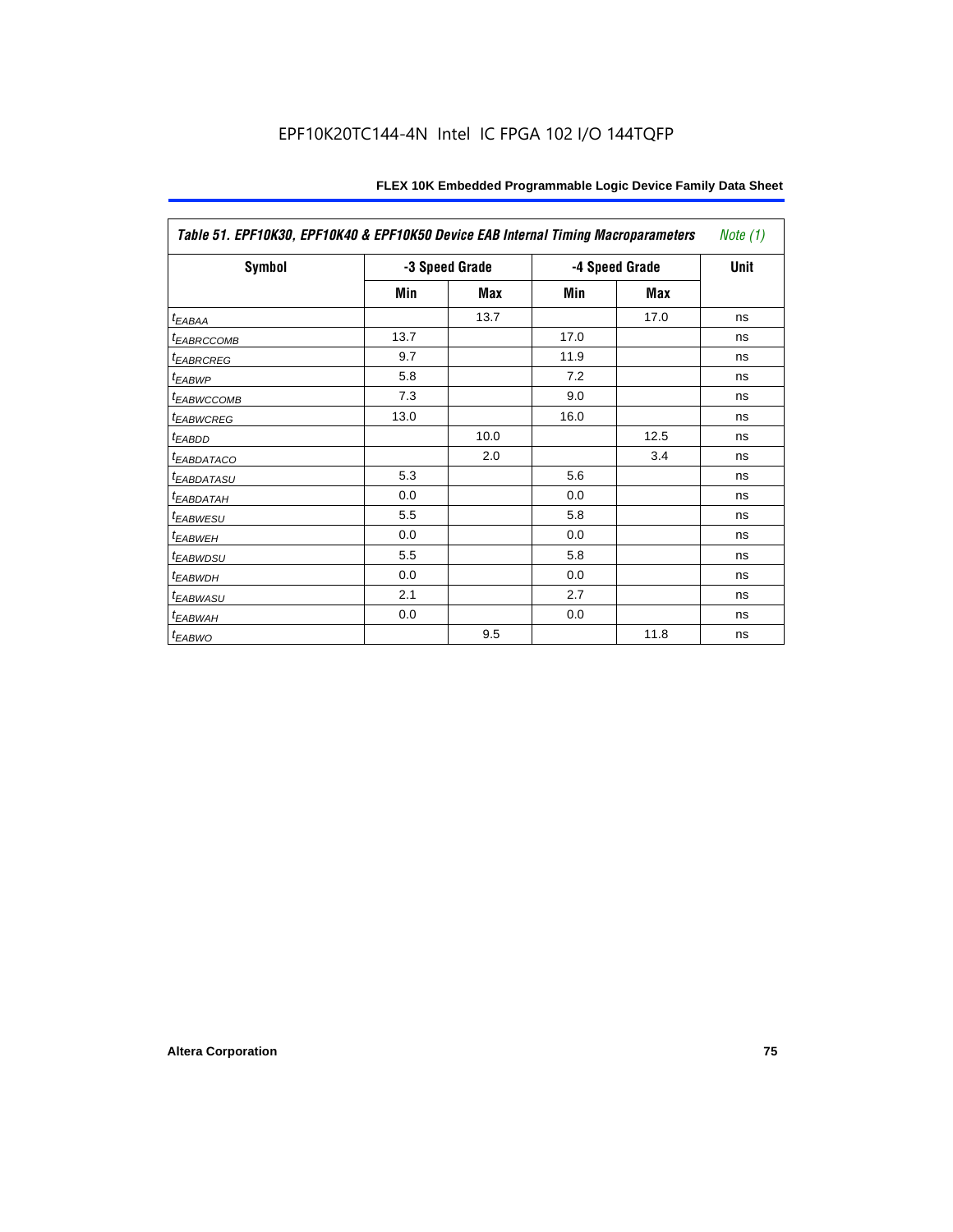### **FLEX 10K Embedded Programmable Logic Device Family Data Sheet**

| <b>Table 52. EPF10K30 Device Interconnect Timing Microparameters</b> |     | Note $(1)$     |     |                |      |  |
|----------------------------------------------------------------------|-----|----------------|-----|----------------|------|--|
| <b>Symbol</b>                                                        |     | -3 Speed Grade |     | -4 Speed Grade | Unit |  |
|                                                                      | Min | Max            | Min | <b>Max</b>     |      |  |
| $t_{DIN2IOE}$                                                        |     | 6.9            |     | 8.7            | ns   |  |
| <sup>t</sup> DIN2LE                                                  |     | 3.6            |     | 4.8            | ns   |  |
| <sup>t</sup> DIN2DATA                                                |     | 5.5            |     | 7.2            | ns   |  |
| <sup>t</sup> DCLK2IOE                                                |     | 4.6            |     | 6.2            | ns   |  |
| <sup>t</sup> DCLK2LE                                                 |     | 3.6            |     | 4.8            | ns   |  |
| <sup>t</sup> SAMELAB                                                 |     | 0.3            |     | 0.3            | ns   |  |
| <sup>t</sup> SAMEROW                                                 |     | 3.3            |     | 3.7            | ns   |  |
| <sup>t</sup> SAMECOLUMN                                              |     | 2.5            |     | 2.7            | ns   |  |
| <i>t<sub>DIFFROW</sub></i>                                           |     | 5.8            |     | 6.4            | ns   |  |
| <sup>t</sup> TWOROWS                                                 |     | 9.1            |     | 10.1           | ns   |  |
| <sup>t</sup> LEPERIPH                                                |     | 6.2            |     | 7.1            | ns   |  |
| <sup>t</sup> LABCARRY                                                |     | 0.4            |     | 0.6            | ns   |  |
| <sup>t</sup> LABCASC                                                 |     | 2.4            |     | 3.0            | ns   |  |

| <b>Symbol</b>           |     | -3 Speed Grade |     | -4 Speed Grade | Unit |
|-------------------------|-----|----------------|-----|----------------|------|
|                         | Min | Max            | Min | Max            |      |
| $t_{DINZIOE}$           |     | 7.6            |     | 9.4            | ns   |
| <sup>t</sup> DIN2LE     |     | 3.6            |     | 4.8            | ns   |
| <sup>t</sup> DIN2DATA   |     | 5.5            |     | 7.2            | ns   |
| <sup>I</sup> DCLK2IOE   |     | 4.6            |     | 6.2            | ns   |
| <sup>t</sup> DCLK2LE    |     | 3.6            |     | 4.8            | ns   |
| <sup>t</sup> SAMELAB    |     | 0.3            |     | 0.3            | ns   |
| <sup>t</sup> SAMEROW    |     | 3.3            |     | 3.7            | ns   |
| <sup>I</sup> SAMECOLUMN |     | 3.1            |     | 3.2            | ns   |
| <sup>t</sup> DIFFROW    |     | 6.4            |     | 6.4            | ns   |
| <sup>T</sup> TWOROWS    |     | 9.7            |     | 10.6           | ns   |
| <sup>t</sup> LEPERIPH   |     | 6.4            |     | 7.1            | ns   |
| <b>LABCARRY</b>         |     | 0.4            |     | 0.6            | ns   |
| <sup>t</sup> LABCASC    |     | 2.4            |     | 3.0            | ns   |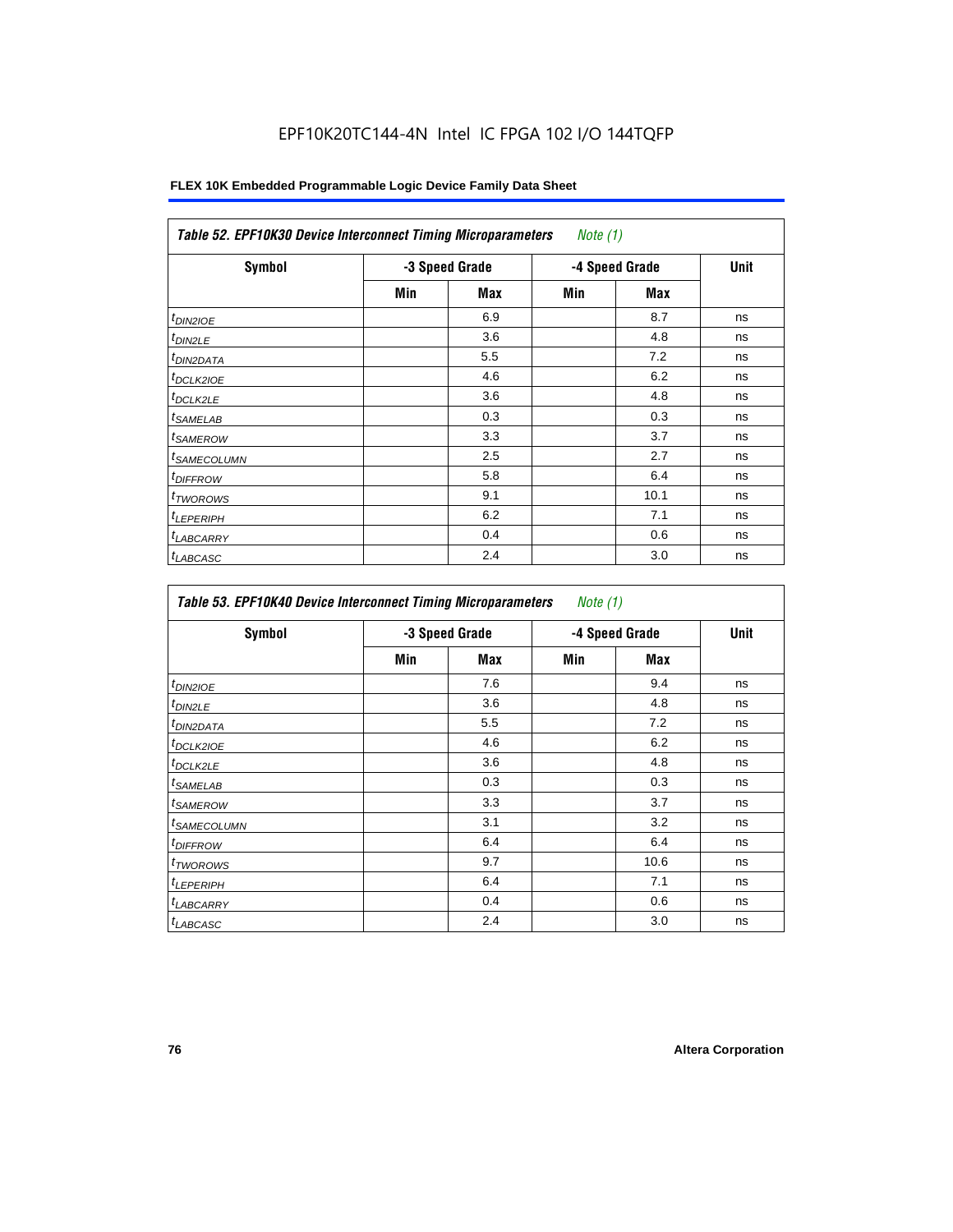| <b>Table 54. EPF10K50 Device Interconnect Timing Microparameters</b><br>Note $(1)$ |     |                |                |             |    |  |  |  |
|------------------------------------------------------------------------------------|-----|----------------|----------------|-------------|----|--|--|--|
| <b>Symbol</b>                                                                      |     | -3 Speed Grade | -4 Speed Grade | <b>Unit</b> |    |  |  |  |
|                                                                                    | Min | Max            | Min            | Max         |    |  |  |  |
| $t_{DIN2IOE}$                                                                      |     | 8.4            |                | 10.2        | ns |  |  |  |
| t <sub>DIN2LE</sub>                                                                |     | 3.6            |                | 4.8         | ns |  |  |  |
| t <sub>DIN2DATA</sub>                                                              |     | 5.5            |                | 7.2         | ns |  |  |  |
| t <sub>DCLK2IOE</sub>                                                              |     | 4.6            |                | 6.2         | ns |  |  |  |
| $t_{DCLK2LE}$                                                                      |     | 3.6            |                | 4.8         | ns |  |  |  |
| $t_{SAMELAB}$                                                                      |     | 0.3            |                | 0.3         | ns |  |  |  |
| <i>t<sub>SAMEROW</sub></i>                                                         |     | 3.3            |                | 3.7         | ns |  |  |  |
| <sup>t</sup> SAMECOLUMN                                                            |     | 3.9            |                | 4.1         | ns |  |  |  |
| <i>t<sub>DIFFROW</sub></i>                                                         |     | 7.2            |                | 7.8         | ns |  |  |  |
| <i>t</i> <sub>TWOROWS</sub>                                                        |     | 10.5           |                | 11.5        | ns |  |  |  |
| <b><i>ILEPERIPH</i></b>                                                            |     | 7.5            |                | 8.2         | ns |  |  |  |
| <sup>t</sup> LABCARRY                                                              |     | 0.4            |                | 0.6         | ns |  |  |  |
| <b><i>LABCASC</i></b>                                                              |     | 2.4            |                | 3.0         | ns |  |  |  |

| Table 55. EPF10K30, EPF10K40 & EPF10K50 Device External Timing Parameters<br>Note $(1)$ |     |                                  |     |      |      |  |  |  |
|-----------------------------------------------------------------------------------------|-----|----------------------------------|-----|------|------|--|--|--|
| <b>Symbol</b>                                                                           |     | -4 Speed Grade<br>-3 Speed Grade |     |      | Unit |  |  |  |
|                                                                                         | Min | Max                              | Min | Max  |      |  |  |  |
| <sup>t</sup> DRR                                                                        |     | 17.2                             |     | 21.1 | ns   |  |  |  |
| $t_{INSU}$ (2), (3)                                                                     | 5.7 |                                  | 6.4 |      | ns   |  |  |  |
| $t_{INH}$ (3)                                                                           | 0.0 |                                  | 0.0 |      | ns   |  |  |  |
| $t_{\text{OUTCO}}$ (3)                                                                  | 2.0 | 8.8                              | 2.0 | 11.2 | ns   |  |  |  |

| Table 56. EPF10K30, EPF10K40 & EPF10K50 Device External Bidirectional Timing Parameters<br>Note $(1)$ |     |                |                |             |    |  |  |  |  |
|-------------------------------------------------------------------------------------------------------|-----|----------------|----------------|-------------|----|--|--|--|--|
| Symbol                                                                                                |     | -3 Speed Grade | -4 Speed Grade | <b>Unit</b> |    |  |  |  |  |
|                                                                                                       | Min | Max            | Min            | Max         |    |  |  |  |  |
| <sup>t</sup> INSUBIDIR                                                                                | 4.1 |                | 4.6            |             | ns |  |  |  |  |
| <sup>t</sup> INHBIDIR                                                                                 | 0.0 |                | 0.0            |             | ns |  |  |  |  |
| t <sub>outcobidir</sub>                                                                               | 2.0 | 8.8            | 2.0            | 11.2        | ns |  |  |  |  |
| <sup>t</sup> xzbidir                                                                                  |     | 12.3           |                | 15.0        | ns |  |  |  |  |
| <sup>t</sup> zxbidir                                                                                  |     | 12.3           |                | 15.0        | ns |  |  |  |  |

r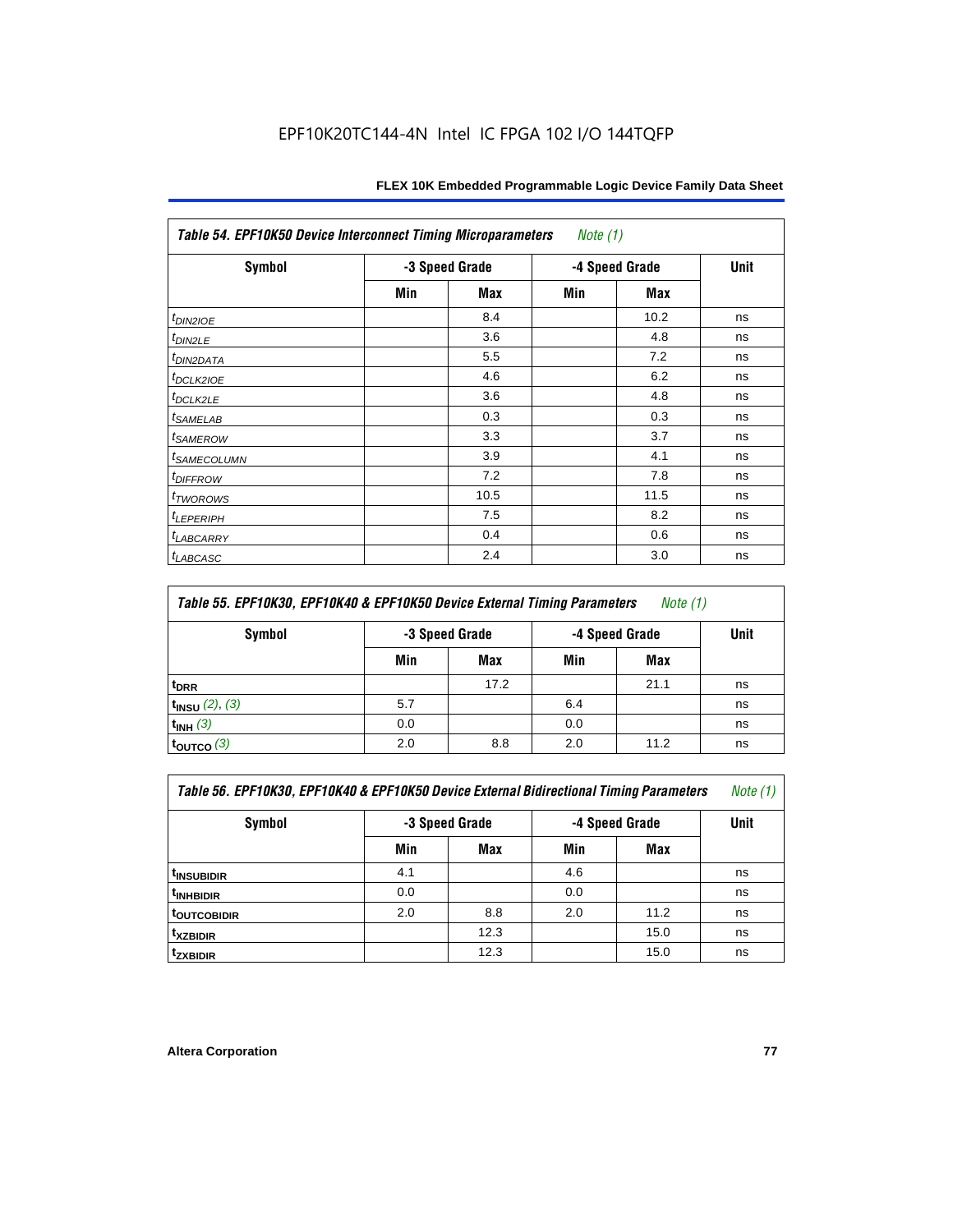#### **FLEX 10K Embedded Programmable Logic Device Family Data Sheet**

#### *Notes to tables:*

- (1) All timing parameters are described in Tables 32 through 38 in this data sheet.
- (2) Using an LE to register the signal may provide a lower setup time.
- (3) This parameter is specified by characterization.

Tables 57 through 63 show EPF10K70 device internal and external timing parameters.

| <b>Symbol</b>                    |     | -2 Speed Grade |     | -3 Speed Grade |     | -4 Speed Grade |    |
|----------------------------------|-----|----------------|-----|----------------|-----|----------------|----|
|                                  | Min | Max            | Min | Max            | Min | <b>Max</b>     |    |
| $t_{LUT}$                        |     | 1.3            |     | 1.5            |     | 2.0            | ns |
| $t_{CLUT}$                       |     | 0.4            |     | 0.4            |     | 0.5            | ns |
| $t_{RLUT}$                       |     | 1.5            |     | 1.6            |     | 2.0            | ns |
| <b><i>t<sub>PACKED</sub></i></b> |     | 0.8            |     | 0.9            |     | 1.3            | ns |
| $t_{EN}$                         |     | 0.8            |     | 0.9            |     | 1.2            | ns |
| $t_{CICO}$                       |     | 0.2            |     | 0.2            |     | 0.3            | ns |
| $t_{GEN}$                        |     | 1.0            |     | 1.1            |     | 1.4            | ns |
| t <sub>CGENR</sub>               |     | 1.1            |     | 1.2            |     | 1.5            | ns |
| t <sub>CASC</sub>                |     | 1.0            |     | 1.1            |     | 1.3            | ns |
| $t_{\rm C}$                      |     | 0.7            |     | 0.8            |     | 1.0            | ns |
| $t_{CO}$                         |     | 0.9            |     | 1.0            |     | 1.4            | ns |
| $t_{COMB}$                       |     | 0.4            |     | 0.5            |     | 0.7            | ns |
| $t_{\text{SU}}$                  | 1.9 |                | 2.1 |                | 2.6 |                | ns |
| $t_{\mathcal{H}}$                | 2.1 |                | 2.3 |                | 3.1 |                | ns |
| $t_{PRE}$                        |     | 0.9            |     | 1.0            |     | 1.4            | ns |
| $t_{CLR}$                        |     | 0.9            |     | 1.0            |     | 1.4            | ns |
| $t_{CH}$                         | 4.0 |                | 4.0 |                | 4.0 |                | ns |
| $t_{CL}$                         | 4.0 |                | 4.0 |                | 4.0 |                | ns |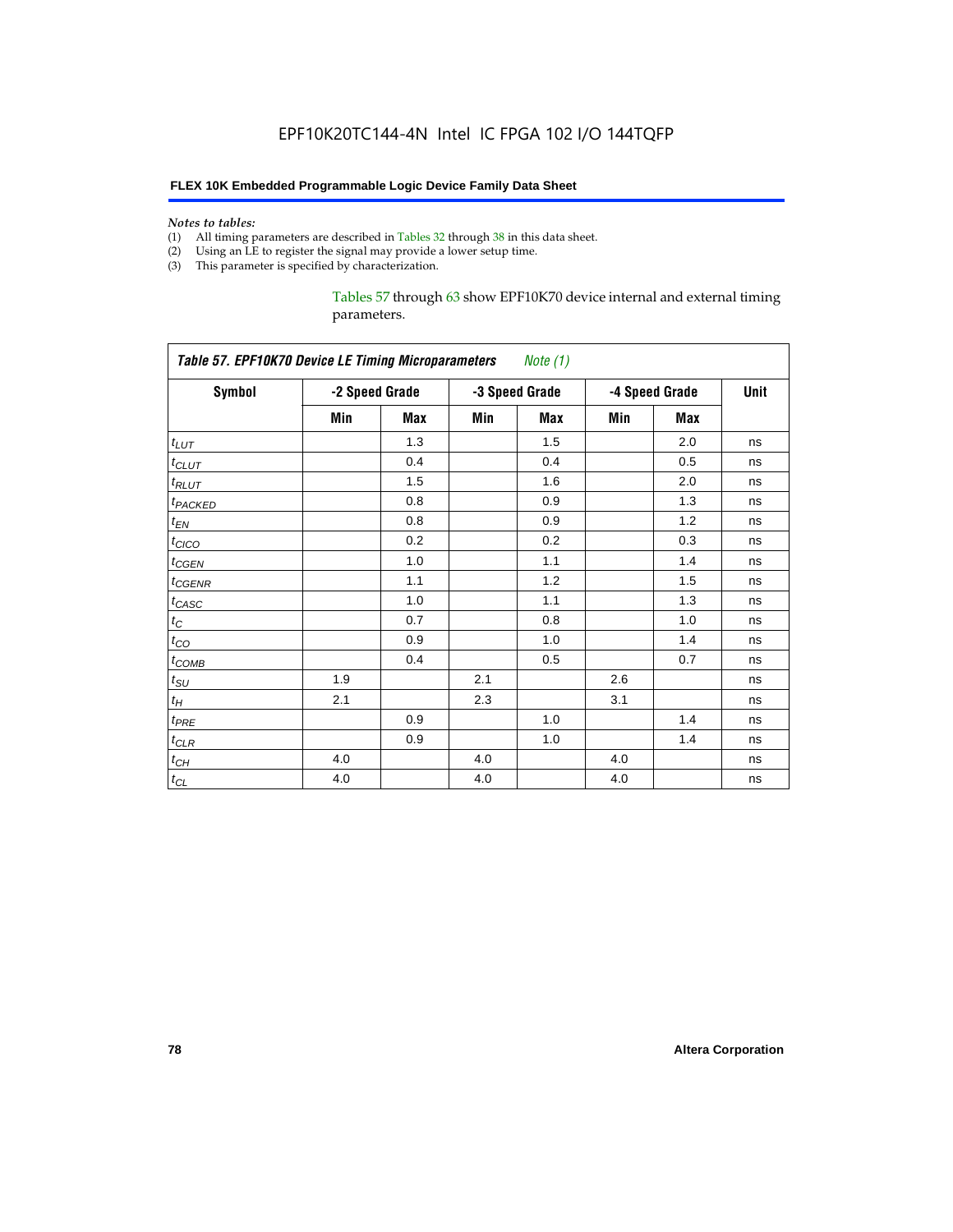| <b>Table 58. EPF10K70 Device IOE Timing Microparameters</b><br>Note (1) |                |            |     |                |     |                |      |  |  |
|-------------------------------------------------------------------------|----------------|------------|-----|----------------|-----|----------------|------|--|--|
| Symbol                                                                  | -2 Speed Grade |            |     | -3 Speed Grade |     | -4 Speed Grade | Unit |  |  |
|                                                                         | Min            | <b>Max</b> | Min | <b>Max</b>     | Min | <b>Max</b>     |      |  |  |
| t <sub>IOD</sub>                                                        |                | 0.0        |     | 0.0            |     | 0.0            | ns   |  |  |
| $t_{\text{IOC}}$                                                        |                | 0.4        |     | 0.5            |     | 0.7            | ns   |  |  |
| $t_{IOCO}$                                                              |                | 0.4        |     | 0.4            |     | 0.9            | ns   |  |  |
| $t_{IOCOMB}$                                                            |                | 0.0        |     | 0.0            |     | 0.0            | ns   |  |  |
| $t_{IOSU}$                                                              | 4.5            |            | 5.0 |                | 6.2 |                | ns   |  |  |
| $t_{IOH}$                                                               | 0.4            |            | 0.5 |                | 0.7 |                | ns   |  |  |
| $t_{IOCLR}$                                                             |                | 0.6        |     | 0.7            |     | 1.6            | ns   |  |  |
| $t_{\text{OD1}}$                                                        |                | 3.6        |     | 4.0            |     | 5.0            | ns   |  |  |
| $t_{\rm OD2}$                                                           |                | 5.6        |     | 6.3            |     | 7.3            | ns   |  |  |
| $t_{OD3}$                                                               |                | 6.9        |     | 7.7            |     | 8.7            | ns   |  |  |
| $t_{XZ}$                                                                |                | 5.5        |     | 6.2            |     | 6.8            | ns   |  |  |
| $t_{ZX1}$                                                               |                | 5.5        |     | 6.2            |     | 6.8            | ns   |  |  |
| $t_{ZX2}$                                                               |                | 7.5        |     | 8.5            |     | 9.1            | ns   |  |  |
| $t_{\underline{ZX3}}$                                                   |                | 8.8        |     | 9.9            |     | 10.5           | ns   |  |  |
| $t_{INREG}$                                                             |                | 8.0        |     | 9.0            |     | 10.2           | ns   |  |  |
| $t_{IOFD}$                                                              |                | 7.2        |     | 8.1            |     | 10.3           | ns   |  |  |
| $t_{INCOMB}$                                                            |                | 7.2        |     | 8.1            |     | 10.3           | ns   |  |  |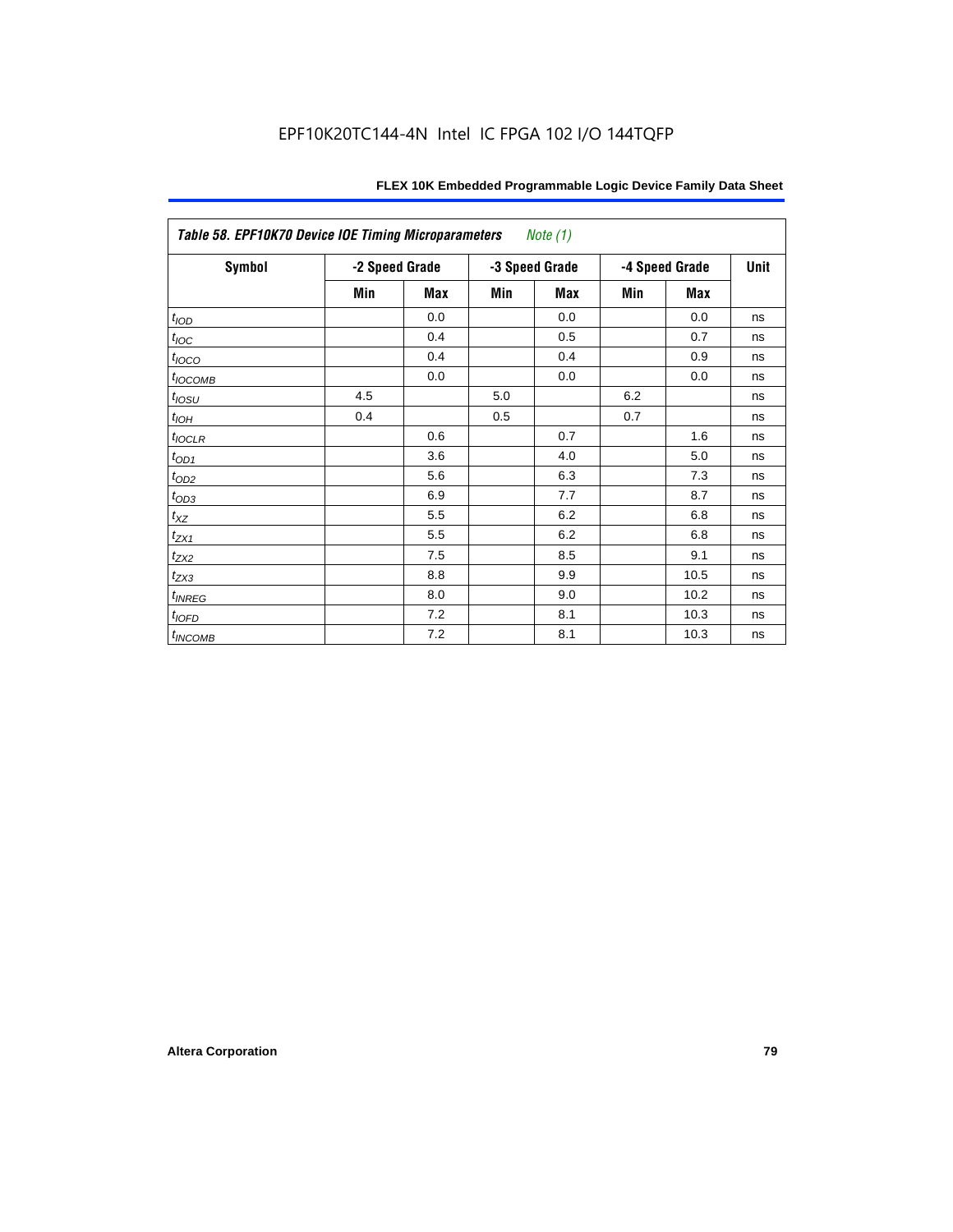|                                | Table 59. EPF10K70 Device EAB Internal Microparameters<br>Note (1) |     |     |                |     |                |             |  |  |  |
|--------------------------------|--------------------------------------------------------------------|-----|-----|----------------|-----|----------------|-------------|--|--|--|
| Symbol                         | -2 Speed Grade                                                     |     |     | -3 Speed Grade |     | -4 Speed Grade | <b>Unit</b> |  |  |  |
|                                | Min                                                                | Max | Min | Max            | Min | Max            |             |  |  |  |
| <sup>t</sup> EABDATA1          |                                                                    | 1.3 |     | 1.5            |     | 1.9            | ns          |  |  |  |
| t <sub>EABDATA2</sub>          |                                                                    | 4.3 |     | 4.8            |     | 6.0            | ns          |  |  |  |
| <sup>t</sup> EABWE1            |                                                                    | 0.9 |     | 1.0            |     | 1.2            | ns          |  |  |  |
| t <sub>EABWE2</sub>            |                                                                    | 4.5 |     | 5.0            |     | 6.2            | ns          |  |  |  |
| $t_{EABCLK}$                   |                                                                    | 0.9 |     | 1.0            |     | 2.2            | ns          |  |  |  |
| $t_{EABCO}$                    |                                                                    | 0.4 |     | 0.5            |     | 0.6            | ns          |  |  |  |
| <i><b><i>EABBYPASS</i></b></i> |                                                                    | 1.3 |     | 1.5            |     | 1.9            | ns          |  |  |  |
| t <sub>EABSU</sub>             | 1.3                                                                |     | 1.5 |                | 1.8 |                | ns          |  |  |  |
| $t_{EABH}$                     | 1.8                                                                |     | 2.0 |                | 2.5 |                | ns          |  |  |  |
| $t_{AA}$                       |                                                                    | 7.8 |     | 8.7            |     | 10.7           | ns          |  |  |  |
| $t_{WP}$                       | 5.2                                                                |     | 5.8 |                | 7.2 |                | ns          |  |  |  |
| $t_{WDSU}$                     | 1.4                                                                |     | 1.6 |                | 2.0 |                | ns          |  |  |  |
| $t_{WDH}$                      | 0.3                                                                |     | 0.3 |                | 0.4 |                | ns          |  |  |  |
| $t_{WASU}$                     | 0.4                                                                |     | 0.5 |                | 0.6 |                | ns          |  |  |  |
| $t_{W\!AH}$                    | 0.9                                                                |     | 1.0 |                | 1.2 |                | ns          |  |  |  |
| $t_{WO}$                       |                                                                    | 4.5 |     | 5.0            |     | 6.2            | ns          |  |  |  |
| $t_{DD}$                       |                                                                    | 4.5 |     | 5.0            |     | 6.2            | ns          |  |  |  |
| <sup>t</sup> EABOUT            |                                                                    | 0.4 |     | 0.5            |     | 0.6            | ns          |  |  |  |
| <sup>t</sup> ЕАВСН             | 4.0                                                                |     | 4.0 |                | 4.0 |                | ns          |  |  |  |
| $t_{EABCL}$                    | 5.2                                                                |     | 5.8 |                | 7.2 |                | ns          |  |  |  |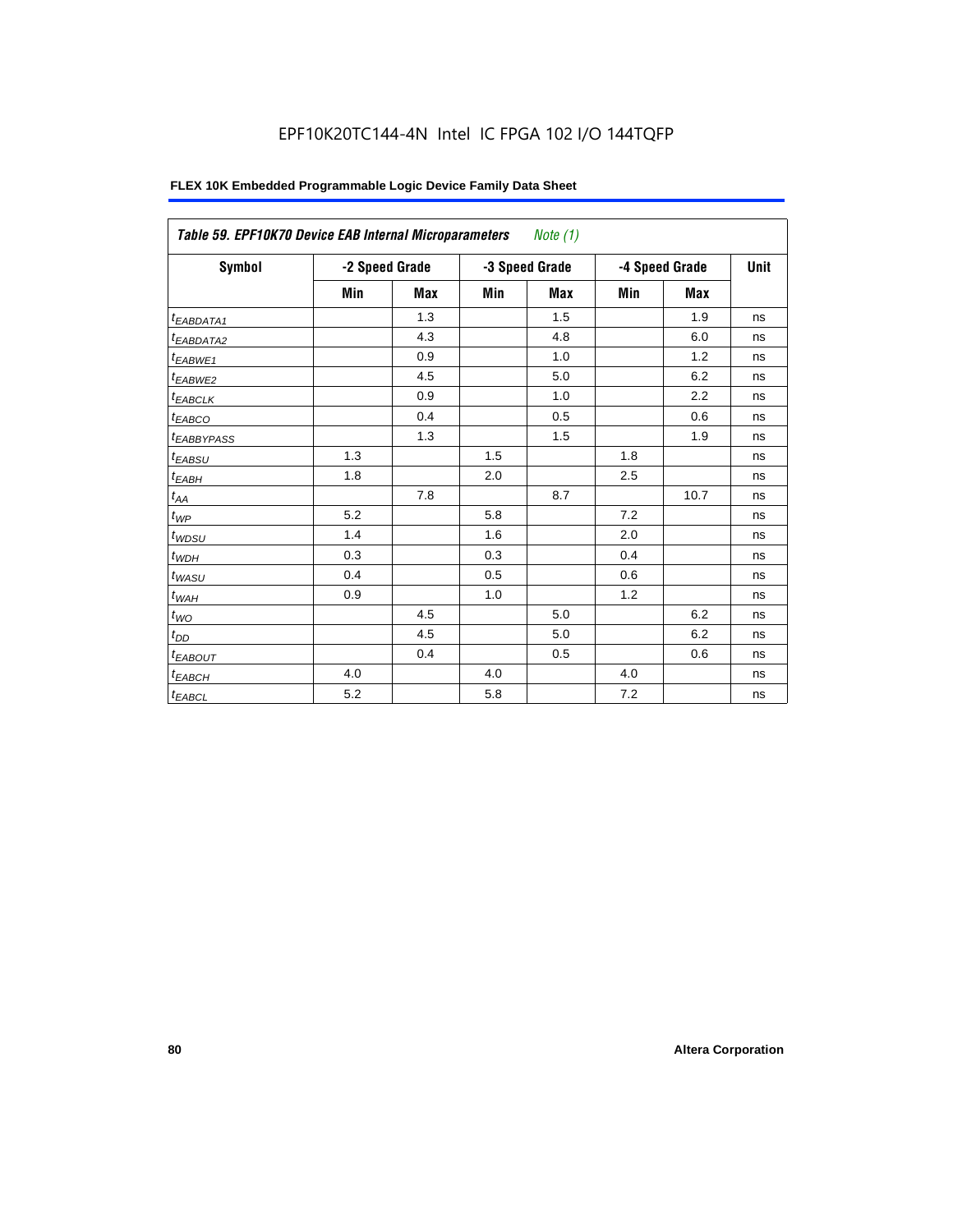| Table 60. EPF10K70 Device EAB Internal Timing Macroparameters<br><i>Note</i> $(1)$ |      |                |      |                |      |                |    |  |  |  |
|------------------------------------------------------------------------------------|------|----------------|------|----------------|------|----------------|----|--|--|--|
| Symbol                                                                             |      | -2 Speed Grade |      | -3 Speed Grade |      | -4 Speed Grade |    |  |  |  |
|                                                                                    | Min  | Max            | Min  | Max            | Min  | Max            |    |  |  |  |
| $t_{EABA}$                                                                         |      | 12.1           |      | 13.7           |      | 17.0           | ns |  |  |  |
| <sup>t</sup> EABRCCOMB                                                             | 12.1 |                | 13.7 |                | 17.0 |                | ns |  |  |  |
| <b><i>EABRCREG</i></b>                                                             | 8.6  |                | 9.7  |                | 11.9 |                | ns |  |  |  |
| t <sub>EABWP</sub>                                                                 | 5.2  |                | 5.8  |                | 7.2  |                | ns |  |  |  |
| <sup>t</sup> EABWCCOMB                                                             | 6.5  |                | 7.3  |                | 9.0  |                | ns |  |  |  |
| <sup>t</sup> EABWCREG                                                              | 11.6 |                | 13.0 |                | 16.0 |                | ns |  |  |  |
| t <sub>EABDD</sub>                                                                 |      | 8.8            |      | 10.0           |      | 12.5           | ns |  |  |  |
| <b><i>EABDATACO</i></b>                                                            |      | 1.7            |      | 2.0            |      | 3.4            | ns |  |  |  |
| <sup>t</sup> EABDATASU                                                             | 4.7  |                | 5.3  |                | 5.6  |                | ns |  |  |  |
| <sup>t</sup> EABDATAH                                                              | 0.0  |                | 0.0  |                | 0.0  |                | ns |  |  |  |
| <sup>t</sup> EABWESU                                                               | 4.9  |                | 5.5  |                | 5.8  |                | ns |  |  |  |
| <sup>t</sup> EABWEH                                                                | 0.0  |                | 0.0  |                | 0.0  |                | ns |  |  |  |
| <sup>t</sup> EABWDSU                                                               | 1.8  |                | 2.1  |                | 2.7  |                | ns |  |  |  |
| <sup>t</sup> EABWDH                                                                | 0.0  |                | 0.0  |                | 0.0  |                | ns |  |  |  |
| t <sub>EABWASU</sub>                                                               | 4.1  |                | 4.7  |                | 5.8  |                | ns |  |  |  |
| <sup>t</sup> EABWAH                                                                | 0.0  |                | 0.0  |                | 0.0  |                | ns |  |  |  |
| t <sub>EABWO</sub>                                                                 |      | 8.4            |      | 9.5            |      | 11.8           | ns |  |  |  |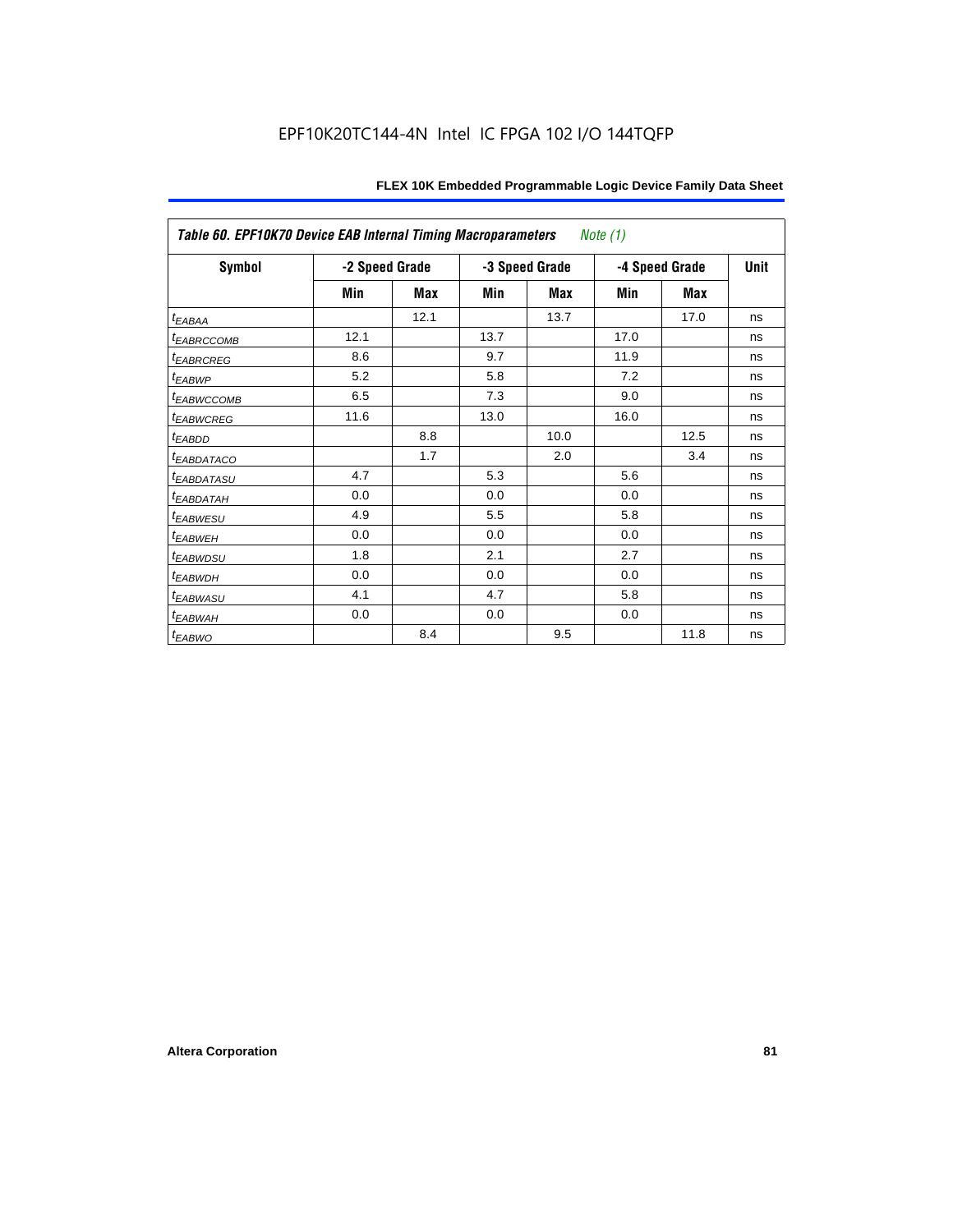| Table 61. EPF10K70 Device Interconnect Timing Microparameters |     |                |     |                | Note $(1)$ |                |             |
|---------------------------------------------------------------|-----|----------------|-----|----------------|------------|----------------|-------------|
| Symbol                                                        |     | -2 Speed Grade |     | -3 Speed Grade |            | -4 Speed Grade | <b>Unit</b> |
|                                                               | Min | Max            | Min | Max            | Min        | Max            |             |
| <sup>t</sup> DIN2IOE                                          |     | 6.6            |     | 7.3            |            | 8.8            | ns          |
| t <sub>DIN2LE</sub>                                           |     | 4.2            |     | 4.8            |            | 6.0            | ns          |
| <sup>t</sup> DIN2DATA                                         |     | 6.5            |     | 7.1            |            | 10.8           | ns          |
| <sup>t</sup> DCLK2IOE                                         |     | 5.5            |     | 6.2            |            | 7.7            | ns          |
| $t$ DCLK2LE                                                   |     | 4.2            |     | 4.8            |            | 6.0            | ns          |
| <sup>t</sup> SAMELAB                                          |     | 0.4            |     | 0.4            |            | 0.5            | ns          |
| <sup>t</sup> SAMEROW                                          |     | 4.8            |     | 4.9            |            | 5.5            | ns          |
| <sup>t</sup> SAMECOLUMN                                       |     | 3.3            |     | 3.4            |            | 3.7            | ns          |
| <sup>t</sup> DIFFROW                                          |     | 8.1            |     | 8.3            |            | 9.2            | ns          |
| <sup>T</sup> TWOROWS                                          |     | 12.9           |     | 13.2           |            | 14.7           | ns          |
| <sup>t</sup> LEPERIPH                                         |     | 5.5            |     | 5.7            |            | 6.5            | ns          |
| <sup>I</sup> LABCARRY                                         |     | 0.8            |     | 0.9            |            | 1.1            | ns          |
| <sup>t</sup> LABCASC                                          |     | 2.7            |     | 3.0            |            | 3.2            | ns          |

| Table 62. EPF10K70 Device External Timing Parameters<br>Note $(1)$ |                |      |                |            |                |      |             |  |  |  |
|--------------------------------------------------------------------|----------------|------|----------------|------------|----------------|------|-------------|--|--|--|
| Symbol                                                             | -2 Speed Grade |      | -3 Speed Grade |            | -4 Speed Grade |      | <b>Unit</b> |  |  |  |
|                                                                    | Min            | Max  | Min            | <b>Max</b> | Min            | Max  |             |  |  |  |
| <sup>t</sup> DRR                                                   |                | 17.2 |                | 19.1       |                | 24.2 | ns          |  |  |  |
| $t_{INSU}$ (2), (3)                                                | 6.6            |      | 7.3            |            | 8.0            |      | ns          |  |  |  |
| $t_{INH}$ (3)                                                      | 0.0            |      | 0.0            |            | 0.0            |      | ns          |  |  |  |
| $t_{\rm OUTCO}$ $(3)$                                              | 2.0            | 9.9  | 2.0            | 11.1       | 2.0            | 14.3 | ns          |  |  |  |

*Table 63. EPF10K70 Device External Bidirectional Timing Parameters Note (1)*

| Symbol                  | -2 Speed Grade |            |     | -3 Speed Grade |      | -4 Speed Grade |    |
|-------------------------|----------------|------------|-----|----------------|------|----------------|----|
|                         | Min            | <b>Max</b> | Min | <b>Max</b>     | Min  | <b>Max</b>     |    |
| <sup>t</sup> insubidir  | 7.4            |            | 8.1 |                | 10.4 |                | ns |
| <sup>T</sup> INHBIDIR   | 0.0            |            | 0.0 |                | 0.0  |                | ns |
| <sup>t</sup> OUTCOBIDIR | 2.0            | 9.9        | 2.0 | 11.1           | 2.0  | 14.3           | ns |
| <sup>t</sup> xzbidir    |                | 13.7       |     | 15.4           |      | 18.5           | ns |
| <sup>t</sup> zxbidir    |                | 13.7       |     | 15.4           |      | 18.5           | ns |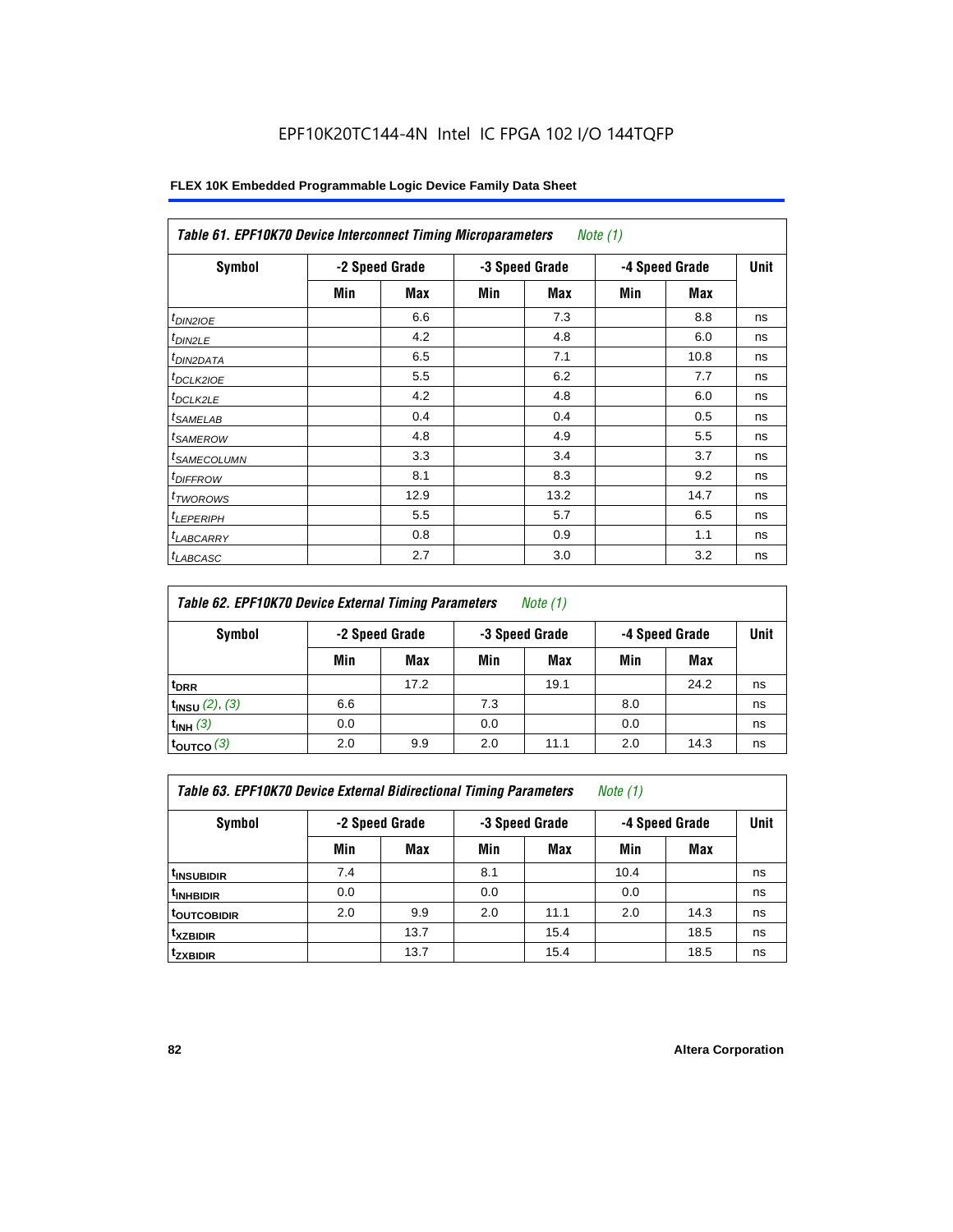# *Notes to tables:*<br>(1) All timing p

- All timing parameters are described in Tables 32 through 38 in this data sheet.
- (2) Using an LE to register the signal may provide a lower setup time.
- (3) This parameter is specified by characterization.

Tables 64 through 70 show EPF10K100 device internal and external timing parameters.

| <b>Symbol</b>       |     | -3DX Speed Grade |     | -3 Speed Grade |     | -4 Speed Grade |    |  |
|---------------------|-----|------------------|-----|----------------|-----|----------------|----|--|
|                     | Min | Max              | Min | Max            | Min | <b>Max</b>     |    |  |
| $t_{LUT}$           |     | 1.5              |     | 1.5            |     | 2.0            | ns |  |
| $t_{CLUT}$          |     | 0.4              |     | 0.4            |     | 0.5            | ns |  |
| $t_{RLUT}$          |     | 1.6              |     | 1.6            |     | 2.0            | ns |  |
| t <sub>PACKED</sub> |     | 0.9              |     | 0.9            |     | 1.3            | ns |  |
| $t_{EN}$            |     | 0.9              |     | 0.9            |     | 1.2            | ns |  |
| $t_{CICO}$          |     | 0.2              |     | 0.2            |     | 0.3            | ns |  |
| $t_{GEN}$           |     | 1.1              |     | 1.1            |     | 1.4            | ns |  |
| $t_{GENR}$          |     | 1.2              |     | 1.2            |     | 1.5            | ns |  |
| $t_{CASC}$          |     | 1.1              |     | 1.1            |     | 1.3            | ns |  |
| $t_C$               |     | 0.8              |     | 0.8            |     | 1.0            | ns |  |
| $t_{CO}$            |     | 1.0              |     | 1.0            |     | 1.4            | ns |  |
| $t_{COMB}$          |     | 0.5              |     | 0.5            |     | 0.7            | ns |  |
| $t_{\rm SU}$        | 2.1 |                  | 2.1 |                | 2.6 |                | ns |  |
| $t_H$               | 2.3 |                  | 2.3 |                | 3.1 |                | ns |  |
| $t_{PRE}$           |     | 1.0              |     | 1.0            |     | 1.4            | ns |  |
| $t_{CLR}$           |     | 1.0              |     | 1.0            |     | 1.4            | ns |  |
| $t_{CH}$            | 4.0 |                  | 4.0 |                | 4.0 |                | ns |  |
| $t_{CL}$            | 4.0 |                  | 4.0 |                | 4.0 |                | ns |  |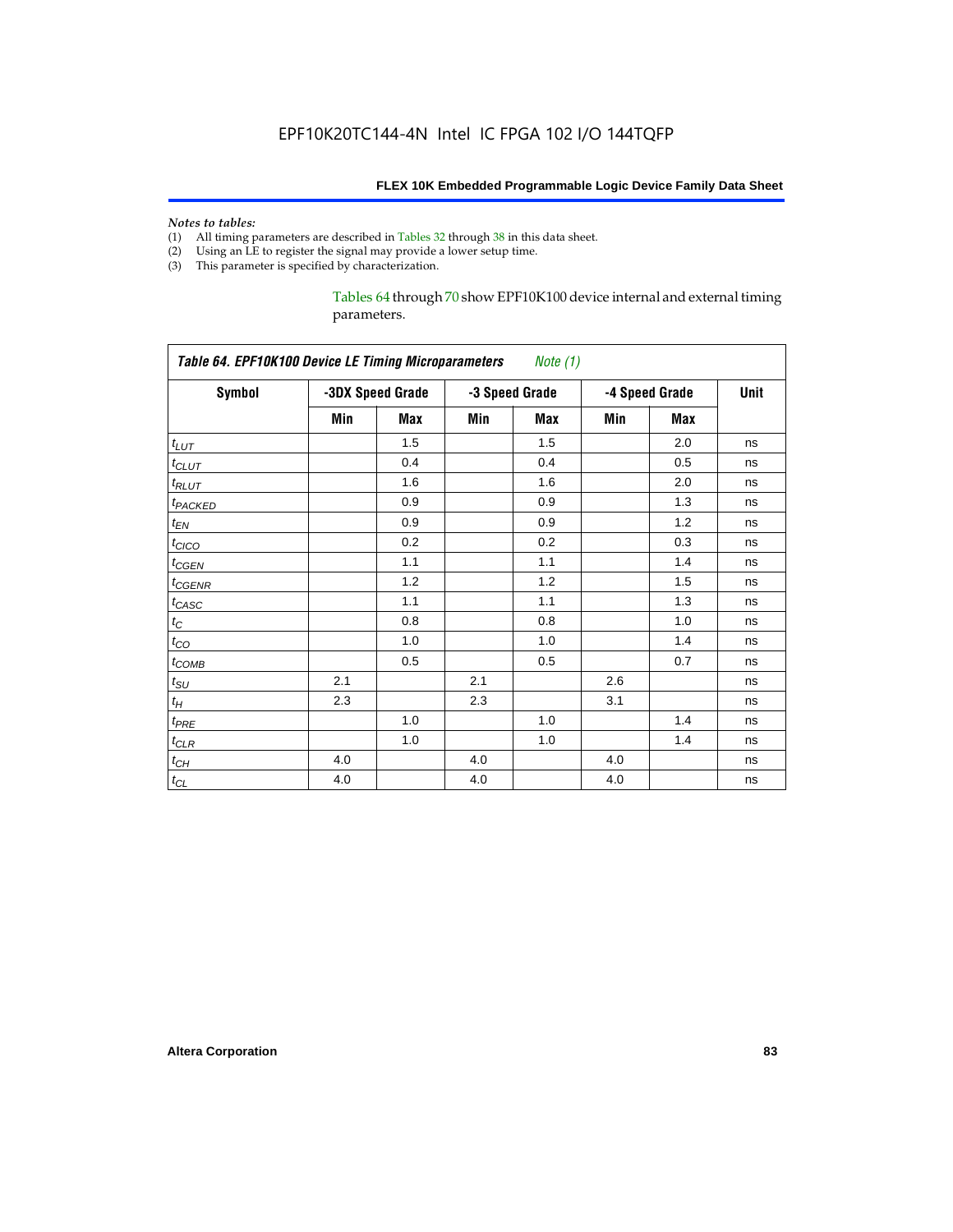| FLEX 10K Embedded Programmable Logic Device Family Data Sheet |  |
|---------------------------------------------------------------|--|
|---------------------------------------------------------------|--|

| Table 65. EPF10K100 Device IOE Timing Microparameters                  |                  |     |     | Note $(1)$               |     |                |             |
|------------------------------------------------------------------------|------------------|-----|-----|--------------------------|-----|----------------|-------------|
| <b>Symbol</b>                                                          | -3DX Speed Grade |     |     | -3 Speed Grade           |     | -4 Speed Grade | <b>Unit</b> |
|                                                                        | Min              | Max | Min | <b>Max</b>               | Min | <b>Max</b>     |             |
| t <sub>IOD</sub>                                                       |                  | 0.0 |     | 0.0                      |     | 0.0            | ns          |
| $t_{\text{IOC}}$                                                       |                  | 0.5 |     | 0.5                      |     | 0.7            | ns          |
| $t_{IOCO}$                                                             |                  | 0.4 |     | 0.4                      |     | 0.9            | ns          |
| $t_{IOCOMB}$                                                           |                  | 0.0 |     | 0.0                      |     | 0.0            | ns          |
| $t_{IOSU}$                                                             | 5.5              |     | 5.5 |                          | 6.7 |                | ns          |
| $t_{IOH}$                                                              | 0.5              |     | 0.5 |                          | 0.7 |                | ns          |
| $t_{IOCLR}$                                                            |                  | 0.7 |     | 0.7                      |     | 1.6            | ns          |
| $t_{OD1}$                                                              |                  | 4.0 |     | 4.0                      |     | 5.0            | ns          |
| $t_{OD2}$                                                              |                  | 6.3 |     | 6.3                      |     | 7.3            | ns          |
| $t_{OD3}$                                                              |                  | 7.7 |     | 7.7                      |     | 8.7            | ns          |
| $t_{XZ}$                                                               |                  | 6.2 |     | 6.2                      |     | 6.8            | ns          |
| $t_{ZX1}$                                                              |                  | 6.2 |     | 6.2                      |     | 6.8            | ns          |
| $t_{ZX2}$                                                              |                  | 8.5 |     | 8.5                      |     | 9.1            | ns          |
| $t_{ZX3}$                                                              |                  | 9.9 |     | 9.9                      |     | 10.5           | ns          |
| t <sub>INREG</sub> without ClockLock or<br><b>ClockBoost circuitry</b> |                  | 9.0 |     | 9.0                      |     | 10.5           | ns          |
| t <sub>INREG</sub> with ClockLock or<br>ClockBoost circuitry           |                  | 3.0 |     | $\overline{\phantom{0}}$ |     |                | ns          |
| $t_{IOFD}$                                                             |                  | 8.1 |     | 8.1                      |     | 10.3           | ns          |
| <i>t<sub>INCOMB</sub></i>                                              |                  | 8.1 |     | 8.1                      |     | 10.3           | ns          |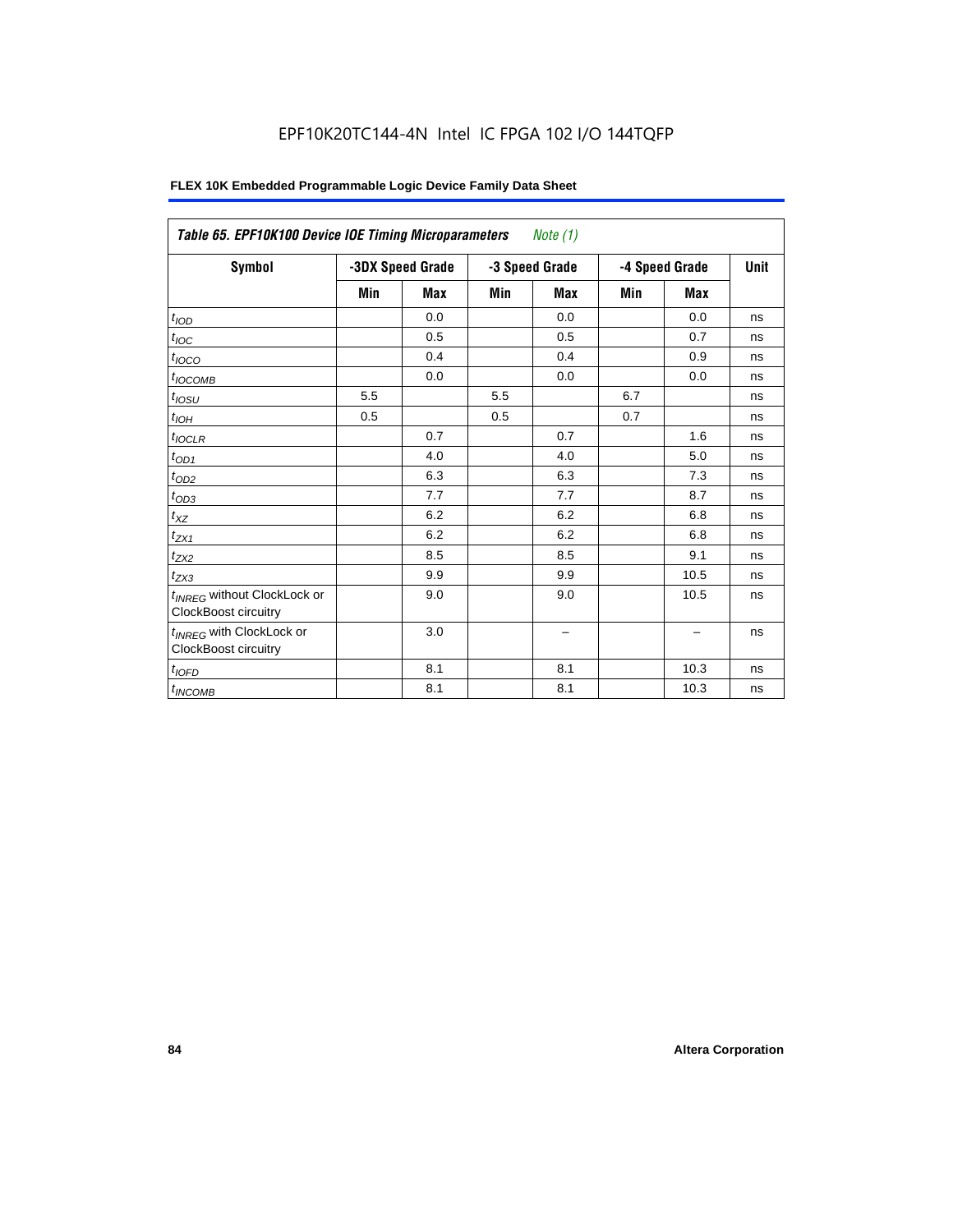| Table 66. EPF10K100 Device EAB Internal Microparameters Note (1) |     |                  |     |                |                |      |    |  |  |
|------------------------------------------------------------------|-----|------------------|-----|----------------|----------------|------|----|--|--|
| Symbol                                                           |     | -3DX Speed Grade |     | -3 Speed Grade | -4 Speed Grade | Unit |    |  |  |
|                                                                  | Min | Max              | Min | Max            | Min            | Max  |    |  |  |
| <b>EABDATA1</b>                                                  |     | 1.5              |     | 1.5            |                | 1.9  | ns |  |  |
| t <sub>EABDATA2</sub>                                            |     | 4.8              |     | 4.8            |                | 6.0  | ns |  |  |
| t <sub>EABWE1</sub>                                              |     | 1.0              |     | 1.0            |                | 1.2  | ns |  |  |
| $t_{EABWE2}$                                                     |     | 5.0              |     | 5.0            |                | 6.2  | ns |  |  |
| $t_{EABCLK}$                                                     |     | 1.0              |     | 1.0            |                | 2.2  | ns |  |  |
| $t_{EABCO}$                                                      |     | 0.5              |     | 0.5            |                | 0.6  | ns |  |  |
| <i><b>EABBYPASS</b></i>                                          |     | 1.5              |     | 1.5            |                | 1.9  | ns |  |  |
| $t_{EABSU}$                                                      | 1.5 |                  | 1.5 |                | 1.8            |      | ns |  |  |
| $t_{EABH}$                                                       | 2.0 |                  | 2.0 |                | 2.5            |      | ns |  |  |
| $t_{\mathit{AA}}$                                                |     | 8.7              |     | 8.7            |                | 10.7 | ns |  |  |
| $t_{\mathit{WP}}$                                                | 5.8 |                  | 5.8 |                | 7.2            |      | ns |  |  |
| $t_{WDSU}$                                                       | 1.6 |                  | 1.6 |                | 2.0            |      | ns |  |  |
| $t_{WDH}$                                                        | 0.3 |                  | 0.3 |                | 0.4            |      | ns |  |  |
| $t_{WASU}$                                                       | 0.5 |                  | 0.5 |                | 0.6            |      | ns |  |  |
| $t_{WAH}$                                                        | 1.0 |                  | 1.0 |                | 1.2            |      | ns |  |  |
| $t_{WO}$                                                         |     | 5.0              |     | 5.0            |                | 6.2  | ns |  |  |
| $t_{DD}$                                                         |     | 5.0              |     | 5.0            |                | 6.2  | ns |  |  |
| $t_{EABOUT}$                                                     |     | 0.5              |     | 0.5            |                | 0.6  | ns |  |  |
| $t_{EABCH}$                                                      | 4.0 |                  | 4.0 |                | 4.0            |      | ns |  |  |
| $t_{EABCL}$                                                      | 5.8 |                  | 5.8 |                | 7.2            |      | ns |  |  |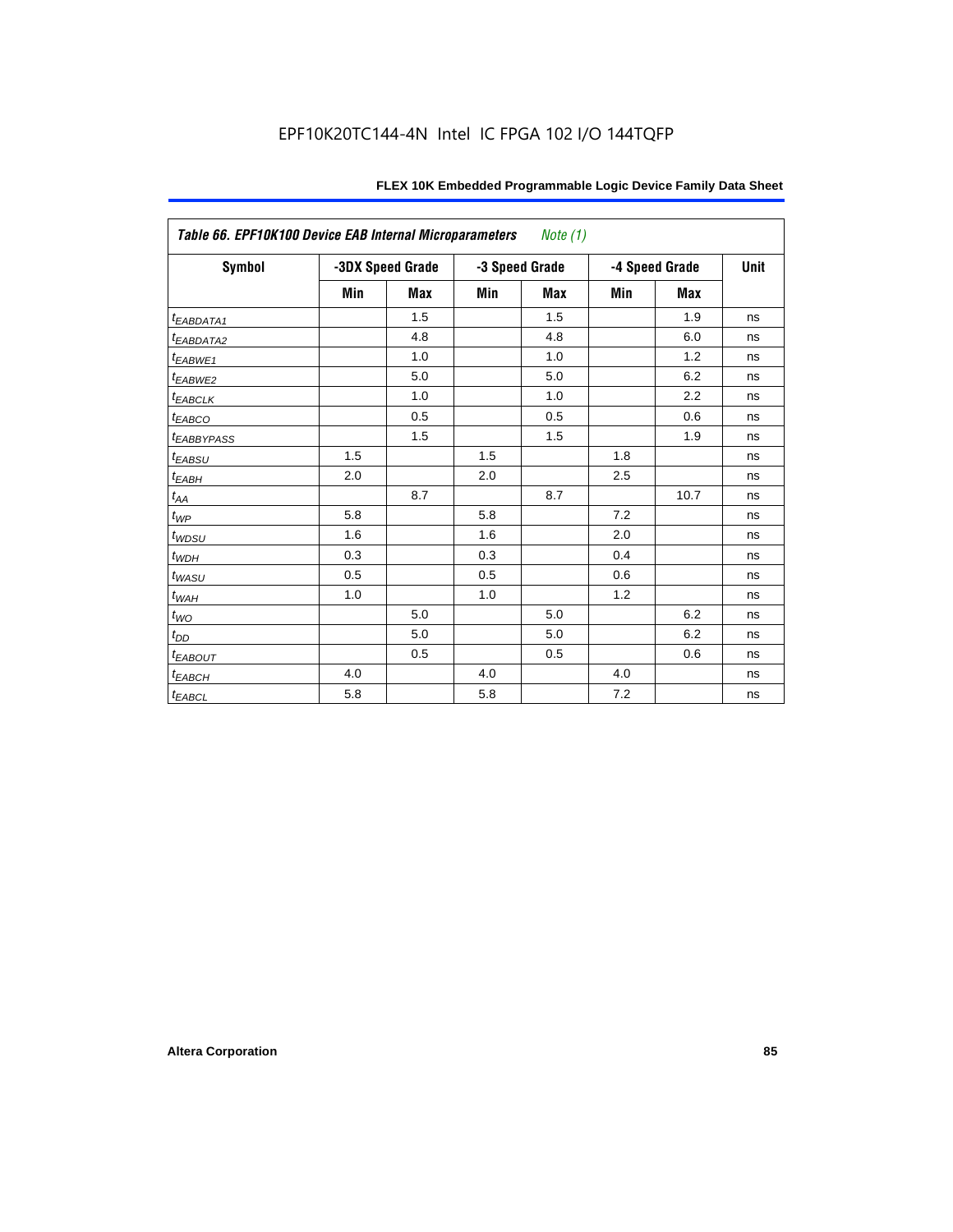| Table 67. EPF10K100 Device EAB Internal Timing Macroparameters<br>Note (1) |      |                  |      |                |      |                |    |  |  |
|----------------------------------------------------------------------------|------|------------------|------|----------------|------|----------------|----|--|--|
| <b>Symbol</b>                                                              |      | -3DX Speed Grade |      | -3 Speed Grade |      | -4 Speed Grade |    |  |  |
|                                                                            | Min  | Max              | Min  | Max            | Min  | Max            |    |  |  |
| t <sub>EABAA</sub>                                                         |      | 13.7             |      | 13.7           |      | 17.0           | ns |  |  |
| <sup>t</sup> EABRCCOMB                                                     | 13.7 |                  | 13.7 |                | 17.0 |                | ns |  |  |
| <sup>t</sup> EABRCREG                                                      | 9.7  |                  | 9.7  |                | 11.9 |                | ns |  |  |
| t <sub>EABWP</sub>                                                         | 5.8  |                  | 5.8  |                | 7.2  |                | ns |  |  |
| <sup>t</sup> EABWCCOMB                                                     | 7.3  |                  | 7.3  |                | 9.0  |                | ns |  |  |
| <sup>t</sup> EABWCREG                                                      | 13.0 |                  | 13.0 |                | 16.0 |                | ns |  |  |
| <sup>t</sup> EABDD                                                         |      | 10.0             |      | 10.0           |      | 12.5           | ns |  |  |
| <sup>t</sup> EABDATACO                                                     |      | 2.0              |      | 2.0            |      | 3.4            | ns |  |  |
| <sup>t</sup> EABDATASU                                                     | 5.3  |                  | 5.3  |                | 5.6  |                | ns |  |  |
| <sup>t</sup> EABDATAH                                                      | 0.0  |                  | 0.0  |                | 0.0  |                | ns |  |  |
| <sup>t</sup> EABWESU                                                       | 5.5  |                  | 5.5  |                | 5.8  |                | ns |  |  |
| <sup>t</sup> EABWEH                                                        | 0.0  |                  | 0.0  |                | 0.0  |                | ns |  |  |
| <sup>t</sup> EABWDSU                                                       | 5.5  |                  | 5.5  |                | 5.8  |                | ns |  |  |
| <sup>t</sup> EABWDH                                                        | 0.0  |                  | 0.0  |                | 0.0  |                | ns |  |  |
| <sup>t</sup> EABWASU                                                       | 2.1  |                  | 2.1  |                | 2.7  |                | ns |  |  |
| <sup>t</sup> EABWAH                                                        | 0.0  |                  | 0.0  |                | 0.0  |                | ns |  |  |
| <sup>t</sup> EABWO                                                         |      | 9.5              |      | 9.5            |      | 11.8           | ns |  |  |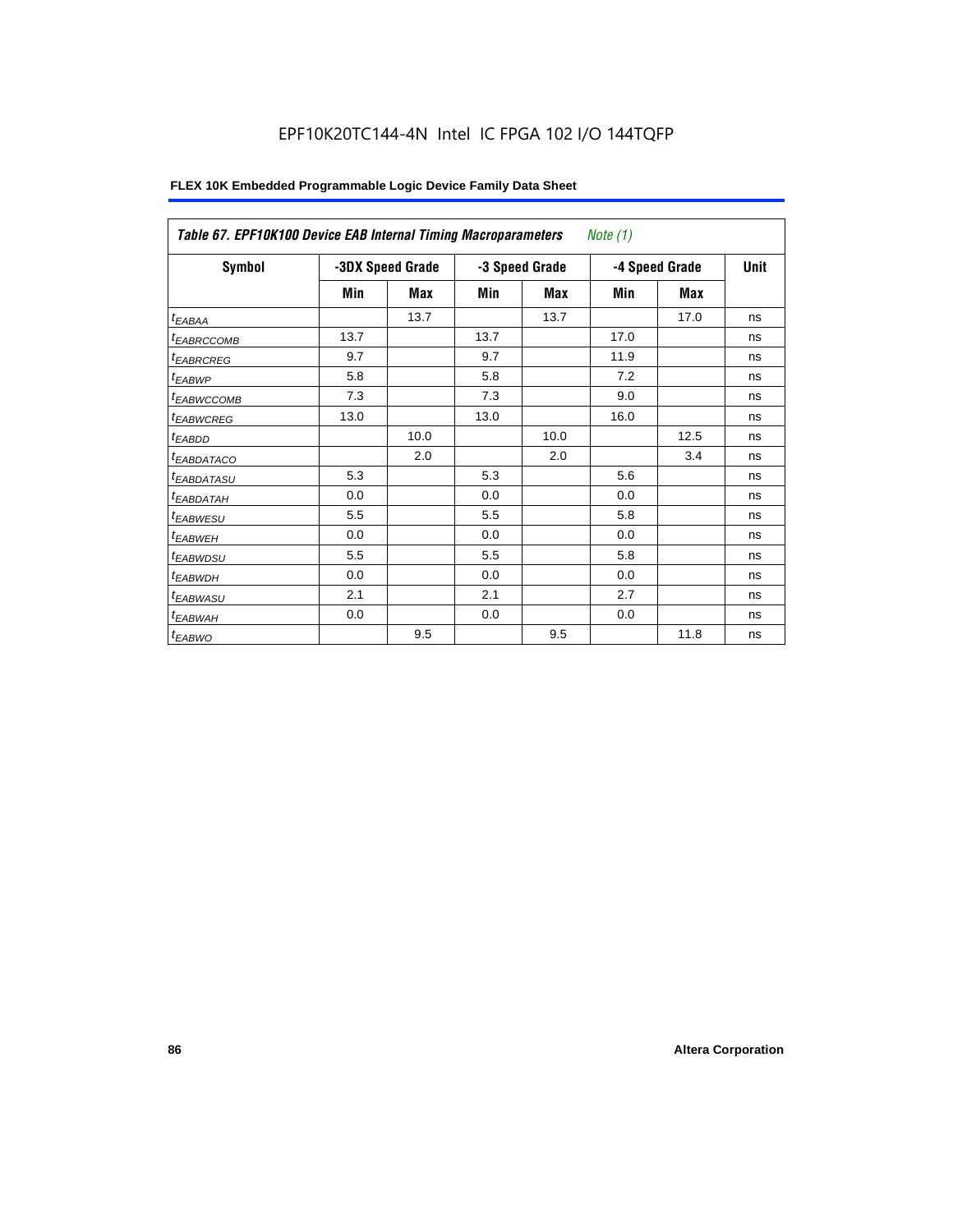| Table 68. EPF10K100 Device Interconnect Timing Microparameters<br><i>Note</i> $(1)$ |                  |      |                |      |                |      |      |  |  |
|-------------------------------------------------------------------------------------|------------------|------|----------------|------|----------------|------|------|--|--|
| <b>Symbol</b>                                                                       | -3DX Speed Grade |      | -3 Speed Grade |      | -4 Speed Grade |      | Unit |  |  |
|                                                                                     | Min              | Max  | Min            | Max  | Min            | Max  |      |  |  |
| $t_{DINZIOE}$                                                                       |                  | 10.3 |                | 10.3 |                | 12.2 | ns   |  |  |
| t <sub>DIN2LE</sub>                                                                 |                  | 4.8  |                | 4.8  |                | 6.0  | ns   |  |  |
| <sup>t</sup> DIN2DATA                                                               |                  | 7.3  |                | 7.3  |                | 11.0 | ns   |  |  |
| t <sub>DCLK2IOE</sub> without ClockLock or<br><b>ClockBoost circuitry</b>           |                  | 6.2  |                | 6.2  |                | 7.7  | ns   |  |  |
| t <sub>DCLK2IOE</sub> with ClockLock or ClockBoost<br>circuitry                     |                  | 2.3  |                |      |                |      | ns   |  |  |
| t <sub>DCLK2LE</sub> without ClockLock or<br>ClockBoost circuitry                   |                  | 4.8  |                | 4.8  |                | 6.0  | ns   |  |  |
| t <sub>DCLK2LE</sub> with ClockLock or ClockBoost<br>circuitry                      |                  | 2.3  |                |      |                |      | ns   |  |  |
| <sup>t</sup> SAMELAB                                                                |                  | 0.4  |                | 0.4  |                | 0.5  | ns   |  |  |
| <sup>t</sup> SAMEROW                                                                |                  | 4.9  |                | 4.9  |                | 5.5  | ns   |  |  |
| <sup>I</sup> SAMECOLUMN                                                             |                  | 5.1  |                | 5.1  |                | 5.4  | ns   |  |  |
| <i>t<sub>DIFFROW</sub></i>                                                          |                  | 10.0 |                | 10.0 |                | 10.9 | ns   |  |  |
| <sup>T</sup> TWOROWS                                                                |                  | 14.9 |                | 14.9 |                | 16.4 | ns   |  |  |
| <sup>t</sup> LEPERIPH                                                               |                  | 6.9  |                | 6.9  |                | 8.1  | ns   |  |  |
| <b>LABCARRY</b>                                                                     |                  | 0.9  |                | 0.9  |                | 1.1  | ns   |  |  |
| t <sub>LABCASC</sub>                                                                |                  | 3.0  |                | 3.0  |                | 3.2  | ns   |  |  |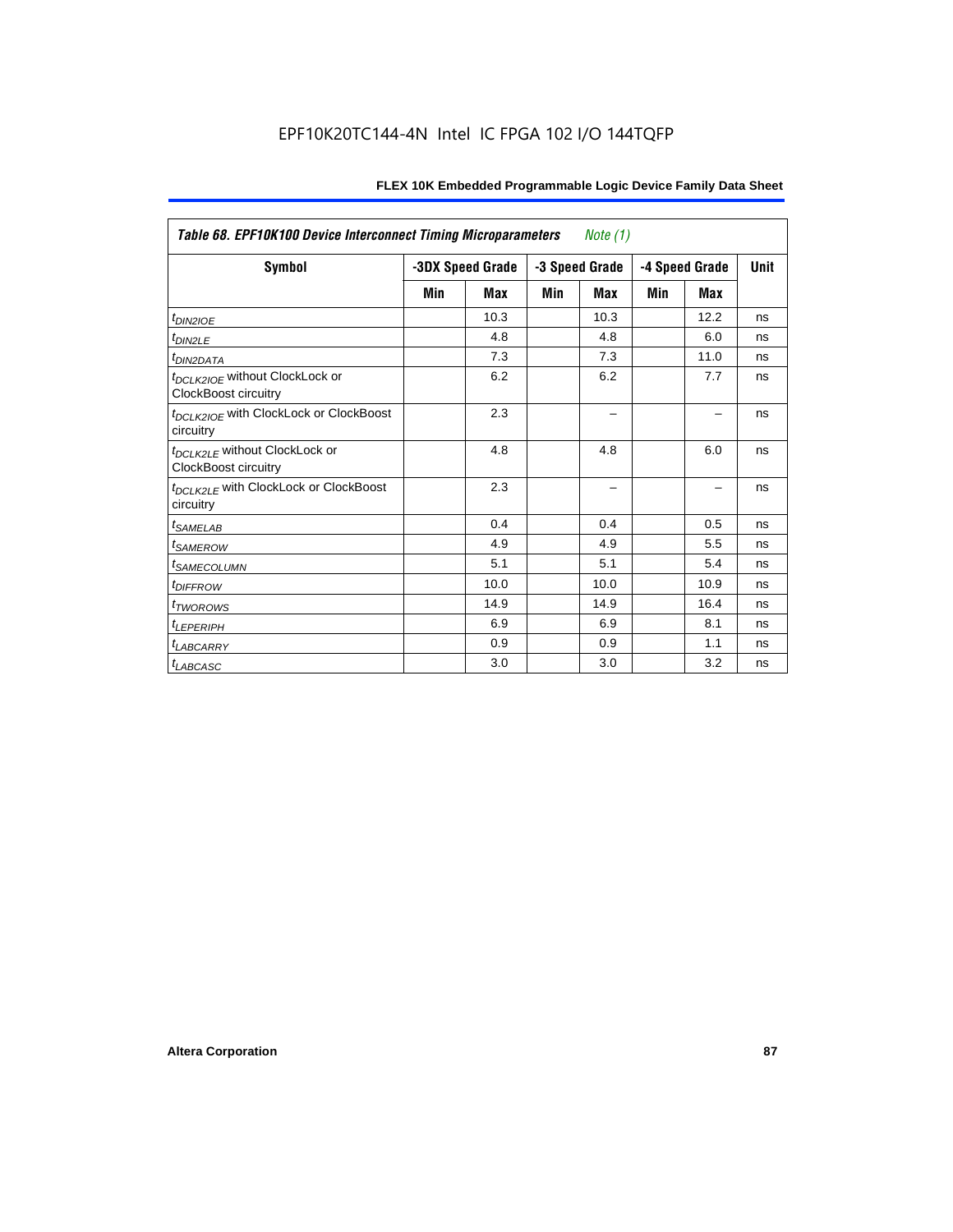| FLEX 10K Embedded Programmable Logic Device Family Data Sheet |  |
|---------------------------------------------------------------|--|
|---------------------------------------------------------------|--|

| Table 69. EPF10K100 Device External Timing Parameters<br>Note $(1)$ |                  |      |                |      |                |      |      |  |  |
|---------------------------------------------------------------------|------------------|------|----------------|------|----------------|------|------|--|--|
| Symbol                                                              | -3DX Speed Grade |      | -3 Speed Grade |      | -4 Speed Grade |      | Unit |  |  |
|                                                                     | Min              | Max  | Min            | Max  | Min            | Max  |      |  |  |
| t <sub>DRR</sub>                                                    |                  | 19.1 |                | 19.1 |                | 24.2 | ns   |  |  |
| $t_{INSU}$ (2), (3), (4)                                            | 7.8              |      | 7.8            |      | 8.5            |      | ns   |  |  |
| toutco $(3)$ , $(4)$                                                | 2.0              | 11.1 | 2.0            | 11.1 | 2.0            | 14.3 | ns   |  |  |
| $t_{INH}$ (3)                                                       | 0.0              |      | 0.0            |      | 0.0            |      | ns   |  |  |
| $t_{INSU}$ (2), (3), (5)                                            | 6.2              |      |                |      |                |      | ns   |  |  |
| toutco $(3)$ , $(5)$                                                | 2.0              | 6.7  |                |      |                |      | ns   |  |  |

| Table 70. EPF10K100 Device External Bidirectional Timing Parameters<br>Note (1) |     |                  |     |                |                |             |    |  |  |
|---------------------------------------------------------------------------------|-----|------------------|-----|----------------|----------------|-------------|----|--|--|
| Symbol                                                                          |     | -3DX Speed Grade |     | -3 Speed Grade | -4 Speed Grade | <b>Unit</b> |    |  |  |
|                                                                                 | Min | Max              | Min | Max            | Min            | Max         |    |  |  |
| t <sub>INSUBIDIR</sub> $(4)$                                                    | 8.1 |                  | 8.1 |                | 10.4           |             | ns |  |  |
| $t_{INHBIDIR}$ (4)                                                              | 0.0 |                  | 0.0 |                | 0.0            |             | ns |  |  |
| toutcobidir $(4)$                                                               | 2.0 | 11.1             | 2.0 | 11.1           | 2.0            | 14.3        | ns |  |  |
| $t_{XZBIDIR}$ (4)                                                               |     | 15.3             |     | 15.3           |                | 18.4        | ns |  |  |
| $t_{ZXBIDIR}$ (4)                                                               |     | 15.3             |     | 15.3           |                | 18.4        | ns |  |  |
| $t_{INSUBIDIR}$ (5)                                                             | 9.1 |                  |     |                |                |             | ns |  |  |
| $t_{INHBIDIR}$ (5)                                                              | 0.0 |                  |     |                |                |             | ns |  |  |
| toutcobidir $(5)$                                                               | 2.0 | 7.2              |     |                |                |             | ns |  |  |
| $t_{XZBIDIR}$ (5)                                                               |     | 14.3             |     |                |                |             | ns |  |  |
| $t_{ZXBIDIR}$ $(5)$                                                             |     | 14.3             |     |                |                |             | ns |  |  |

*Notes to tables:*

(1) All timing parameters are described in Tables 32 through 38 in this data sheet.

(2) Using an LE to register the signal may provide a lower setup time.

(3) This parameter is specified by characterization.

(4) This parameter is measured without the use of the ClockLock or ClockBoost circuits.

(5) This parameter is measured with the use of the ClockLock or ClockBoost circuits.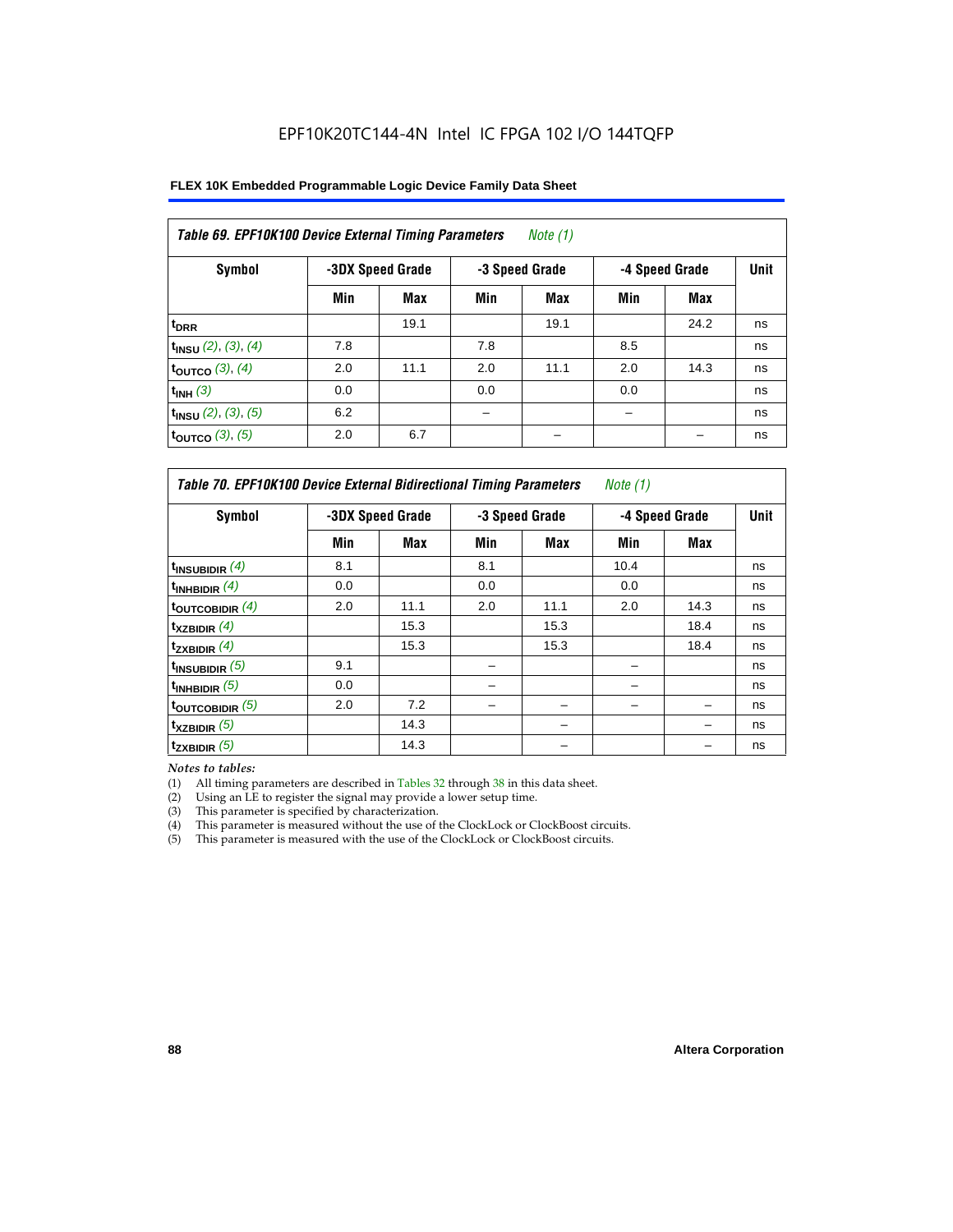Tables 71 through 77 show EPF10K50V device internal and external timing parameters.

| Table 71. EPF10K50V Device LE Timing Microparameters Note (1) |     |                |     |                |     |                |     |                |             |  |  |
|---------------------------------------------------------------|-----|----------------|-----|----------------|-----|----------------|-----|----------------|-------------|--|--|
| Symbol                                                        |     | -1 Speed Grade |     | -2 Speed Grade |     | -3 Speed Grade |     | -4 Speed Grade | <b>Unit</b> |  |  |
|                                                               | Min | Max            | Min | Max            | Min | Max            | Min | Max            |             |  |  |
| $t_{LUT}$                                                     |     | 0.9            |     | 1.0            |     | 1.3            |     | 1.6            | ns          |  |  |
| $t_{CLUT}$                                                    |     | 0.1            |     | 0.5            |     | 0.6            |     | 0.6            | ns          |  |  |
| $t_{RLUT}$                                                    |     | 0.5            |     | 0.8            |     | 0.9            |     | 1.0            | ns          |  |  |
| t <sub>PACKED</sub>                                           |     | 0.4            |     | 0.4            |     | 0.5            |     | 0.7            | ns          |  |  |
| $t_{EN}$                                                      |     | 0.7            |     | 0.9            |     | 1.1            |     | 1.4            | ns          |  |  |
| $t_{CICO}$                                                    |     | 0.2            |     | 0.2            |     | 0.2            |     | 0.3            | ns          |  |  |
| $t_{\text{GEN}}$                                              |     | 0.8            |     | 0.7            |     | 0.8            |     | 1.2            | ns          |  |  |
| $t_{\text{GENR}}$                                             |     | 0.4            |     | 0.3            |     | 0.3            |     | 0.4            | ns          |  |  |
| $t_{CASC}$                                                    |     | 0.7            |     | 0.7            |     | 0.8            |     | 0.9            | ns          |  |  |
| $t_C$                                                         |     | 0.3            |     | 1.0            |     | 1.3            |     | 1.5            | ns          |  |  |
| $t_{CO}$                                                      |     | 0.5            |     | 0.7            |     | 0.9            |     | 1.0            | ns          |  |  |
| $t_{COMB}$                                                    |     | 0.4            |     | 0.4            |     | 0.5            |     | 0.6            | ns          |  |  |
| $t_{\text{SU}}$                                               | 0.8 |                | 1.6 |                | 2.2 |                | 2.5 |                | ns          |  |  |
| $t_{\!H}$                                                     | 0.5 |                | 0.8 |                | 1.0 |                | 1.4 |                | ns          |  |  |
| $t_{PRE}$                                                     |     | 0.8            |     | 0.4            |     | 0.5            |     | 0.5            | ns          |  |  |
| $t_{CLR}$                                                     |     | 0.8            |     | 0.4            |     | 0.5            |     | 0.5            | ns          |  |  |
| $t_{\mathit{CH}}$                                             | 2.0 |                | 4.0 |                | 4.0 |                | 4.0 |                | ns          |  |  |
| $t_{\rm CL}$                                                  | 2.0 |                | 4.0 |                | 4.0 |                | 4.0 |                | ns          |  |  |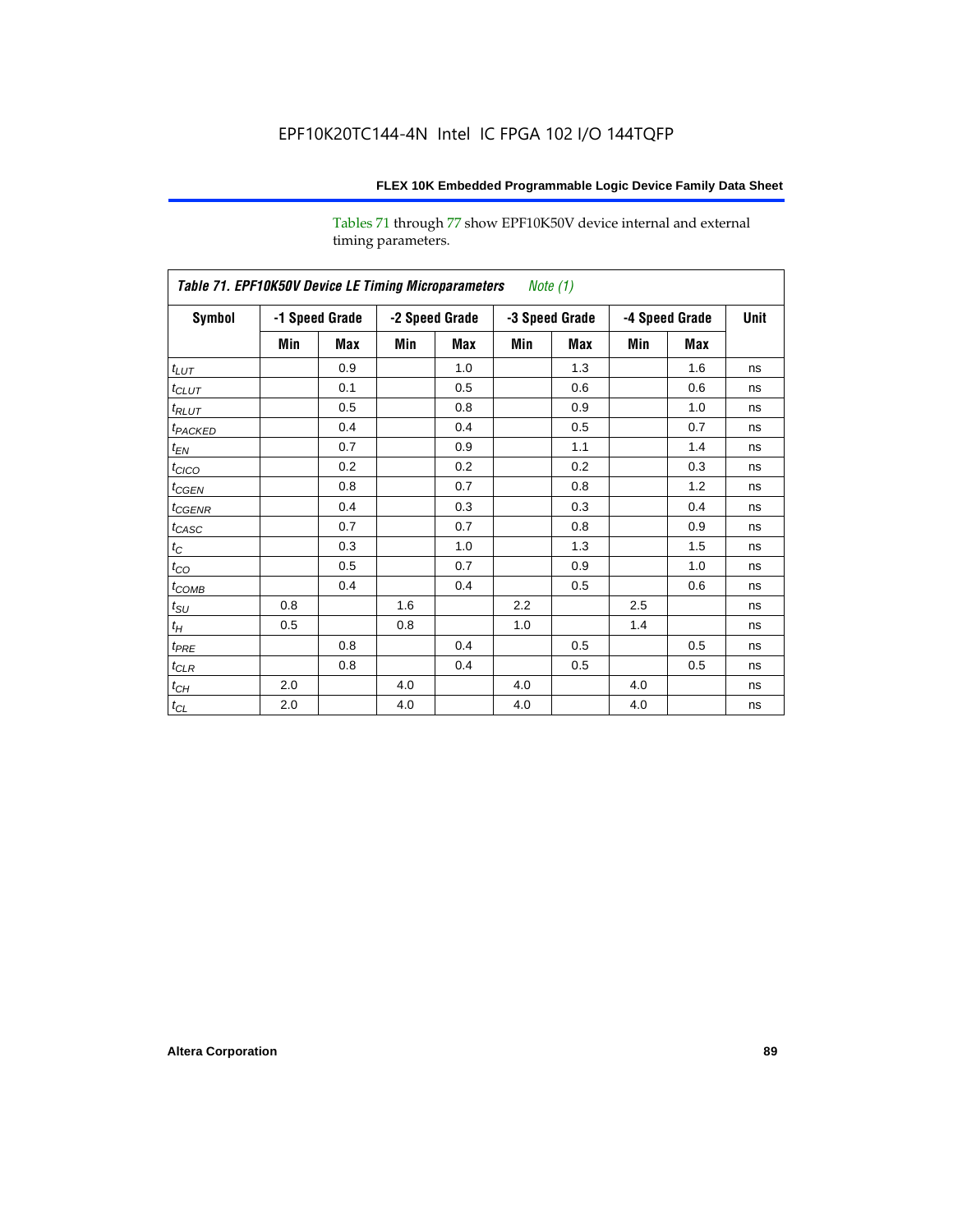| <b>Symbol</b>    |     | -1 Speed Grade           |     | -2 Speed Grade |     | -3 Speed Grade |     | -4 Speed Grade |    |
|------------------|-----|--------------------------|-----|----------------|-----|----------------|-----|----------------|----|
|                  | Min | Max                      | Min | <b>Max</b>     | Min | Max            | Min | <b>Max</b>     |    |
| t <sub>IOD</sub> |     | 1.2                      |     | 1.6            |     | 1.9            |     | 2.1            | ns |
| $t_{\text{IOC}}$ |     | 0.3                      |     | 0.4            |     | 0.5            |     | 0.5            | ns |
| $t_{IOCO}$       |     | 0.3                      |     | 0.3            |     | 0.4            |     | 0.4            | ns |
| $t_{IOCOMB}$     |     | 0.0                      |     | 0.0            |     | 0.0            |     | 0.0            | ns |
| $t_{IOSU}$       | 2.8 |                          | 2.8 |                | 3.4 |                | 3.9 |                | ns |
| $t_{IOH}$        | 0.7 |                          | 0.8 |                | 1.0 |                | 1.4 |                | ns |
| $t_{IOCLR}$      |     | 0.5                      |     | 0.6            |     | 0.7            |     | 0.7            | ns |
| $t_{OD1}$        |     | 2.8                      |     | 3.2            |     | 3.9            |     | 4.7            | ns |
| $t_{OD2}$        |     |                          |     |                |     |                |     |                | ns |
| $t_{OD3}$        |     | 6.5                      |     | 6.9            |     | 7.6            |     | 8.4            | ns |
| $t_{XZ}$         |     | 2.8                      |     | 3.1            |     | 3.8            |     | 4.6            | ns |
| $t_{ZX1}$        |     | 2.8                      |     | 3.1            |     | 3.8            |     | 4.6            | ns |
| $t_{ZX2}$        |     | $\overline{\phantom{0}}$ |     | -              |     | -              |     | —              | ns |
| $t_{ZX3}$        |     | 6.5                      |     | 6.8            |     | 7.5            |     | 8.3            | ns |
| $t_{INREG}$      |     | 5.0                      |     | 5.7            |     | 7.0            |     | 9.0            | ns |
| $t_{IOFD}$       |     | 1.5                      |     | 1.9            |     | 2.3            |     | 2.7            | ns |
| $t_{INCOMB}$     |     | 1.5                      |     | 1.9            |     | 2.3            |     | 2.7            | ns |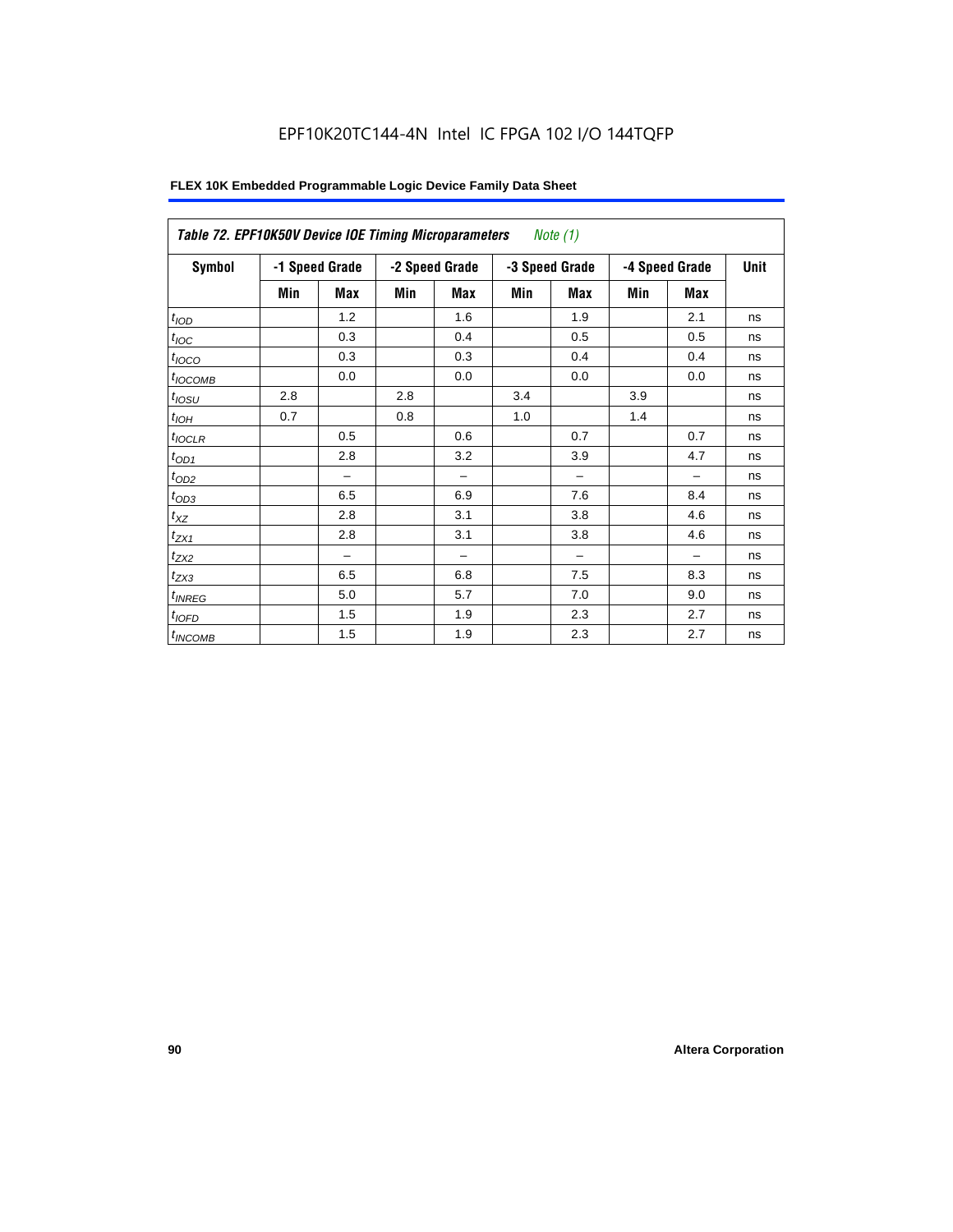| Table 73. EPF10K50V Device EAB Internal Microparameters |     |                |     |                |     | Note (1)       |     |                |             |
|---------------------------------------------------------|-----|----------------|-----|----------------|-----|----------------|-----|----------------|-------------|
| Symbol                                                  |     | -1 Speed Grade |     | -2 Speed Grade |     | -3 Speed Grade |     | -4 Speed Grade | <b>Unit</b> |
|                                                         | Min | <b>Max</b>     | Min | <b>Max</b>     | Min | <b>Max</b>     | Min | <b>Max</b>     |             |
| $t_{EABDATA1}$                                          |     | 1.7            |     | 2.8            |     | 3.4            |     | 4.6            | ns          |
| <sup>t</sup> EABDATA2                                   |     | 4.9            |     | 3.9            |     | 4.8            |     | 5.9            | ns          |
| t <sub>EABWE1</sub>                                     |     | 0.0            |     | 2.5            |     | 3.0            |     | 3.7            | ns          |
| t <sub>EABWE2</sub>                                     |     | 4.0            |     | 4.1            |     | 5.0            |     | 6.2            | ns          |
| $t_{EABCLK}$                                            |     | 0.4            |     | 0.8            |     | 1.0            |     | 1.2            | ns          |
| $t_{EABCO}$                                             |     | 0.1            |     | 0.2            |     | 0.3            |     | 0.4            | ns          |
| <i><b><i>EABBYPASS</i></b></i>                          |     | 0.9            |     | 1.1            |     | 1.3            |     | 1.6            | ns          |
| $t_{EABSU}$                                             | 0.8 |                | 1.5 |                | 1.8 |                | 2.2 |                | ns          |
| $t_{EABH}$                                              | 0.8 |                | 1.6 |                | 2.0 |                | 2.5 |                | ns          |
| $t_{AA}$                                                |     | 5.5            |     | 8.2            |     | 10.0           |     | 12.4           | ns          |
| $t_{WP}$                                                | 6.0 |                | 4.9 |                | 6.0 |                | 7.4 |                | ns          |
| $t_{WDSU}$                                              | 0.1 |                | 0.8 |                | 1.0 |                | 1.2 |                | ns          |
| $t_{WDH}$                                               | 0.1 |                | 0.2 |                | 0.3 |                | 0.4 |                | ns          |
| $t_{WASU}$                                              | 0.1 |                | 0.4 |                | 0.5 |                | 0.6 |                | ns          |
| $t_{WAH}$                                               | 0.1 |                | 0.8 |                | 1.0 |                | 1.2 |                | ns          |
| $t_{WO}$                                                |     | 2.8            |     | 4.3            |     | 5.3            |     | 6.5            | ns          |
| $t_{DD}$                                                |     | 2.8            |     | 4.3            |     | 5.3            |     | 6.5            | ns          |
| <b><i>EABOUT</i></b>                                    |     | 0.5            |     | 0.4            |     | 0.5            |     | 0.6            | ns          |
| $t_{EABCH}$                                             | 2.0 |                | 4.0 |                | 4.0 |                | 4.0 |                | ns          |
| $t_{\underline{EABCL}}$                                 | 6.0 |                | 4.9 |                | 6.0 |                | 7.4 |                | ns          |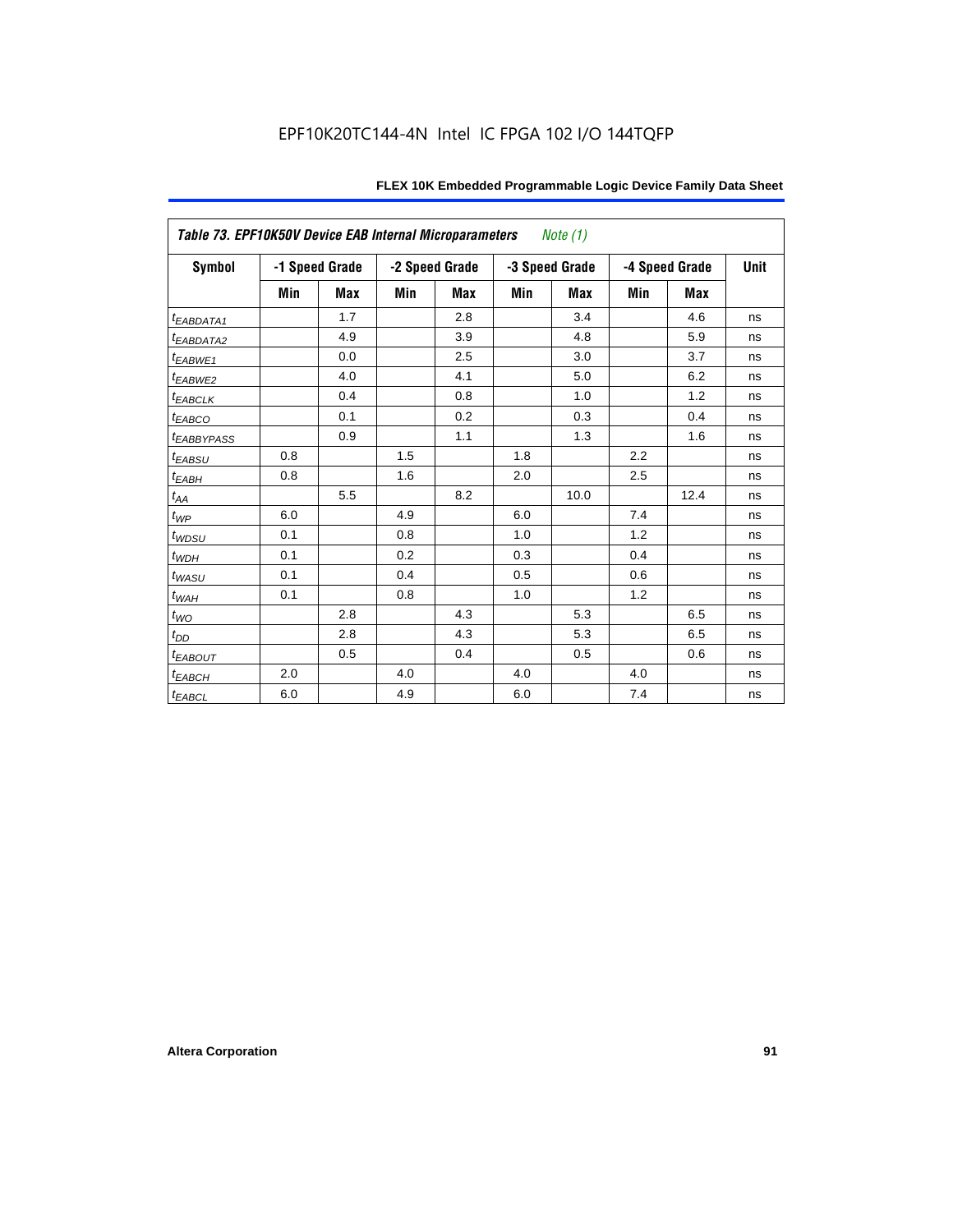| Symbol                  |      | -1 Speed Grade |      | -2 Speed Grade |      | -3 Speed Grade |      | -4 Speed Grade |    |
|-------------------------|------|----------------|------|----------------|------|----------------|------|----------------|----|
|                         | Min  | Max            | Min  | <b>Max</b>     | Min  | Max            | Min  | Max            |    |
| t <sub>EABAA</sub>      |      | 9.5            |      | 13.6           |      | 16.5           |      | 20.8           | ns |
| <i><b>EABRCCOMB</b></i> | 9.5  |                | 13.6 |                | 16.5 |                | 20.8 |                | ns |
| <sup>t</sup> EABRCREG   | 6.1  |                | 8.8  |                | 10.8 |                | 13.4 |                | ns |
| t <sub>EABWP</sub>      | 6.0  |                | 4.9  |                | 6.0  |                | 7.4  |                | ns |
| <sup>t</sup> EABWCCOMB  | 6.2  |                | 6.1  |                | 7.5  |                | 9.2  |                | ns |
| <sup>t</sup> EABWCREG   | 12.0 |                | 11.6 |                | 14.2 |                | 17.4 |                | ns |
| <sup>t</sup> EABDD      |      | 6.8            |      | 9.7            |      | 11.8           |      | 14.9           | ns |
| <sup>t</sup> EABDATACO  |      | 1.0            |      | 1.4            |      | 1.8            |      | 2.2            | ns |
| <sup>t</sup> EABDATASU  | 5.3  |                | 4.6  |                | 5.6  |                | 6.9  |                | ns |
| <sup>t</sup> EABDATAH   | 0.0  |                | 0.0  |                | 0.0  |                | 0.0  |                | ns |
| <sup>t</sup> EABWESU    | 4.4  |                | 4.8  |                | 5.8  |                | 7.2  |                | ns |
| <sup>t</sup> EABWEH     | 0.0  |                | 0.0  |                | 0.0  |                | 0.0  |                | ns |
| <sup>t</sup> EABWDSU    | 1.8  |                | 1.1  |                | 1.4  |                | 2.1  |                | ns |
| <sup>t</sup> EABWDH     | 0.0  |                | 0.0  |                | 0.0  |                | 0.0  |                | ns |
| <sup>t</sup> EABWASU    | 4.5  |                | 4.6  |                | 5.6  |                | 7.4  |                | ns |
| <sup>t</sup> EABWAH     | 0.0  |                | 0.0  |                | 0.0  |                | 0.0  |                | ns |
| $t_{EABWO}$             |      | 5.1            |      | 9.4            |      | 11.4           |      | 14.0           | ns |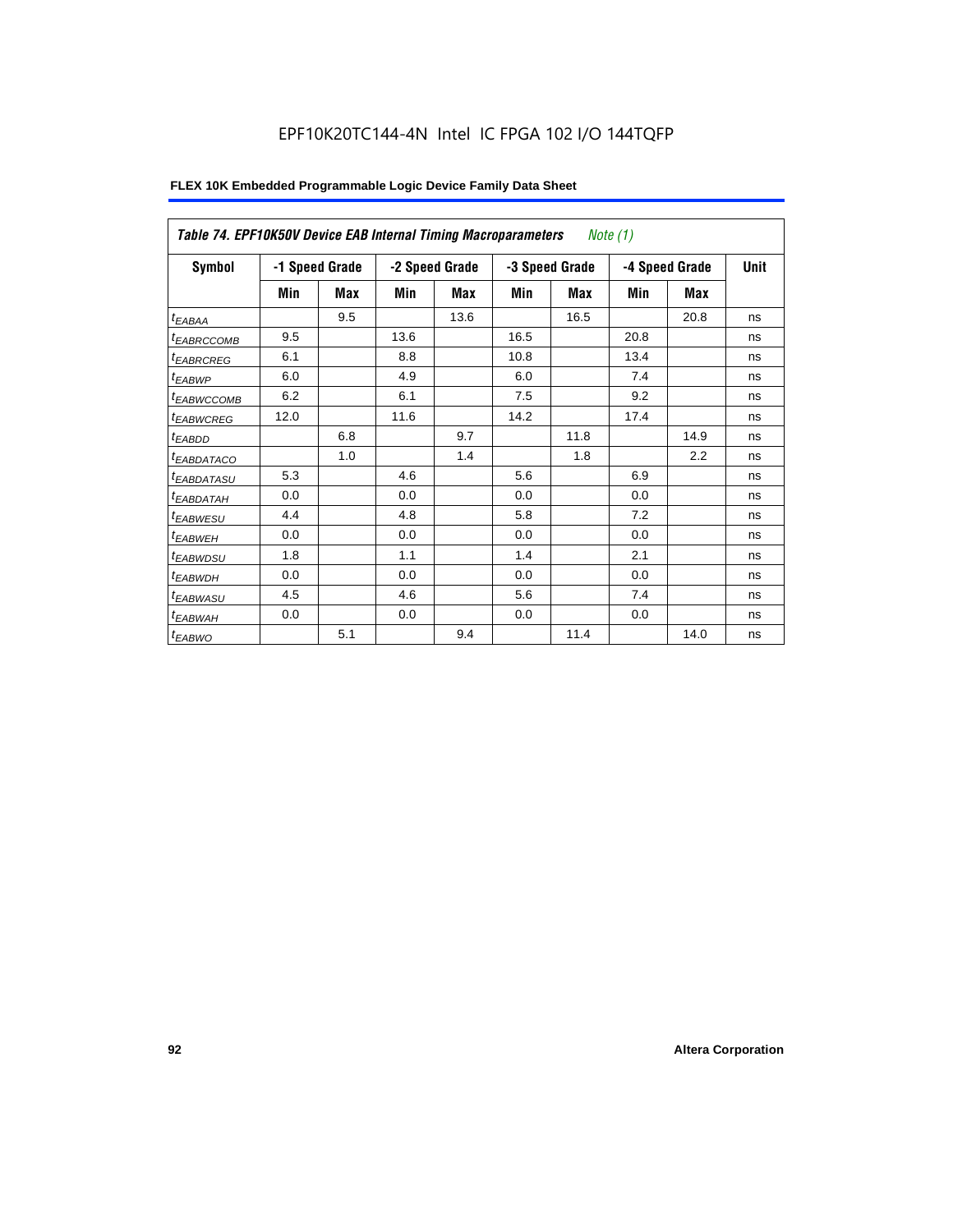| <b>Table 75. EPF10K50V Device Interconnect Timing Microparameters</b><br>Note (1) |     |                |     |                |     |                |     |                |    |
|-----------------------------------------------------------------------------------|-----|----------------|-----|----------------|-----|----------------|-----|----------------|----|
| Symbol                                                                            |     | -1 Speed Grade |     | -2 Speed Grade |     | -3 Speed Grade |     | -4 Speed Grade |    |
|                                                                                   | Min | Max            | Min | Max            | Min | Max            | Min | Max            |    |
| $t_{DINZIOE}$                                                                     |     | 4.7            |     | 6.0            |     | 7.1            |     | 8.2            | ns |
| t <sub>DIN2LE</sub>                                                               |     | 2.5            |     | 2.6            |     | 3.1            |     | 3.9            | ns |
| <sup>t</sup> DIN2DATA                                                             |     | 4.4            |     | 5.9            |     | 6.8            |     | 7.7            | ns |
| t <sub>DCLK2IOE</sub>                                                             |     | 2.5            |     | 3.9            |     | 4.7            |     | 5.5            | ns |
| t <sub>DCLK2LE</sub>                                                              |     | 2.5            |     | 2.6            |     | 3.1            |     | 3.9            | ns |
| <sup>t</sup> SAMELAB                                                              |     | 0.2            |     | 0.2            |     | 0.3            |     | 0.3            | ns |
| <i>t<sub>SAMEROW</sub></i>                                                        |     | 2.8            |     | 3.0            |     | 3.2            |     | 3.4            | ns |
| <i>t<sub>SAMECOLUMN</sub></i>                                                     |     | 3.0            |     | 3.2            |     | 3.4            |     | 3.6            | ns |
| <i>t<sub>DIFFROW</sub></i>                                                        |     | 5.8            |     | 6.2            |     | 6.6            |     | 7.0            | ns |
| t <sub>TWOROWS</sub>                                                              |     | 8.6            |     | 9.2            |     | 9.8            |     | 10.4           | ns |
| $t_{LEPERIPH}$                                                                    |     | 4.5            |     | 5.5            |     | 6.1            |     | 7.0            | ns |
| t <sub>LABCARRY</sub>                                                             |     | 0.3            |     | 0.4            |     | 0.5            |     | 0.7            | ns |
| <i>t<sub>LABCASC</sub></i>                                                        |     | 0.0            |     | 1.3            |     | 1.6            |     | 2.0            | ns |

### *Table 76. EPF10K50V Device External Timing Parameters Note (1)*

| Symbol              | -1 Speed Grade |      | -2 Speed Grade |      | -3 Speed Grade |      | -4 Speed Grade |      | <b>Unit</b> |
|---------------------|----------------|------|----------------|------|----------------|------|----------------|------|-------------|
|                     | Min            | Max  | Min            | Max  | Min            | Max  | Min            | Max  |             |
| t <sub>DRR</sub>    |                | 11.2 |                | 14.0 |                | 17.2 |                | 21.1 | ns          |
| $t_{INSU}$ (2), (3) | 5.5            |      | 4.2            |      | 5.2            |      | 6.9            |      | ns          |
| $t_{INH}$ (3)       | 0.0            |      | 0.0            |      | 0.0            |      | 0.0            |      | ns          |
| $\vert$ toutco (3)  | 2.0            | 5.9  | 2.0            | 7.8  | 2.0            | 9.5  | 2.0            | 11.1 | ns          |

*Table 77. EPF10K50V Device External Bidirectional Timing Parameters Note (1)*

| Symbol                         |     | -1 Speed Grade |     | -2 Speed Grade |     | -3 Speed Grade |     | -4 Speed Grade |    |  |
|--------------------------------|-----|----------------|-----|----------------|-----|----------------|-----|----------------|----|--|
|                                | Min | Max            | Min | Max            | Min | Max            | Min | Max            |    |  |
| <sup>t</sup> INSUB <u>IDIR</u> | 2.0 |                | 2.8 |                | 3.5 |                | 4.1 |                | ns |  |
| <sup>t</sup> INHBIDIR          | 0.0 |                | 0.0 |                | 0.0 |                | 0.0 |                | ns |  |
| t <sub>outcobidir</sub>        | 2.0 | 5.9            | 2.0 | 7.8            | 2.0 | 9.5            | 2.0 | 11.1           | ns |  |
| <sup>t</sup> xzbidir           |     | 8.0            |     | 9.8            |     | 11.8           |     | 14.3           | ns |  |
| <sup>t</sup> zxbidir           |     | 8.0            |     | 9.8            |     | 11.8           |     | 14.3           | ns |  |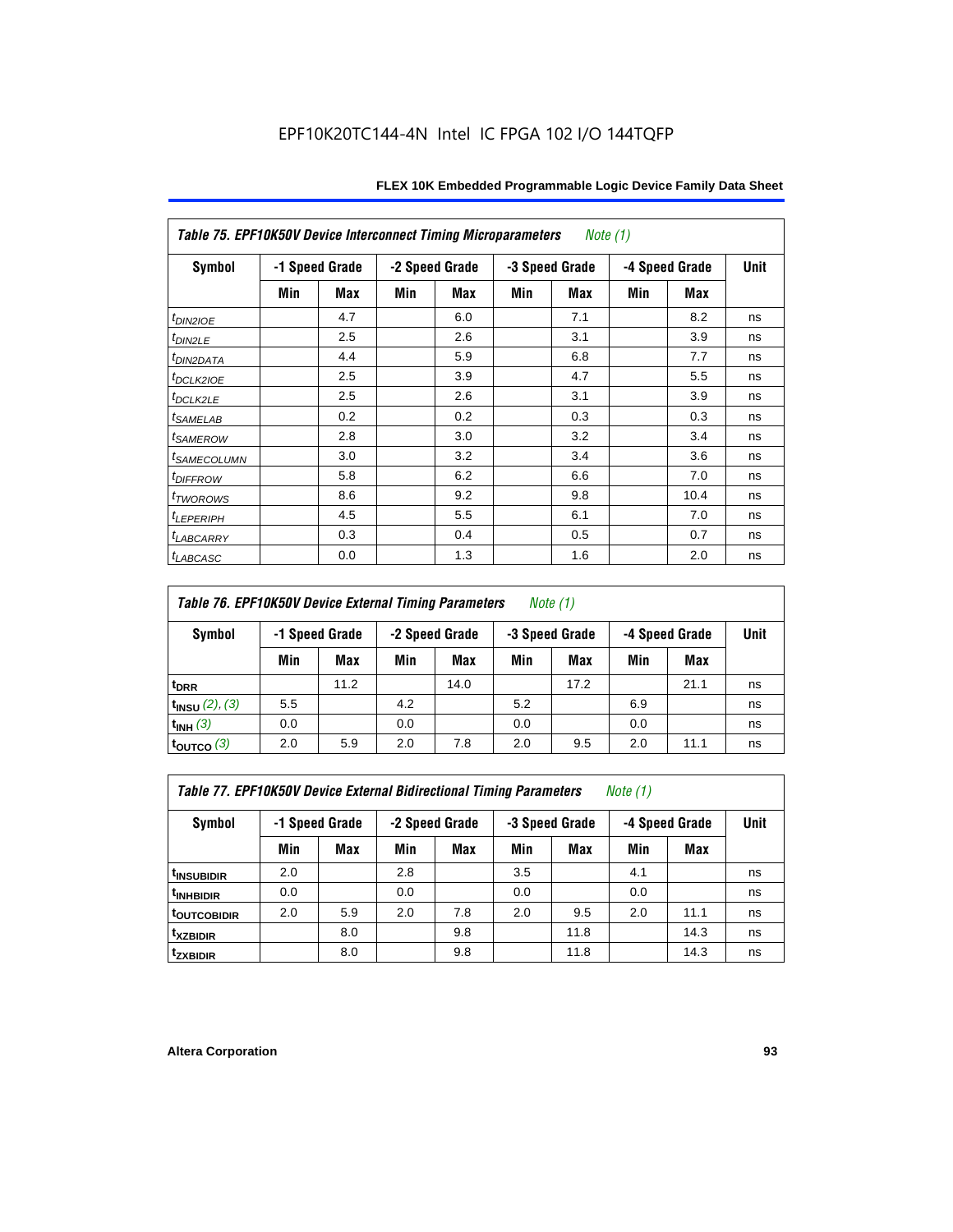#### **FLEX 10K Embedded Programmable Logic Device Family Data Sheet**

#### *Notes to tables:*

- (1) All timing parameters are described in Tables 32 through 38 in this data sheet.
- (2) Using an LE to register the signal may provide a lower setup time.
- (3) This parameter is specified by characterization.

#### Tables 78 through 84 show EPF10K130V device internal and external timing parameters.

| Table 78. EPF10K130V Device LE Timing Microparameters Note (1) |     |                |     |                |     |                |    |  |  |
|----------------------------------------------------------------|-----|----------------|-----|----------------|-----|----------------|----|--|--|
| <b>Symbol</b>                                                  |     | -2 Speed Grade |     | -3 Speed Grade |     | -4 Speed Grade |    |  |  |
|                                                                | Min | Max            | Min | Max            | Min | Max            |    |  |  |
| $t_{LUT}$                                                      |     | 1.3            |     | 1.8            |     | 2.3            | ns |  |  |
| $t_{CLUT}$                                                     |     | 0.5            |     | 0.7            |     | 0.9            | ns |  |  |
| $t_{RLUT}$                                                     |     | 1.2            |     | 1.7            |     | 2.2            | ns |  |  |
| <b>t</b> PACKED                                                |     | 0.5            |     | 0.6            |     | 0.7            | ns |  |  |
| $t_{EN}$                                                       |     | 0.6            |     | 0.8            |     | 1.0            | ns |  |  |
| $t_{CICO}$                                                     |     | 0.2            |     | 0.3            |     | 0.4            | ns |  |  |
| $t_{GEN}$                                                      |     | 0.3            |     | 0.4            |     | 0.5            | ns |  |  |
| t <sub>CGENR</sub>                                             |     | 0.7            |     | 1.0            |     | 1.3            | ns |  |  |
| $t_{CASC}$                                                     |     | 0.9            |     | 1.2            |     | 1.5            | ns |  |  |
| $t_C$                                                          |     | 1.9            |     | 2.4            |     | 3.0            | ns |  |  |
| $t_{CO}$                                                       |     | 0.6            |     | 0.9            |     | 1.1            | ns |  |  |
| $t_{COMB}$                                                     |     | 0.5            |     | 0.7            |     | 0.9            | ns |  |  |
| $t_{\rm SU}$                                                   | 0.2 |                | 0.2 |                | 0.3 |                | ns |  |  |
| $t_H$                                                          | 0.0 |                | 0.0 |                | 0.0 |                | ns |  |  |
| $t_{PRE}$                                                      |     | 2.4            |     | 3.1            |     | 3.9            | ns |  |  |
| $t_{CLR}$                                                      |     | 2.4            |     | 3.1            |     | 3.9            | ns |  |  |
| $t_{CH}$                                                       | 4.0 |                | 4.0 |                | 4.0 |                | ns |  |  |
| $t_{CL}$                                                       | 4.0 |                | 4.0 |                | 4.0 |                | ns |  |  |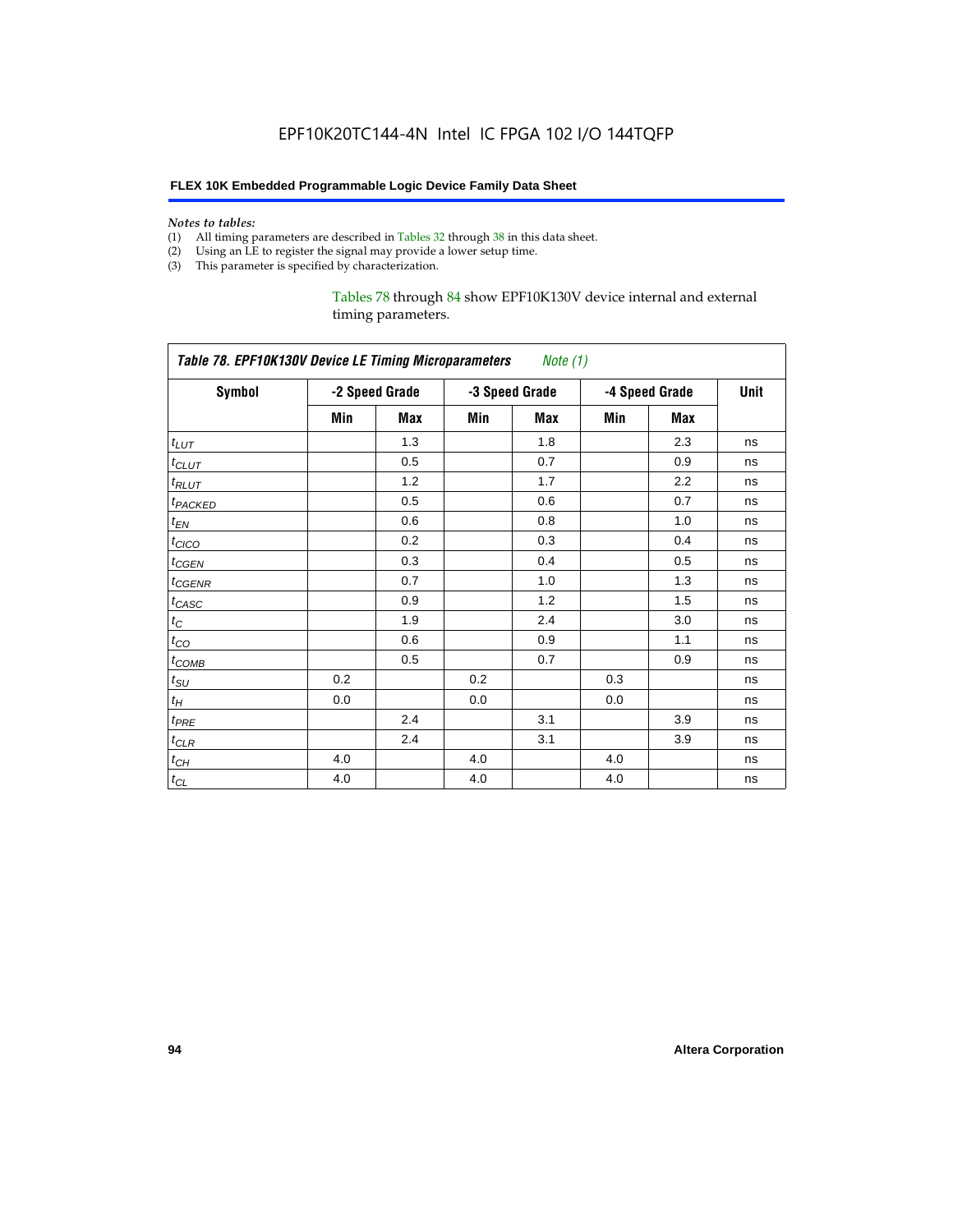| Table 79. EPF10K130V Device IOE Timing Microparameters<br>Note (1) |     |                |     |                |     |                |      |  |  |
|--------------------------------------------------------------------|-----|----------------|-----|----------------|-----|----------------|------|--|--|
| <b>Symbol</b>                                                      |     | -2 Speed Grade |     | -3 Speed Grade |     | -4 Speed Grade | Unit |  |  |
|                                                                    | Min | <b>Max</b>     | Min | <b>Max</b>     | Min | <b>Max</b>     |      |  |  |
| t <sub>IOD</sub>                                                   |     | 1.3            |     | 1.6            |     | 2.0            | ns   |  |  |
| $t_{\text{loc}}$                                                   |     | 0.4            |     | 0.5            |     | 0.7            | ns   |  |  |
| $t_{IOCO}$                                                         |     | 0.3            |     | 0.4            |     | 0.5            | ns   |  |  |
| $t_{IOCOMB}$                                                       |     | 0.0            |     | 0.0            |     | 0.0            | ns   |  |  |
| $t_{IOSU}$                                                         | 2.6 |                | 3.3 |                | 3.8 |                | ns   |  |  |
| $t_{IOH}$                                                          | 0.0 |                | 0.0 |                | 0.0 |                | ns   |  |  |
| $t_{IOCLR}$                                                        |     | 1.7            |     | 2.2            |     | 2.7            | ns   |  |  |
| $t_{OD1}$                                                          |     | 3.5            |     | 4.4            |     | 5.0            | ns   |  |  |
| $t_{OD2}$                                                          |     | -              |     |                |     |                | ns   |  |  |
| $t_{\text{OD3}}$                                                   |     | 8.2            |     | 8.1            |     | 9.7            | ns   |  |  |
| $t_{XZ}$                                                           |     | 4.9            |     | 6.3            |     | 7.4            | ns   |  |  |
| $t_{ZX1}$                                                          |     | 4.9            |     | 6.3            |     | 7.4            | ns   |  |  |
| $t_{ZX2}$                                                          |     |                |     |                |     |                | ns   |  |  |
| $t_{ZX3}$                                                          |     | 9.6            |     | 10.0           |     | 12.1           | ns   |  |  |
| $t_{INREG}$                                                        |     | 7.9            |     | 10.0           |     | 12.6           | ns   |  |  |
| $t_{IOFD}$                                                         |     | 6.2            |     | 7.9            |     | 9.9            | ns   |  |  |
| $t_{INCOMB}$                                                       |     | 6.2            |     | 7.9            |     | 9.9            | ns   |  |  |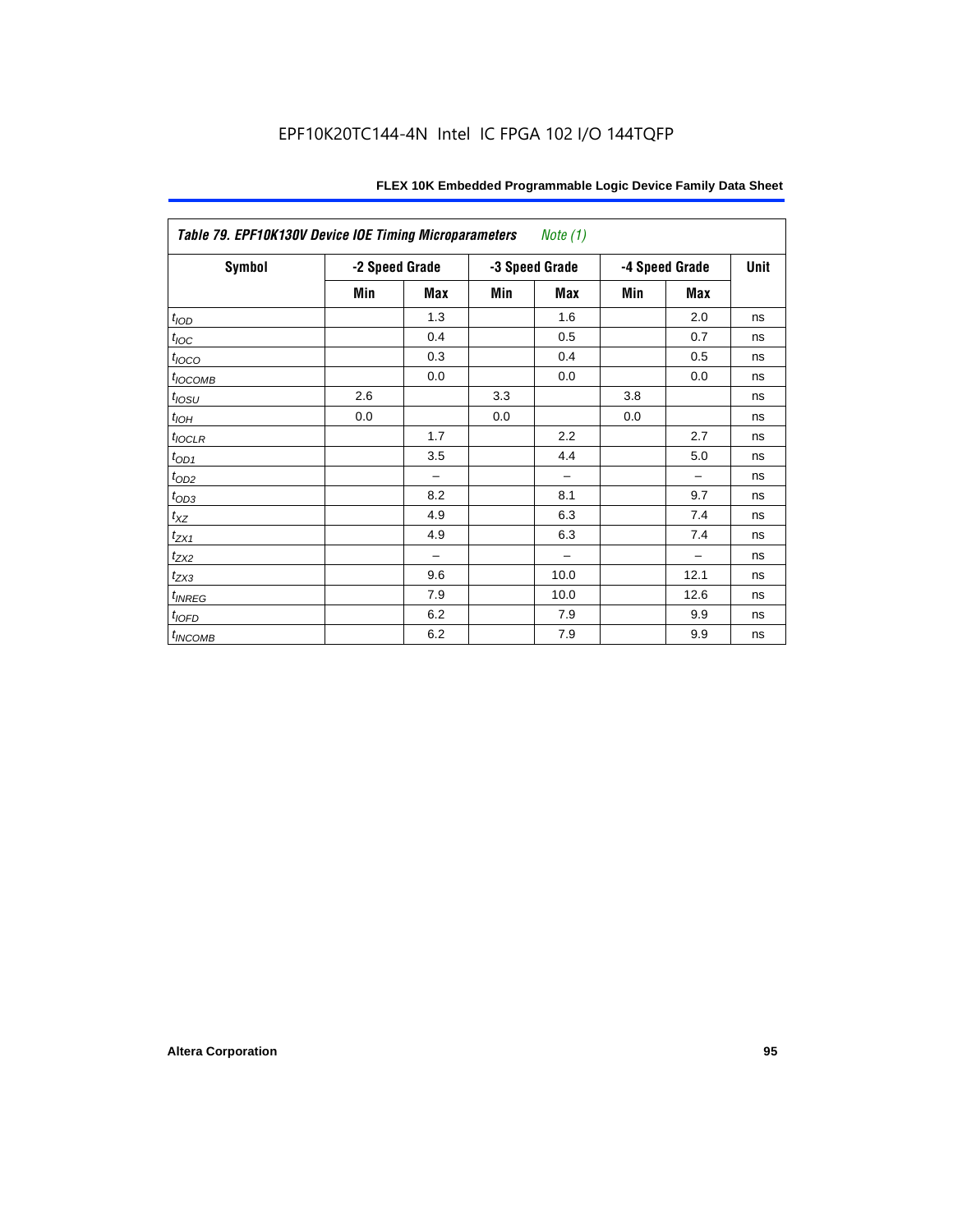| Symbol                 |     | -2 Speed Grade |     | -3 Speed Grade | -4 Speed Grade | <b>Unit</b> |    |
|------------------------|-----|----------------|-----|----------------|----------------|-------------|----|
|                        | Min | <b>Max</b>     | Min | <b>Max</b>     | Min            | <b>Max</b>  |    |
| <sup>t</sup> EABDATA1  |     | 1.9            |     | 2.4            |                | 2.4         | ns |
| <sup>t</sup> EABDATA2  |     | 3.7            |     | 4.7            |                | 4.7         | ns |
| <sup>t</sup> EABWE1    |     | 1.9            |     | 2.4            |                | 2.4         | ns |
| <sup>t</sup> EABWE2    |     | 3.7            |     | 4.7            |                | 4.7         | ns |
| t <sub>EABCLK</sub>    |     | 0.7            |     | 0.9            |                | 0.9         | ns |
| <sup>t</sup> ЕАВСО     |     | 0.5            |     | 0.6            |                | 0.6         | ns |
| <sup>t</sup> EABBYPASS |     | 0.6            |     | 0.8            |                | 0.8         | ns |
| t <sub>EABSU</sub>     | 1.4 |                | 1.8 |                | 1.8            |             | ns |
| t <sub>ЕАВН</sub>      | 0.0 |                | 0.0 |                | 0.0            |             | ns |
| $t_{AA}$               |     | 5.6            |     | 7.1            |                | 7.1         | ns |
| $t_{\mathit{WP}}$      | 3.7 |                | 4.7 |                | 4.7            |             | ns |
| $t_{WDSU}$             | 4.6 |                | 5.9 |                | 5.9            |             | ns |
| $t_{WDH}$              | 0.0 |                | 0.0 |                | 0.0            |             | ns |
| $t_{WASU}$             | 3.9 |                | 5.0 |                | 5.0            |             | ns |
| $t_{\sf WAH}$          | 0.0 |                | 0.0 |                | 0.0            |             | ns |
| $t_{WO}$               |     | 5.6            |     | 7.1            |                | 7.1         | ns |
| $t_{DD}$               |     | 5.6            |     | 7.1            |                | 7.1         | ns |
| <sup>t</sup> EABOUT    |     | 2.4            |     | 3.1            |                | 3.1         | ns |
| $t_{EABCH}$            | 4.0 |                | 4.0 |                | 4.0            |             | ns |
| $t_{EABCL}$            | 4.0 |                | 4.7 |                | 4.7            |             | ns |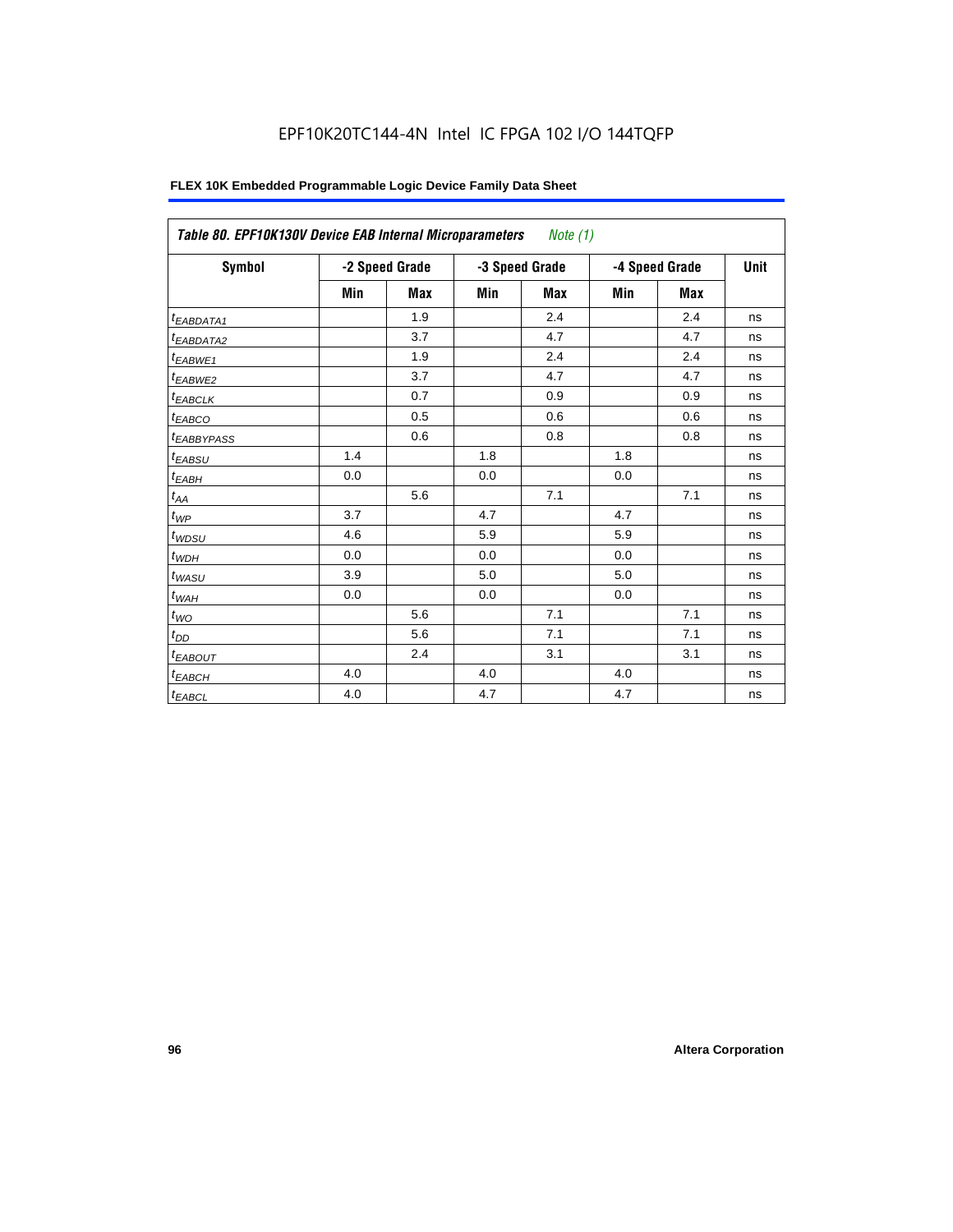| Table 81. EPF10K130V Device EAB Internal Timing Macroparameters<br>Note $(1)$ |      |                |      |                |                |             |    |  |  |
|-------------------------------------------------------------------------------|------|----------------|------|----------------|----------------|-------------|----|--|--|
| <b>Symbol</b>                                                                 |      | -2 Speed Grade |      | -3 Speed Grade | -4 Speed Grade | <b>Unit</b> |    |  |  |
|                                                                               | Min  | Max            | Min  | Max            | Min            | Max         |    |  |  |
| t <sub>EABAA</sub>                                                            |      | 11.2           |      | 14.2           |                | 14.2        | ns |  |  |
| <sup>t</sup> EABRCCOMB                                                        | 11.1 |                | 14.2 |                | 14.2           |             | ns |  |  |
| <sup>t</sup> EABRCREG                                                         | 8.5  |                | 10.8 |                | 10.8           |             | ns |  |  |
| <sup>t</sup> EABWP                                                            | 3.7  |                | 4.7  |                | 4.7            |             | ns |  |  |
| <sup>t</sup> EABWCCOMB                                                        | 7.6  |                | 9.7  |                | 9.7            |             | ns |  |  |
| <sup>t</sup> EABWCREG                                                         | 14.0 |                | 17.8 |                | 17.8           |             | ns |  |  |
| t <sub>EABDD</sub>                                                            |      | 11.1           |      | 14.2           |                | 14.2        | ns |  |  |
| <b><i>EABDATACO</i></b>                                                       |      | 3.6            |      | 4.6            |                | 4.6         | ns |  |  |
| <sup>t</sup> EABDATASU                                                        | 4.4  |                | 5.6  |                | 5.6            |             | ns |  |  |
| <sup>t</sup> EABDATAH                                                         | 0.0  |                | 0.0  |                | 0.0            |             | ns |  |  |
| <sup>t</sup> EABWESU                                                          | 4.4  |                | 5.6  |                | 5.6            |             | ns |  |  |
| <sup>t</sup> EABWEH                                                           | 0.0  |                | 0.0  |                | 0.0            |             | ns |  |  |
| <sup>t</sup> EABWDSU                                                          | 4.6  |                | 5.9  |                | 5.9            |             | ns |  |  |
| <sup>t</sup> EABWDH                                                           | 0.0  |                | 0.0  |                | 0.0            |             | ns |  |  |
| <sup>t</sup> EABWASU                                                          | 3.9  |                | 5.0  |                | 5.0            |             | ns |  |  |
| <sup>t</sup> EABWAH                                                           | 0.0  |                | 0.0  |                | 0.0            |             | ns |  |  |
| <sup>t</sup> EABWO                                                            |      | 11.1           |      | 14.2           |                | 14.2        | ns |  |  |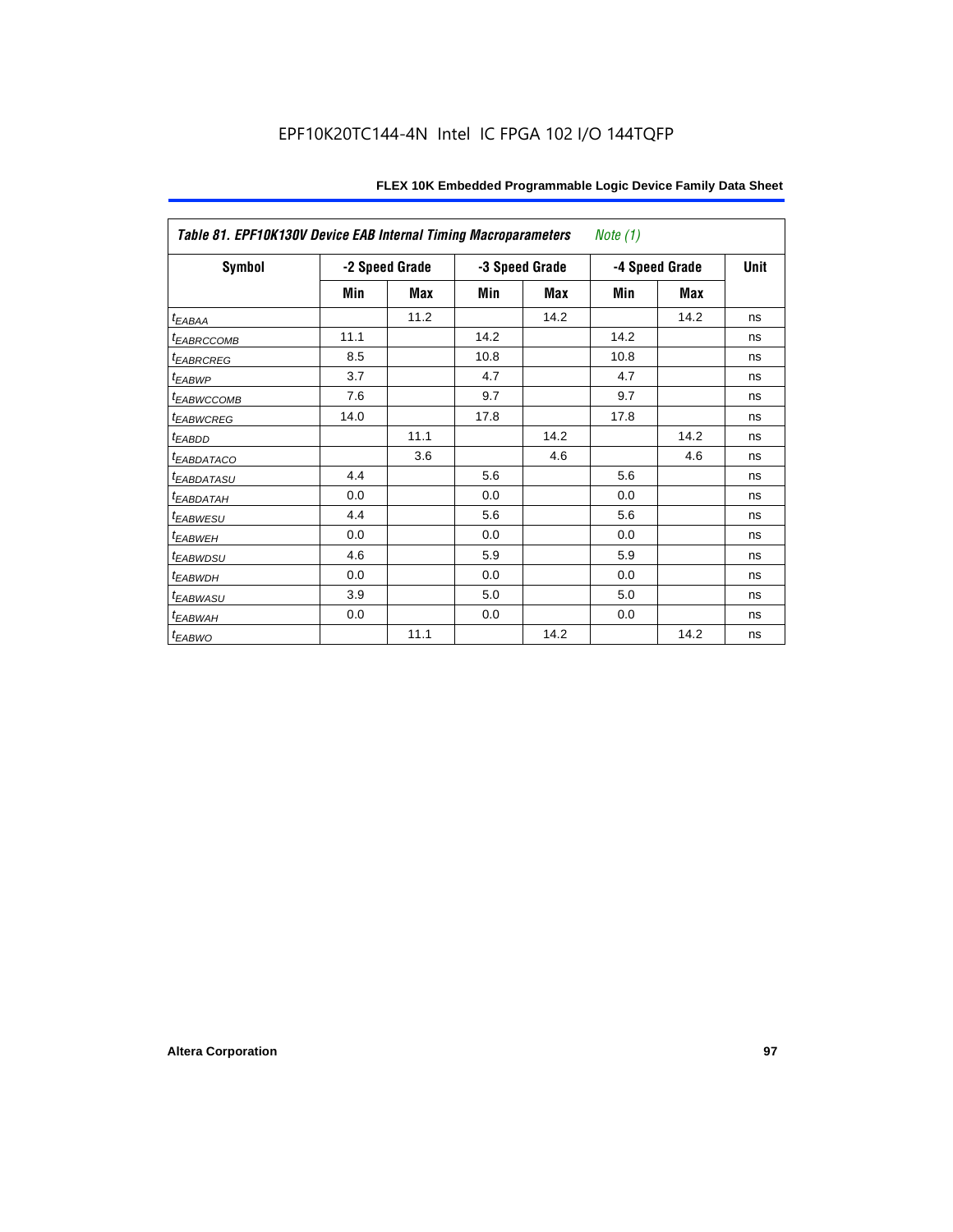| Symbol                  |     | -2 Speed Grade |     | -3 Speed Grade |     | -4 Speed Grade | <b>Unit</b> |  |
|-------------------------|-----|----------------|-----|----------------|-----|----------------|-------------|--|
|                         | Min | Max            | Min | Max            | Min | Max            |             |  |
| $t_{DINZIOE}$           |     | 8.0            |     | 9.0            |     | 9.5            | ns          |  |
| t <sub>DIN2LE</sub>     |     | 2.4            |     | 3.0            |     | 3.1            | ns          |  |
| <sup>t</sup> DIN2DATA   |     | 5.0            |     | 6.3            |     | 7.4            | ns          |  |
| <sup>t</sup> DCLK2IOE   |     | 3.6            |     | 4.6            |     | 5.1            | ns          |  |
| ${}^t$ DCLK2LE          |     | 2.4            |     | 3.0            |     | 3.1            | ns          |  |
| <sup>t</sup> SAMELAB    |     | 0.4            |     | 0.6            |     | 0.8            | ns          |  |
| <sup>t</sup> SAMEROW    |     | 4.5            |     | 5.3            |     | 6.5            | ns          |  |
| <sup>t</sup> SAMECOLUMN |     | 9.0            |     | 9.5            |     | 9.7            | ns          |  |
| <i><b>IDIFFROW</b></i>  |     | 13.5           |     | 14.8           |     | 16.2           | ns          |  |
| <sup>t</sup> TWOROWS    |     | 18.0           |     | 20.1           |     | 22.7           | ns          |  |
| <sup>t</sup> LEPERIPH   |     | 8.1            |     | 8.6            |     | 9.5            | ns          |  |
| <sup>I</sup> LABCARRY   |     | 0.6            |     | 0.8            |     | 1.0            | ns          |  |
| <sup>t</sup> LABCASC    |     | 0.8            |     | 1.0            |     | 1.2            | ns          |  |

### **FLEX 10K Embedded Programmable Logic Device Family Data Sheet**

| Table 83. EPF10K130V Device External Timing Parameters | Note (1) |
|--------------------------------------------------------|----------|
|--------------------------------------------------------|----------|

| Symbol                 | -2 Speed Grade |      | -3 Speed Grade |      | -4 Speed Grade |      | Unit |
|------------------------|----------------|------|----------------|------|----------------|------|------|
|                        | Min            | Max  | Min            | Max  | Min            | Max  |      |
| t <sub>DRR</sub>       |                | 15.0 |                | 19.1 |                | 24.2 | ns   |
| $t_{INSU}$ (2), (3)    | 6.9            |      | 8.6            |      | 11.0           |      | ns   |
| $t_{INH}$ (3)          | 0.0            |      | 0.0            |      | 0.0            |      | ns   |
| $t_{\text{OUTCO}}$ (3) | 2.0            | 7.8  | 2.0            | 9.9  | 2.0            | 11.3 | ns   |

**t<sub>XZBIDIR</sub> | | 12.9 | | 16.4 | | 19.3 | ns tZXBIDIR** 12.9 16.4 19.3 ns

| Table 84. EPF10K130V Device External Bidirectional Timing Parameters | Note (1) |  |  |
|----------------------------------------------------------------------|----------|--|--|
|----------------------------------------------------------------------|----------|--|--|

**Symbol -2 Speed Grade -3 Speed Grade -4 Speed Grade Unit** Min | Max | Min | Max | Min | Max **t<sub>INSUBIDIR | 6.7 | | 8.5 | | 10.8 | |** ns</sub> **t<sub>INHBIDIR | 0.0 | 0.0 | 0.0 | 0.0** | ns</sub> **tOUTCOBIDIR** 2.0 6.9 2.0 8.8 2.0 10.2 ns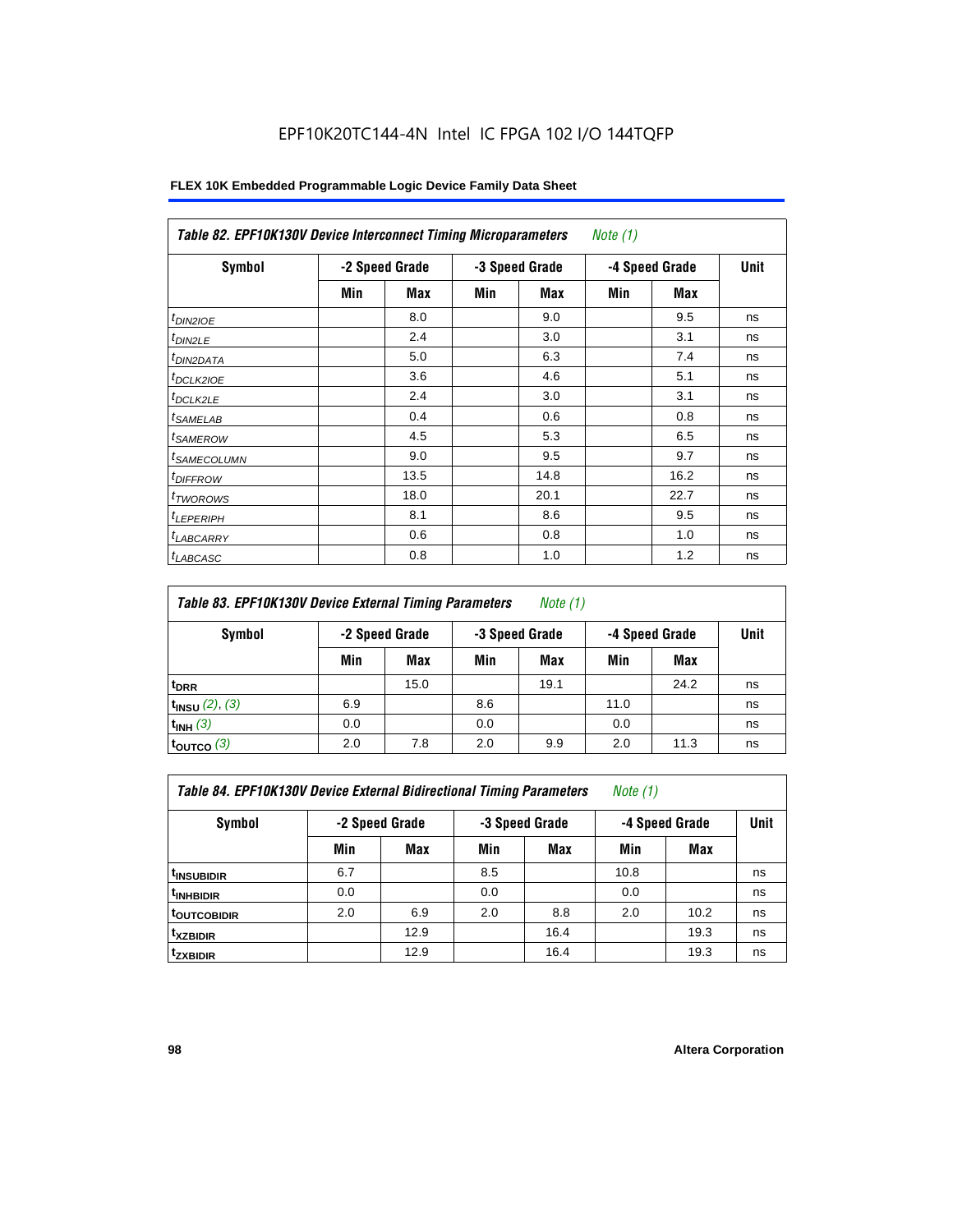# *Notes to tables:*<br>(1) All timing p

- (1) All timing parameters are described in Tables 32 through 38 in this data sheet.<br>(2) Using an LE to register the signal may provide a lower setup time.
- Using an LE to register the signal may provide a lower setup time.
- (3) This parameter is specified by characterization.

Tables 85 through 91 show EPF10K10A device internal and external timing parameters.

|                     | <b>Table 85. EPF10K10A Device LE Timing Microparameters</b> Note (1) |                |     |                |     |                |      |  |  |  |
|---------------------|----------------------------------------------------------------------|----------------|-----|----------------|-----|----------------|------|--|--|--|
| <b>Symbol</b>       |                                                                      | -1 Speed Grade |     | -2 Speed Grade |     | -3 Speed Grade | Unit |  |  |  |
|                     | Min                                                                  | Max            | Min | <b>Max</b>     | Min | <b>Max</b>     |      |  |  |  |
| $t_{LUT}$           |                                                                      | 0.9            |     | 1.2            |     | 1.6            | ns   |  |  |  |
| $t_{CLUT}$          |                                                                      | 1.2            |     | 1.4            |     | 1.9            | ns   |  |  |  |
| $t_{RLUT}$          |                                                                      | 1.9            |     | 2.3            |     | 3.0            | ns   |  |  |  |
| t <sub>PACKED</sub> |                                                                      | 0.6            |     | 0.7            |     | 0.9            | ns   |  |  |  |
| $t_{EN}$            |                                                                      | 0.5            |     | 0.6            |     | 0.8            | ns   |  |  |  |
| $t_{CICO}$          |                                                                      | 02             |     | 0.3            |     | 0.4            | ns   |  |  |  |
| $t_{GEN}$           |                                                                      | 0.7            |     | 0.9            |     | 1.1            | ns   |  |  |  |
| t <sub>CGENR</sub>  |                                                                      | 0.7            |     | 0.9            |     | 1.1            | ns   |  |  |  |
| $t_{CASC}$          |                                                                      | 1.0            |     | 1.2            |     | 1.7            | ns   |  |  |  |
| $t_{\rm C}$         |                                                                      | 1.2            |     | 1.4            |     | 1.9            | ns   |  |  |  |
| $t_{CO}$            |                                                                      | 0.5            |     | 0.6            |     | 0.8            | ns   |  |  |  |
| $t_{\text{COMB}}$   |                                                                      | 0.5            |     | 0.6            |     | 0.8            | ns   |  |  |  |
| $t_{\rm SU}$        | 1.1                                                                  |                | 1.3 |                | 1.7 |                | ns   |  |  |  |
| $t_{\!H}$           | 0.6                                                                  |                | 0.7 |                | 0.9 |                | ns   |  |  |  |
| $t_{PRE}$           |                                                                      | 0.5            |     | 0.6            |     | 0.9            | ns   |  |  |  |
| $t_{CLR}$           |                                                                      | 0.5            |     | 0.6            |     | 0.9            | ns   |  |  |  |
| $t_{\mathit{CH}}$   | 3.0                                                                  |                | 3.5 |                | 4.0 |                | ns   |  |  |  |
| $t_{\rm CL}$        | 3.0                                                                  |                | 3.5 |                | 4.0 |                | ns   |  |  |  |

*Table 86. EPF10K10A Device IOE Timing Microparameters Note (1) (Part 1 of 2)*

| Symbol           |     | -1 Speed Grade |     | -2 Speed Grade |     | -3 Speed Grade | Unit |  |
|------------------|-----|----------------|-----|----------------|-----|----------------|------|--|
|                  | Min | <b>Max</b>     | Min | Max            | Min | <b>Max</b>     |      |  |
|                  |     | 1.3            |     | 1.5            |     | 2.0            | ns   |  |
| $t_{\text{IOC}}$ |     | 0.2            |     | 0.3            |     | 0.3            | ns   |  |
| $t_{IOCO}$       |     | 0.2            |     | 0.3            |     | 0.4            | ns   |  |
| $t_{IOCOMB}$     |     | 0.6            |     | 0.7            |     | 0.9            | ns   |  |
| $t_{IOSU}$       | 0.8 |                | 1.0 |                | 1.3 |                | ns   |  |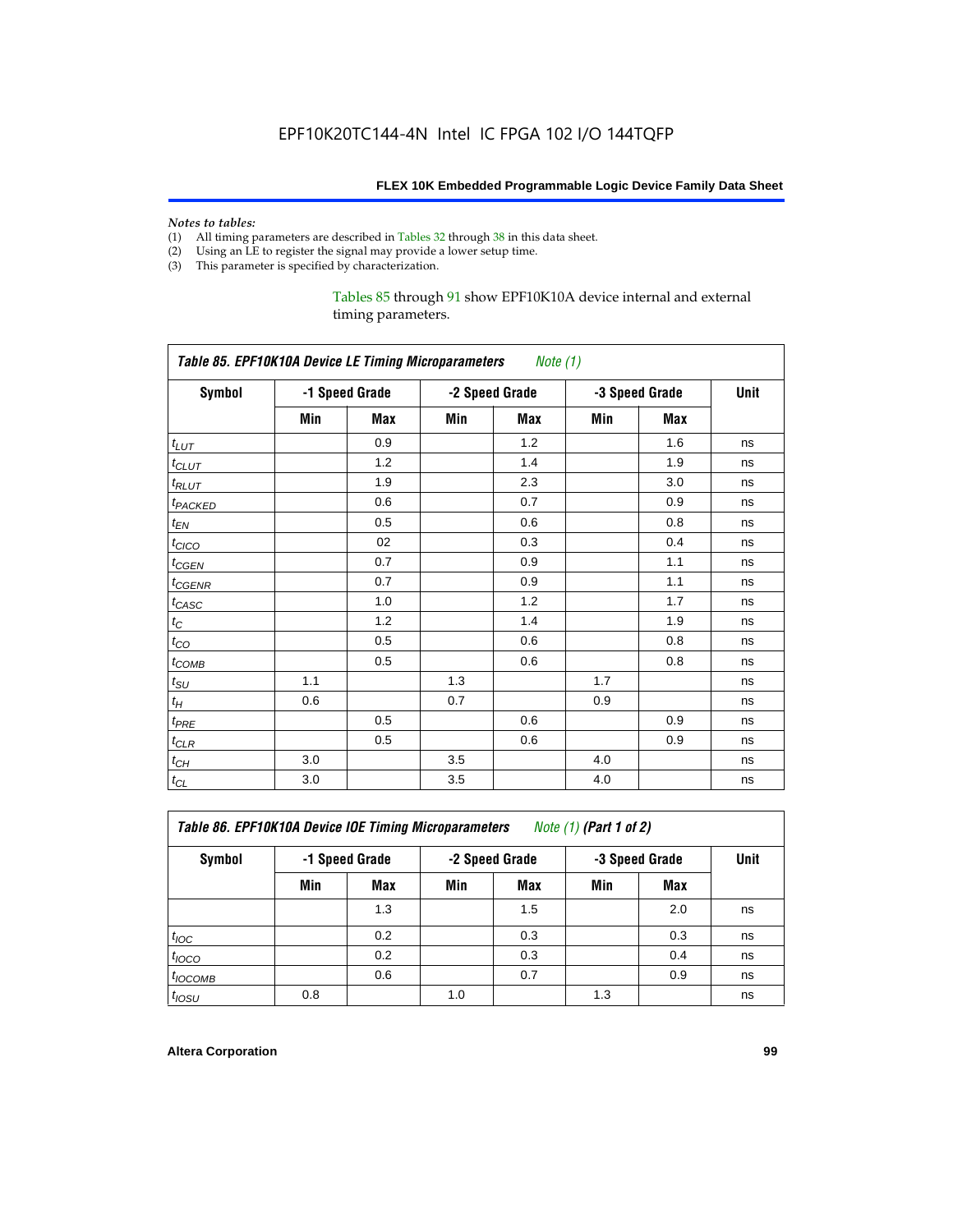| Symbol       |     | -1 Speed Grade |     | -2 Speed Grade |     | -3 Speed Grade | <b>Unit</b> |
|--------------|-----|----------------|-----|----------------|-----|----------------|-------------|
|              | Min | Max            | Min | Max            | Min | Max            |             |
| $t_{IOH}$    | 0.8 |                | 1.0 |                | 1.3 |                | ns          |
| $t_{IOCLR}$  |     | 1.2            |     | 1.4            |     | 1.9            | ns          |
| $t_{OD1}$    |     | 1.2            |     | 1.4            |     | 1.9            | ns          |
| $t_{OD2}$    |     | 2.9            |     | 3.5            |     | 4.7            | ns          |
| $t_{OD3}$    |     | 6.6            |     | 7.8            |     | 10.5           | ns          |
| $t_{XZ}$     |     | 1.2            |     | 1.4            |     | 1.9            | ns          |
| $t_{ZX1}$    |     | 1.2            |     | 1.4            |     | 1.9            | ns          |
| $t_{ZX2}$    |     | 2.9            |     | 3.5            |     | 4.7            | ns          |
| $t_{ZX3}$    |     | 6.6            |     | 7.8            |     | 10.5           | ns          |
| $t_{INREG}$  |     | 5.2            |     | 6.3            |     | 8.4            | ns          |
| $t_{IOFD}$   |     | 3.1            |     | 3.8            |     | 5.0            | ns          |
| $t_{INCOMB}$ |     | 3.1            |     | 3.8            |     | 5.0            | ns          |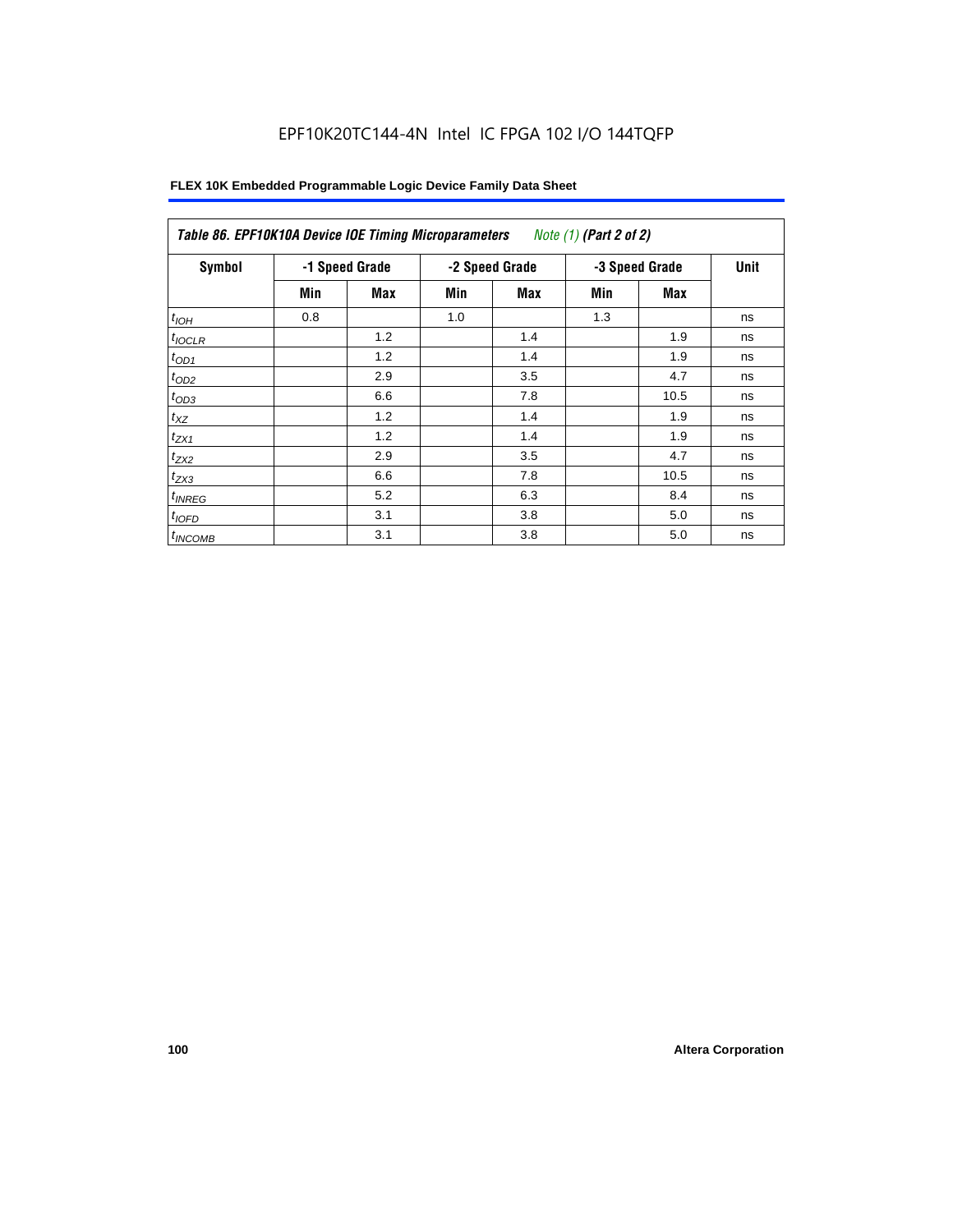| Table 87. EPF10K10A Device EAB Internal Microparameters Note (1) |      |                |     |                |                |            |      |
|------------------------------------------------------------------|------|----------------|-----|----------------|----------------|------------|------|
| <b>Symbol</b>                                                    |      | -1 Speed Grade |     | -2 Speed Grade | -3 Speed Grade |            | Unit |
|                                                                  | Min  | <b>Max</b>     | Min | <b>Max</b>     | Min            | <b>Max</b> |      |
| t <sub>EABDATA1</sub>                                            |      | 3.3            |     | 3.9            |                | 5.2        | ns   |
| $t_{EABDATA2}$                                                   |      | 1.0            |     | 1.3            |                | 1.7        | ns   |
| t <sub>EABWE1</sub>                                              |      | 2.6            |     | 3.1            |                | 4.1        | ns   |
| $t_{EABWE2}$                                                     |      | 2.7            |     | 3.2            |                | 4.3        | ns   |
| $t_{EABCLK}$                                                     |      | 0.0            |     | 0.0            |                | 0.0        | ns   |
| $t_{EABCO}$                                                      |      | 1.2            |     | 1.4            |                | 1.8        | ns   |
| <b><i>EABBYPASS</i></b>                                          |      | 0.1            |     | 0.2            |                | 0.2        | ns   |
| $t_{EABSU}$                                                      | 1.4  |                | 1.7 |                | 2.2            |            | ns   |
| $t_{EABH}$                                                       | 0.1  |                | 0.1 |                | 0.1            |            | ns   |
| $t_{\mathit{AA}}$                                                |      | 4.5            |     | 5.4            |                | 7.3        | ns   |
| $t_{WP}$                                                         | 2.0  |                | 2.4 |                | 3.2            |            | ns   |
| $t_{WDSU}$                                                       | 0.7  |                | 0.8 |                | 1.1            |            | ns   |
| $t_{WDH}$                                                        | 0.5  |                | 0.6 |                | 0.7            |            | ns   |
| $t_{WASU}$                                                       | 0.6  |                | 0.7 |                | 0.9            |            | ns   |
| $t_{\underline{W AH}}$                                           | 0.9  |                | 1.1 |                | 1.5            |            | ns   |
| $t_{WO}$                                                         |      | 3.3            |     | 3.9            |                | 5.2        | ns   |
| $t_{DD}$                                                         |      | 3.3            |     | 3.9            |                | 5.2        | ns   |
| $t_{EABOUT}$                                                     |      | 0.1            |     | 0.1            |                | 0.2        | ns   |
| $t_{EABCH}$                                                      | 3.0  |                | 3.5 |                | 4.0            |            | ns   |
| $t_{EABCL}$                                                      | 3.03 |                | 3.5 |                | 4.0            |            | ns   |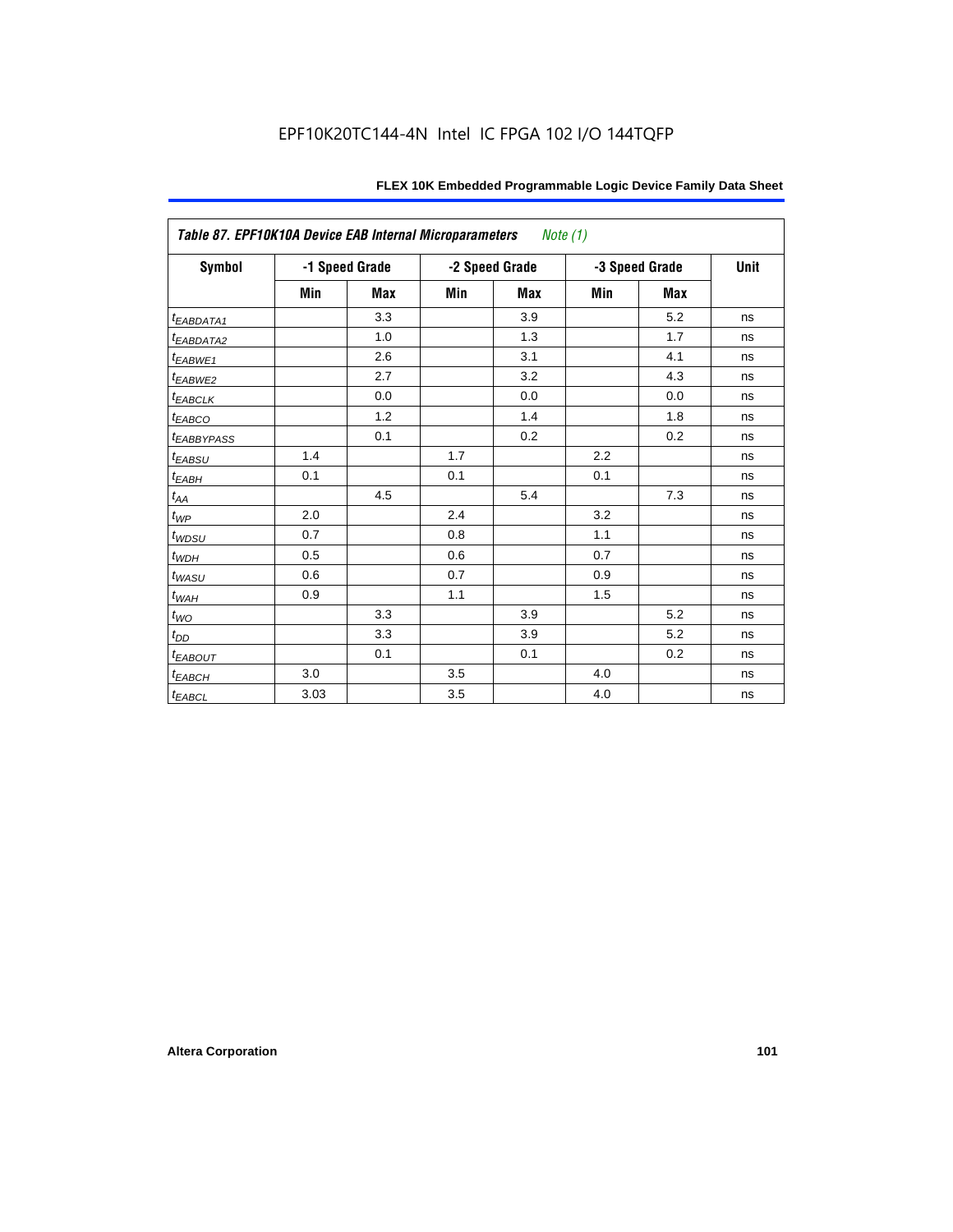| Symbol                 | -1 Speed Grade |            |      | -2 Speed Grade |      | -3 Speed Grade | Unit |  |
|------------------------|----------------|------------|------|----------------|------|----------------|------|--|
|                        | Min            | <b>Max</b> | Min  | Max            | Min  | Max            |      |  |
| $t_{EABA}$             |                | 8.1        |      | 9.8            |      | 13.1           | ns   |  |
| <sup>t</sup> EABRCCOMB | 8.1            |            | 9.8  |                | 13.1 |                | ns   |  |
| <sup>t</sup> EABRCREG  | 5.8            |            | 6.9  |                | 9.3  |                | ns   |  |
| <sup>t</sup> EABWP     | 2.0            |            | 2.4  |                | 3.2  |                | ns   |  |
| <sup>t</sup> EABWCCOMB | 3.5            |            | 4.2  |                | 5.6  |                | ns   |  |
| <sup>t</sup> EABWCREG  | 9.4            |            | 11.2 |                | 14.8 |                | ns   |  |
| <sup>t</sup> EABDD     |                | 6.9        |      | 8.3            |      | 11.0           | ns   |  |
| <sup>t</sup> EABDATACO |                | 1.3        |      | 1.5            |      | 2.0            | ns   |  |
| <sup>t</sup> EABDATASU | 2.4            |            | 3.0  |                | 3.9  |                | ns   |  |
| <sup>t</sup> EABDATAH  | 0.0            |            | 0.0  |                | 0.0  |                | ns   |  |
| <sup>t</sup> EABWESU   | 4.1            |            | 4.9  |                | 6.5  |                | ns   |  |
| <sup>t</sup> EABWEH    | 0.0            |            | 0.0  |                | 0.0  |                | ns   |  |
| <sup>t</sup> EABWDSU   | 1.4            |            | 1.6  |                | 2.2  |                | ns   |  |
| <sup>t</sup> EABWDH    | 0.0            |            | 0.0  |                | 0.0  |                | ns   |  |
| <sup>t</sup> EABWASU   | 2.5            |            | 3.0  |                | 4.1  |                | ns   |  |
| <sup>t</sup> EABWAH    | 0.0            |            | 0.0  |                | 0.0  |                | ns   |  |
| <sup>t</sup> EABWO     |                | 6.2        |      | 7.5            |      | 9.9            | ns   |  |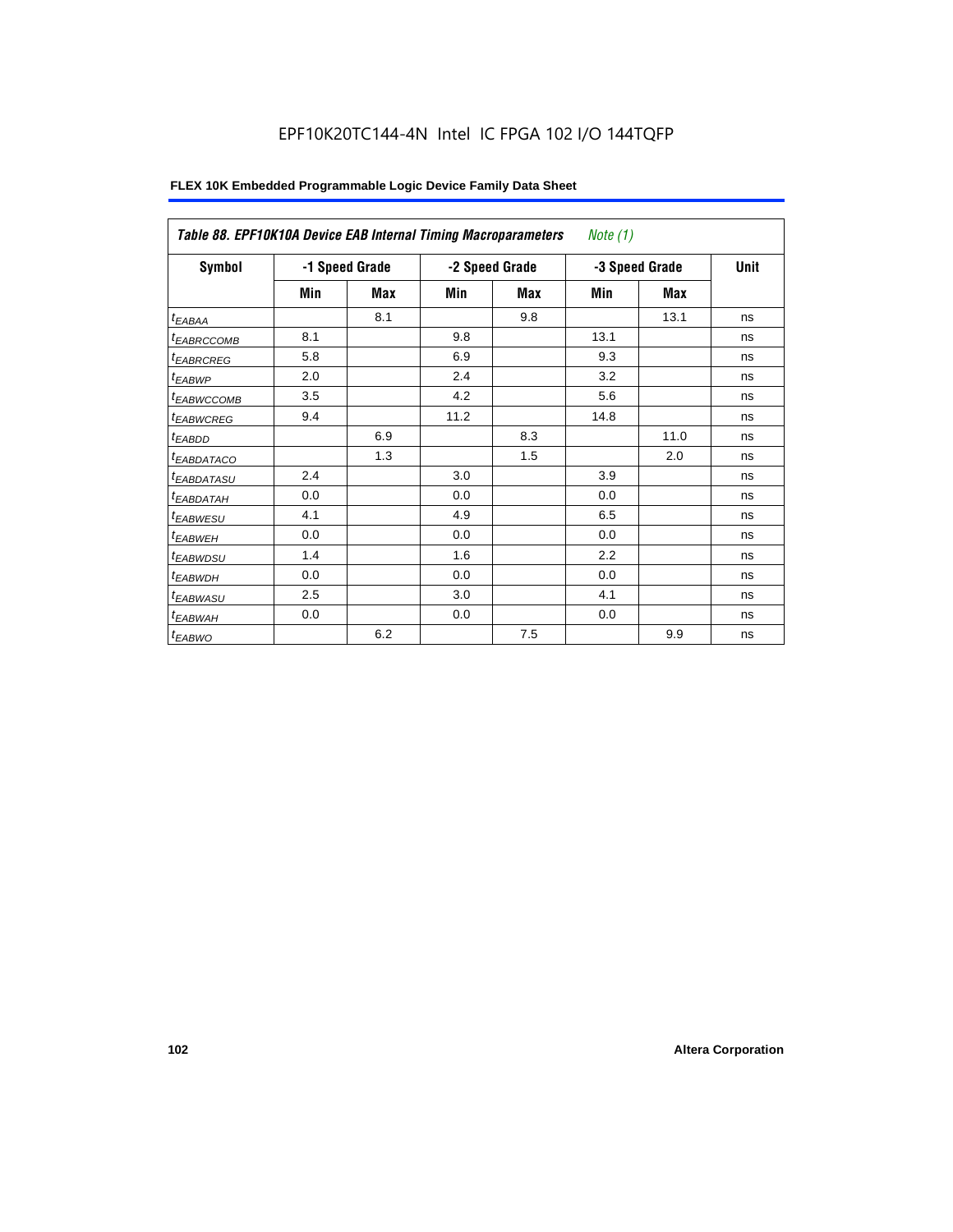| Table 89. EPF10K10A Device Interconnect Timing Microparameters |                |     |     |                | Note $(1)$ |                |      |  |
|----------------------------------------------------------------|----------------|-----|-----|----------------|------------|----------------|------|--|
| <b>Symbol</b>                                                  | -1 Speed Grade |     |     | -2 Speed Grade |            | -3 Speed Grade | Unit |  |
|                                                                | Min            | Max | Min | <b>Max</b>     | Min        | <b>Max</b>     |      |  |
| $t_{DINZIOE}$                                                  |                | 4.2 |     | 5.0            |            | 6.5            | ns   |  |
| t <sub>DIN2LE</sub>                                            |                | 2.2 |     | 2.6            |            | 3.4            | ns   |  |
| <sup>t</sup> DIN2DATA                                          |                | 4.3 |     | 5.2            |            | 7.1            | ns   |  |
| t <sub>DCLK210E</sub>                                          |                | 4.2 |     | 4.9            |            | 6.6            | ns   |  |
| t <sub>DCLK2LE</sub>                                           |                | 2.2 |     | 2.6            |            | 3.4            | ns   |  |
| <i>t</i> SAMELAB                                               |                | 0.1 |     | 0.1            |            | 0.2            | ns   |  |
| <i>t</i> SAMEROW                                               |                | 2.2 |     | 2.4            |            | 2.9            | ns   |  |
| <sup>t</sup> SAMECOLUMN                                        |                | 0.8 |     | 1.0            |            | 1.4            | ns   |  |
| <i>t<sub>DIFFROW</sub></i>                                     |                | 3.0 |     | 3.4            |            | 4.3            | ns   |  |
| t <sub>TWOROWS</sub>                                           |                | 5.2 |     | 5.8            |            | 7.2            | ns   |  |
| <sup>t</sup> LEPERIPH                                          |                | 1.8 |     | 2.2            |            | 2.8            | ns   |  |
| <sup>t</sup> LABCARRY                                          |                | 0.5 |     | 0.5            |            | 0.7            | ns   |  |
| <sup>t</sup> LABCASC                                           |                | 0.9 |     | 1.0            |            | 1.5            | ns   |  |

| Table 90. EPF10K10A External Reference Timing Parameters | Note (1) |
|----------------------------------------------------------|----------|
|----------------------------------------------------------|----------|

| Symbol                   | -1 Speed Grade |      | -2 Speed Grade |      | -3 Speed Grade | Unit |    |
|--------------------------|----------------|------|----------------|------|----------------|------|----|
|                          | Min            | Max  | Min            | Max  | Min            | Max  |    |
| t <sub>DRR</sub>         |                | 10.0 |                | 12.0 |                | 16.0 | ns |
| $t_{INSU}$ (2), (3)      | 1.6            |      | 2.1            |      | 2.8            |      | ns |
| $t_{INH}$ (3)            | 0.0            |      | 0.0            |      | 0.0            |      | ns |
| $\tt_{\text{OUTCO}}$ (3) | 2.0            | 5.8  | 2.0            | 6.9  | 2.0            | 9.2  | ns |

*Table 91. EPF10K10A Device External Bidirectional Timing Parameters Note (1)*

| Symbol                  | -2 Speed Grade |     |     | -3 Speed Grade | -4 Speed Grade | Unit       |    |
|-------------------------|----------------|-----|-----|----------------|----------------|------------|----|
|                         | Min            | Max | Min | <b>Max</b>     | Min            | <b>Max</b> |    |
| <sup>t</sup> insubidir  | 2.4            |     | 3.3 |                | 4.5            |            | ns |
| <sup>T</sup> INHBIDIR   | 0.0            |     | 0.0 |                | 0.0            |            | ns |
| <sup>t</sup> OUTCOBIDIR | 2.0            | 5.8 | 2.0 | 6.9            | 2.0            | 9.2        | ns |
| <sup>t</sup> xzbidir    |                | 6.3 |     | 7.5            |                | 9.9        | ns |
| <sup>t</sup> zxbidir    |                | 6.3 |     | 7.5            |                | 9.9        | ns |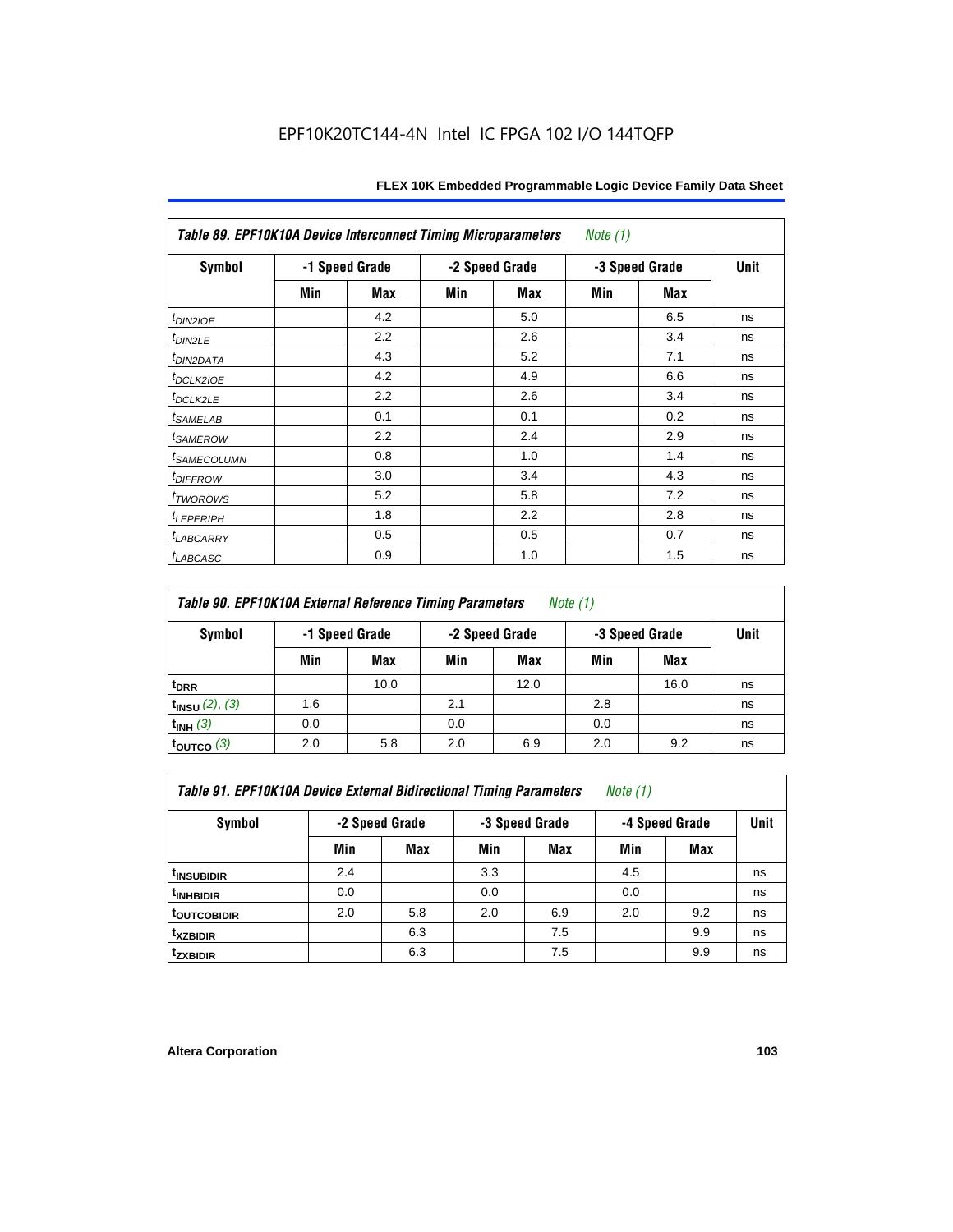#### **FLEX 10K Embedded Programmable Logic Device Family Data Sheet**

#### *Notes to tables:*

- (1) All timing parameters are described in Tables 32 through 38 in this data sheet.
- (2) Using an LE to register the signal may provide a lower setup time.
- (3) This parameter is specified by characterization.

Tables 92 through 98 show EPF10K30A device internal and external timing parameters.

| Table 92. EPF10K30A Device LE Timing Microparameters Note (1) |                |     |                |     |                |     |      |  |  |
|---------------------------------------------------------------|----------------|-----|----------------|-----|----------------|-----|------|--|--|
| <b>Symbol</b>                                                 | -1 Speed Grade |     | -2 Speed Grade |     | -3 Speed Grade |     | Unit |  |  |
|                                                               | Min            | Max | Min            | Max | Min            | Max |      |  |  |
| $t_{LUT}$                                                     |                | 0.8 |                | 1.1 |                | 1.5 | ns   |  |  |
| $t_{CLUT}$                                                    |                | 0.6 |                | 0.7 |                | 1.0 | ns   |  |  |
| $t_{RLUT}$                                                    |                | 1.2 |                | 1.5 |                | 2.0 | ns   |  |  |
| <b><i>t<sub>PACKED</sub></i></b>                              |                | 0.6 |                | 0.6 |                | 1.0 | ns   |  |  |
| $t_{EN}$                                                      |                | 1.3 |                | 1.5 |                | 2.0 | ns   |  |  |
| $t_{CICO}$                                                    |                | 0.2 |                | 0.3 |                | 0.4 | ns   |  |  |
| $t_{\text{GEN}}$                                              |                | 0.8 |                | 1.0 |                | 1.3 | ns   |  |  |
| t <sub>CGENR</sub>                                            |                | 0.6 |                | 0.8 |                | 1.0 | ns   |  |  |
| $t_{CASC}$                                                    |                | 0.9 |                | 1.1 |                | 1.4 | ns   |  |  |
| $t_C$                                                         |                | 1.1 |                | 1.3 |                | 1.7 | ns   |  |  |
| $t_{CO}$                                                      |                | 0.4 |                | 0.6 |                | 0.7 | ns   |  |  |
| $t_{\text{COMB}}$                                             |                | 0.6 |                | 0.7 |                | 0.9 | ns   |  |  |
| $t_{\rm SU}$                                                  | 0.9            |     | 0.9            |     | 1.4            |     | ns   |  |  |
| $t_H$                                                         | 1.1            |     | 1.3            |     | 1.7            |     | ns   |  |  |
| $t_{PRE}$                                                     |                | 0.5 |                | 0.6 |                | 0.8 | ns   |  |  |
| $t_{CLR}$                                                     |                | 0.5 |                | 0.6 |                | 0.8 | ns   |  |  |
| $t_{CH}$                                                      | 3.0            |     | 3.5            |     | 4.0            |     | ns   |  |  |
| $t_{CL}$                                                      | 3.0            |     | 3.5            |     | 4.0            |     | ns   |  |  |

*Table 93. EPF10K30A Device IOE Timing Microparameters Note (1) (Part 1 of 2)*

| Symbol            |     | -1 Speed Grade |     | -2 Speed Grade | -3 Speed Grade | <b>Unit</b> |    |
|-------------------|-----|----------------|-----|----------------|----------------|-------------|----|
|                   | Min | Max            | Min | <b>Max</b>     | Min            | <b>Max</b>  |    |
| t <sub>IOD</sub>  |     | 2.2            |     | 2.6            |                | 3.4         | ns |
| $t_{\text{IOC}}$  |     | 0.3            |     | 0.3            |                | 0.5         | ns |
| $t_{IOCO}$        |     | 0.2            |     | 0.2            |                | 0.3         | ns |
| $t_{IOCOMB}$      |     | 0.5            |     | 0.6            |                | 0.8         | ns |
| t <sub>IOSU</sub> | 1.4 |                | 1.7 |                | 2.2            |             | ns |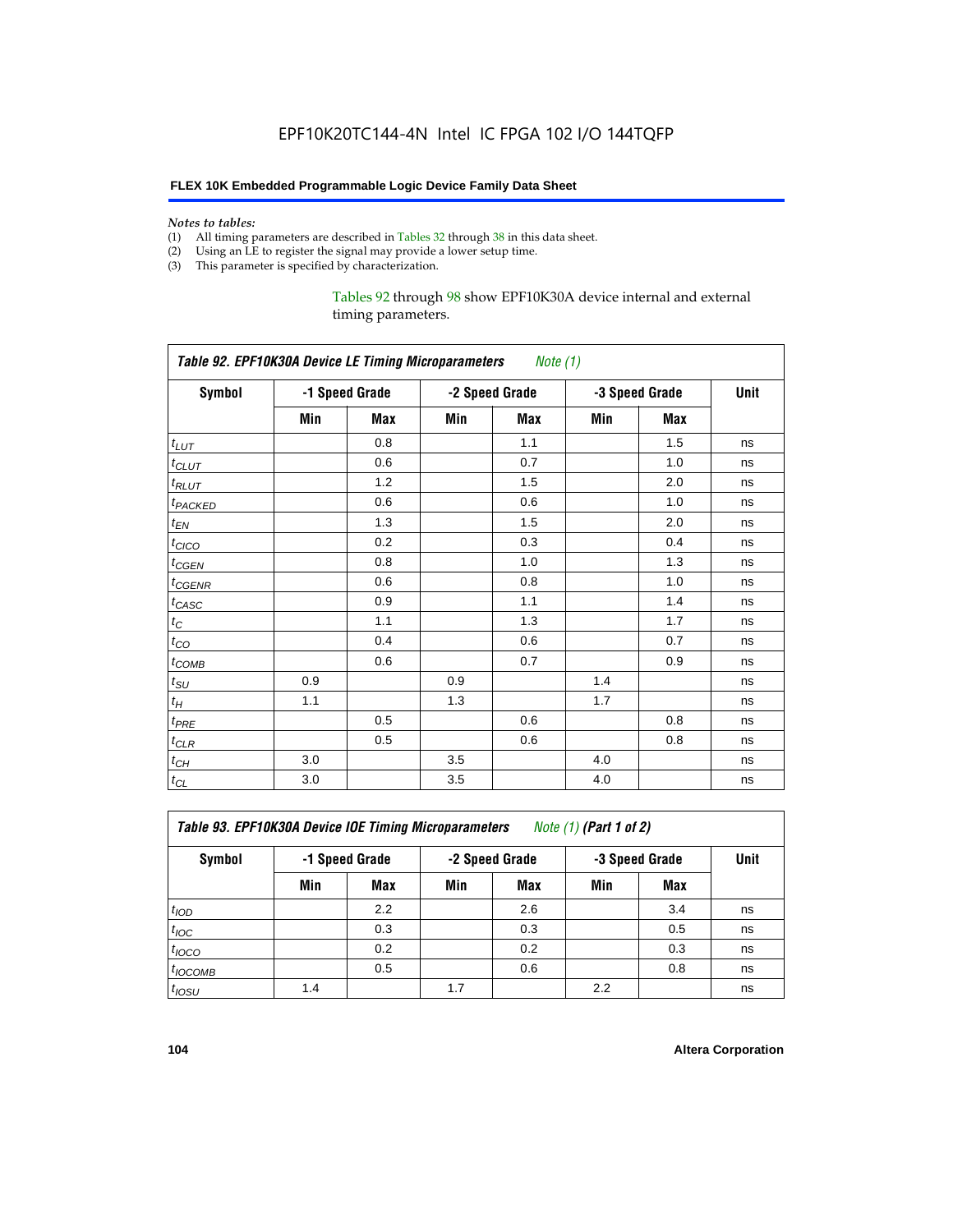| Table 93. EPF10K30A Device IOE Timing Microparameters<br>Note (1) (Part 2 of 2) |     |                |     |                |                |             |    |  |  |
|---------------------------------------------------------------------------------|-----|----------------|-----|----------------|----------------|-------------|----|--|--|
| Symbol                                                                          |     | -1 Speed Grade |     | -2 Speed Grade | -3 Speed Grade | <b>Unit</b> |    |  |  |
|                                                                                 | Min | Max            | Min | Max            | Min            | Max         |    |  |  |
| $t_{IOH}$                                                                       | 0.9 |                | 1.1 |                | 1.4            |             | ns |  |  |
| $t_{IOCLR}$                                                                     |     | 0.7            |     | 0.8            |                | 1.0         | ns |  |  |
| $t_{OD1}$                                                                       |     | 1.9            |     | 2.2            |                | 2.9         | ns |  |  |
| $t_{OD2}$                                                                       |     | 4.8            |     | 5.6            |                | 7.3         | ns |  |  |
| $t_{OD3}$                                                                       |     | 7.0            |     | 8.2            |                | 10.8        | ns |  |  |
| $t_{\mathsf{XZ}}$                                                               |     | 2.2            |     | 2.6            |                | 3.4         | ns |  |  |
| $t_{ZX1}$                                                                       |     | 2.2            |     | 2.6            |                | 3.4         | ns |  |  |
| $t_{ZX2}$                                                                       |     | 5.1            |     | 6.0            |                | 7.8         | ns |  |  |
| $t_{ZX3}$                                                                       |     | 7.3            |     | 8.6            |                | 11.3        | ns |  |  |
| $t_{INREG}$                                                                     |     | 4.4            |     | 5.2            |                | 6.8         | ns |  |  |
| $t_{IOFD}$                                                                      |     | 3.8            |     | 4.5            |                | 5.9         | ns |  |  |
| $t_{INCOMB}$                                                                    |     | 3.8            |     | 4.5            |                | 5.9         | ns |  |  |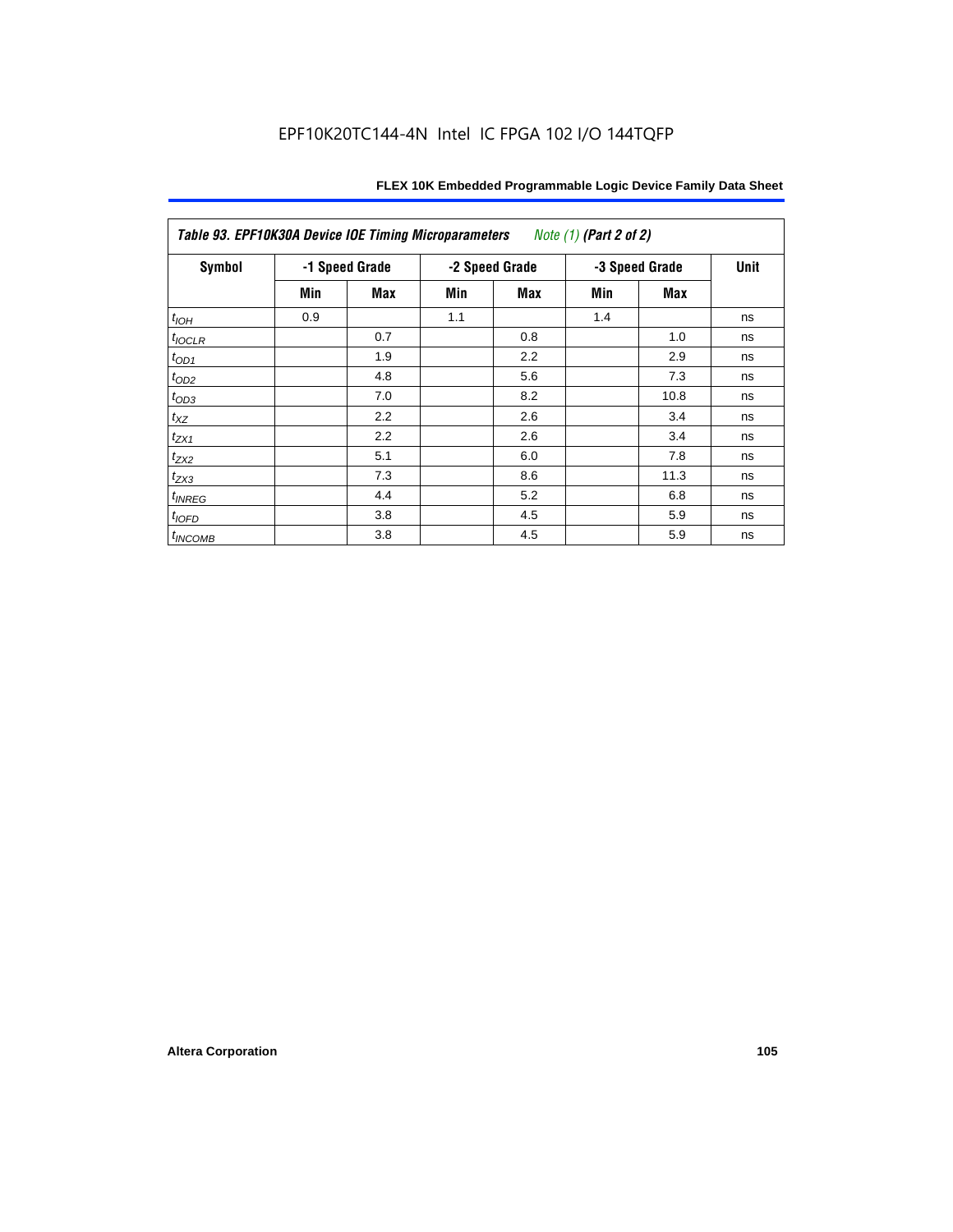| <b>Symbol</b>          | -1 Speed Grade |            | -2 Speed Grade |     | -3 Speed Grade |            | Unit |
|------------------------|----------------|------------|----------------|-----|----------------|------------|------|
|                        | Min            | <b>Max</b> | Min            | Max | Min            | <b>Max</b> |      |
| <sup>t</sup> EABDATA1  |                | 5.5        |                | 6.5 |                | 8.5        | ns   |
| <sup>t</sup> EABDATA2  |                | 1.1        |                | 1.3 |                | 1.8        | ns   |
| t <sub>EABWE1</sub>    |                | 2.4        |                | 2.8 |                | 3.7        | ns   |
| <sup>t</sup> EABWE2    |                | 2.1        |                | 2.5 |                | 3.2        | ns   |
| <sup>t</sup> EABCLK    |                | 0.0        |                | 0.0 |                | 0.2        | ns   |
| t <sub>EABCO</sub>     |                | 1.7        |                | 2.0 |                | 2.6        | ns   |
| <sup>t</sup> EABBYPASS |                | 0.0        |                | 0.0 |                | 0.3        | ns   |
| t <sub>EABSU</sub>     | 1.2            |            | 1.4            |     | 1.9            |            | ns   |
| t <sub>ЕАВН</sub>      | 0.1            |            | 0.1            |     | 0.3            |            | ns   |
| $t_{AA}$               |                | 4.2        |                | 5.0 |                | 6.5        | ns   |
| $t_{\mathcal{WP}}$     | 3.8            |            | 4.5            |     | 5.9            |            | ns   |
| t <sub>WDSU</sub>      | 0.1            |            | 0.1            |     | 0.2            |            | ns   |
| $t_{WDH}$              | 0.1            |            | 0.1            |     | 0.2            |            | ns   |
| t <sub>WASU</sub>      | 0.1            |            | 0.1            |     | 0.2            |            | ns   |
| $t_{WAH}$              | 0.1            |            | 0.1            |     | 0.2            |            | ns   |
| $t_{WO}$               |                | 3.7        |                | 4.4 |                | 6.4        | ns   |
| $t_{DD}$               |                | 3.7        |                | 4.4 |                | 6.4        | ns   |
| <sup>t</sup> EABOUT    |                | 0.0        |                | 0.1 |                | 0.6        | ns   |
| $t_{EABCH}$            | 3.0            |            | 3.5            |     | 4.0            |            | ns   |
| $t_{EABCL}$            | $3.8\,$        |            | 4.5            |     | 5.9            |            | ns   |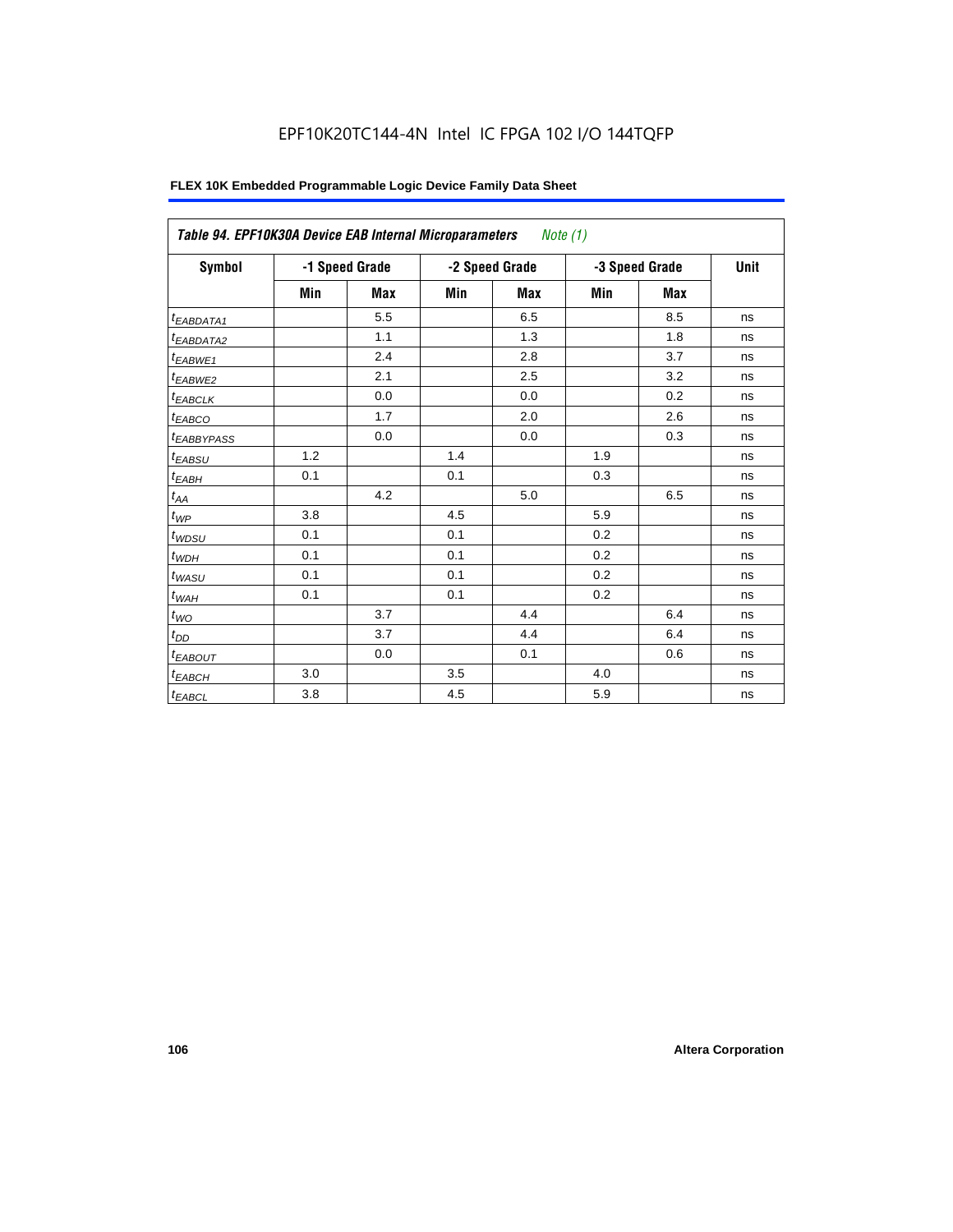| Table 95. EPF10K30A Device EAB Internal Timing Macroparameters<br>Note $(1)$ |     |                |      |                |      |                |    |  |  |
|------------------------------------------------------------------------------|-----|----------------|------|----------------|------|----------------|----|--|--|
| Symbol                                                                       |     | -1 Speed Grade |      | -2 Speed Grade |      | -3 Speed Grade |    |  |  |
|                                                                              | Min | Max            | Min  | Max            | Min  | Max            |    |  |  |
| t <sub>EABAA</sub>                                                           |     | 9.7            |      | 11.6           |      | 16.2           | ns |  |  |
| <sup>t</sup> EABRCCOMB                                                       | 9.7 |                | 11.6 |                | 16.2 |                | ns |  |  |
| <b><i>EABRCREG</i></b>                                                       | 5.9 |                | 7.1  |                | 9.7  |                | ns |  |  |
| t <sub>EABWP</sub>                                                           | 3.8 |                | 4.5  |                | 5.9  |                | ns |  |  |
| <sup>t</sup> ЕАВWССОМВ                                                       | 4.0 |                | 4.7  |                | 6.3  |                | ns |  |  |
| <sup>t</sup> EABWCREG                                                        | 9.8 |                | 11.6 |                | 16.6 |                | ns |  |  |
| <sup>t</sup> EABDD                                                           |     | 9.2            |      | 11.0           |      | 16.1           | ns |  |  |
| <i>EABDATACO</i>                                                             |     | 1.7            |      | 2.1            |      | 3.4            | ns |  |  |
| <sup>t</sup> EABDATASU                                                       | 2.3 |                | 2.7  |                | 3.5  |                | ns |  |  |
| <sup>t</sup> EABDATAH                                                        | 0.0 |                | 0.0  |                | 0.0  |                | ns |  |  |
| <sup>t</sup> EABWESU                                                         | 3.3 |                | 3.9  |                | 4.9  |                | ns |  |  |
| t <sub>EABWEH</sub>                                                          | 0.0 |                | 0.0  |                | 0.0  |                | ns |  |  |
| <sup>t</sup> EABWDSU                                                         | 3.2 |                | 3.8  |                | 5.0  |                | ns |  |  |
| t <sub>EABWDH</sub>                                                          | 0.0 |                | 0.0  |                | 0.0  |                | ns |  |  |
| <sup>t</sup> EABWASU                                                         | 3.7 |                | 4.4  |                | 5.1  |                | ns |  |  |
| <sup>t</sup> EABWAH                                                          | 0.0 |                | 0.0  |                | 0.0  |                | ns |  |  |
| t <sub>EABWO</sub>                                                           |     | 6.1            |      | 7.3            |      | 11.3           | ns |  |  |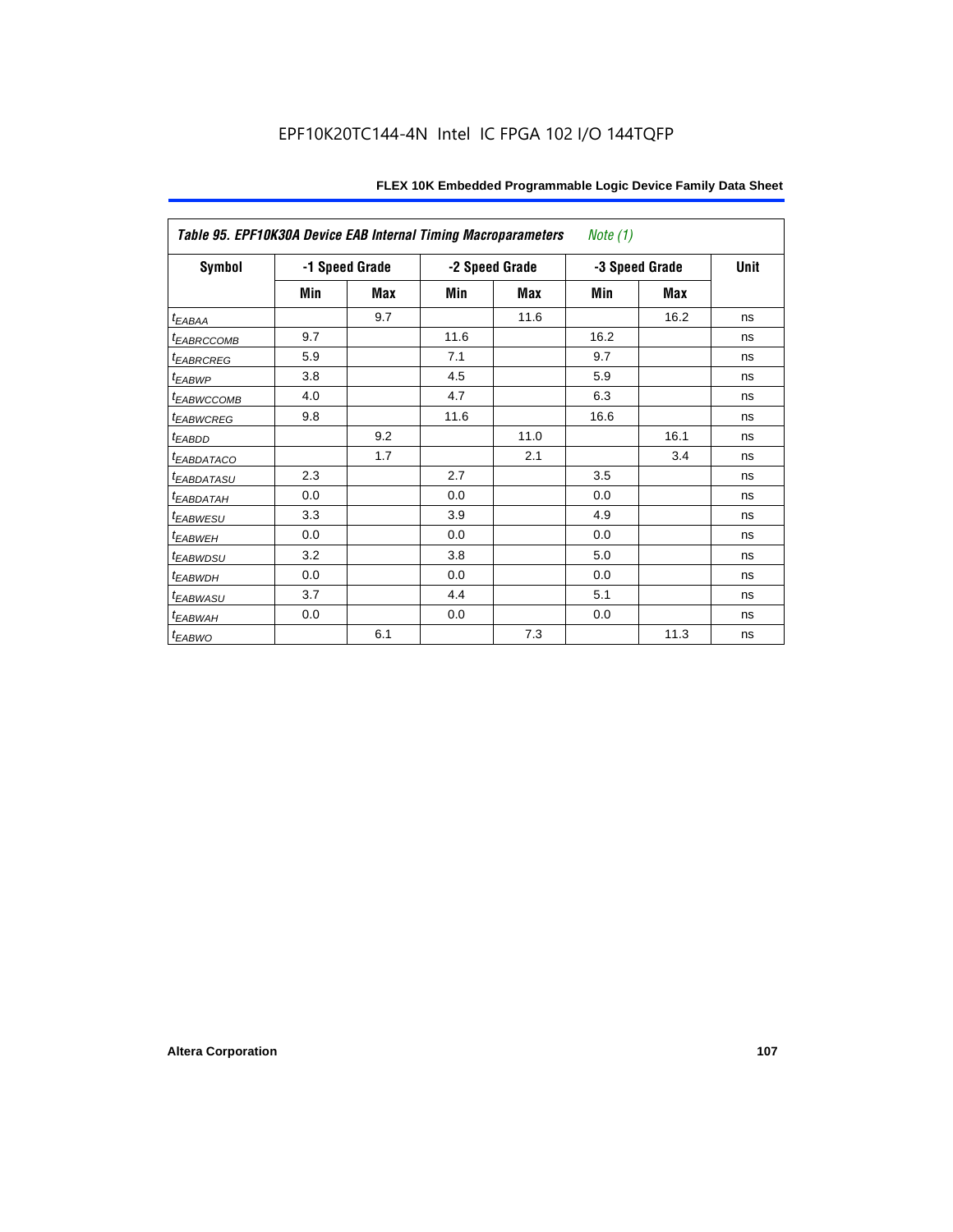| <b>Symbol</b>              |     | -1 Speed Grade |     | -2 Speed Grade | -3 Speed Grade | Unit |    |
|----------------------------|-----|----------------|-----|----------------|----------------|------|----|
|                            | Min | Max            | Min | Max            | Min            | Max  |    |
| $t_{DINZIOE}$              |     | 3.9            |     | 4.4            |                | 5.1  | ns |
| t <sub>DIN2LE</sub>        |     | 1.2            |     | 1.5            |                | 1.9  | ns |
| <sup>t</sup> DIN2DATA      |     | 3.2            |     | 3.6            |                | 4.5  | ns |
| t <sub>DCLK2IOE</sub>      |     | 3.0            |     | 3.5            |                | 4.6  | ns |
| <sup>t</sup> DCLK2LE       |     | 1.2            |     | 1.5            |                | 1.9  | ns |
| <sup>t</sup> SAMELAB       |     | 0.1            |     | 0.1            |                | 0.2  | ns |
| <sup>t</sup> SAMEROW       |     | 2.3            |     | 2.4            |                | 2.7  | ns |
| <i><b>ISAMECOLUMN</b></i>  |     | 1.3            |     | 1.4            |                | 1.9  | ns |
| <i>t<sub>DIFFROW</sub></i> |     | 3.6            |     | 3.8            |                | 4.6  | ns |
| <sup>t</sup> TWOROWS       |     | 5.9            |     | 6.2            |                | 7.3  | ns |
| <sup>t</sup> LEPERIPH      |     | 3.5            |     | 3.8            |                | 4.1  | ns |
| <sup>I</sup> LABCARRY      |     | 0.3            |     | 0.4            |                | 0.5  | ns |
| <sup>t</sup> LABCASC       |     | 0.9            |     | 1.1            |                | 1.4  | ns |

#### **FLEX 10K Embedded Programmable Logic Device Family Data Sheet**

| Symbol                 |     | -1 Speed Grade |     | -2 Speed Grade |     | -3 Speed Grade | Unit |
|------------------------|-----|----------------|-----|----------------|-----|----------------|------|
|                        | Min | Max            | Min | Max            | Min | <b>Max</b>     |      |
| <sup>t</sup> DRR       |     | 11.0           |     | 13.0           |     | 17.0           | ns   |
| $t_{INSU}$ (2), (3)    | 2.5 |                | 3.1 |                | 3.9 |                | ns   |
| $t_{INH}$ (3)          | 0.0 |                | 0.0 |                | 0.0 |                | ns   |
| $t_{\text{OUTCO}}$ (3) | 2.0 | 5.4            | 2.0 | 6.2            | 2.0 | 8.3            | ns   |

*Table 98. EPF10K30A Device External Bidirectional Timing Parameters Note (1)*

| Symbol                 |     | -1 Speed Grade |     | -2 Speed Grade | -3 Speed Grade | <b>Unit</b> |    |
|------------------------|-----|----------------|-----|----------------|----------------|-------------|----|
|                        | Min | <b>Max</b>     | Min | <b>Max</b>     | Min            | <b>Max</b>  |    |
| <sup>t</sup> INSUBIDIR | 4.2 |                | 4.9 |                | 6.8            |             | ns |
| <sup>t</sup> INHBIDIR  | 0.0 |                | 0.0 |                | 0.0            |             | ns |
| <b>toutcobidir</b>     | 2.0 | 5.4            | 2.0 | 6.2            | 2.0            | 8.3         | ns |
| <sup>t</sup> xzbidir   |     | 6.2            |     | 7.5            |                | 9.8         | ns |
| <i>t</i> zxbidir       |     | 6.2            |     | 7.5            |                | 9.8         | ns |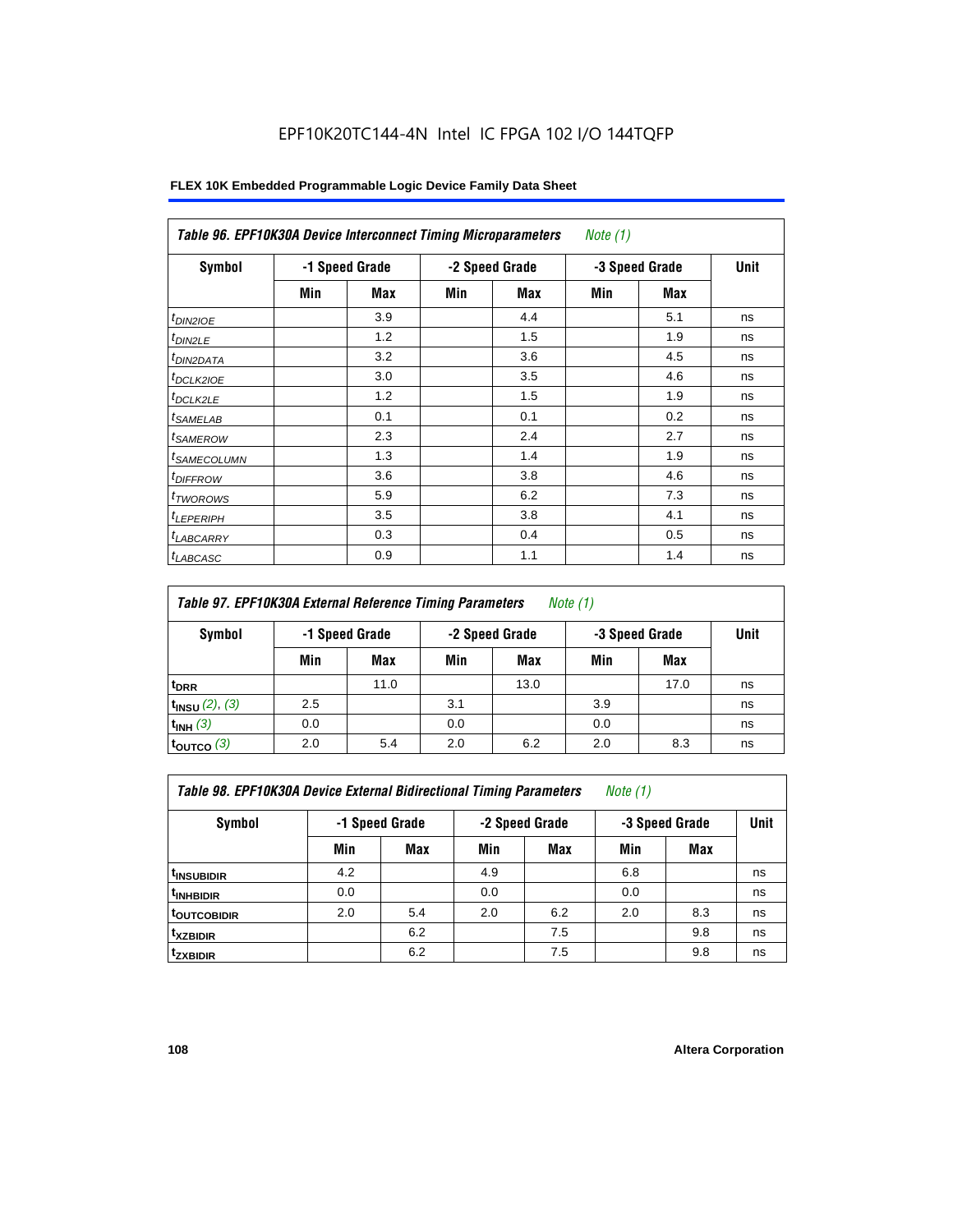#### *Notes to tables:*

- (1) All timing parameters are described in Tables 32 through 38 in this data sheet.
- (2) Using an LE to register the signal may provide a lower setup time.
- (3) This parameter is specified by characterization.

Tables 99 through 105 show EPF10K100A device internal and external timing parameters.

| Table 99. EPF10K100A Device LE Timing Microparameters Note (1) |     |                |     |                |     |                |      |  |  |
|----------------------------------------------------------------|-----|----------------|-----|----------------|-----|----------------|------|--|--|
| <b>Symbol</b>                                                  |     | -1 Speed Grade |     | -2 Speed Grade |     | -3 Speed Grade | Unit |  |  |
|                                                                | Min | <b>Max</b>     | Min | Max            | Min | Max            |      |  |  |
| $t_{LUT}$                                                      |     | 1.0            |     | 1.2            |     | 1.4            | ns   |  |  |
| $t_{CLUT}$                                                     |     | 0.8            |     | 0.9            |     | 1.1            | ns   |  |  |
| $t_{RLUT}$                                                     |     | 1.4            |     | 1.6            |     | 1.9            | ns   |  |  |
| t <sub>PACKED</sub>                                            |     | 0.4            |     | 0.5            |     | 0.5            | ns   |  |  |
| $t_{EN}$                                                       |     | 0.6            |     | 0.7            |     | 0.8            | ns   |  |  |
| $t_{CICO}$                                                     |     | 0.2            |     | 0.2            |     | 0.3            | ns   |  |  |
| $t_{\text{CGEN}}$                                              |     | 0.4            |     | 0.4            |     | 0.6            | ns   |  |  |
| $t_{GENR}$                                                     |     | 0.6            |     | 0.7            |     | 0.8            | ns   |  |  |
| $t_{CASC}$                                                     |     | 0.7            |     | 0.9            |     | 1.0            | ns   |  |  |
| $t_{\rm C}$                                                    |     | 0.9            |     | 1.0            |     | 1.2            | ns   |  |  |
| $t_{CO}$                                                       |     | 0.2            |     | 0.3            |     | 0.3            | ns   |  |  |
| $t_{COMB}$                                                     |     | 0.6            |     | 0.7            |     | 0.8            | ns   |  |  |
| $t_{\rm SU}$                                                   | 0.8 |                | 1.0 |                | 1.2 |                | ns   |  |  |
| $t_H\,$                                                        | 0.3 |                | 0.5 |                | 0.5 |                | ns   |  |  |
| $t_{PRE}$                                                      |     | 0.3            |     | 0.3            |     | 0.4            | ns   |  |  |
| $t_{CLR}$                                                      |     | 0.3            |     | 0.3            |     | 0.4            | ns   |  |  |
| $t_{CH}$                                                       | 2.5 |                | 3.5 |                | 4.0 |                | ns   |  |  |
| $t_{CL}$                                                       | 2.5 |                | 3.5 |                | 4.0 |                | ns   |  |  |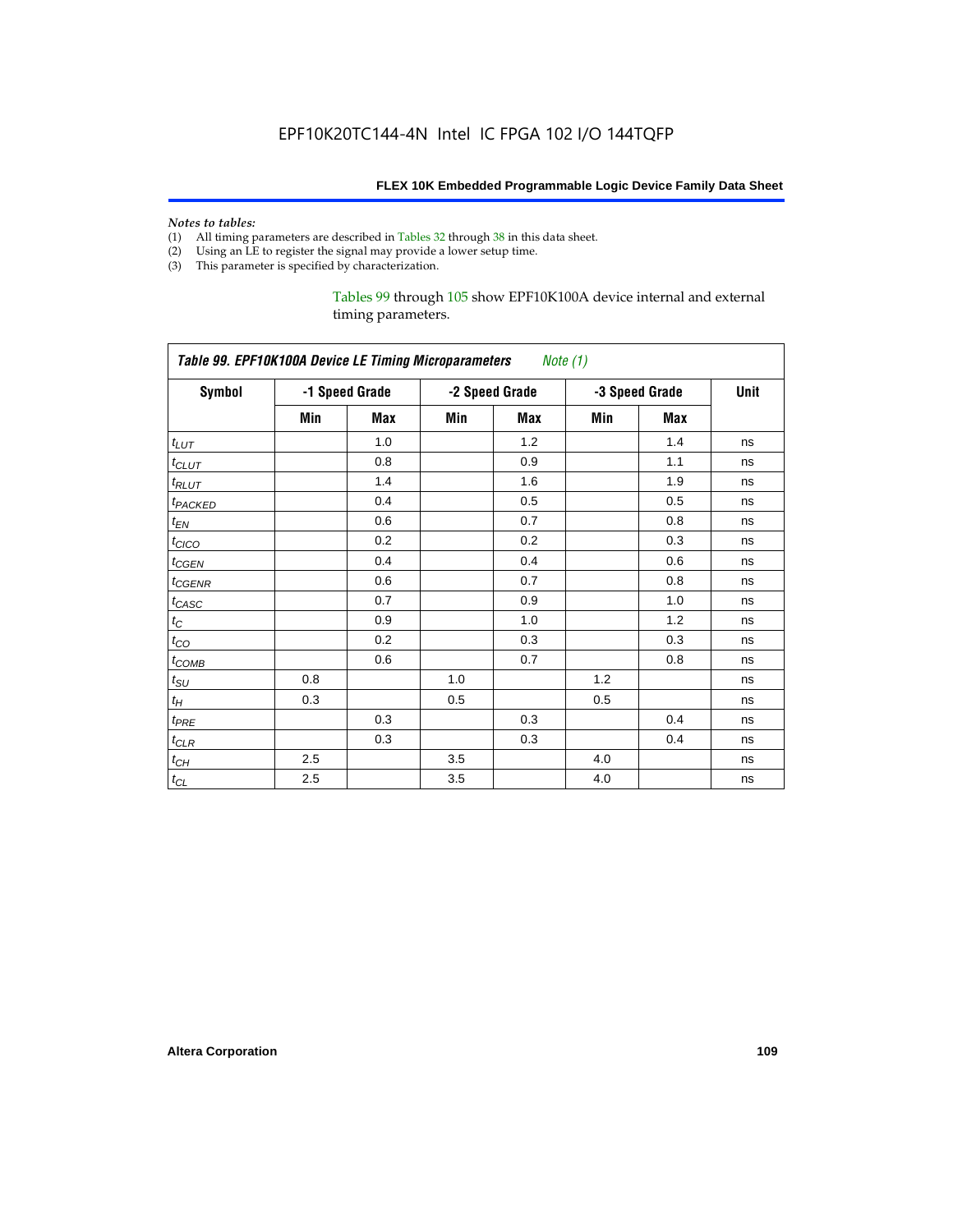| Table 100. EPF10K100A Device IOE Timing Microparameters<br><i>Note</i> $(1)$ |                |     |     |                |                |      |    |  |  |  |
|------------------------------------------------------------------------------|----------------|-----|-----|----------------|----------------|------|----|--|--|--|
| Symbol                                                                       | -1 Speed Grade |     |     | -2 Speed Grade | -3 Speed Grade | Unit |    |  |  |  |
|                                                                              | Min            | Max | Min | Max            | Min            | Max  |    |  |  |  |
| t <sub>IOD</sub>                                                             |                | 2.5 |     | 2.9            |                | 3.4  | ns |  |  |  |
| $t_{\text{IOC}}$                                                             |                | 0.3 |     | 0.3            |                | 0.4  | ns |  |  |  |
| $t_{IOCO}$                                                                   |                | 0.2 |     | 0.2            |                | 0.3  | ns |  |  |  |
| $t_{IOCOMB}$                                                                 |                | 0.5 |     | 0.6            |                | 0.7  | ns |  |  |  |
| $t_{IOSU}$                                                                   | 1.3            |     | 1.7 |                | 1.8            |      | ns |  |  |  |
| $t_{IOH}$                                                                    | 0.2            |     | 0.2 |                | 0.3            |      | ns |  |  |  |
| $t_{IOCLR}$                                                                  |                | 1.0 |     | 1.2            |                | 1.4  | ns |  |  |  |
| $t_{OD1}$                                                                    |                | 2.2 |     | 2.6            |                | 3.0  | ns |  |  |  |
| $t_{OD2}$                                                                    |                | 4.5 |     | 5.3            |                | 6.1  | ns |  |  |  |
| $t_{OD3}$                                                                    |                | 6.8 |     | 7.9            |                | 9.3  | ns |  |  |  |
| $t_{XZ}$                                                                     |                | 2.7 |     | 3.1            |                | 3.7  | ns |  |  |  |
| $t_{ZX1}$                                                                    |                | 2.7 |     | 3.1            |                | 3.7  | ns |  |  |  |
| $t_{ZX2}$                                                                    |                | 5.0 |     | 5.8            |                | 6.8  | ns |  |  |  |
| $t_{ZX3}$                                                                    |                | 7.3 |     | 8.4            |                | 10.0 | ns |  |  |  |
| $t_{INREG}$                                                                  |                | 5.3 |     | 6.1            |                | 7.2  | ns |  |  |  |
| $t_{IOFD}$                                                                   |                | 4.7 |     | 5.5            |                | 6.4  | ns |  |  |  |
| $t_{INCOMB}$                                                                 |                | 4.7 |     | 5.5            |                | 6.4  | ns |  |  |  |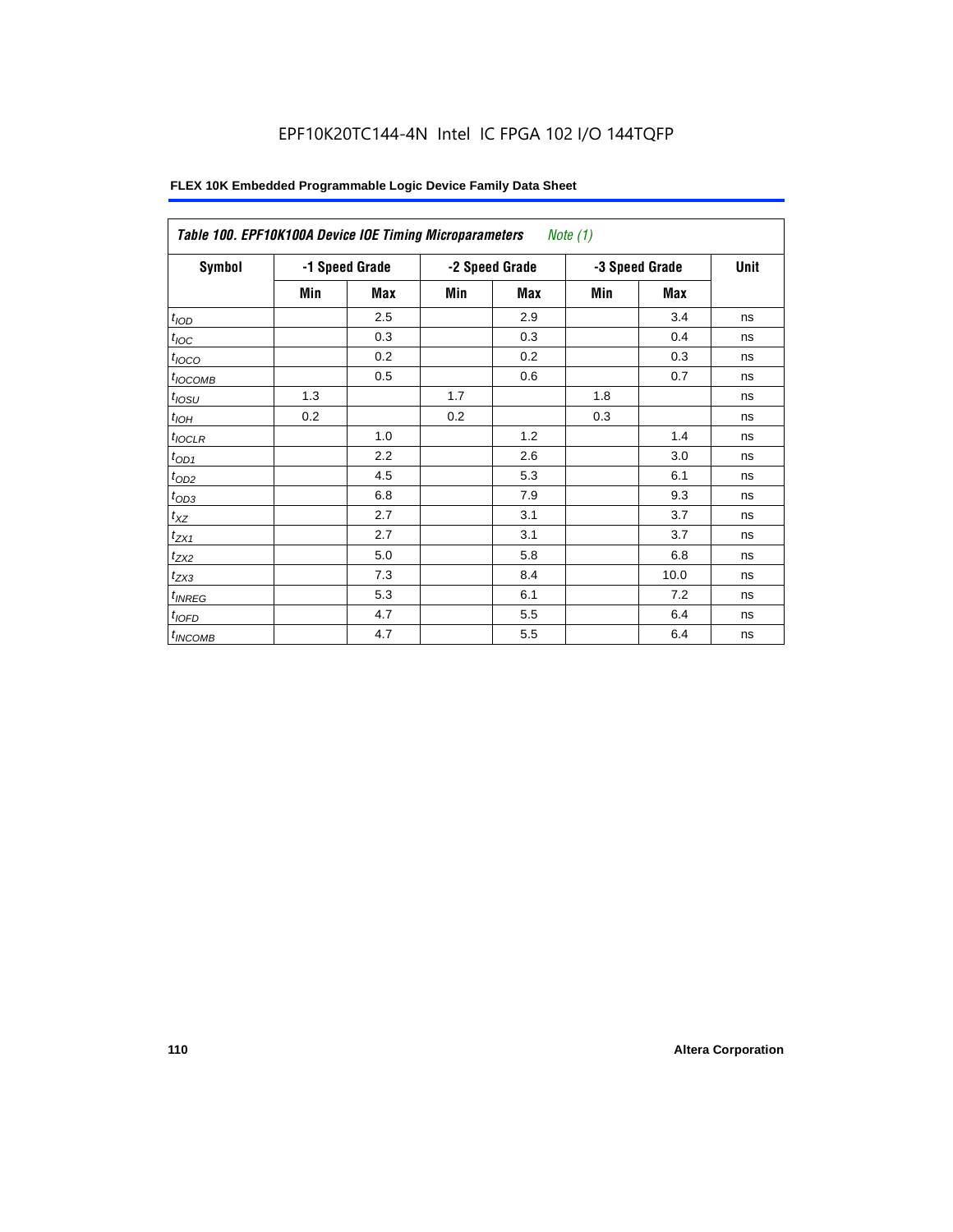| Table 101. EPF10K100A Device EAB Internal Microparameters<br>Note (1) |     |                |     |                |     |                |      |  |  |  |
|-----------------------------------------------------------------------|-----|----------------|-----|----------------|-----|----------------|------|--|--|--|
| <b>Symbol</b>                                                         |     | -1 Speed Grade |     | -2 Speed Grade |     | -3 Speed Grade | Unit |  |  |  |
|                                                                       | Min | <b>Max</b>     | Min | <b>Max</b>     | Min | <b>Max</b>     |      |  |  |  |
| t <sub>EABDATA1</sub>                                                 |     | 1.8            |     | 2.1            |     | 2.4            | ns   |  |  |  |
| t <sub>EABDATA2</sub>                                                 |     | 3.2            |     | 3.7            |     | 4.4            | ns   |  |  |  |
| t <sub>EABWE1</sub>                                                   |     | 0.8            |     | 0.9            |     | 1.1            | ns   |  |  |  |
| t <sub>EABWE2</sub>                                                   |     | 2.3            |     | 2.7            |     | 3.1            | ns   |  |  |  |
| $t_{EABCLK}$                                                          |     | 0.8            |     | 0.9            |     | 1.1            | ns   |  |  |  |
| $t_{EABCO}$                                                           |     | 1.0            |     | 1.1            |     | 1.4            | ns   |  |  |  |
| <b><i>EABBYPASS</i></b>                                               |     | 0.3            |     | 0.3            |     | 0.4            | ns   |  |  |  |
| $t_{EABSU}$                                                           | 1.3 |                | 1.5 |                | 1.8 |                | ns   |  |  |  |
| $t_{EABH}$                                                            | 0.4 |                | 0.5 |                | 0.5 |                | ns   |  |  |  |
| $t_{\mathit{AA}}$                                                     |     | 4.1            |     | 4.8            |     | 5.6            | ns   |  |  |  |
| $t_{\mathit{WP}}$                                                     | 3.2 |                | 3.7 |                | 4.4 |                | ns   |  |  |  |
| $t_{WDSU}$                                                            | 2.4 |                | 2.8 |                | 3.3 |                | ns   |  |  |  |
| $t_{WDH}$                                                             | 0.2 |                | 0.2 |                | 0.3 |                | ns   |  |  |  |
| $t_{WASU}$                                                            | 0.2 |                | 0.2 |                | 0.3 |                | ns   |  |  |  |
| $t_{WAH}$                                                             | 0.0 |                | 0.0 |                | 0.0 |                | ns   |  |  |  |
| $t_{WO}$                                                              |     | 3.4            |     | 3.9            |     | 4.6            | ns   |  |  |  |
| $t_{DD}$                                                              |     | 3.4            |     | 3.9            |     | 4.6            | ns   |  |  |  |
| $t_{EABOUT}$                                                          |     | 0.3            |     | 0.3            |     | 0.4            | ns   |  |  |  |
| $t_{EABCH}$                                                           | 2.5 |                | 3.5 |                | 4.0 |                | ns   |  |  |  |
| $t_{EABCL}$                                                           | 3.2 |                | 3.7 |                | 4.4 |                | ns   |  |  |  |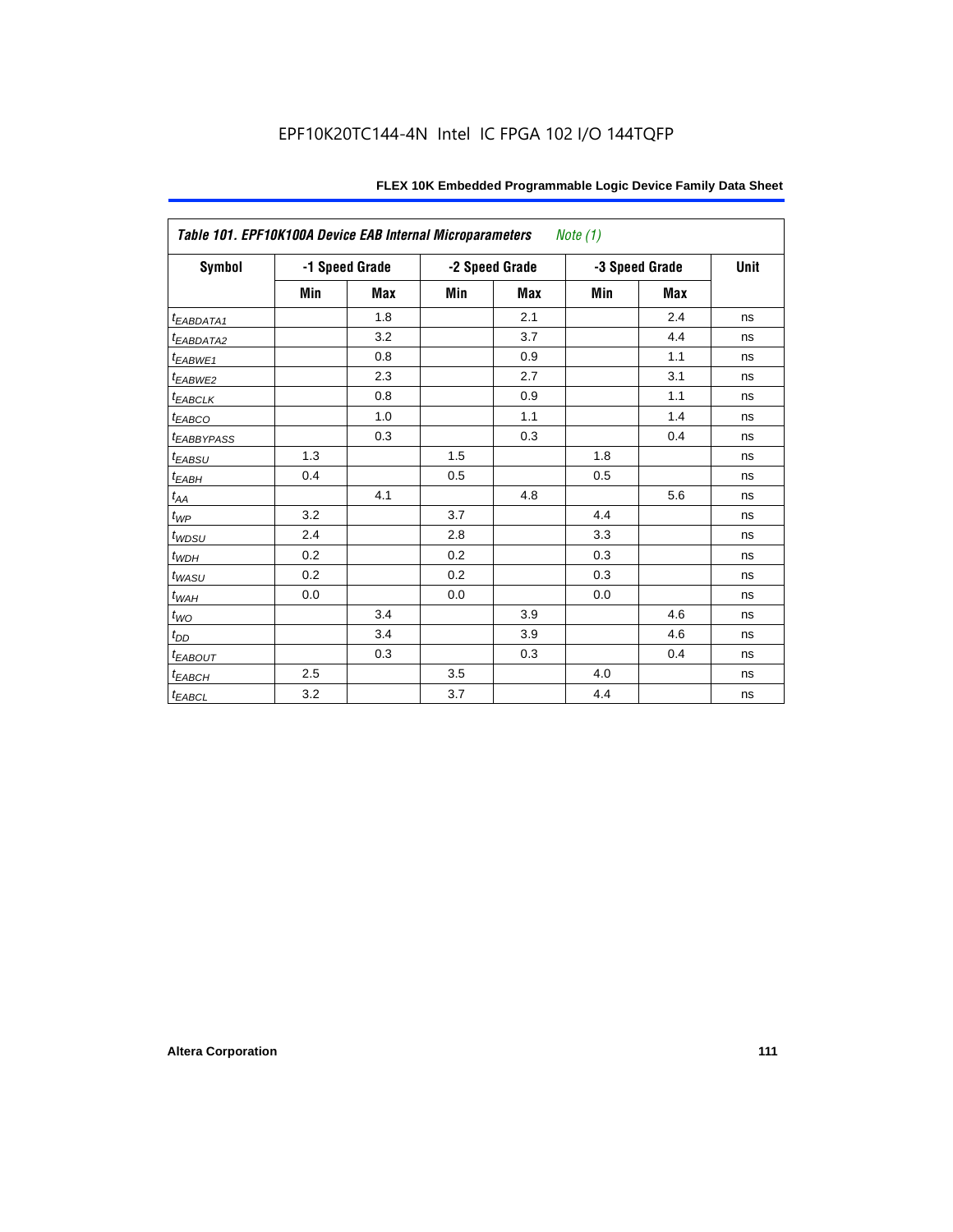| Table 102. EPF10K100A Device EAB Internal Timing Macroparameters<br>Note $(1)$ |                |     |      |                |                |            |    |  |  |  |
|--------------------------------------------------------------------------------|----------------|-----|------|----------------|----------------|------------|----|--|--|--|
| Symbol                                                                         | -1 Speed Grade |     |      | -2 Speed Grade | -3 Speed Grade | Unit       |    |  |  |  |
|                                                                                | Min            | Max | Min  | Max            | Min            | <b>Max</b> |    |  |  |  |
| $t_{EABA}$                                                                     |                | 6.8 |      | 7.8            |                | 9.2        | ns |  |  |  |
| <sup>t</sup> EABRCCOMB                                                         | 6.8            |     | 7.8  |                | 9.2            |            | ns |  |  |  |
| <b><i>EABRCREG</i></b>                                                         | 5.4            |     | 6.2  |                | 7.4            |            | ns |  |  |  |
| <sup>t</sup> EABWP                                                             | 3.2            |     | 3.7  |                | 4.4            |            | ns |  |  |  |
| <sup>t</sup> EABWCCOMB                                                         | 3.4            |     | 3.9  |                | 4.7            |            | ns |  |  |  |
| <sup>t</sup> EABWCREG                                                          | 9.4            |     | 10.8 |                | 12.8           |            | ns |  |  |  |
| t <sub>EABDD</sub>                                                             |                | 6.1 |      | 6.9            |                | 8.2        | ns |  |  |  |
| <sup>t</sup> EABDATACO                                                         |                | 2.1 |      | 2.3            |                | 2.9        | ns |  |  |  |
| <sup>t</sup> EABDATASU                                                         | 3.7            |     | 4.3  |                | 5.1            |            | ns |  |  |  |
| <sup>t</sup> EABDATAH                                                          | 0.0            |     | 0.0  |                | 0.0            |            | ns |  |  |  |
| <sup>t</sup> EABWESU                                                           | 2.8            |     | 3.3  |                | 3.8            |            | ns |  |  |  |
| $t_{EABWEH}$                                                                   | 0.0            |     | 0.0  |                | 0.0            |            | ns |  |  |  |
| <sup>t</sup> EABWDSU                                                           | 3.4            |     | 4.0  |                | 4.6            |            | ns |  |  |  |
| <sup>t</sup> EABWDH                                                            | 0.0            |     | 0.0  |                | 0.0            |            | ns |  |  |  |
| t <sub>EABWASU</sub>                                                           | 1.9            |     | 2.3  |                | 2.6            |            | ns |  |  |  |
| <sup>t</sup> EABWAH                                                            | 0.0            |     | 0.0  |                | 0.0            |            | ns |  |  |  |
| $t_{EABWO}$                                                                    |                | 5.1 |      | 5.7            |                | 6.9        | ns |  |  |  |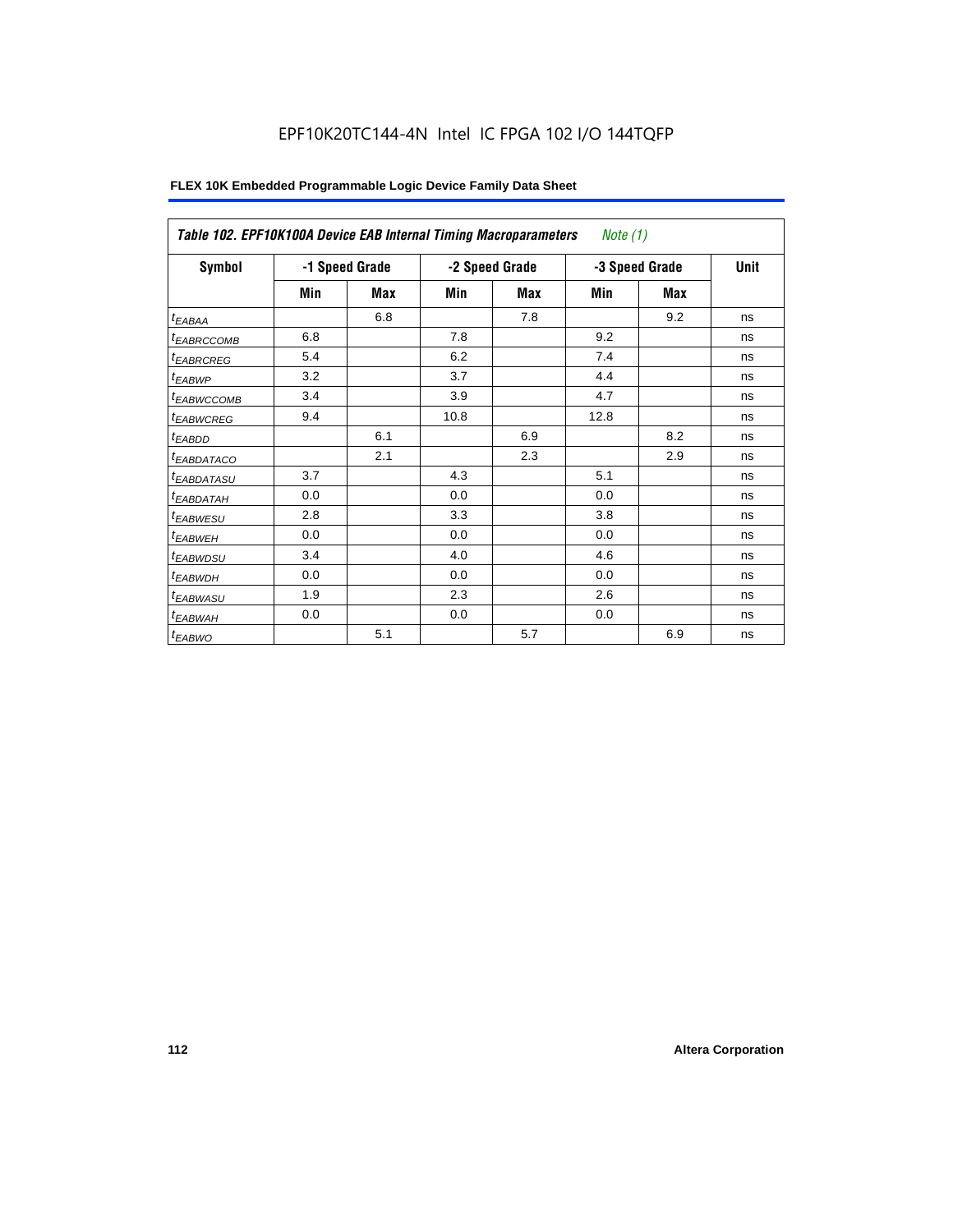| Table 103. EPF10K100A Device Interconnect Timing Microparameters<br>Note $(1)$ |                |     |     |                |                |            |    |  |  |
|--------------------------------------------------------------------------------|----------------|-----|-----|----------------|----------------|------------|----|--|--|
| <b>Symbol</b>                                                                  | -1 Speed Grade |     |     | -2 Speed Grade | -3 Speed Grade | Unit       |    |  |  |
|                                                                                | Min            | Max | Min | Max            | Min            | <b>Max</b> |    |  |  |
| $t_{DINZIOE}$                                                                  |                | 4.8 |     | 5.4            |                | 6.0        | ns |  |  |
| t <sub>DIN2LE</sub>                                                            |                | 2.0 |     | 2.4            |                | 2.7        | ns |  |  |
| <sup>t</sup> DIN2DATA                                                          |                | 2.4 |     | 2.7            |                | 2.9        | ns |  |  |
| t <sub>DCLK2IOE</sub>                                                          |                | 2.6 |     | 3.0            |                | 3.5        | ns |  |  |
| t <sub>DCLK2LE</sub>                                                           |                | 2.0 |     | 2.4            |                | 2.7        | ns |  |  |
| <i>t<sub>SAMELAB</sub></i>                                                     |                | 0.1 |     | 0.1            |                | 0.1        | ns |  |  |
| <i>t</i> SAMEROW                                                               |                | 1.5 |     | 1.7            |                | 1.9        | ns |  |  |
| <i><b>ISAMECOLUMN</b></i>                                                      |                | 5.5 |     | 6.5            |                | 7.4        | ns |  |  |
| <i>t<sub>DIFFROW</sub></i>                                                     |                | 7.0 |     | 8.2            |                | 9.3        | ns |  |  |
| <sup>t</sup> TWOROWS                                                           |                | 8.5 |     | 9.9            |                | 11.2       | ns |  |  |
| <sup>t</sup> LEPERIPH                                                          |                | 3.9 |     | 4.2            |                | 4.5        | ns |  |  |
| <sup>t</sup> LABCARRY                                                          |                | 0.2 |     | 0.2            |                | 0.3        | ns |  |  |
| <sup>t</sup> LABCASC                                                           |                | 0.4 |     | 0.5            |                | 0.6        | ns |  |  |

| Table 104. EPF10K100A Device External Timing Parameters | Note (1) |
|---------------------------------------------------------|----------|
|---------------------------------------------------------|----------|

| Symbol                 | -1 Speed Grade |      |     | -2 Speed Grade | -3 Speed Grade | Unit       |    |
|------------------------|----------------|------|-----|----------------|----------------|------------|----|
|                        | Min            | Max  | Min | Max            | Min            | <b>Max</b> |    |
| t <sub>DRR</sub>       |                | 12.5 |     | 14.5           |                | 17.0       | ns |
| $t_{INSU}$ (2), (3)    | 3.7            |      | 4.5 |                | 5.1            |            | ns |
| $t_{INH}$ (3)          | 0.0            |      | 0.0 |                | 0.0            |            | ns |
| $t_{\text{OUTCO}}$ (3) | 2.0            | 5.3  | 2.0 | 6.1            | 2.0            | 7.2        | ns |

|  | Table 105. EPF10K100A Device External Bidirectional Timing Parameters | Note (1) |
|--|-----------------------------------------------------------------------|----------|
|--|-----------------------------------------------------------------------|----------|

| Symbol                  |     | -1 Speed Grade |     | -2 Speed Grade |     | -3 Speed Grade |    |
|-------------------------|-----|----------------|-----|----------------|-----|----------------|----|
|                         | Min | <b>Max</b>     | Min | <b>Max</b>     | Min | Max            |    |
| <sup>t</sup> INSUBIDIR  | 4.9 |                | 5.8 |                | 6.8 |                | ns |
| <sup>t</sup> INHBIDIR   | 0.0 |                | 0.0 |                | 0.0 |                | ns |
| <sup>t</sup> OUTCOBIDIR | 2.0 | 5.3            | 2.0 | 6.1            | 2.0 | 7.2            | ns |
| <sup>t</sup> xzbidir    |     | 7.4            |     | 8.6            |     | 10.1           | ns |
| <sup>t</sup> zxbidir    |     | 7.4            |     | 8.6            |     | 10.1           | ns |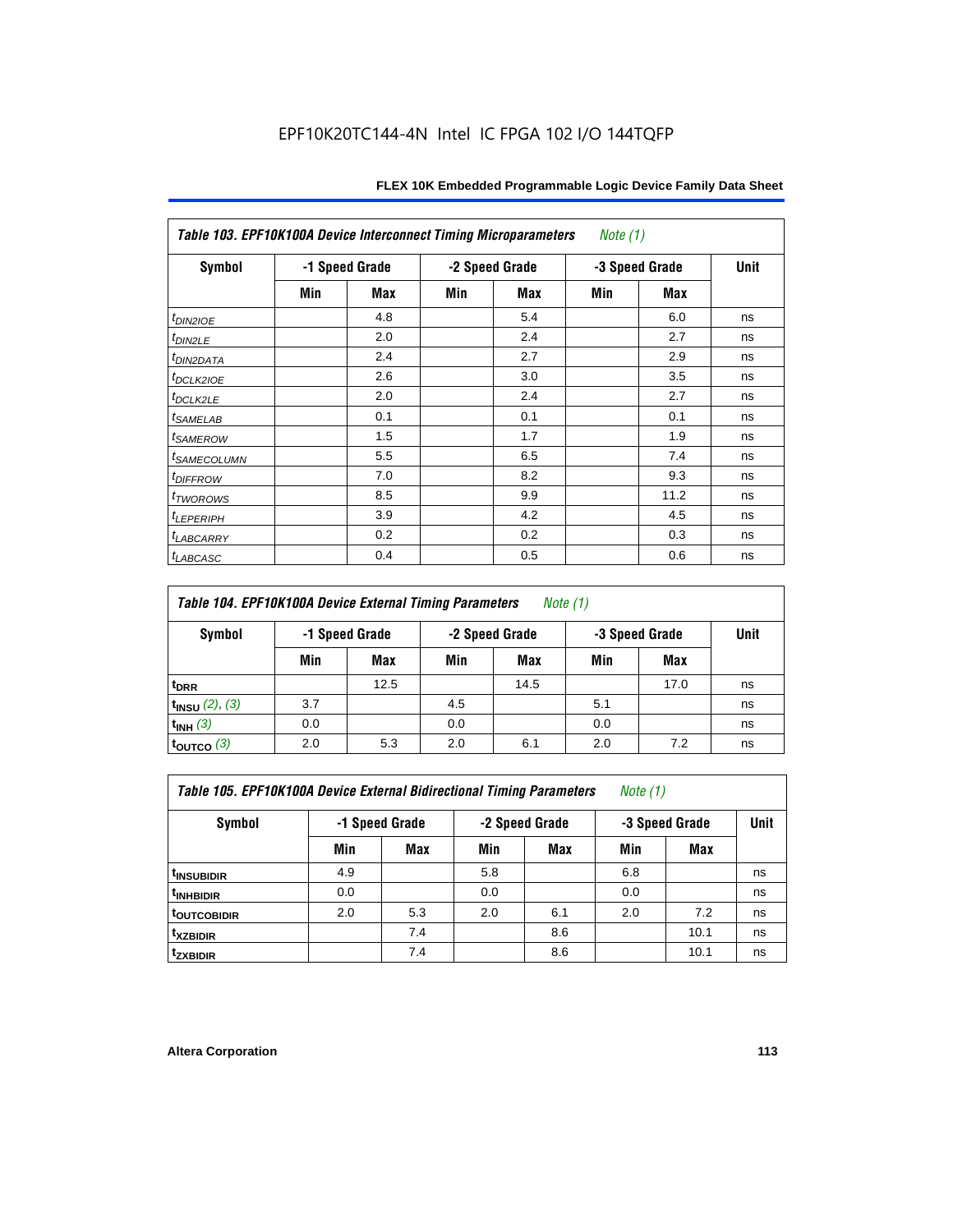#### **FLEX 10K Embedded Programmable Logic Device Family Data Sheet**

#### *Notes to tables:*

- (1) All timing parameters are described in Tables 32 through 38 in this data sheet.
- (2) Using an LE to register the signal may provide a lower setup time.
- (3) This parameter is specified by characterization.

#### Tables 106 through 112 show EPF10K250A device internal and external timing parameters.

| Table 106. EPF10K250A Device LE Timing Microparameters Note (1) |     |                |                |            |                |            |    |
|-----------------------------------------------------------------|-----|----------------|----------------|------------|----------------|------------|----|
| <b>Symbol</b>                                                   |     | -1 Speed Grade | -2 Speed Grade |            | -3 Speed Grade | Unit       |    |
|                                                                 | Min | <b>Max</b>     | Min            | <b>Max</b> | Min            | <b>Max</b> |    |
| $t_{LUT}$                                                       |     | 0.9            |                | 1.0        |                | 1.4        | ns |
| $t_{CLUT}$                                                      |     | 1.2            |                | 1.3        |                | 1.6        | ns |
| $t_{RLUT}$                                                      |     | 2.0            |                | 2.3        |                | 2.7        | ns |
| t <sub>PACKED</sub>                                             |     | 0.4            |                | 0.4        |                | 0.5        | ns |
| $t_{EN}$                                                        |     | 1.4            |                | 1.6        |                | 1.9        | ns |
| $t_{CICO}$                                                      |     | 0.2            |                | 0.3        |                | 0.3        | ns |
| $t_{CGEN}$                                                      |     | 0.4            |                | 0.6        |                | 0.6        | ns |
| t <sub>CGENR</sub>                                              |     | 0.8            |                | 1.0        |                | 1.1        | ns |
| $t_{CASC}$                                                      |     | 0.7            |                | 0.8        |                | 1.0        | ns |
| $t_{\rm C}$                                                     |     | 1.2            |                | 1.3        |                | 1.6        | ns |
| $t_{CO}$                                                        |     | 0.6            |                | 0.7        |                | 0.9        | ns |
| $t_{COMB}$                                                      |     | 0.5            |                | 0.6        |                | 0.7        | ns |
| $t_{\text{SU}}$                                                 | 1.2 |                | 1.4            |            | 1.7            |            | ns |
| $t_H$                                                           | 1.2 |                | 1.3            |            | 1.6            |            | ns |
| $t_{PRE}$                                                       |     | 0.7            |                | 0.8        |                | 0.9        | ns |
| $t_{CLR}$                                                       |     | 0.7            |                | 0.8        |                | 0.9        | ns |
| $t_{CH}$                                                        | 2.5 |                | 3.0            |            | 3.5            |            | ns |
| $t_{CL}$                                                        | 2.5 |                | 3.0            |            | 3.5            |            | ns |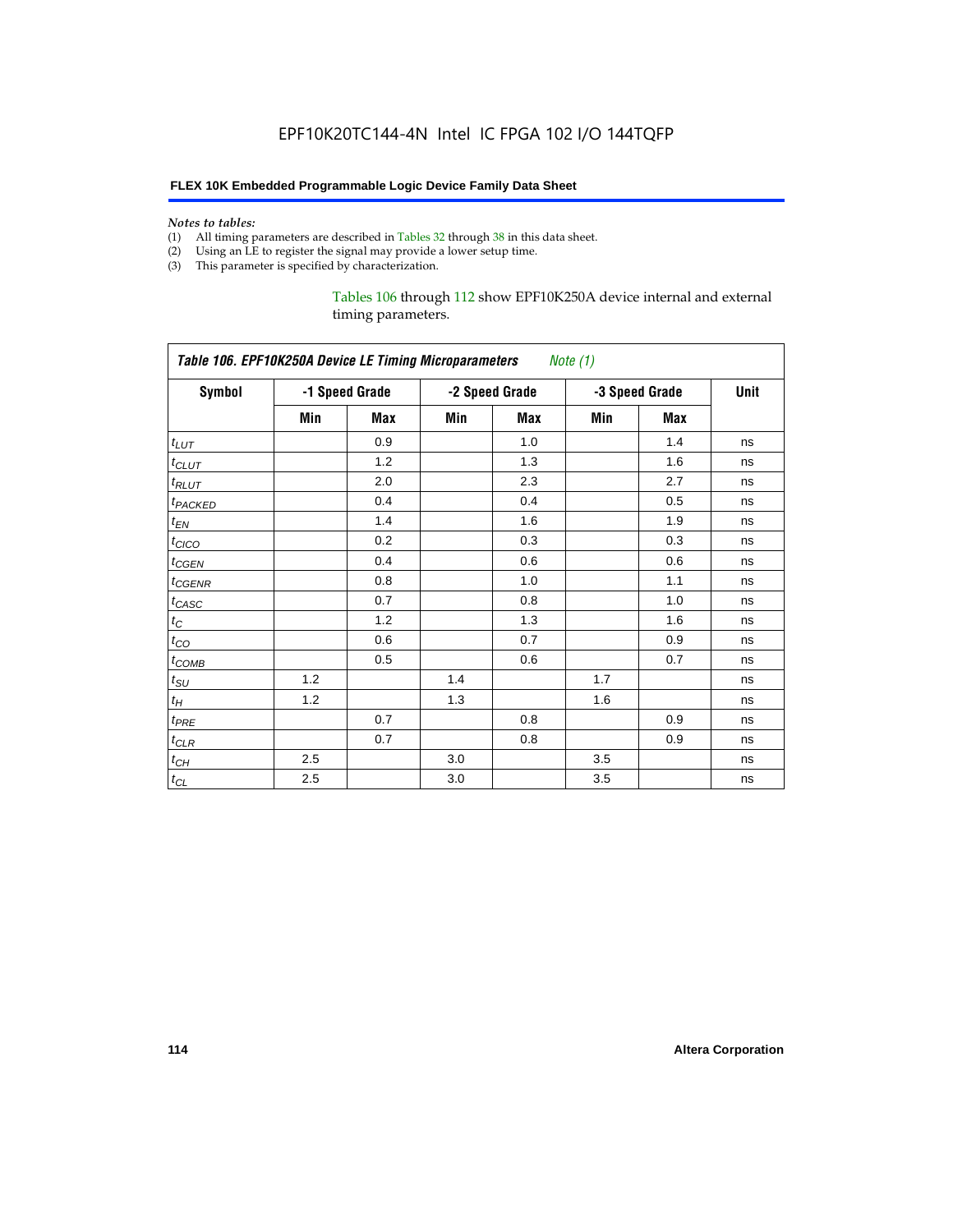| Table 107. EPF10K250A Device IOE Timing Microparameters<br><i>Note</i> $(1)$ |     |                |     |                |     |                |    |  |
|------------------------------------------------------------------------------|-----|----------------|-----|----------------|-----|----------------|----|--|
| <b>Symbol</b>                                                                |     | -1 Speed Grade |     | -2 Speed Grade |     | -3 Speed Grade |    |  |
|                                                                              | Min | Max            | Min | Max            | Min | Max            |    |  |
| t <sub>IOD</sub>                                                             |     | 1.2            |     | 1.3            |     | 1.6            | ns |  |
| $t_{\text{IOC}}$                                                             |     | 0.4            |     | 0.4            |     | 0.5            | ns |  |
| $t_{IOCO}$                                                                   |     | 0.8            |     | 0.9            |     | 1.1            | ns |  |
| $t_{IOCOMB}$                                                                 |     | 0.7            |     | 0.7            |     | 0.8            | ns |  |
| $t_{IOSU}$                                                                   | 2.7 |                | 3.1 |                | 3.6 |                | ns |  |
| $t_{IOH}$                                                                    | 0.2 |                | 0.3 |                | 0.3 |                | ns |  |
| $t_{IOCLR}$                                                                  |     | 1.2            |     | 1.3            |     | 1.6            | ns |  |
| $t_{OD1}$                                                                    |     | 3.2            |     | 3.6            |     | 4.2            | ns |  |
| $t_{OD2}$                                                                    |     | 5.9            |     | 6.7            |     | 7.8            | ns |  |
| $t_{OD3}$                                                                    |     | 8.7            |     | 9.8            |     | 11.5           | ns |  |
| $t_{\mathsf{XZ}}$                                                            |     | 3.8            |     | 4.3            |     | 5.0            | ns |  |
| $t_{ZX1}$                                                                    |     | 3.8            |     | 4.3            |     | 5.0            | ns |  |
| $t_{ZX2}$                                                                    |     | 6.5            |     | 7.4            |     | 8.6            | ns |  |
| $t_{ZX3}$                                                                    |     | 9.3            |     | 10.5           |     | 12.3           | ns |  |
| $t_{INREG}$                                                                  |     | 8.2            |     | 9.3            |     | 10.9           | ns |  |
| $t_{IOFD}$                                                                   |     | 9.0            |     | 10.2           |     | 12.0           | ns |  |
| t <sub>INCOMB</sub>                                                          |     | 9.0            |     | 10.2           |     | 12.0           | ns |  |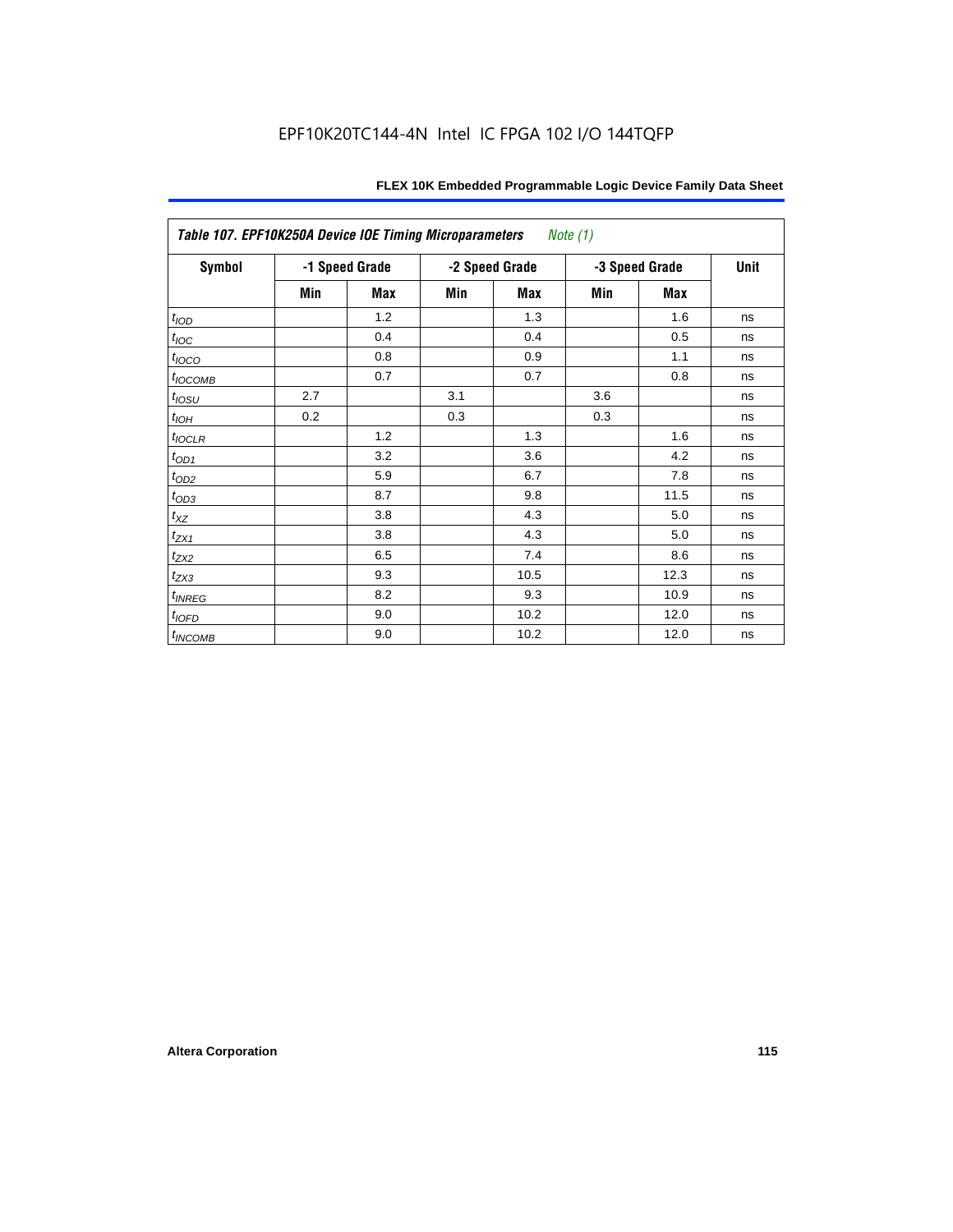| Symbol                  |     | -1 Speed Grade |     | -2 Speed Grade |     | -3 Speed Grade | Unit |
|-------------------------|-----|----------------|-----|----------------|-----|----------------|------|
|                         | Min | Max            | Min | Max            | Min | <b>Max</b>     |      |
| $t_{EABDATA1}$          |     | 1.3            |     | 1.5            |     | 1.7            | ns   |
| <sup>t</sup> EABDATA2   |     | 1.3            |     | 1.5            |     | 1.7            | ns   |
| t <sub>EABWE1</sub>     |     | 0.9            |     | 1.1            |     | 1.3            | ns   |
| $t_{EABWE2}$            |     | 5.0            |     | 5.7            |     | 6.7            | ns   |
| $t_{EABCLK}$            |     | 0.6            |     | 0.7            |     | 0.8            | ns   |
| $t_{EABCO}$             |     | 0.0            |     | 0.0            |     | 0.0            | ns   |
| <i><b>EABBYPASS</b></i> |     | 0.1            |     | 0.1            |     | 0.2            | ns   |
| $t_{EABSU}$             | 3.8 |                | 4.3 |                | 5.0 |                | ns   |
| $t_{EABH}$              | 0.7 |                | 0.8 |                | 0.9 |                | ns   |
| $t_{AA}$                |     | 4.5            |     | 5.0            |     | 5.9            | ns   |
| $t_{WP}$                | 5.6 |                | 6.4 |                | 7.5 |                | ns   |
| $t_{WDSU}$              | 1.3 |                | 1.4 |                | 1.7 |                | ns   |
| $t_{WDH}$               | 0.1 |                | 0.1 |                | 0.2 |                | ns   |
|                         |     |                |     |                |     |                |      |

tWASU 0.1 0.1 0.2 ns  $t_{W\!A H}$  | 0.1 | 0.1 | 0.2 | ns  $t_{\mathcal{W}\mathcal{O}}$  | 4.1 | 4.6 | 5.5 | ns tDD 4.1 4.6 5.5 ns  $t_{EABOUT}$  | 0.1 | 0.1 | 0.1 | 0.2 | ns  $t_{EABCH}$  2.5  $\begin{array}{|c|c|c|c|c|} \hline \end{array}$  3.0  $\begin{array}{|c|c|c|c|c|} \hline \end{array}$  3.5  $\begin{array}{|c|c|c|c|c|c|} \hline \end{array}$  $t_{EABCL}$  | 5.6 | 6.4 | 7.5 | 1s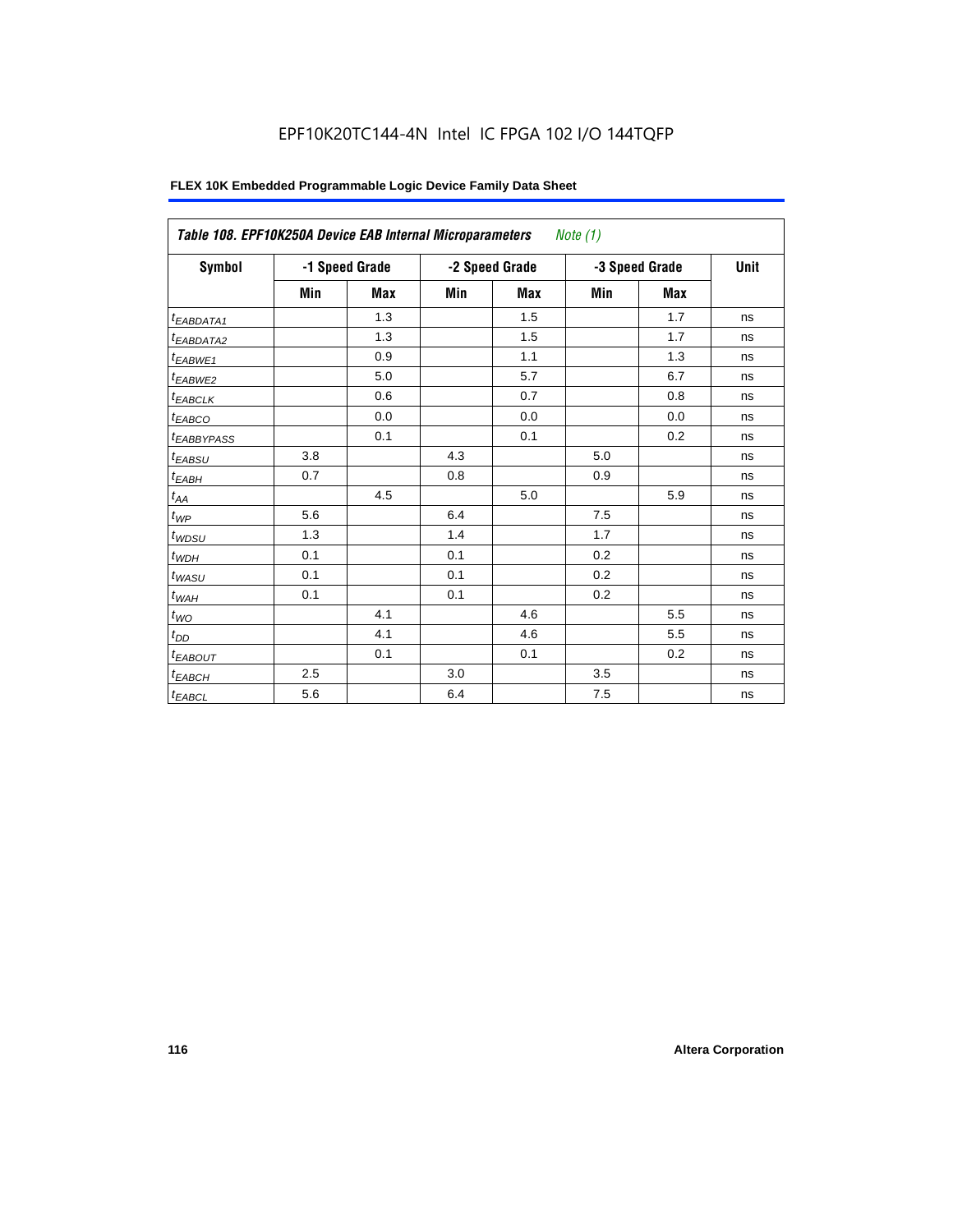| Table 109. EPF10K250A Device EAB Internal Timing Macroparameters<br>Note $(1)$ |      |                |      |                |      |                |    |  |
|--------------------------------------------------------------------------------|------|----------------|------|----------------|------|----------------|----|--|
| <b>Symbol</b>                                                                  |      | -1 Speed Grade |      | -2 Speed Grade |      | -3 Speed Grade |    |  |
|                                                                                | Min  | Max            | Min  | <b>Max</b>     | Min  | <b>Max</b>     |    |  |
| $t_{EABA}$                                                                     |      | 6.1            |      | 6.8            |      | 8.2            | ns |  |
| <i>EABRCCOMB</i>                                                               | 6.1  |                | 6.8  |                | 8.2  |                | ns |  |
| <sup>t</sup> EABRCREG                                                          | 4.6  |                | 5.1  |                | 6.1  |                | ns |  |
| t <sub>EABWP</sub>                                                             | 5.6  |                | 6.4  |                | 7.5  |                | ns |  |
| <sup>t</sup> EABWCCOMB                                                         | 5.8  |                | 6.6  |                | 7.9  |                | ns |  |
| <b><i>EABWCREG</i></b>                                                         | 15.8 |                | 17.8 |                | 21.0 |                | ns |  |
| t <sub>EABDD</sub>                                                             |      | 5.7            |      | 6.4            |      | 7.8            | ns |  |
| <sup>t</sup> EABDATACO                                                         |      | 0.7            |      | 0.8            |      | 1.0            | ns |  |
| <sup>t</sup> EABDATASU                                                         | 4.5  |                | 5.1  |                | 5.9  |                | ns |  |
| <sup>t</sup> ЕАВDАТАН                                                          | 0.0  |                | 0.0  |                | 0.0  |                | ns |  |
| <sup>t</sup> EABWESU                                                           | 8.2  |                | 9.3  |                | 10.9 |                | ns |  |
| t <sub>EABWEH</sub>                                                            | 0.0  |                | 0.0  |                | 0.0  |                | ns |  |
| t <sub>EABWDSU</sub>                                                           | 1.7  |                | 1.8  |                | 2.1  |                | ns |  |
| t <sub>EABWDH</sub>                                                            | 0.0  |                | 0.0  |                | 0.0  |                | ns |  |
| t <sub>EABWASU</sub>                                                           | 0.9  |                | 0.9  |                | 1.0  |                | ns |  |
| <sup>t</sup> EABWAH                                                            | 0.0  |                | 0.0  |                | 0.0  |                | ns |  |
| $t_{EABWO}$                                                                    |      | 5.3            |      | 6.0            |      | 7.4            | ns |  |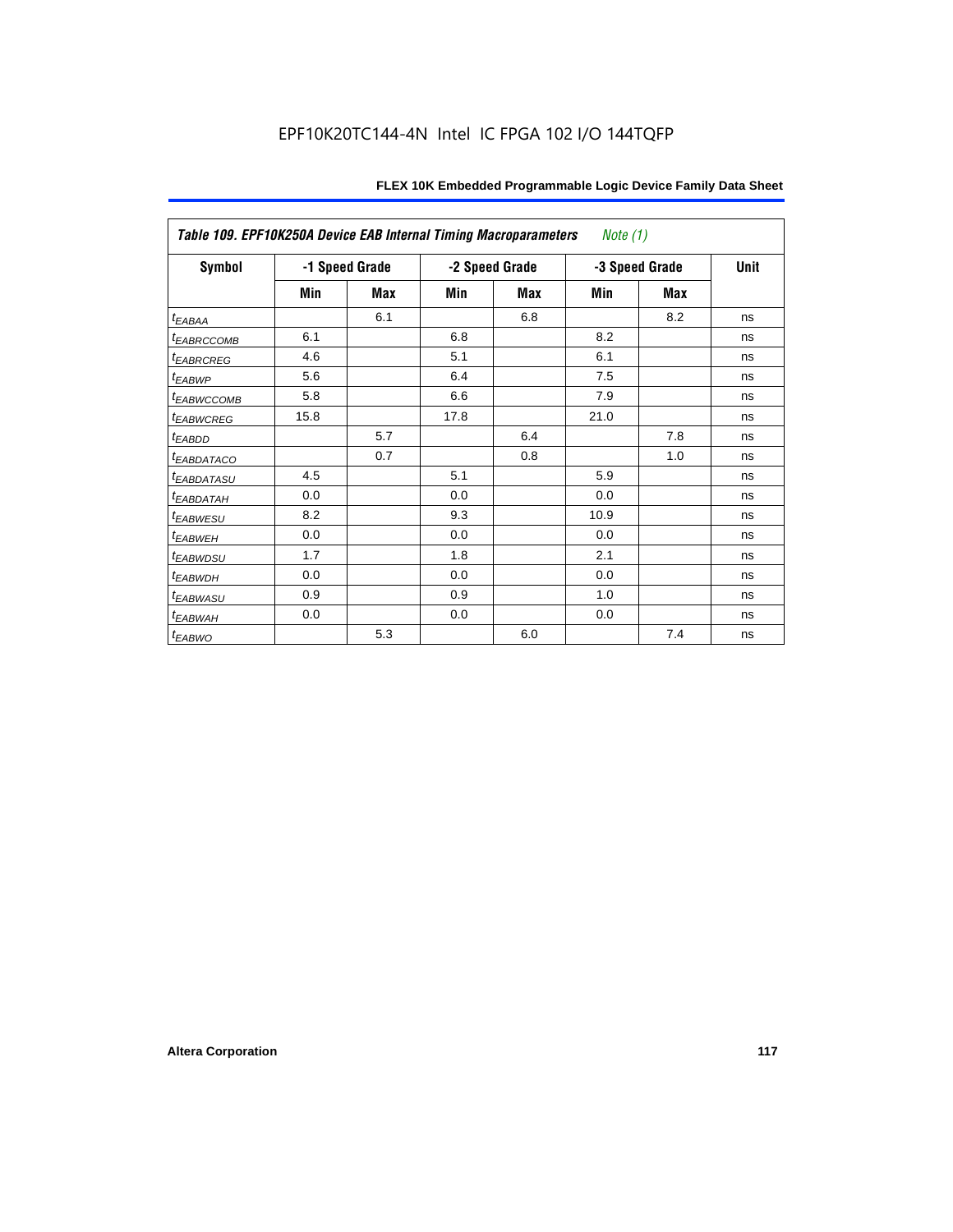| <b>Symbol</b>           |     | -1 Speed Grade |     | -2 Speed Grade |     | -3 Speed Grade | <b>Unit</b> |
|-------------------------|-----|----------------|-----|----------------|-----|----------------|-------------|
|                         | Min | Max            | Min | Max            | Min | Max            |             |
| $t_{DINZIOE}$           |     | 7.8            |     | 8.5            |     | 9.4            | ns          |
| $t_{DIN2LE}$            |     | 2.7            |     | 3.1            |     | 3.5            | ns          |
| <sup>t</sup> DIN2DATA   |     | 1.6            |     | 1.6            |     | 1.7            | ns          |
| <sup>t</sup> DCLK2IOE   |     | 3.6            |     | 4.0            |     | 4.6            | ns          |
| <sup>t</sup> DCLK2LE    |     | 2.7            |     | 3.1            |     | 3.5            | ns          |
| <sup>t</sup> SAMELAB    |     | 0.2            |     | 0.3            |     | 0.3            | ns          |
| <sup>t</sup> SAMEROW    |     | 6.7            |     | 7.3            |     | 8.2            | ns          |
| <sup>t</sup> SAMECOLUMN |     | 2.5            |     | 2.7            |     | 3.0            | ns          |
| <i><b>IDIFFROW</b></i>  |     | 9.2            |     | 10.0           |     | 11.2           | ns          |
| <sup>t</sup> TWOROWS    |     | 15.9           |     | 17.3           |     | 19.4           | ns          |
| <sup>t</sup> LEPERIPH   |     | 7.5            |     | 8.1            |     | 8.9            | ns          |
| <sup>t</sup> LABCARRY   |     | 0.3            |     | 0.4            |     | 0.5            | ns          |
| <sup>t</sup> LABCASC    |     | 0.4            |     | 0.4            |     | 0.5            | ns          |

| Table 111. EPF10K250A Device External Reference Timing Parameters<br>Note (1) |     |                |                |      |                |      |             |
|-------------------------------------------------------------------------------|-----|----------------|----------------|------|----------------|------|-------------|
| Symbol                                                                        |     | -1 Speed Grade | -2 Speed Grade |      | -3 Speed Grade |      | <b>Unit</b> |
|                                                                               | Min | Max            | Min            | Max  | Min            | Max  |             |
| <sup>t</sup> DRR                                                              |     | 15.0           |                | 17.0 |                | 20.0 | ns          |
| $t_{INSU}(2)$ (3)                                                             | 6.9 |                | 8.0            |      | 9.4            |      | ns          |
| $t_{INH}$ (3)                                                                 | 0.0 |                | 0.0            |      | 0.0            |      | ns          |
| $t_{\text{OUTCO}}(3)$                                                         | 2.0 | 8.0            | 2.0            | 8.9  | 2.0            | 10.4 | ns          |

| Table 112. EPF10K250A Device External Bidirectional Timing Parameters |  |  | Note (1) |  |
|-----------------------------------------------------------------------|--|--|----------|--|
|-----------------------------------------------------------------------|--|--|----------|--|

| Symbol                | -1 Speed Grade |      | -2 Speed Grade |            | -3 Speed Grade | <b>Unit</b> |    |
|-----------------------|----------------|------|----------------|------------|----------------|-------------|----|
|                       | Min            | Max  | Min            | <b>Max</b> | Min            | Max         |    |
| <b>t</b> INSUBIDIR    | 9.3            |      | 10.6           |            | 12.7           |             | ns |
| t <sub>INHBIDIR</sub> | 0.0            |      | 0.0            |            | 0.0            |             | ns |
| <b>toutcobidir</b>    | 2.0            | 8.0  | 2.0            | 8.9        | 2.0            | 10.4        | ns |
| t <sub>XZBIDIR</sub>  |                | 10.8 |                | 12.2       |                | 14.2        | ns |
| tzxbidir              |                | 10.8 |                | 12.2       |                | 14.2        | ns |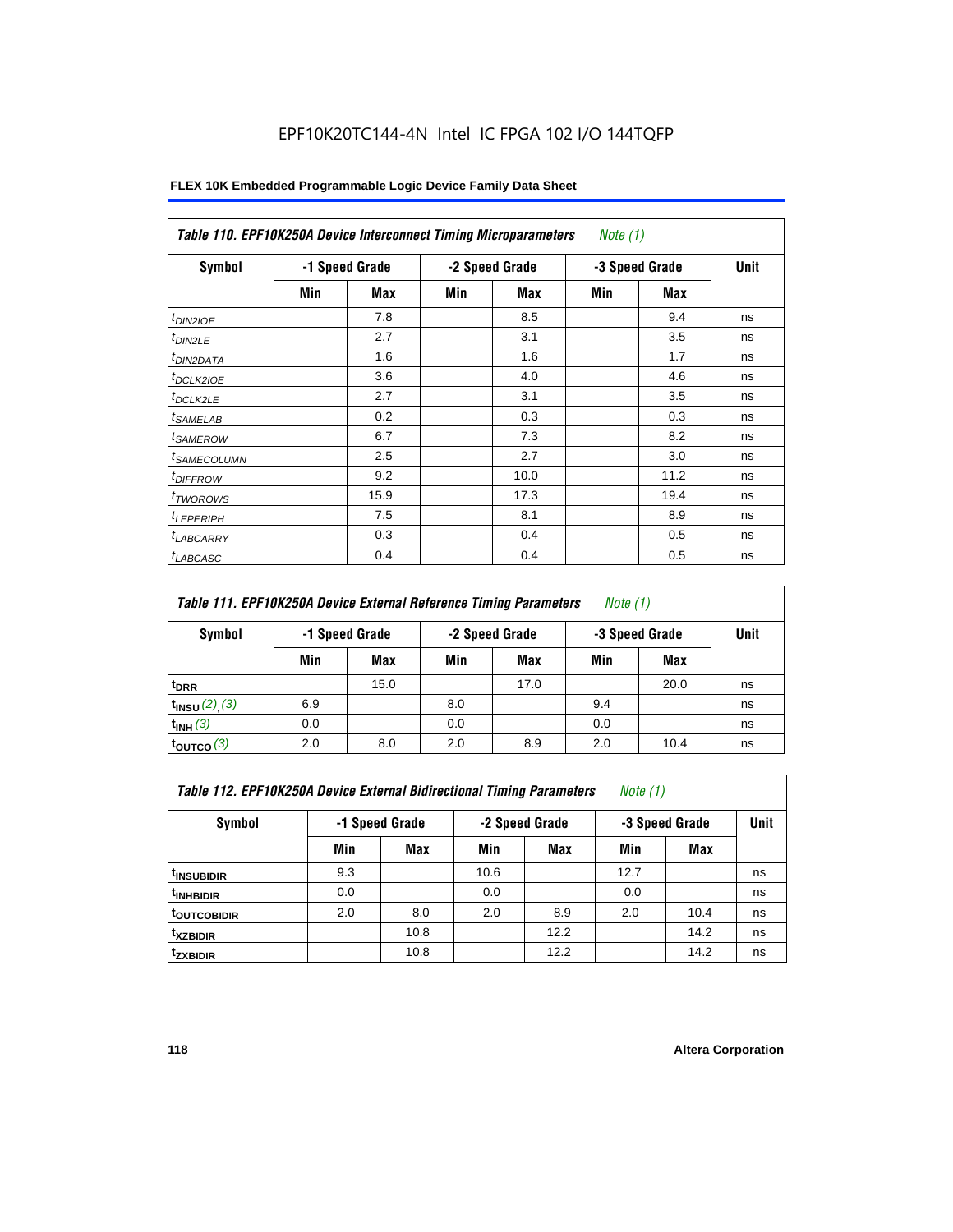#### *Notes to tables:*

- (1) All timing parameters are described in Tables  $32$  through  $37$  in this data sheet.<br>(2) Using an LE to register the signal may provide a lower setup time.
- (2) Using an LE to register the signal may provide a lower setup time.<br>(3) This parameter is specified by characterization.
- This parameter is specified by characterization.

## **ClockLock & ClockBoost Timing Parameters**

For the ClockLock and ClockBoost circuitry to function properly, the incoming clock must meet certain requirements. If these specifications are not met, the circuitry may not lock onto the incoming clock, which generates an erroneous clock within the device. The clock generated by the ClockLock and ClockBoost circuitry must also meet certain specifications. If the incoming clock meets these requirements during configuration, the ClockLock and ClockBoost circuitry will lock onto the clock during configuration. The circuit will be ready for use immediately after configuration. Figure 31 illustrates the incoming and generated clock specifications.

#### *Figure 31. Specifications for the Incoming & Generated Clocks*

The  $t_i$  parameter refers to the nominal input clock period; the  $t_0$  parameter refers to the *nominal output clock period.*



#### Table 113 summarizes the ClockLock and ClockBoost parameters.

|              | Table 113. ClockLock & ClockBoost Parameters<br>(Part 1 of 2)           |      |     |      |            |  |  |  |
|--------------|-------------------------------------------------------------------------|------|-----|------|------------|--|--|--|
| Symbol       | <b>Parameter</b>                                                        | Min  | Typ | Max  | Unit       |  |  |  |
| $t_{R}$      | Input rise time                                                         |      |     | 2    | ns         |  |  |  |
| $t_F$        | Input fall time                                                         |      |     | 2    | ns         |  |  |  |
| $t_{INDUTY}$ | Input duty cycle                                                        | 45   |     | 55   | $\%$       |  |  |  |
| $f_{CLK1}$   | Input clock frequency (ClockBoost clock multiplication factor equals 1) | 30   |     | 80   | <b>MHz</b> |  |  |  |
| $t$ CLK1     | Input clock period (ClockBoost clock multiplication factor equals 1)    | 12.5 |     | 33.3 | ns         |  |  |  |
| $f_{CLK2}$   | Input clock frequency (ClockBoost clock multiplication factor equals 2) | 16   |     | 50   | <b>MHz</b> |  |  |  |
| $t_{CLK2}$   | Input clock period (ClockBoost clock multiplication factor equals 2)    | 20   |     | 62.5 | ns         |  |  |  |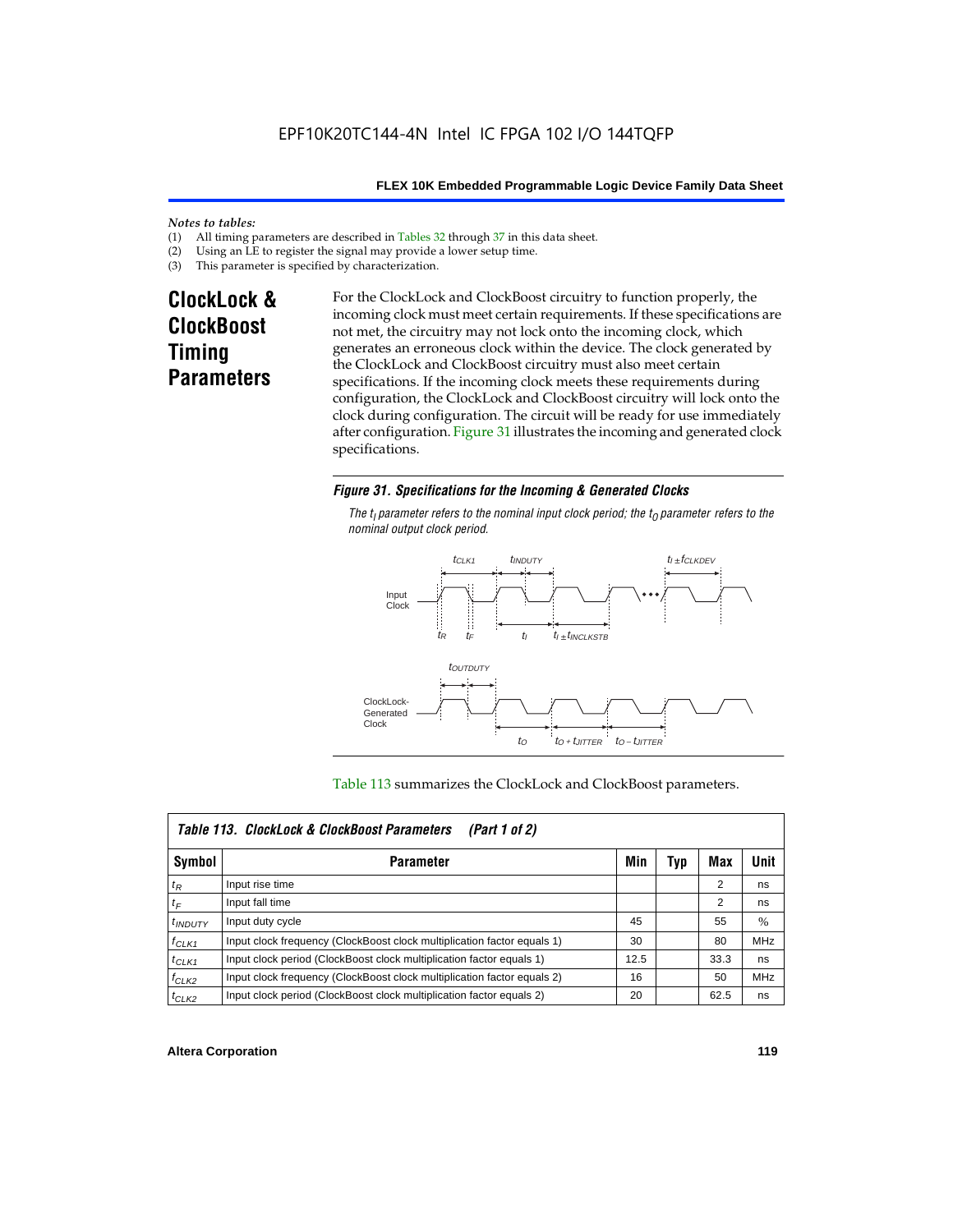|                               | Table 113. ClockLock & ClockBoost Parameters<br>(Part 2 of 2)                                                   |     |     |           |            |  |  |  |  |
|-------------------------------|-----------------------------------------------------------------------------------------------------------------|-----|-----|-----------|------------|--|--|--|--|
| Symbol                        | <b>Parameter</b>                                                                                                | Min | Typ | Max       | Unit       |  |  |  |  |
| <b><i><u>LCLKDEV1</u></i></b> | Input deviation from user specification in MAX+PLUS II (ClockBoost clock<br>multiplication factor equals 1) (1) |     |     | $\pm 1$   | <b>MHz</b> |  |  |  |  |
| <sup>f</sup> CLKDEV2          | Input deviation from user specification in MAX+PLUS II (ClockBoost clock<br>multiplication factor equals 2) (1) |     |     | $\pm 0.5$ | MHz        |  |  |  |  |
| <sup>t</sup> INCLKSTB         | Input clock stability (measured between adjacent clocks)                                                        |     |     | 100       | ps         |  |  |  |  |
| $t_{LOCK}$                    | Time required for ClockLock or ClockBoost to acquire lock (2)                                                   |     |     | 10        | μs         |  |  |  |  |
| $t_{JITTER}$                  | Jitter on ClockLock or ClockBoost-generated clock (3)                                                           |     |     |           | ns         |  |  |  |  |
| <i>toutbuty</i>               | Duty cycle for ClockLock or ClockBoost-generated clock                                                          | 40  | 50  | 60        | %          |  |  |  |  |

*Notes:*

(1) To implement the ClockLock and ClockBoost circuitry with the MAX+PLUS II software, designers must specify the input frequency. The MAX+PLUS II software tunes the PLL in the ClockLock and ClockBoost circuitry to this frequency. The *fCLKDEV* parameter specifies how much the incoming clock can differ from the specified frequency during device operation. Simulation does not reflect this parameter.

(2) During device configuration, the ClockLock and ClockBoost circuitry is configured before the rest of the device. If the incoming clock is supplied during configuration, the ClockLock and ClockBoost circuitry locks during configuration, because the  $t_{LOCK}$  value is less than the time required for configuration.

(3) The *t<sub>IITTER</sub>* specification is measured under long-term observation.

# **Power Consumption**

The supply power (P) for FLEX 10K devices can be calculated with the following equation:

 $P = P_{INT} + P_{IO} = (I_{CCSTANDBY} + I_{CCACTIVE}) \times V_{CC} + P_{IO}$ 

Typical  $I_{CCSTANDBY}$  values are shown as  $I_{CC0}$  in the FLEX 10K device DC operating conditions tables on pages 46, 49, and 52 of this data sheet. The  $I_{\text{CCACTIVE}}$  value depends on the switching frequency and the application logic. This value is calculated based on the amount of current that each LE typically consumes. The  $P_{IO}$  value, which depends on the device output load characteristics and switching frequency, can be calculated using the guidelines given in *Application Note 74 (Evaluating Power for Altera Devices)*.

 $\Box$  Compared to the rest of the device, the embedded array consumes a negligible amount of power. Therefore, the embedded array can be ignored when calculating supply current.

The  $I_{\text{CCACTIVE}}$  value is calculated with the following equation:

$$
I_{\text{CCACTIVE}} = K \times f_{\text{MAX}} \times N \times \text{tog}_{\text{LC}} \times \frac{\mu A}{\text{MHz} \times \text{LE}}
$$

The parameters in this equation are shown below: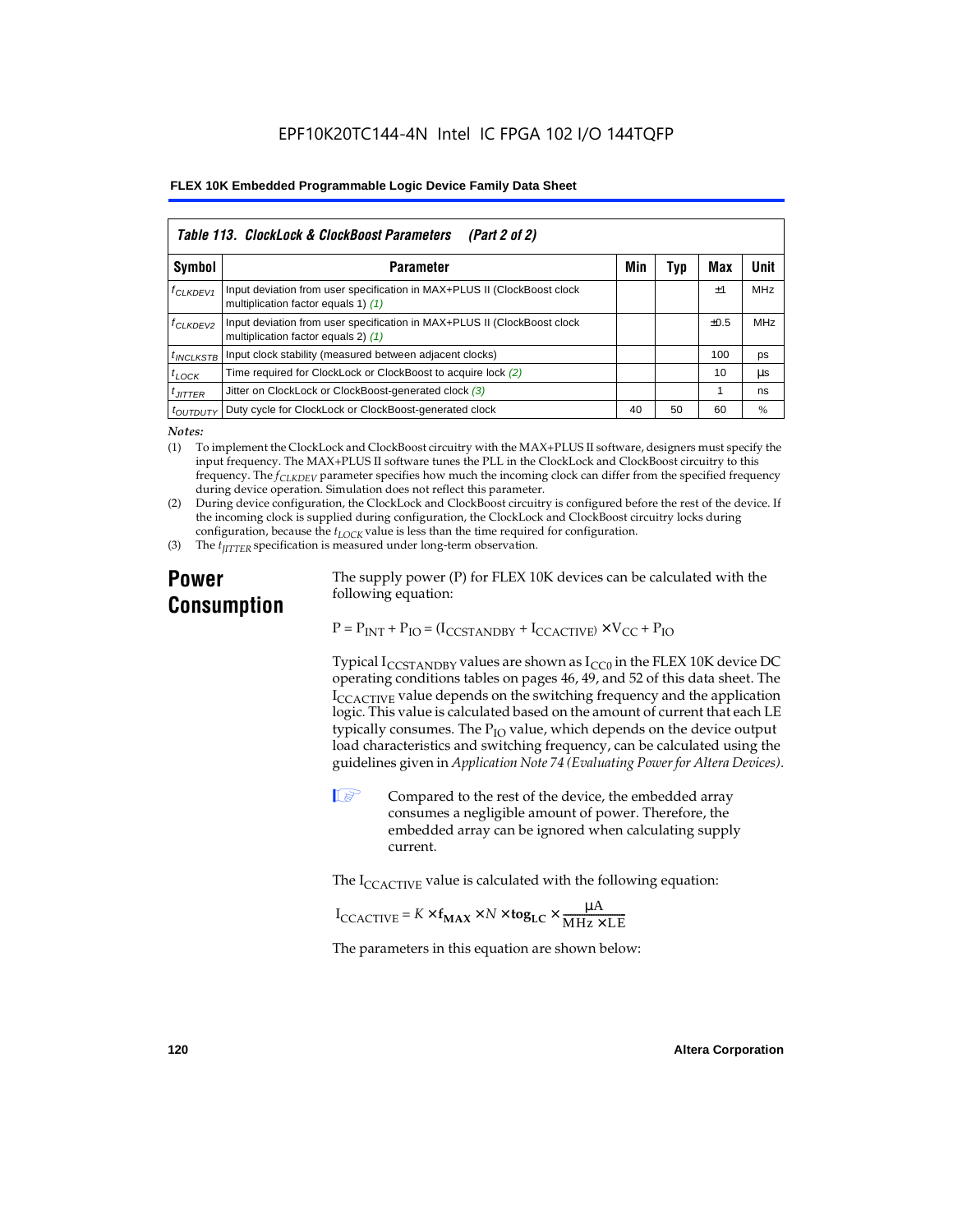| $f_{MAX}$   | $=$ | Maximum operating frequency in MHz                    |
|-------------|-----|-------------------------------------------------------|
| N           |     | Total number of logic cells used in the device        |
| $\log_{LC}$ | $=$ | Average percent of logic cells toggling at each clock |
|             |     | (typically 12.5%)                                     |
| K           | $=$ | Constant, shown in Tables 114 and 115                 |

| Table 114. FLEX 10K K Constant Values |                |  |  |  |  |
|---------------------------------------|----------------|--|--|--|--|
| <b>Device</b>                         | <b>K</b> Value |  |  |  |  |
| EPF10K10                              | 82             |  |  |  |  |
| EPF10K20                              | 89             |  |  |  |  |
| EPF10K30                              | 88             |  |  |  |  |
| EPF10K40                              | 92             |  |  |  |  |
| EPF10K50                              | 95             |  |  |  |  |
| EPF10K70                              | 85             |  |  |  |  |
| EPF10K100                             | 88             |  |  |  |  |

| Table 115. FLEX 10KA K Constant Values |                |
|----------------------------------------|----------------|
| <b>Device</b>                          | <b>K</b> Value |
| <b>EPF10K10A</b>                       | 17             |
| EPF10K30A                              | 17             |
| EPF10K50V                              | 19             |
| EPF10K100A                             | 19             |
| EPF10K130V                             | 22             |
| EPF10K250A                             | 23             |

This calculation provides an  $I_{CC}$  estimate based on typical conditions with no output load. The actual  $I_{CC}$  should be verified during operation because this measurement is sensitive to the actual pattern in the device and the environmental operating conditions.

To better reflect actual designs, the power model (and the constant *K* in the power calculation equations) for continuous interconnect FLEX devices assumes that logic cells drive FastTrack Interconnect channels. In contrast, the power model of segmented FPGAs assumes that all logic cells drive only one short interconnect segment. This assumption may lead to inaccurate results, compared to measured power consumption for an actual design in a segmented interconnect FPGA.

Figure 32 shows the relationship between the current and operating frequency of FLEX 10K devices.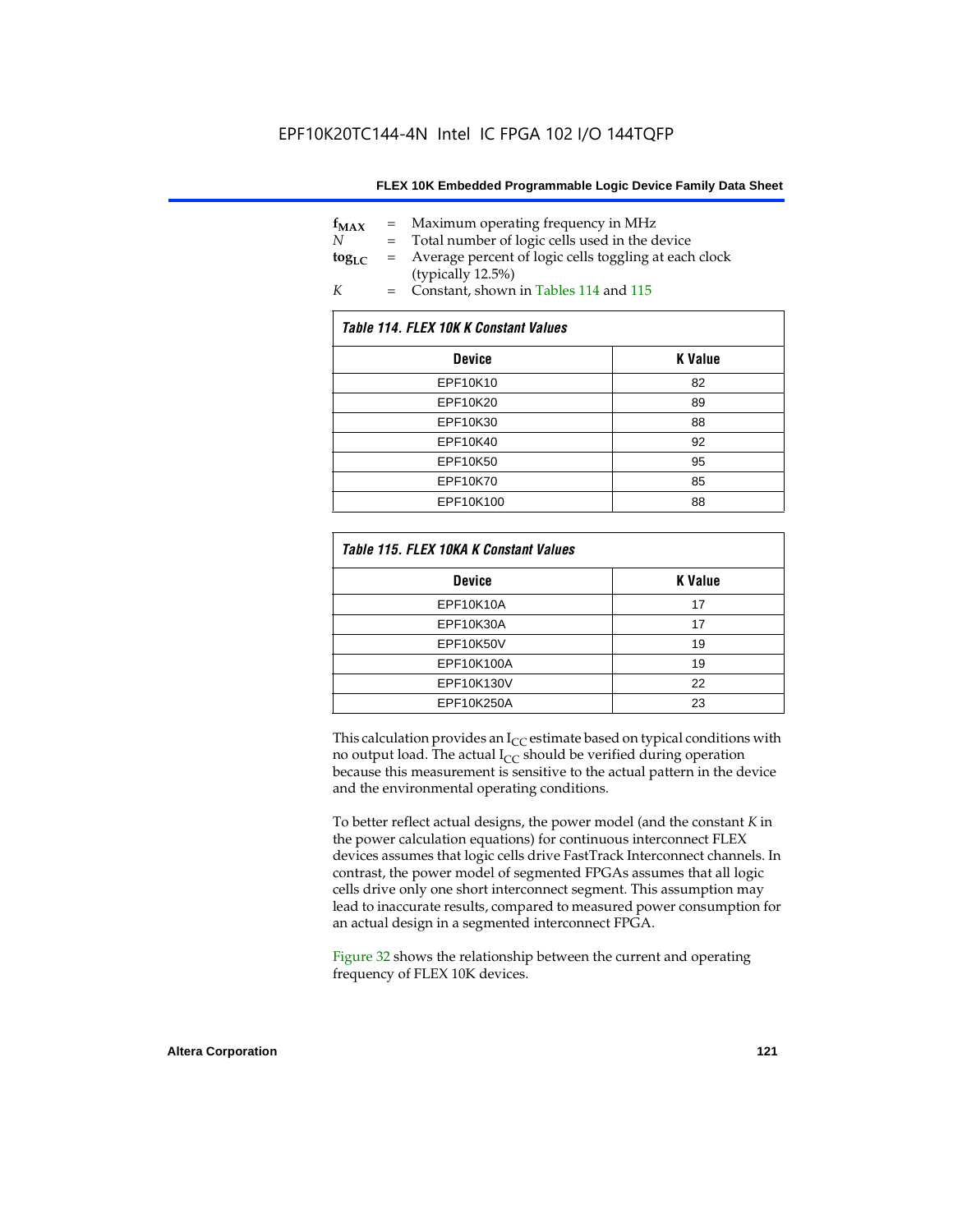## *Figure 32. ICCACTIVE vs. Operating Frequency (Part 1 of 3)*

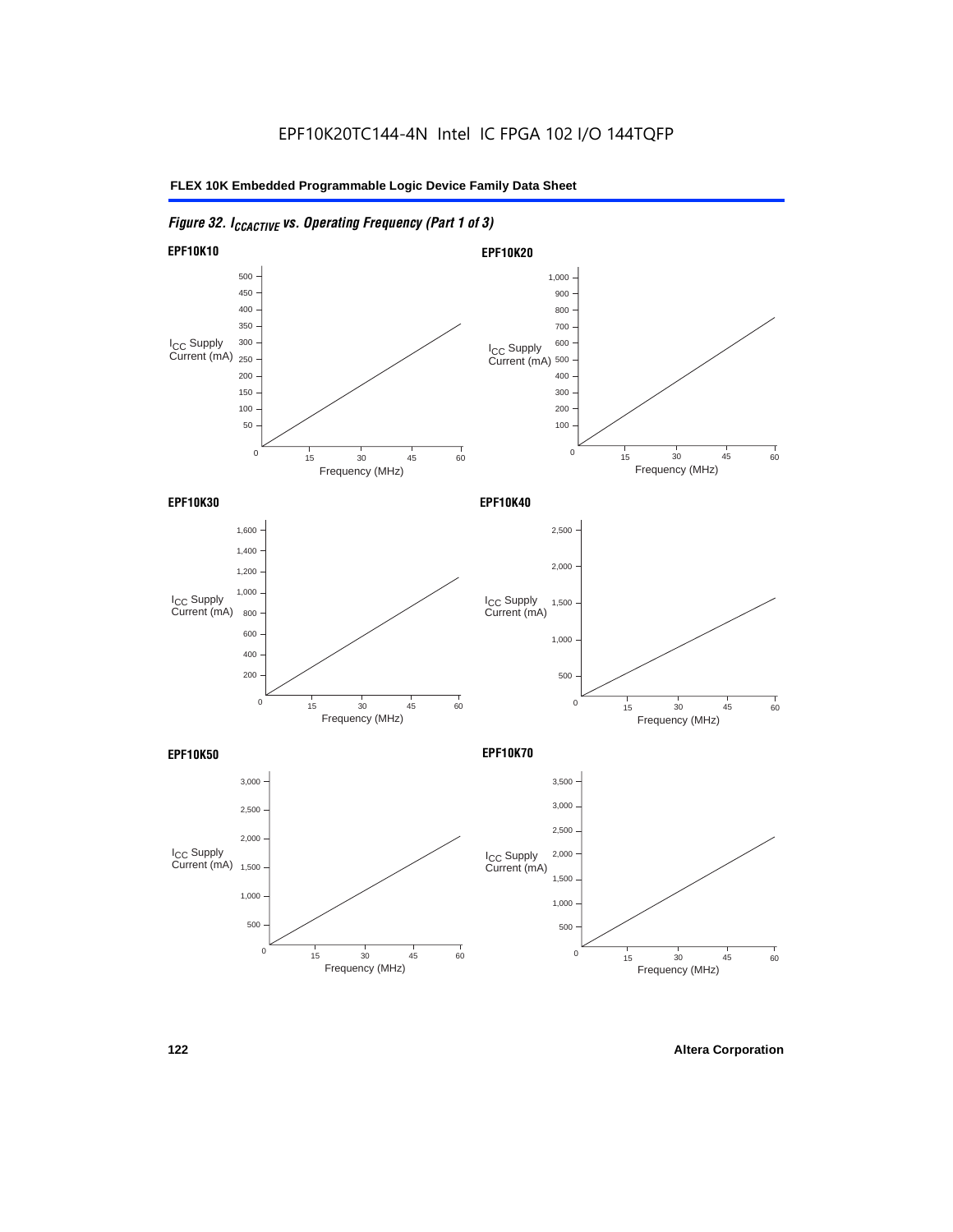

*Figure 32. ICCACTIVE vs. Operating Frequency (Part 2 of 3)*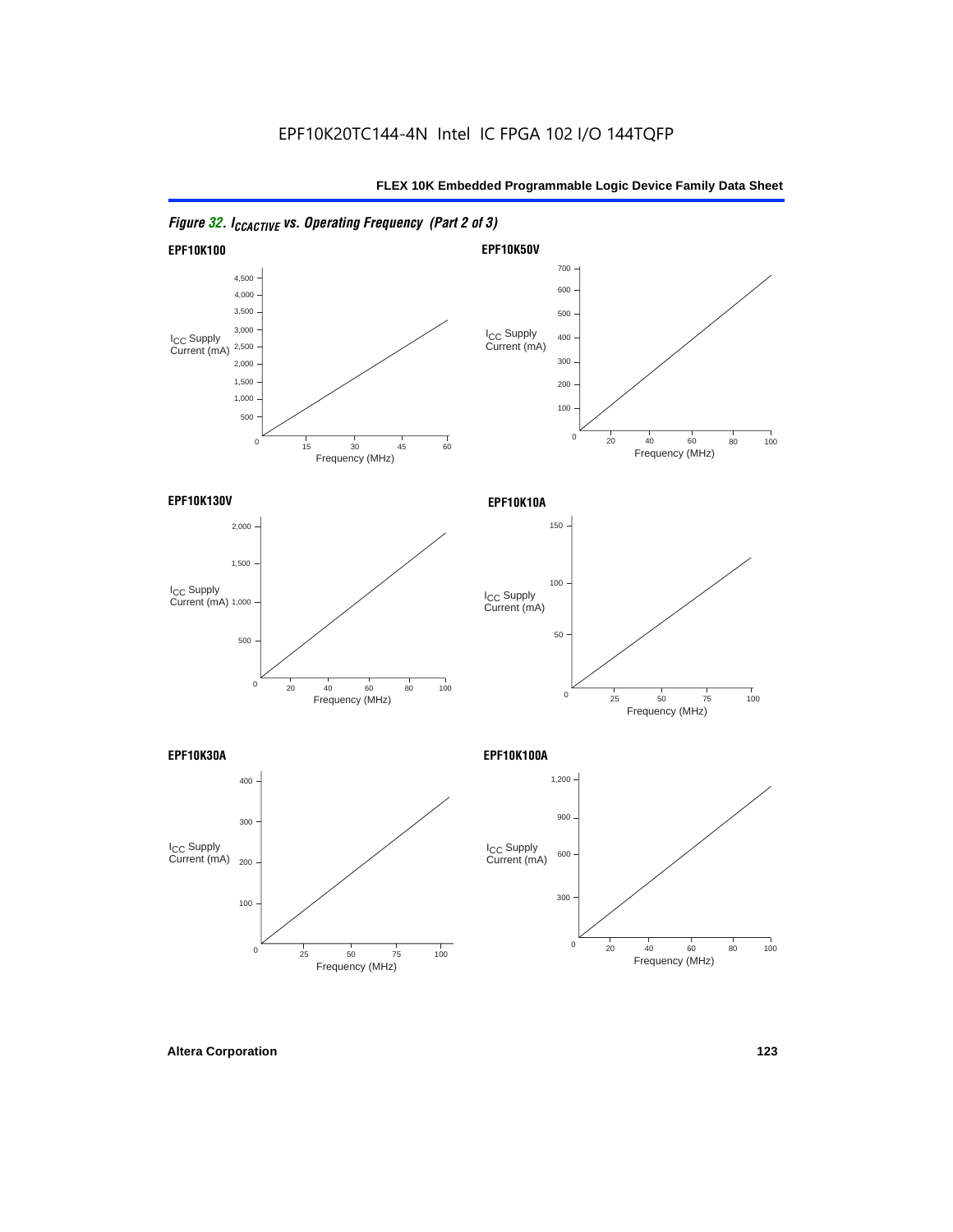

## **Configuration & Operation**

The FLEX 10K architecture supports several configuration schemes. This section summarizes the device operating modes and available device configuration schemes.

f See *Application Note 116 (Configuring APEX 20K, FLEX 10K & FLEX 6000 Devices)* for detailed descriptions of device configuration options, device configuration pins, and for information on configuring FLEX 10K devices, including sample schematics, timing diagrams, and configuration parameters.

### **Operating Modes**

The FLEX 10K architecture uses SRAM configuration elements that require configuration data to be loaded every time the circuit powers up. The process of physically loading the SRAM data into the device is called *configuration*. Before configuration, as VCC rises, the device initiates a Power-On Reset (POR). This POR event clears the device and prepares it for configuration. The FLEX 10K POR time does not exceed 50 µs.

During initialization, which occurs immediately after configuration, the device resets registers, enables I/O pins, and begins to operate as a logic device. The I/O pins are tri-stated during power-up, and before and during configuration. Together, the configuration and initialization processes are called *command mode*; normal device operation is called *user mode*.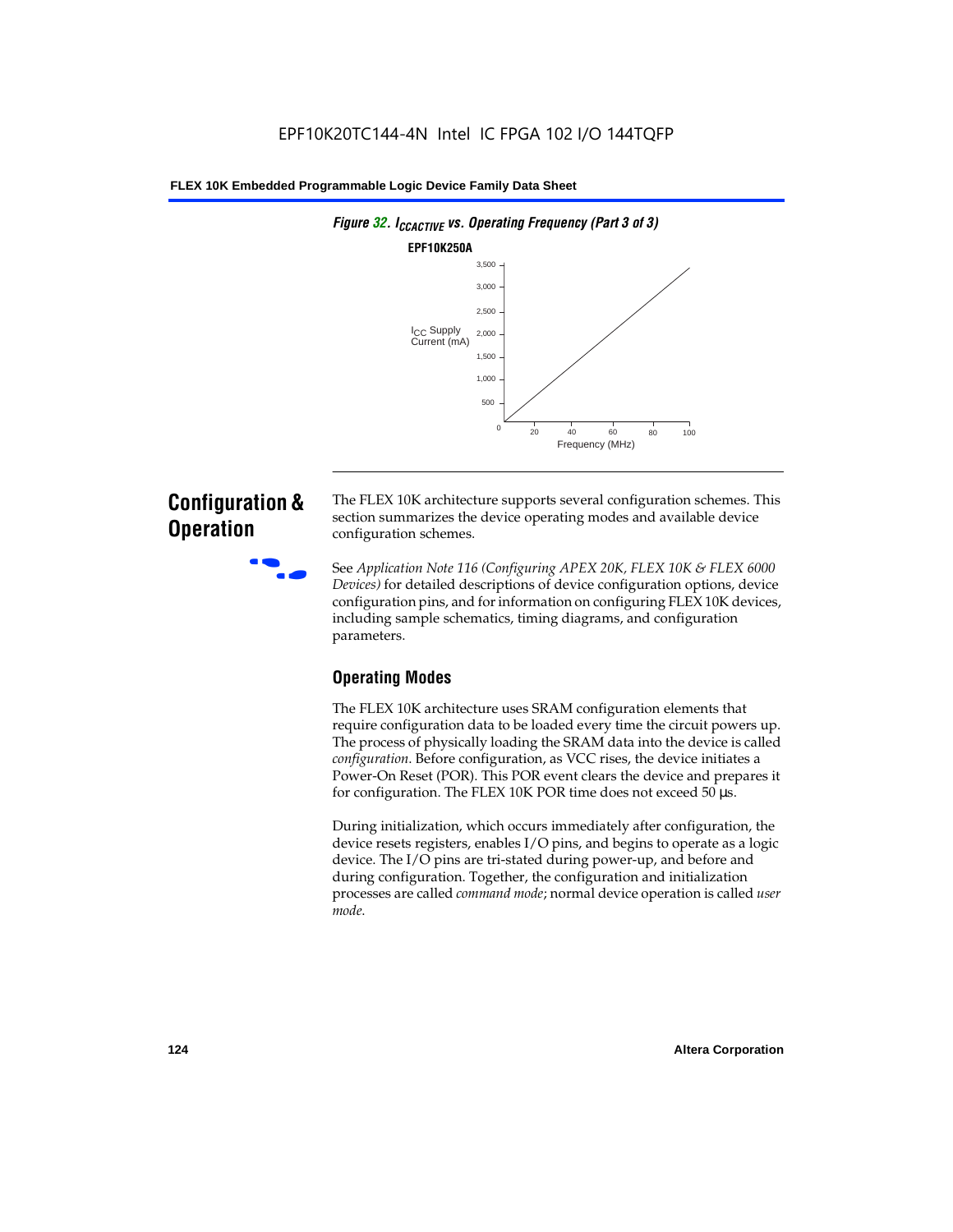SRAM configuration elements allow FLEX 10K devices to be reconfigured in-circuit by loading new configuration data into the device. Real-time reconfiguration is performed by forcing the device into command mode with a device pin, loading different configuration data, reinitializing the device, and resuming user-mode operation.

The entire reconfiguration process may be completed in less than 320 ms using an EPF10K250A device with a DCLK frequency of 10 MHz. This process can be used to reconfigure an entire system dynamically. In-field upgrades can be performed by distributing new configuration files.

 $\Box$  Refer to the configuration device data sheet to obtain the POR delay when using a configuration device method.

#### **Programming Files**

Despite being function- and pin-compatible, FLEX 10KA and FLEX 10KE devices are not programming- or configuration-file compatible with FLEX 10K devices. A design should be recompiled before it is transferred from a FLEX 10K device to an equivalent FLEX 10KA or FLEX 10KE device. This recompilation should be performed to create a new programming or configuration file and to check design timing on the faster FLEX 10KA or FLEX 10KE device. The programming or configuration files for EPF10K50 devices can program or configure an EPF10K50V device. However, Altera recommends recompiling a design for the EPF10K50V device when transferring it from the EPF10K50 device.

#### **Configuration Schemes**

The configuration data for a FLEX 10K device can be loaded with one of five configuration schemes (see Table 116), chosen on the basis of the target application. An EPC1, EPC2, EPC16, or EPC1441 configuration device, intelligent controller, or the JTAG port can be used to control the configuration of a FLEX 10K device, allowing automatic configuration on system power-up.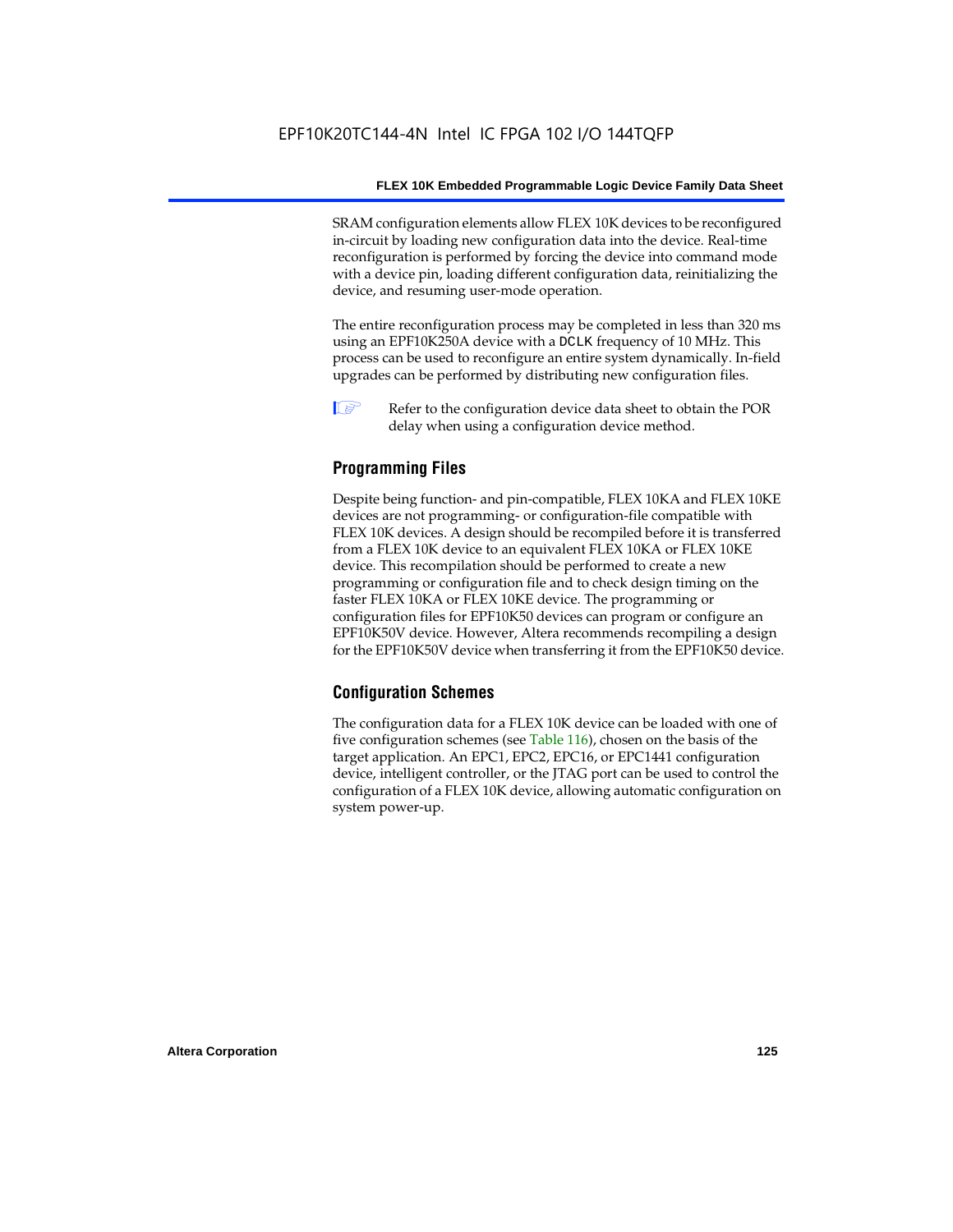Multiple FLEX 10K devices can be configured in any of the five configuration schemes by connecting the configuration enable (nCE) and configuration enable output (nCEO) pins on each device.

| <b>Table 116. Data Sources for Configuration</b> |                                                                                                                            |  |
|--------------------------------------------------|----------------------------------------------------------------------------------------------------------------------------|--|
| <b>Configuration Scheme</b>                      | Data Source                                                                                                                |  |
| Configuration device                             | EPC1, EPC2, EPC16, or EPC1441 configuration device                                                                         |  |
| Passive serial (PS)                              | BitBlaster, MasterBlaster, or ByteBlasterMV download cable, or<br>serial data source                                       |  |
| Passive parallel asynchronous (PPA)              | Parallel data source                                                                                                       |  |
| Passive parallel synchronous (PPS)               | Parallel data source                                                                                                       |  |
| <b>JTAG</b>                                      | BitBlaster, MasterBlaster, or ByteBlasterMV download cable, or<br>microprocessor with Jam STAPL file or Jam Byte-Code file |  |

## **Device Pin-Outs**

**Revision History**

See the Altera web site (**http://www.altera.com**) or the Altera Digital Library for pin-out information.

The information contained in the *FLEX 10K Embedded Programmable Logic Device Family Data Sheet* version 4.2 supersedes information published in previous versions.

### **Version 4.2 Changes**

The following change was made to version 4.2 of the *FLEX 10K Embedded Programmable Logic Device Family Data Sheet*: updated Figure 13.

## **Version 4.1 Changes**

The following changes were made to version 4.1 of the *FLEX 10K Embedded Programmable Logic Device Family Data Sheet*.

- Updated General Description section
- Updated I/O Element section
- Updated SameFrame Pin-Outs section
- Updated Figure 16
- Updated Tables 13 and 116
- Added Note 9 to Table 19
- Added Note 10 to Table 24
- Added Note 10 to Table 28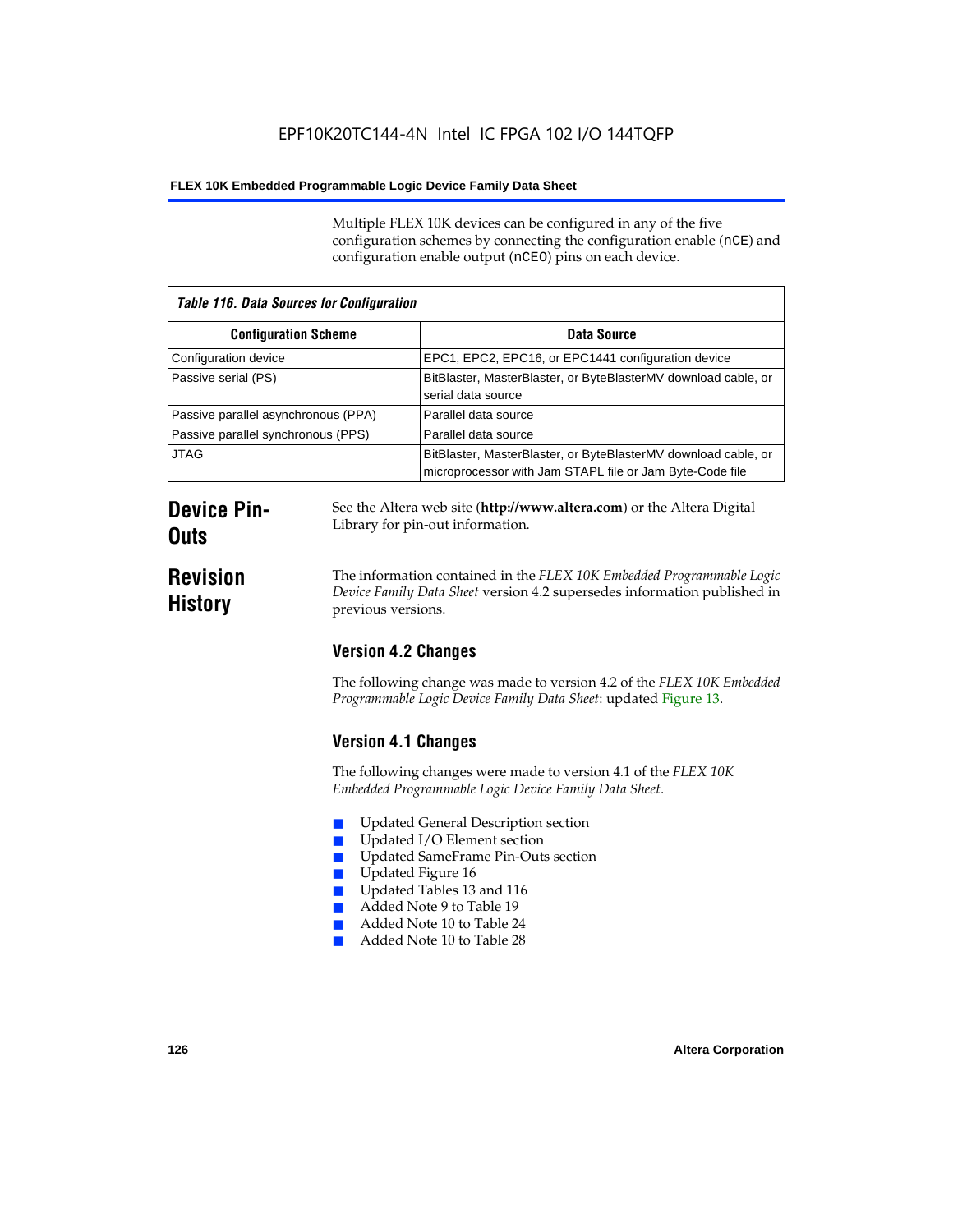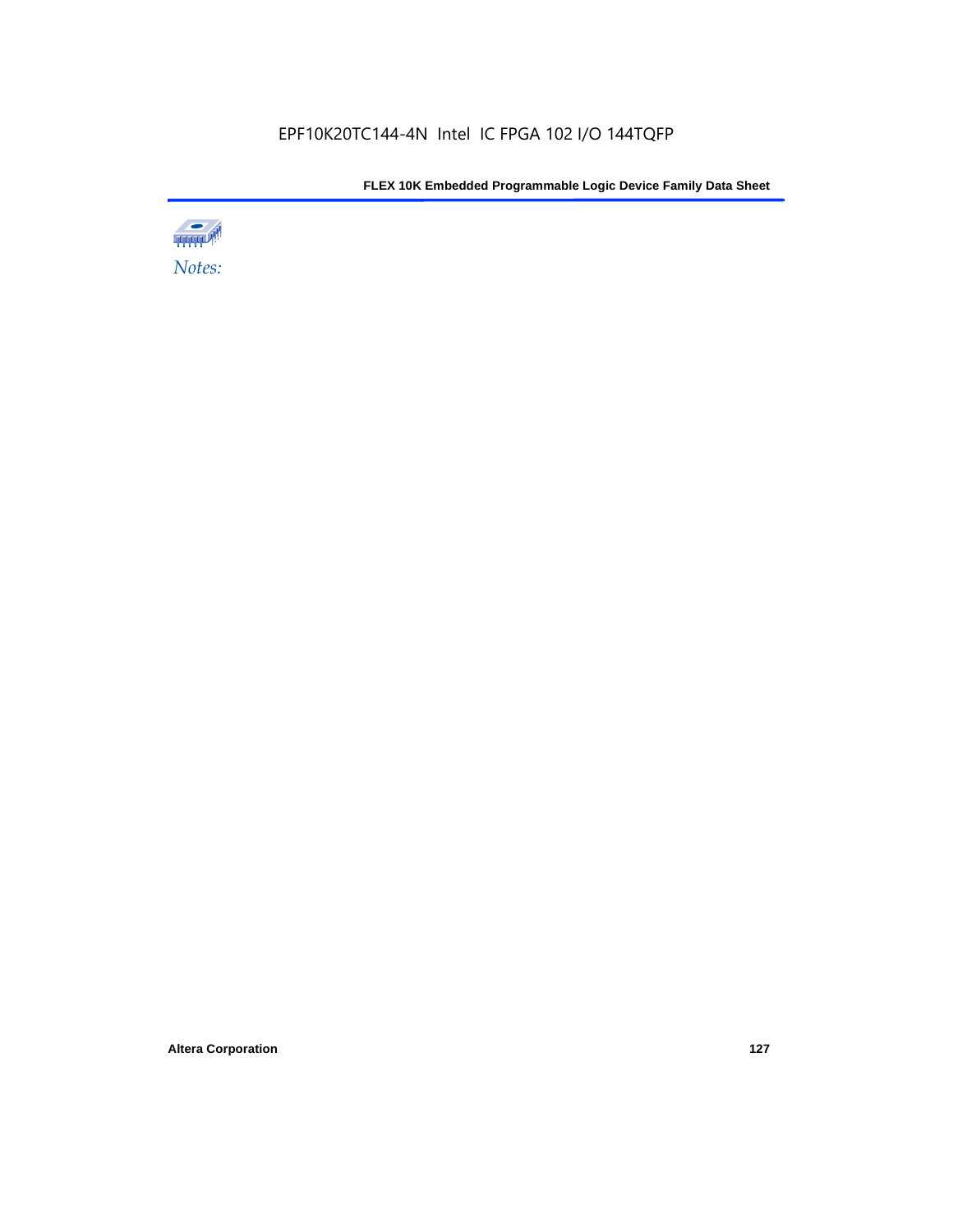#### **FLEX 10K Embedded Programmable Logic Device Family Data Sheet**



101 Innovation Drive San Jose, CA 95134 (408) 544-7000 http://www.altera.com Applications Hotline: (800) 800-EPLD Customer Marketing: (408) 544-7104 Literature Services: lit\_req@altera.com

Copyright © 2003 Altera Corporation. All rights reserved. Altera, The Programmable Solutions Company, the stylized Altera logo, specific device designations, and all other words and logos that are identified as trademarks and/or service marks are, unless noted otherwise, the trademarks and service marks of Altera Corporation in the U.S. and other countries. All other product or service names are the property of their respective holders. Altera products are protected under numerous U.S. and foreign patents and pending applications, maskwork rights, and copyrights. Altera warrants performance of its semiconductor products to

current specifications in accordance with Altera's standard warranty, but reserves the right to make changes to any products and services at any time without notice. Altera assumes no responsibility or liability arising out of the application or use of any information, product, or service described herein except as expressly agreed to in writing by Altera Corporation. Altera customers are advised to obtain the latest version of device specifications before relying on any published information and before placing orders for products or services.



**128 Altera Corporation**